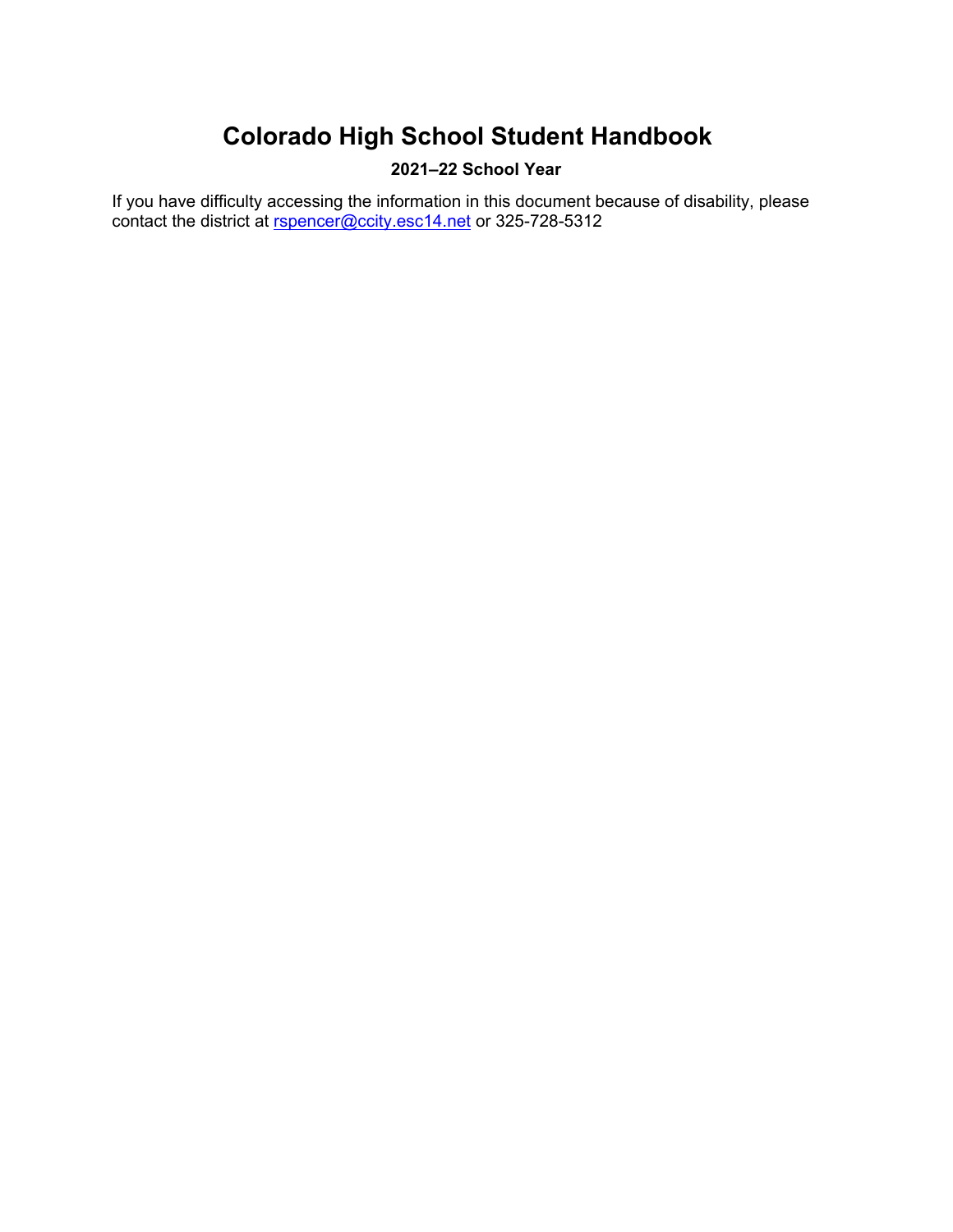# **Contents**

| Consent to Display a Student's Original Works and Personal Information5                    |  |
|--------------------------------------------------------------------------------------------|--|
| Consent to Receive Parenting and Paternity Awareness Instruction if a Student is under     |  |
|                                                                                            |  |
| Consent to Video or Audio Record a Student when Not Already Permitted by Law 6             |  |
|                                                                                            |  |
| Limiting Electronic Communications between Students and District Employees7                |  |
|                                                                                            |  |
| Objecting to the Release of Student Information to Military Recruiters and Institutions of |  |
|                                                                                            |  |
| Removing a Student from Instruction or Excusing a Student from a Required Component of     |  |
|                                                                                            |  |
| Reciting a Portion of the Declaration of Independence in Grades 3-1210                     |  |
|                                                                                            |  |
|                                                                                            |  |
|                                                                                            |  |
| Right of Access to Student Records, Curriculum Materials, and District Records/Policies11  |  |
|                                                                                            |  |
|                                                                                            |  |
| Participation in Federally Required, State-Mandated, and District Assessments11            |  |
|                                                                                            |  |
|                                                                                            |  |
|                                                                                            |  |
|                                                                                            |  |
|                                                                                            |  |
|                                                                                            |  |
|                                                                                            |  |
| A Student Who Has Learning Difficulties or Who Needs Special Education or Section 504      |  |
|                                                                                            |  |
| A Student Who Receives Special Education Services with Other School-Aged Children in       |  |
|                                                                                            |  |
|                                                                                            |  |
| A Student with Physical or Mental Impairments Protected under Section 50421                |  |
| Section Two: Other Important Information for Parents and Students22                        |  |
|                                                                                            |  |
|                                                                                            |  |
|                                                                                            |  |
|                                                                                            |  |
|                                                                                            |  |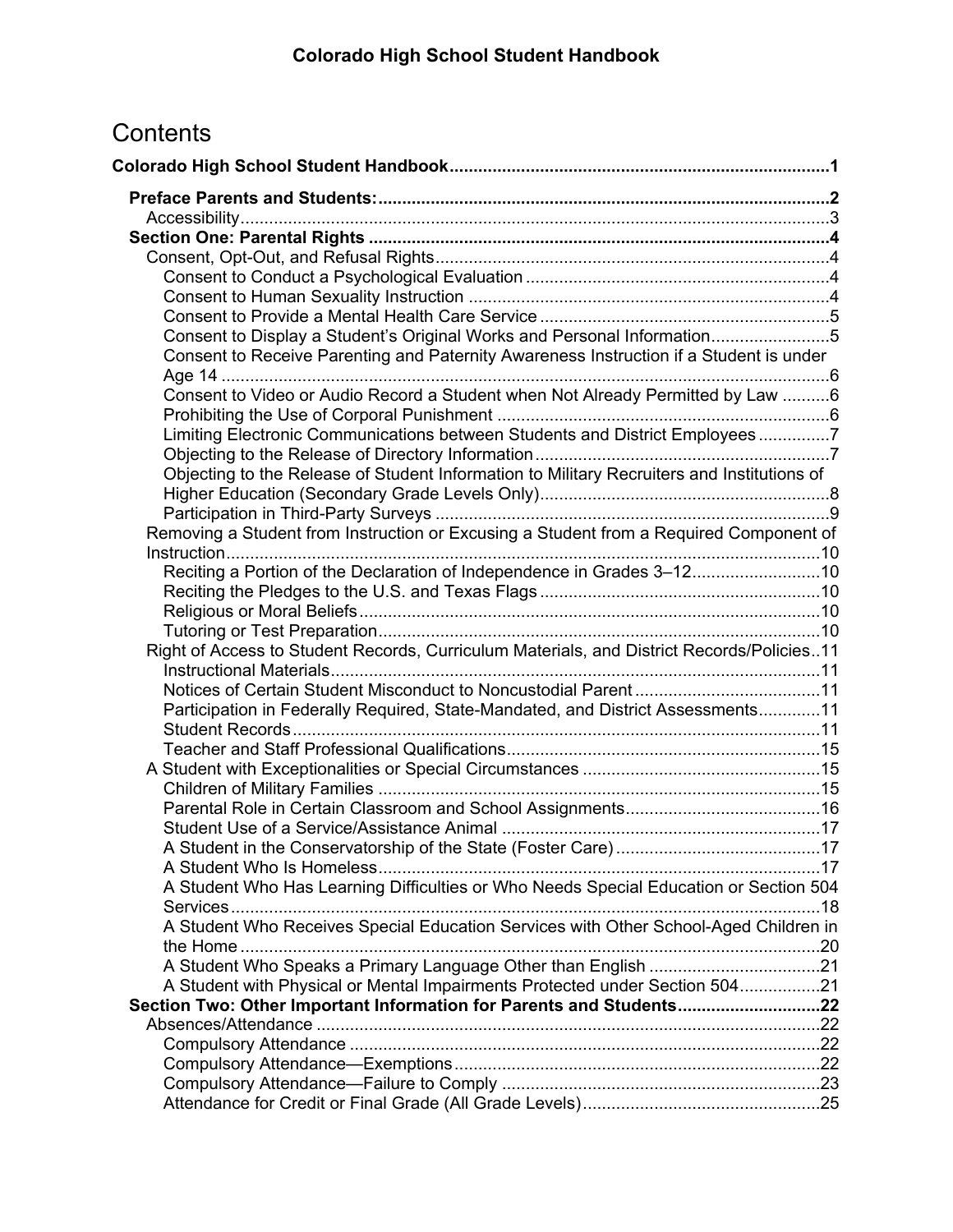| Driver License Attendance Verification (Secondary Grade Levels Only) 26                  |  |
|------------------------------------------------------------------------------------------|--|
|                                                                                          |  |
|                                                                                          |  |
|                                                                                          |  |
|                                                                                          |  |
| Career and Technical Education (CTE) and Other Work-Based Programs (Secondary            |  |
|                                                                                          |  |
|                                                                                          |  |
| Child Sexual Abuse, Trafficking, and Other Maltreatment of Children (All Grade Levels)30 |  |
|                                                                                          |  |
|                                                                                          |  |
| Reporting and Responding to Sexual Abuse, Trafficking, and Other Maltreatment of         |  |
|                                                                                          |  |
| Further Resources on Sexual Abuse, Trafficking, and Other Maltreatment of Children32     |  |
| Class Rank/Highest-Ranking Student (Secondary Grade Levels Only) 32                      |  |
|                                                                                          |  |
| College and University Admissions and Financial Aid (All Grade Levels) 33                |  |
|                                                                                          |  |
|                                                                                          |  |
|                                                                                          |  |
|                                                                                          |  |
|                                                                                          |  |
|                                                                                          |  |
|                                                                                          |  |
|                                                                                          |  |
|                                                                                          |  |
|                                                                                          |  |
|                                                                                          |  |
|                                                                                          |  |
|                                                                                          |  |
|                                                                                          |  |
|                                                                                          |  |
|                                                                                          |  |
| Credit by Examination—If a Student Has Taken the Course/Subject (Grades 6-12)38          |  |
| Credit by Examination for Advancement/Acceleration-If a Student Has Not Taken the        |  |
|                                                                                          |  |
|                                                                                          |  |
|                                                                                          |  |
|                                                                                          |  |
| Dating Violence, Discrimination, Harassment, and Retaliation (All Grade Levels) 40       |  |
|                                                                                          |  |
|                                                                                          |  |
|                                                                                          |  |
|                                                                                          |  |
|                                                                                          |  |
|                                                                                          |  |
|                                                                                          |  |
|                                                                                          |  |
|                                                                                          |  |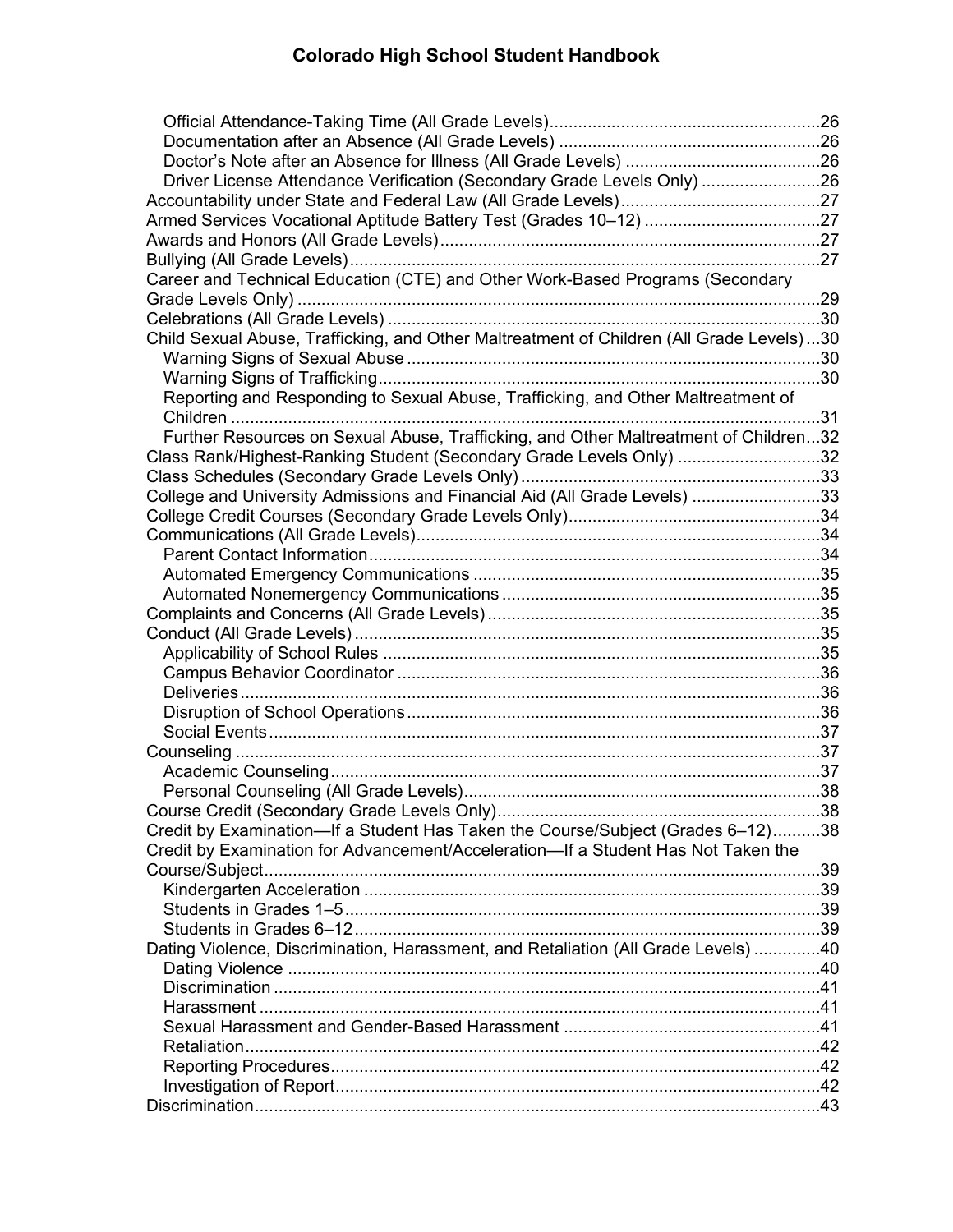| Texas Virtual School Network (TXVSN) (Secondary Grade Levels)43                           |  |
|-------------------------------------------------------------------------------------------|--|
| Distribution of Literature, Published Materials, or Other Documents (All Grade Levels) 43 |  |
|                                                                                           |  |
|                                                                                           |  |
|                                                                                           |  |
| Electronic Devices and Technology Resources (All Grade Levels) 45                         |  |
| Possession and Use of Personal Telecommunications Devices, Including Cell Phones,         |  |
|                                                                                           |  |
| Instructional Use of Personal Telecommunications and Other Electronic Devices46           |  |
|                                                                                           |  |
| Unacceptable and Inappropriate Use of Technology Resources 46                             |  |
|                                                                                           |  |
|                                                                                           |  |
| Extracurricular Activities, Clubs, and Organizations (All Grade Levels)47                 |  |
|                                                                                           |  |
|                                                                                           |  |
|                                                                                           |  |
|                                                                                           |  |
|                                                                                           |  |
|                                                                                           |  |
|                                                                                           |  |
|                                                                                           |  |
|                                                                                           |  |
|                                                                                           |  |
|                                                                                           |  |
|                                                                                           |  |
|                                                                                           |  |
|                                                                                           |  |
|                                                                                           |  |
|                                                                                           |  |
|                                                                                           |  |
|                                                                                           |  |
|                                                                                           |  |
|                                                                                           |  |
|                                                                                           |  |
|                                                                                           |  |
|                                                                                           |  |
|                                                                                           |  |
|                                                                                           |  |
|                                                                                           |  |
|                                                                                           |  |
|                                                                                           |  |
|                                                                                           |  |
|                                                                                           |  |
|                                                                                           |  |
|                                                                                           |  |
| Tobacco and E-Cigarettes Prohibited (All Grade Levels and All Others on School            |  |
|                                                                                           |  |
|                                                                                           |  |
|                                                                                           |  |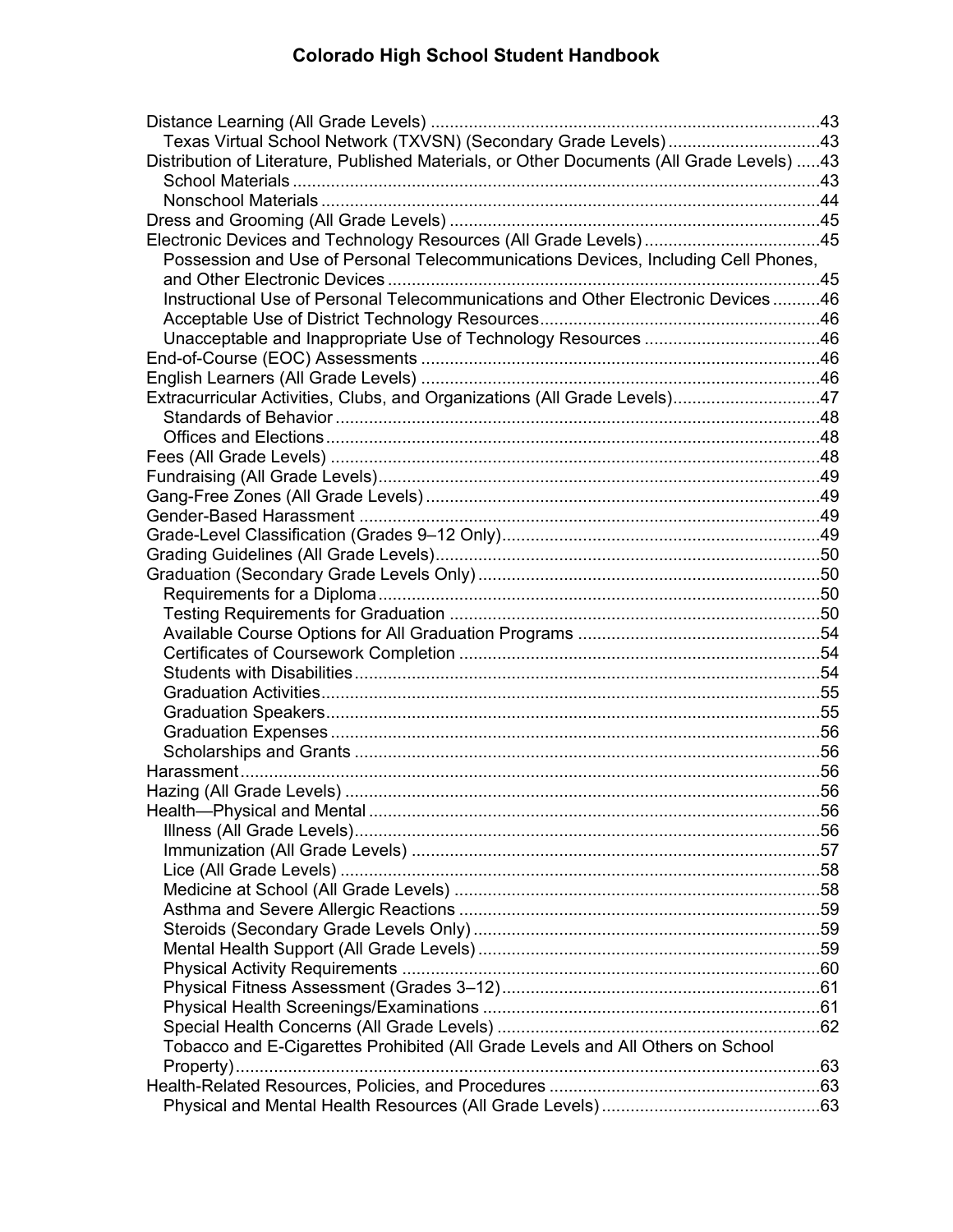| Policies and Procedures that Promote Student Physical and Mental Health (All Grade |  |
|------------------------------------------------------------------------------------|--|
|                                                                                    |  |
|                                                                                    |  |
|                                                                                    |  |
|                                                                                    |  |
|                                                                                    |  |
|                                                                                    |  |
|                                                                                    |  |
|                                                                                    |  |
|                                                                                    |  |
|                                                                                    |  |
|                                                                                    |  |
|                                                                                    |  |
|                                                                                    |  |
|                                                                                    |  |
| In-School Suspension (ISS) and Out-of-School Suspension (OSS) Makeup Work (All     |  |
|                                                                                    |  |
|                                                                                    |  |
|                                                                                    |  |
|                                                                                    |  |
|                                                                                    |  |
|                                                                                    |  |
| Pledges of Allegiance and a Minute of Silence (All Grade Levels) 71                |  |
|                                                                                    |  |
|                                                                                    |  |
|                                                                                    |  |
|                                                                                    |  |
|                                                                                    |  |
|                                                                                    |  |
|                                                                                    |  |
| Report Cards/Progress Reports and Conferences (All Grade Levels)73                 |  |
|                                                                                    |  |
|                                                                                    |  |
|                                                                                    |  |
|                                                                                    |  |
| Preparedness Drills: Evacuation, Severe Weather, and Other Emergencies 74          |  |
|                                                                                    |  |
|                                                                                    |  |
|                                                                                    |  |
|                                                                                    |  |
| Schedule Changes (Middle/Junior High and High School Grade Levels)75               |  |
|                                                                                    |  |
|                                                                                    |  |
|                                                                                    |  |
|                                                                                    |  |
|                                                                                    |  |
|                                                                                    |  |
|                                                                                    |  |
|                                                                                    |  |
| Meetings of Noncurriculum-Related Groups (Secondary Grade Levels Only)78           |  |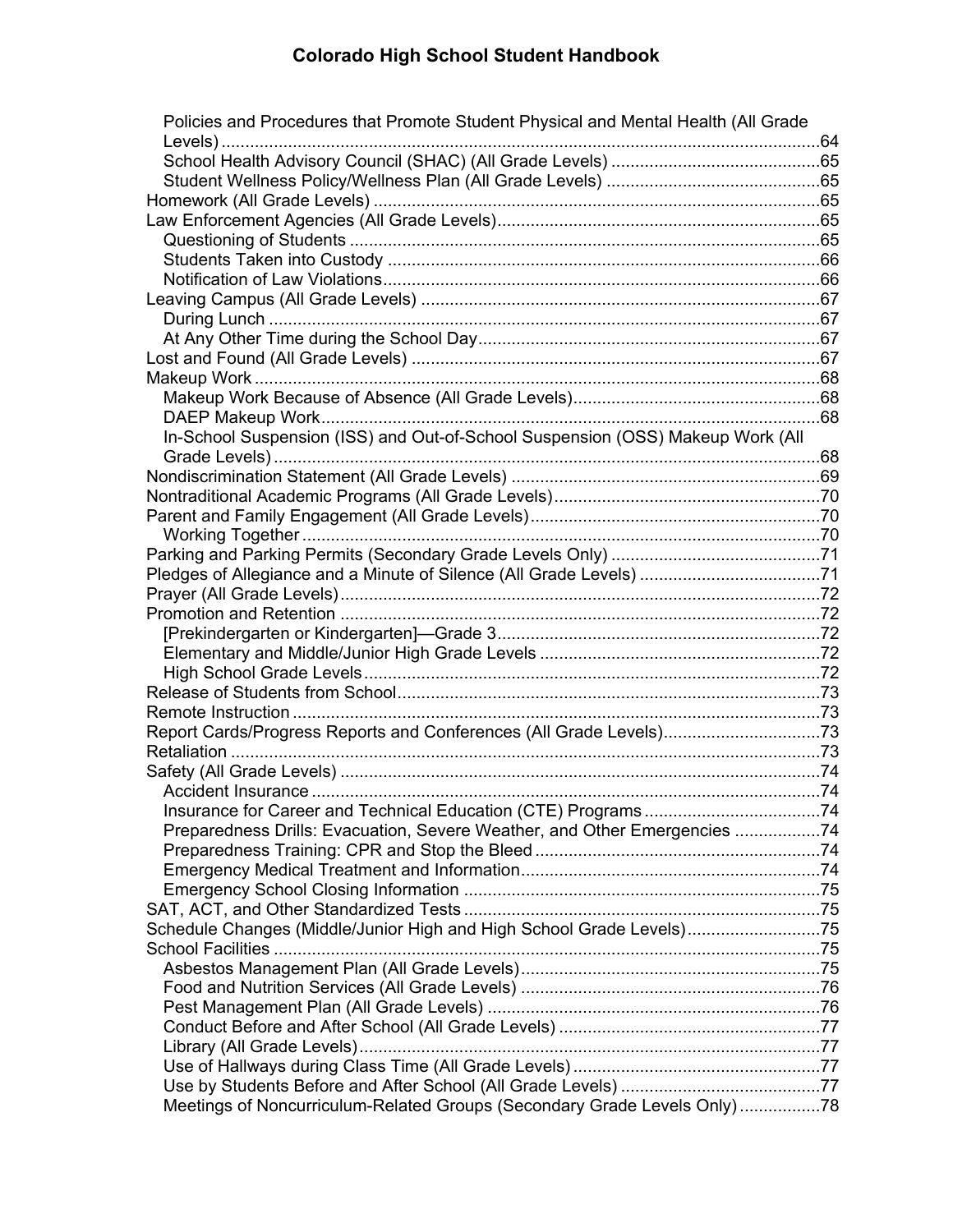| Telecommunications and Other Electronic Devices (All Grade Levels) 79             |  |
|-----------------------------------------------------------------------------------|--|
|                                                                                   |  |
|                                                                                   |  |
|                                                                                   |  |
|                                                                                   |  |
|                                                                                   |  |
|                                                                                   |  |
|                                                                                   |  |
|                                                                                   |  |
|                                                                                   |  |
|                                                                                   |  |
|                                                                                   |  |
|                                                                                   |  |
|                                                                                   |  |
| Textbooks, Electronic Textbooks, Technological Equipment, and Other Instructional |  |
|                                                                                   |  |
|                                                                                   |  |
|                                                                                   |  |
|                                                                                   |  |
|                                                                                   |  |
|                                                                                   |  |
|                                                                                   |  |
|                                                                                   |  |
|                                                                                   |  |
|                                                                                   |  |
|                                                                                   |  |
|                                                                                   |  |
|                                                                                   |  |
|                                                                                   |  |
|                                                                                   |  |
|                                                                                   |  |
|                                                                                   |  |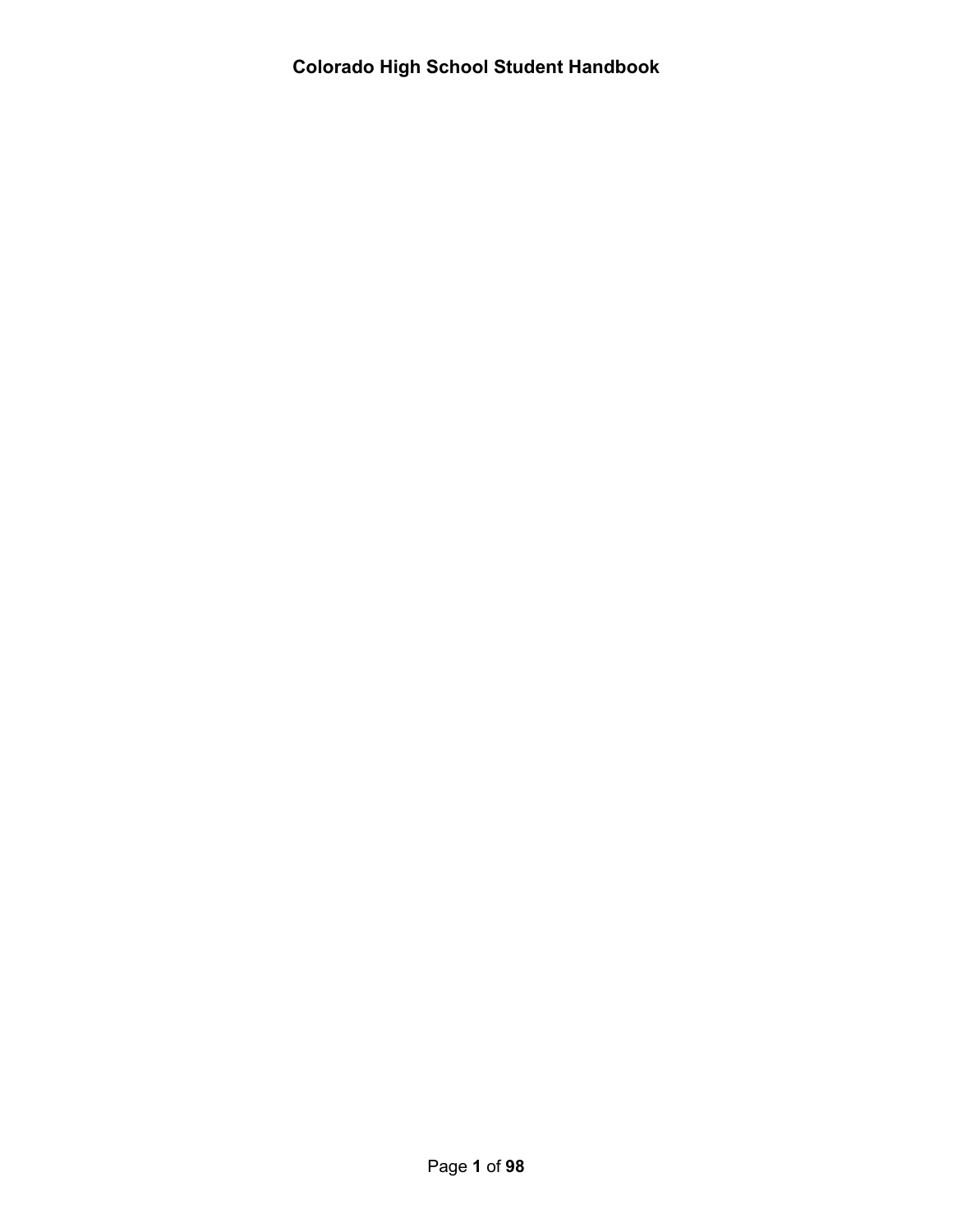# <span id="page-7-0"></span>**Preface Parents and Students:**

Welcome to the new school year!

Education is a team effort. Students, parents, teachers, and other staff members working together will make this a successful year.

The Colorado High Student Student Handbook is a general reference guide that is divided into two sections:

**Section One: Parental Rights** describes certain parental rights as specified in state or federal law.

**Section Two: Other Important Information for Parents and Students** is organized alphabetically by topic. Where applicable, the topics are further organized by grade level.

**Note:** Unless otherwise noted, the term "parent" refers to the parent, legal guardian, any person granted some other type of lawful control of a student, or any other person who has agreed to assume school-related responsibility for a student.

The Student Handbook is designed to align with law, board-adopted policy, and the Student Code of Conduct, a board-adopted document intended to promote school safety and an atmosphere for learning. The Student Handbook is not meant to be a complete statement of all policies, procedures, or rules in any given circumstance.

In case of conflicts between board policy (including the Student Code of Conduct) and any Student Handbook provision, the district will follow board policy and the Student Code of Conduct.

Therefore, parents and students should become familiar with the Colorado High School's Student Code of Conduct. To review the Code of Conduct, visit the district's website at www.ccity.esc14.net. State law requires that the Code of Conduct be prominently displayed or made available for review at each campus.

The Student Handbook is updated annually; however, policy adoption and revisions may occur throughout the year. The district encourages parents to stay informed of proposed policy changes by attending board meetings and reviewing newsletter and other communications explaining changes in policy or other rules that affect Student Handbook provisions. The district reserves the right to modify the Student Handbook at any time. Notice of revisions will be provided as is reasonably practical.

Although the Student Handbook may refer to rights established through law or district policy, it does not create additional rights for parents and students. It does not, nor is it intended to, represent a contract between any parent or student and the district.

A hard copy of either the Student Code of Conduct or Student Handbook can be requested at CHS front office.

**Note:** References to board policy codes are included for ease of reference. The hard copy of the district's official policy manual is available for review in the district administration office, and an unofficial electronic copy is available at www.ccity.esc14.net.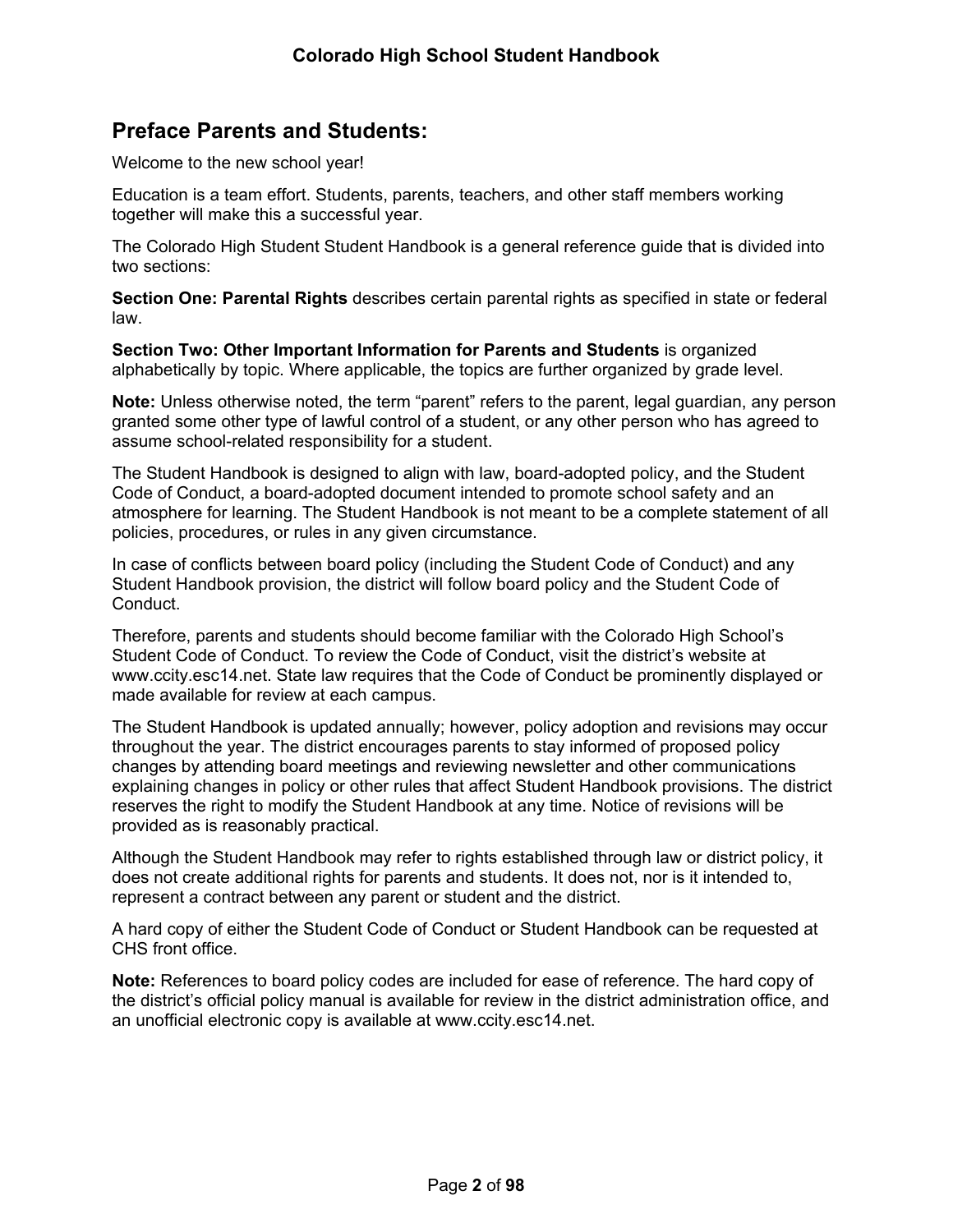The policy manual includes:

- Legally referenced (LEGAL) policies that contain provisions from federal and state laws and regulations, case law, and other legal authorities that provide the legal framework for school districts.
- Board-adopted (LOCAL) policies that articulate the board's choices and values regarding district practices.

For questions about the material in this handbook, please contact:

*Rebecca Russell*

*CHS Principal*

*1500 Lone Wolf Blvd*

*rrussell@ccity.esc14.net*

*325-728-3424*

Complete and return to the student's campus the following forms (provided in the forms packet distributed at the beginning of the year or upon enrollment):

- Acknowledgment Form or Acknowledgment of Electronic Distribution of Student Handbook,
- Notice Regarding Directory Information and Parent's Response Regarding Release of Student Information,
- Parent's Objection to the Release of Student Information to Military Recruiters and Institutions of Higher Education (if you choose to restrict the release of information to these entities), and
- Consent/Opt-Out Form for participation in third-party surveys.

#### [See **Objecting to the Release of Directory Information** on page [7](#page-12-0) and **Consent Required Before Student Participation in a Federally Funded Survey** on page [9](#page-13-2) for more information.]

## <span id="page-8-0"></span>**Accessibility**

If you have difficulty accessing this handbook because of a disability, please contact:

*Anita Reyna*

*CHS Secretary*

*1500 Lone Wolf Blvd*

*[areyna@ccity.esc14.net](mailto:areyna@ccity.esc14.net)*

*325-728-3424*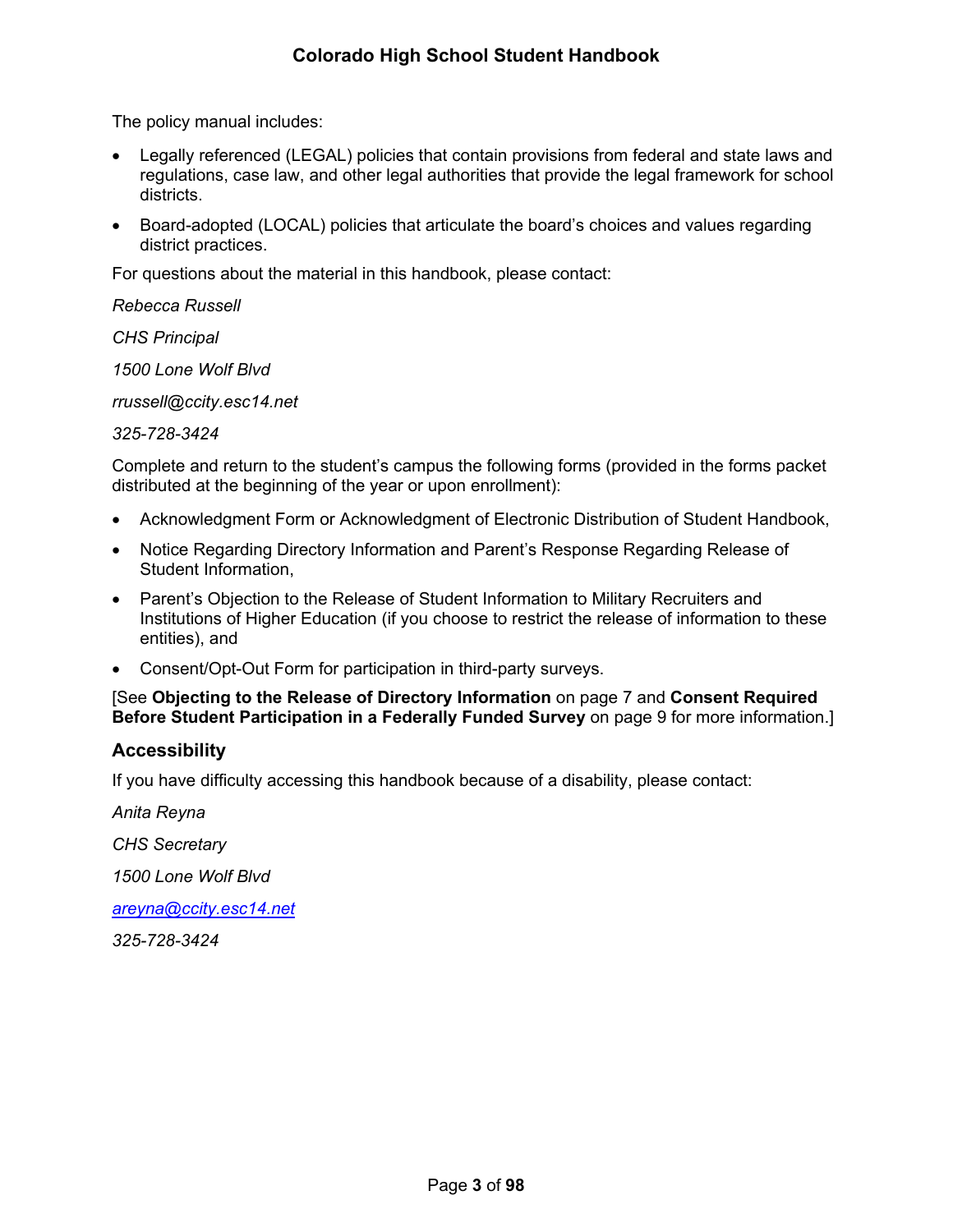# <span id="page-9-0"></span>**Section One: Parental Rights**

This section describes certain parental rights as specified in state or federal law.

## <span id="page-9-1"></span>**Consent, Opt-Out, and Refusal Rights**

#### <span id="page-9-2"></span>**Consent to Conduct a Psychological Evaluation**

Unless required under state or federal law, a district employee will not conduct a psychological examination, test, or treatment without obtaining prior written parental consent.

**Note:** An evaluation may be legally required under special education rules or by the Texas Education Agency for child abuse investigations and reports.

#### <span id="page-9-3"></span>**Consent to Human Sexuality Instruction**

#### *Annual Notification*

As a part of the district's curriculum, students receive instruction related to human sexuality. The School Health Advisory Council (SHAC) makes recommendations for curriculum materials, and the school board adopts the materials and determines the specific content of the instruction.

In accordance with state law, a parent may:

- Review, receive a copy of, or purchase a copy of curriculum materials depending on the copyright of the materials.
- Remove his or her child from any part of the human sexuality instruction without academic, disciplinary, or other penalties.
- Become involved in the development of this curriculum by becoming a member of the district's SHAC or attending SHAC meetings. (See the campus principal for details.)
- Use the district's grievance procedure concerning a complaint. See **Complaints and Concerns (All Grade Levels)** on page [35](#page-39-4) and FNG(LOCAL).

State law also requires that instruction related to human sexuality, sexually transmitted diseases, or human immunodeficiency virus (HIV) or acquired immune deficiency syndrome (AIDS):

- Present abstinence from sexual activity as the preferred choice in relationship to all sexual activity for unmarried persons of school age;
- Devote more attention to abstinence from sexual activity than to any other behavior;
- Emphasize that abstinence, if used consistently and correctly, is the only method that is 100 percent effective in preventing pregnancy, sexually transmitted infections, and the emotional trauma associated with adolescent sexual activity;
- Direct adolescents to abstain from sexual activity before marriage as the most effective way to prevent pregnancy and sexually transmitted diseases; and
- If included in the content of the curriculum, teach contraception and condom use in terms of human use reality rates instead of theoretical laboratory rates.

#### *Consent Before Instruction*

Before a student receives human sexuality instruction, the district must obtain written consent from the student's parent. Parents will be sent a request for written consent at least 14 days before the instruction.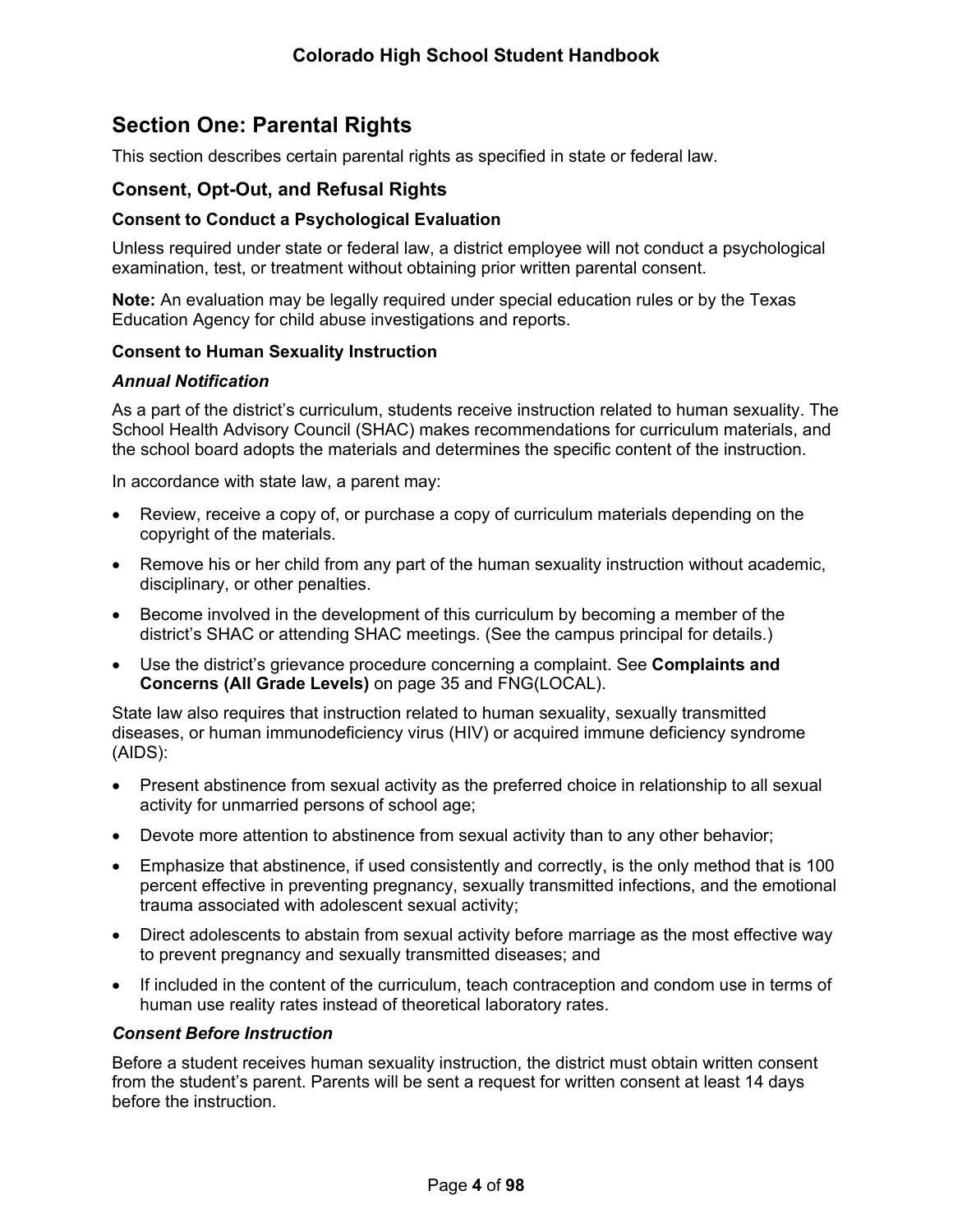#### <span id="page-10-0"></span>**Consent to Provide a Mental Health Care Service**

The district will not provide a mental health care service to a student or conduct a medical screening of a student as part of the district's intervention procedures except as permitted by law.

The district has established procedures for recommending to a parent an intervention for a student with early warning signs of mental health concerns, substance abuse, or suicide risk. The district's mental health liaison will notify the student's parent within a reasonable amount of time after the liaison learns that a student has displayed early warning signs and provide information about available counseling options.

The district will notify MHMR at 1-800-375-4357.

The district has also established procedures for staff to notify the mental health liaison regarding a student who may need intervention.

The mental health liaison can be reached at:

*Kaci Griffith*

*CHS Counselor*

*1500 Lone Wolf Blvd*

*kgriffith@ccity.esc14.net*

*325-728-3424*

The mental health liaison can provide further information regarding these procedures as well as educational materials on identifying risk factors, accessing resources for treatment or support on and off campus, and accessing available student accommodations provided on campus.

#### [See **Mental Health Support** on page [59.](#page-65-1)]

#### <span id="page-10-1"></span>**Consent to Display a Student's Original Works and Personal Information**

Teachers may display a student's work in classrooms or elsewhere on campus as recognition of student achievement without seeking prior parental consent. These displays may include personally identifiable student information. Student work includes:

- Artwork,
- Special projects,
- Photographs,
- Original videos or voice recordings, and
- Other original works.

However, the district will seek parental consent before displaying a student's work on the district's website, a website affiliated or sponsored by the district (such as a campus or classroom website), or in district publications, which may include printed materials, videos, or other methods of mass communication.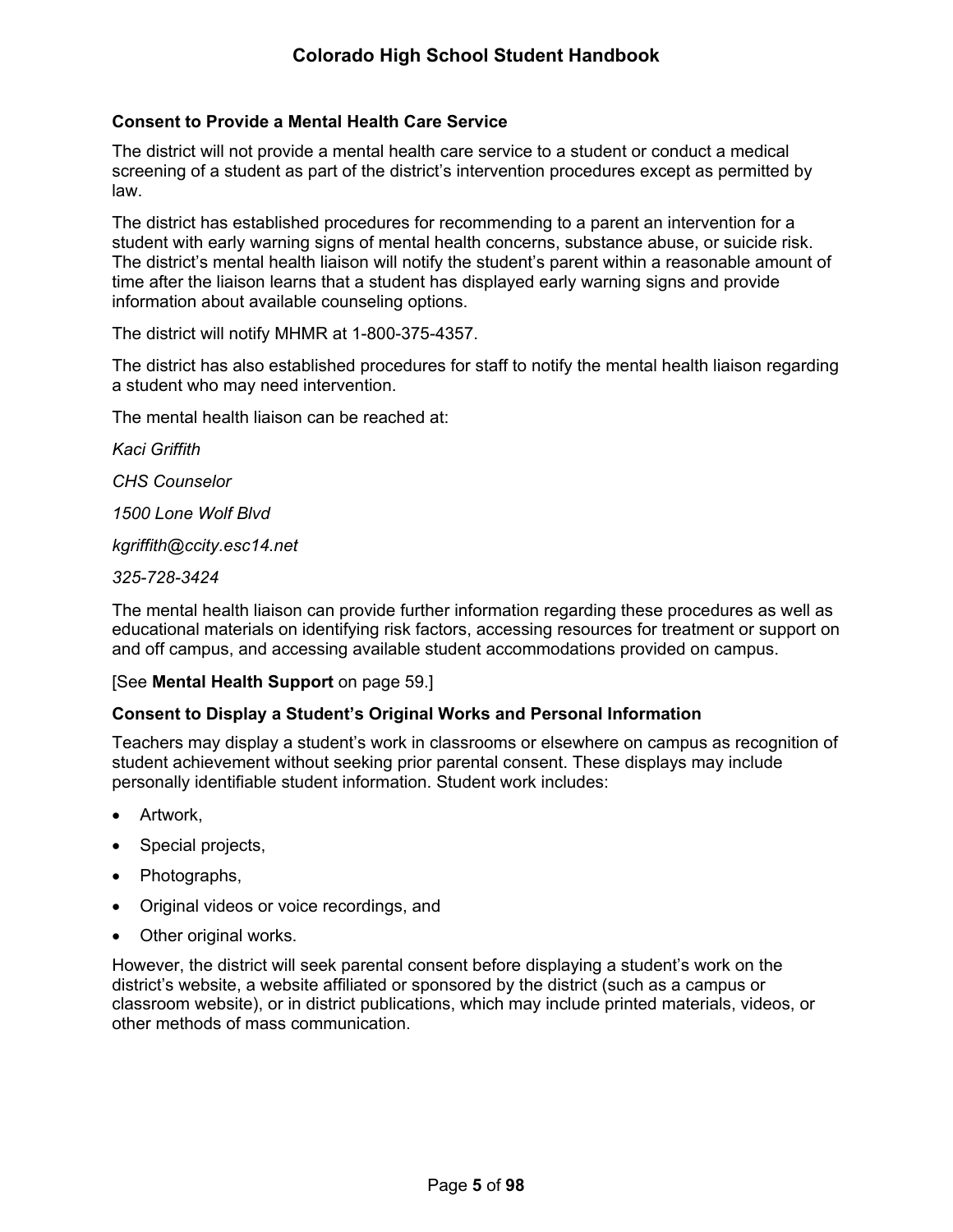### <span id="page-11-0"></span>**Consent to Receive Parenting and Paternity Awareness Instruction if a Student is under Age 14**

A student under age 14 must have parental permission to participate in the district's parenting and paternity awareness program. This program was developed by the Office of the Texas Attorney General and the State Board of Education (SBOE) to be incorporated into health education classes.

#### <span id="page-11-1"></span>**Consent to Video or Audio Record a Student when Not Already Permitted by Law**

State law permits the school to make a video or voice recording without parental permission when it:

- Is to be used for school safety,
- Relates to classroom instruction or a cocurricular or extracurricular activity,
- Relates to media coverage of the school, or
- Relates to the promotion of student safety as provided by law for a student receiving special education services in certain settings.

In other circumstances, the district will seek written parental consent before making a video or voice recording of a student.

Please note that parents and visitors to a classroom, both virtual and in person, may not record video or audio or take photographs or other still images without permission from the teacher or other school official.

#### <span id="page-11-2"></span>**Prohibiting the Use of Corporal Punishment**

Corporal punishment—spanking or paddling a student—may be used as a discipline management technique in accordance with the Student Code of Conduct and district policy FO(LOCAL).

However, in accordance with law, the district may not administer corporal punishment if a student's parent submits a signed, written statement prohibiting its use.

A parent who does not want corporal punishment administered to his or her child submit a written statement to the campus principal stating this decision. This signed statement must be submitted each school year. A parent may revoke this prohibition at any time during the school year by providing a signed statement to the campus principal.

#### **Note:**

- District personnel may use discipline methods other than corporal punishment if a parent requests that corporal punishment not be used.
- If the district knows that a student is in temporary or permanent custody of the state (through foster care, kinship care, or other arrangements), corporal punishment will not be administered, even when the student's caregiver or caseworker has not submitted a signed statement prohibiting its use.

#### <span id="page-11-3"></span>**Limiting Electronic Communications between Students and District Employees**

The district permits teachers and other approved employees to use electronic communications with students within the scope of professional responsibilities, as described by district guidelines.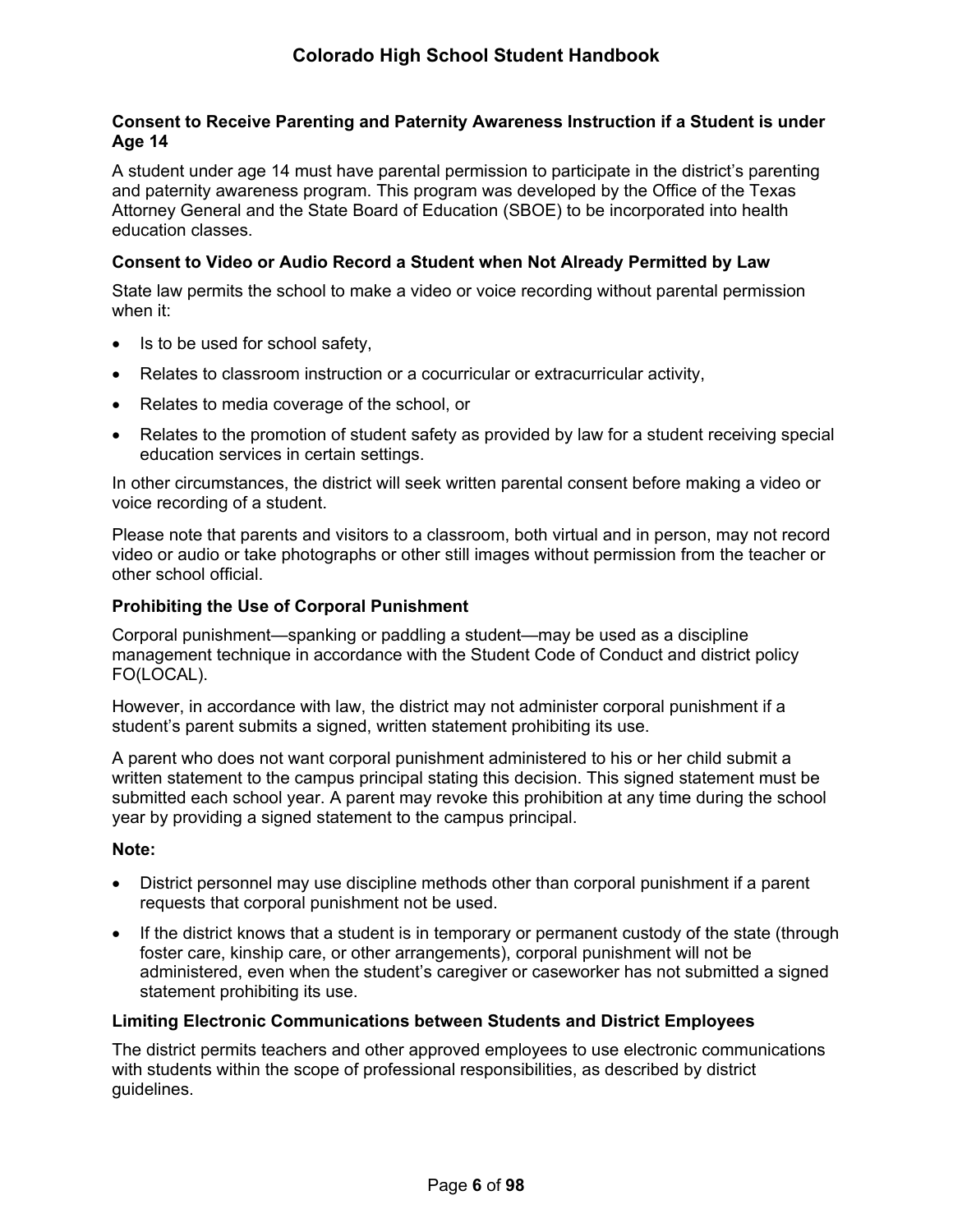For example, a teacher may create a social networking page for his or her class to relay information regarding class work, homework, and tests. A parent is welcome to access such a page.

However, text messages sent to an individual student are only allowed if a district employee with responsibility for an extracurricular activity must communicate with a student participating in that activity.

The employee is required to include the student's parent as a recipient on all text messages.

And

The employee is required to send a copy of the text message to the employee's district email address.

A parent who does not want his or her child to receive one-to-one electronic communications from a district employee should contact the campus principal.

## <span id="page-12-0"></span>**Objecting to the Release of Directory Information**

The Family Educational Rights and Privacy Act, or FERPA, permits the district to disclose appropriately designated "directory information" from a student's education records without written consent.

"Directory information" is information that, if released, is generally not considered harmful or an invasion of privacy. Examples include:

- A student's photograph (for publication in the school yearbook);
- A student's name and grade level (for communicating class and teacher assignments);
- The name, weight, and height of an athlete (for publication in a school athletic program);
- A list of student birthdays (for generating schoolwide or classroom recognition),
- A student's name and photograph (posted on a district-approved and -managed social media platform); and
- The names and grade levels of students submitted by the district to a local newspaper or other community publication (to recognize the A/B honor roll for a specific grading period.)

Directory information will be released to anyone who follows procedures for requesting it.

However, a parent or eligible student may object to the release of this information. Any objection must be made in writing to the principal within ten school days of the student's first day of instruction for this school year*.* [See **Notice Regarding Directory Information and Parent's Response Regarding Release of Student Information**, included in the forms packet.]

The district requests that families living in a shelter for survivors of family violence or trafficking notify district personnel that the student currently resides in such a shelter. Families may want to opt out of the release of directory information so that the district does not release any information that might reveal the location of such a shelter.

The district has identified the following as directory information: students name, address, telephone listing, electronic mail address, photograph, date and place of birth, major fields of study, degrees, honors and awards received, dates of attendance, grade level, most recent educational institution attended, participation in officially recognized activities and sports, and weight and height of members of athletic teams. If a parent objects to the release of the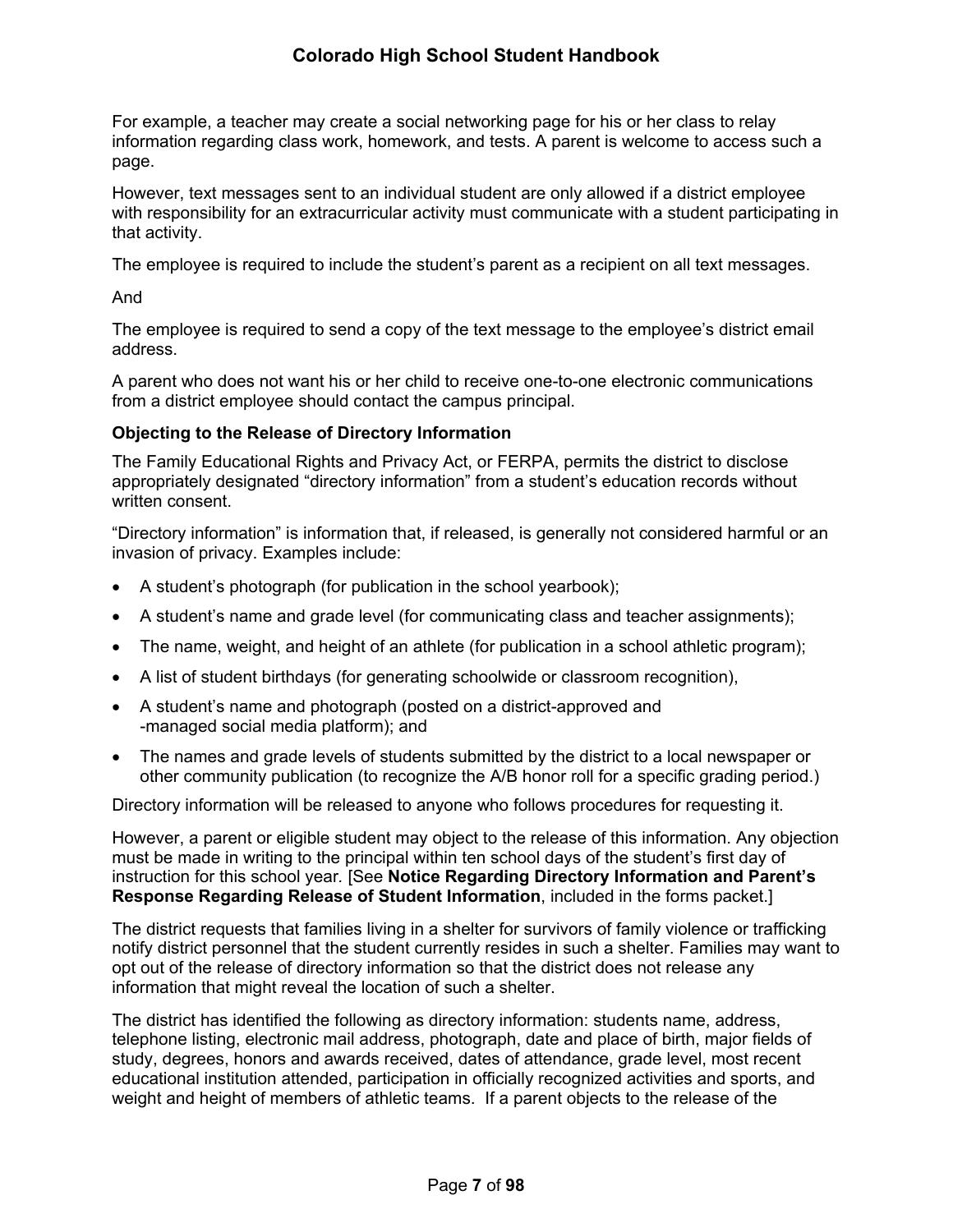student's information included on the directory information response form, this objection also applies to the use of that information for school-sponsored purposes, such as:

- Honor roll.
- School newspaper,
- Yearbook.
- Recognition activities,
- News releases, and
- Athletic programs.

#### **Note:** Review **Authorized Inspection and Use of Student Records** on page [12](#page-16-3).

#### <span id="page-13-0"></span>**Objecting to the Release of Student Information to Military Recruiters and Institutions of Higher Education (Secondary Grade Levels Only)**

Unless a parent has advised the district not to release his or her student's information, the Every Student Succeeds Act (ESSA) requires the district to comply with requests from military recruiters or institutions of higher education for the student's:

- Name,
- Address, and
- Telephone listing.

Military recruiters may also have access to a student's district-provided email address, unless a parent has advised the district not to release this information.

#### [See **Parent's Objection to the Release of Student Information to Military Recruiters and Institutions of Higher Education**, included in the forms packet.]

#### <span id="page-13-1"></span>**Participation in Third-Party Surveys**

## <span id="page-13-2"></span>*Consent Required Before Student Participation in a Federally Funded Survey*

The Protection of Pupil Rights Amendment (PPRA) provides parents certain rights regarding participation in surveys, the collection and use of information for marketing purposes, and certain physical exams.

A parent has the right to consent before a student is required to submit to a survey funded by the U.S. Department of Education that concerns any of the following protected areas:

- Political affiliations or beliefs of the student or the student's parent;
- Mental or psychological problems of the student or the student's family;
- Sex behavior or attitudes;
- Illegal, antisocial, self-incriminating, or demeaning behavior;
- Critical appraisals of individuals with whom the student has a close family relationship;
- Legally recognized privileged relationships, such as with lawyers, doctors, and ministers;
- Religious practices, affiliations, or beliefs of the student or parent; or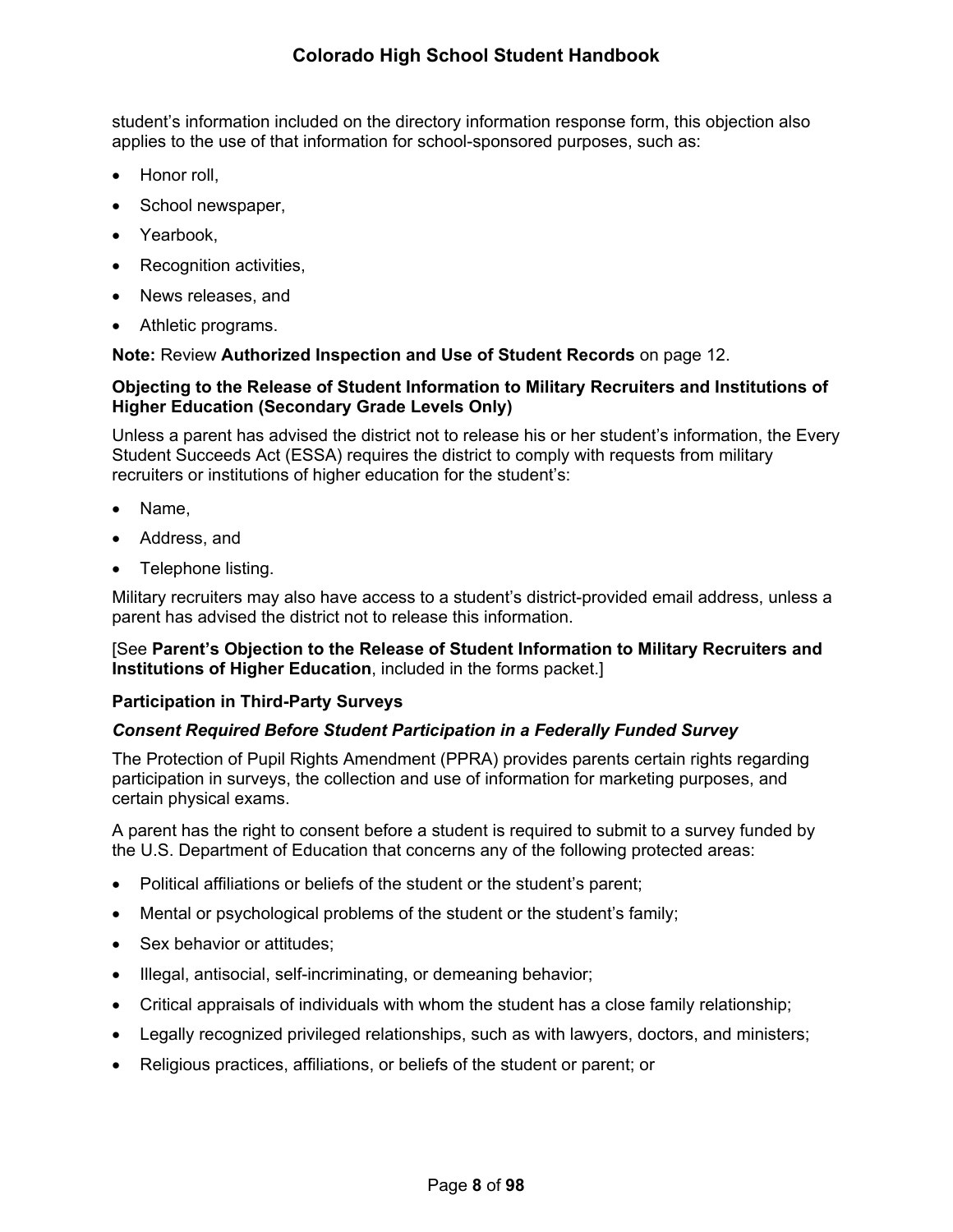• Income, except when the information is required by law and will be used to determine the student's eligibility for a program.

A parent can inspect the survey or other instrument and any corresponding instructional materials used in connection with such a survey. [See policy EF(LEGAL) for more information.]

## *"Opting Out" of Participation in Other Types of Surveys or Screenings and the Disclosure of Personal Information*

The PPRA gives parents the right to receive notice and an opportunity to opt a student out of:

- Activities involving the collection, disclosure, or use of personal information gathered from the child for the purpose of marketing, selling, or otherwise disclosing that information to others.
- Any nonemergency, invasive physical examination or screening required as a condition of attendance, administered by the school or its agent, and not necessary to protect the immediate health and safety of the student.

Exceptions are hearing, vision, or spinal screenings, or any physical examination or screening permitted or required under state law. [See policies EF and FFAA for more information.]

A parent may inspect:

- Protected information surveys of students and surveys created by a third party;
- Instruments used to collect personal information from students for any of the above marketing, sales, or other distribution purposes; and
- Instructional material used as part of the educational curriculum.

The ED provides extensive information about the [Protection of Pupil Rights Amendment,](https://studentprivacy.ed.gov/resources/protection-pupil-rights-amendment-ppra-general-guidance) including a [PPRA Complaint Form.](https://studentprivacy.ed.gov/file-a-complaint)

## <span id="page-14-0"></span>**Removing a Student from Instruction or Excusing a Student from a Required Component of Instruction**

## <span id="page-14-1"></span>**Reciting a Portion of the Declaration of Independence in Grades 3–12**

State law designates the week of September 17 as Celebrate Freedom Week and requires all social studies classes provide:

- Instruction concerning the intent, meaning, and importance of the Declaration of Independence and the U.S. Constitution, and
- A specific recitation from the Declaration of Independence for students in grades 3–12.

Per state law, a student may be excused from recitation of a portion of the Declaration of Independence if:

- A parent provides a written statement requesting that his or her child be excused,
- The district determines that the student has a conscientious objection to the recitation, or
- A parent is a representative of a foreign government to whom the U.S. government extends diplomatic immunity.

[See policy EHBK(LEGAL) for more information.]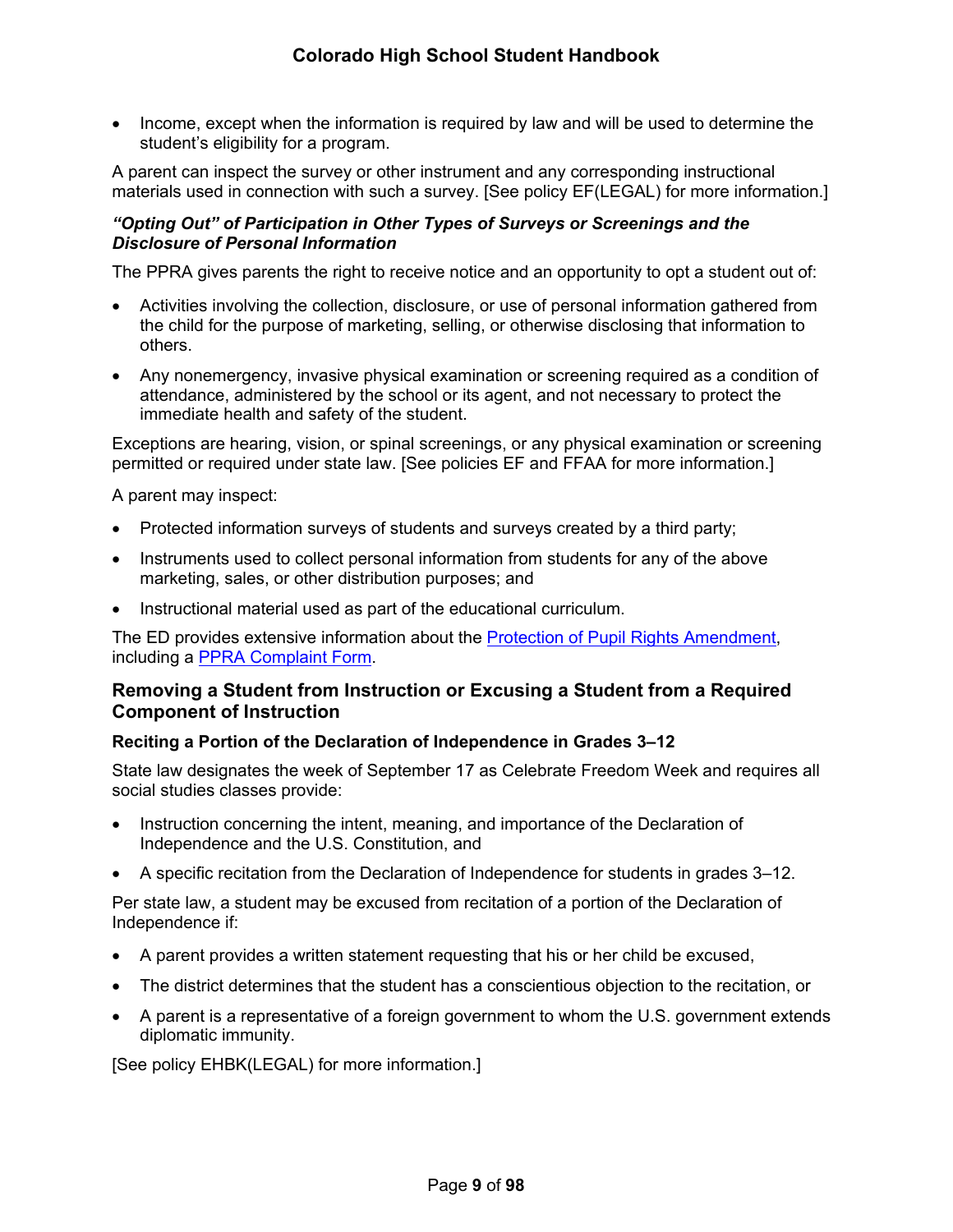## <span id="page-15-0"></span>**Reciting the Pledges to the U.S. and Texas Flags**

A parent may request that his or her child be excused from participation in the daily recitation of the Pledge of Allegiance to the U.S. flag and the Pledge of Allegiance to the Texas flag. The request must be made in writing.

State law, however, requires that all students participate in one minute of silence following recitation of the pledges.

[See **Pledges of Allegiance and a Minute of Silence** on page [71](#page-76-1) and policy EC(LEGAL) for more information.]

#### <span id="page-15-1"></span>**Religious or Moral Beliefs**

A parent may remove his or her child temporarily from the classroom if a scheduled instructional activity conflicts with the parent's religious or moral beliefs.

The removal may not be used to avoid a test and may not extend for an entire semester. Further, the student must satisfy grade-level and graduation requirements as determined by the school and by state law.

#### <span id="page-15-2"></span>**Tutoring or Test Preparation**

A teacher may determine that a student needs additional targeted assistance for the student to achieve mastery in state-developed essential knowledge and skills based on:

- Informal observations.
- Evaluative data such as grades earned on assignments or tests, or
- Results from diagnostic assessments.

The school will always attempt to provide tutoring and strategies for test-taking in ways that prevent removal from other instruction as much as possible.

In accordance with state law and policy EC, districts must obtain parental permission before removing a student from a regularly scheduled class for remedial tutoring or test preparation for more than ten percent of the days the class is offered.

Under state law, students with grades below 70 for a reporting period are required to attend tutorial services—if the district offers these services.

[For questions about school-provided tutoring programs, contact the student's teacher and see policies EC and EHBC. See **Standardized Testing** on page [80](#page-84-0) for information regarding required accelerated instruction after a student fails to perform satisfactorily on certain statemandated tests.]

## <span id="page-15-3"></span>**Right of Access to Student Records, Curriculum Materials, and District Records/Policies**

## <span id="page-15-4"></span>**Instructional Materials**

A parent has the right to review teaching materials, textbooks, and other teaching aids and instructional materials used in the curriculum, and to examine tests that have been administered, whether instruction is delivered in-person, virtually, or remotely.

A parent is also entitled to request that the school allow the student to take home instructional materials the student uses. The school may ask the student to return the materials at the beginning of the next school day.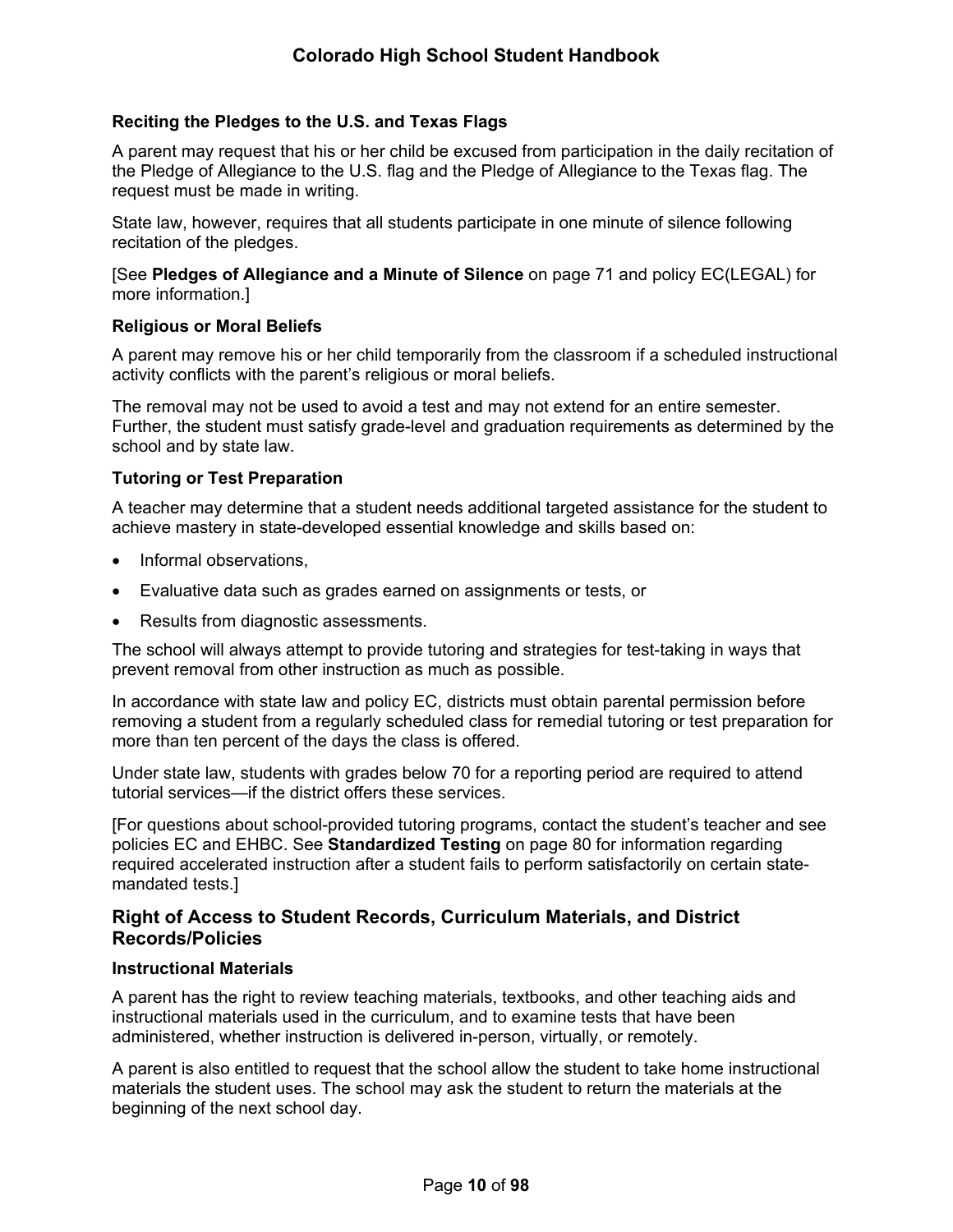A school must provide printed versions of electronic instructional materials to a student if the student does not have reliable access to technology at home.

#### <span id="page-16-0"></span>**Notices of Certain Student Misconduct to Noncustodial Parent**

A noncustodial parent may request in writing that he or she be provided, for the remainder of the school year, a copy of any written notice usually provided to a parent related to his or her child's misconduct that may involve placement in a disciplinary alternative education program (DAEP) or expulsion. [See the Student Code of Conduct and policy FO(LEGAL) for more information.]

#### <span id="page-16-1"></span>**Participation in Federally Required, State-Mandated, and District Assessments**

In accordance with the Every Student Succeeds Act (ESSA), a parent may request information regarding any federal, state, or district policy related to his or her child's participation in required assessments.

#### <span id="page-16-2"></span>**Student Records**

#### *Accessing Student Records*

A parent may review his or her child's records. These records include:

- Attendance records,
- Test scores.
- Grades,
- Disciplinary records,
- Counseling records,
- Psychological records,
- Applications for admission,
- Health and immunization information,
- Other medical records,
- Teacher and school counselor evaluations,
- Reports of behavioral patterns,
- Records relating to assistance provided for learning difficulties, including information collected regarding any intervention strategies used with the child, as the term "intervention strategy" is defined by law,
- State assessment instruments that have been administered to the child, and
- Teaching materials and tests used in the child's classroom.

#### <span id="page-16-3"></span>*Authorized Inspection and Use of Student Records*

The Family Educational Rights and Privacy Act (FERPA) affords parents and eligible students certain rights regarding student education records.

For purposes of student records, an "eligible" student is anyone age 18 or older or who attends a postsecondary educational institution. These rights, as discussed here and at **Objecting to the Release of Directory Information** on page [7](#page-12-0), are the right to: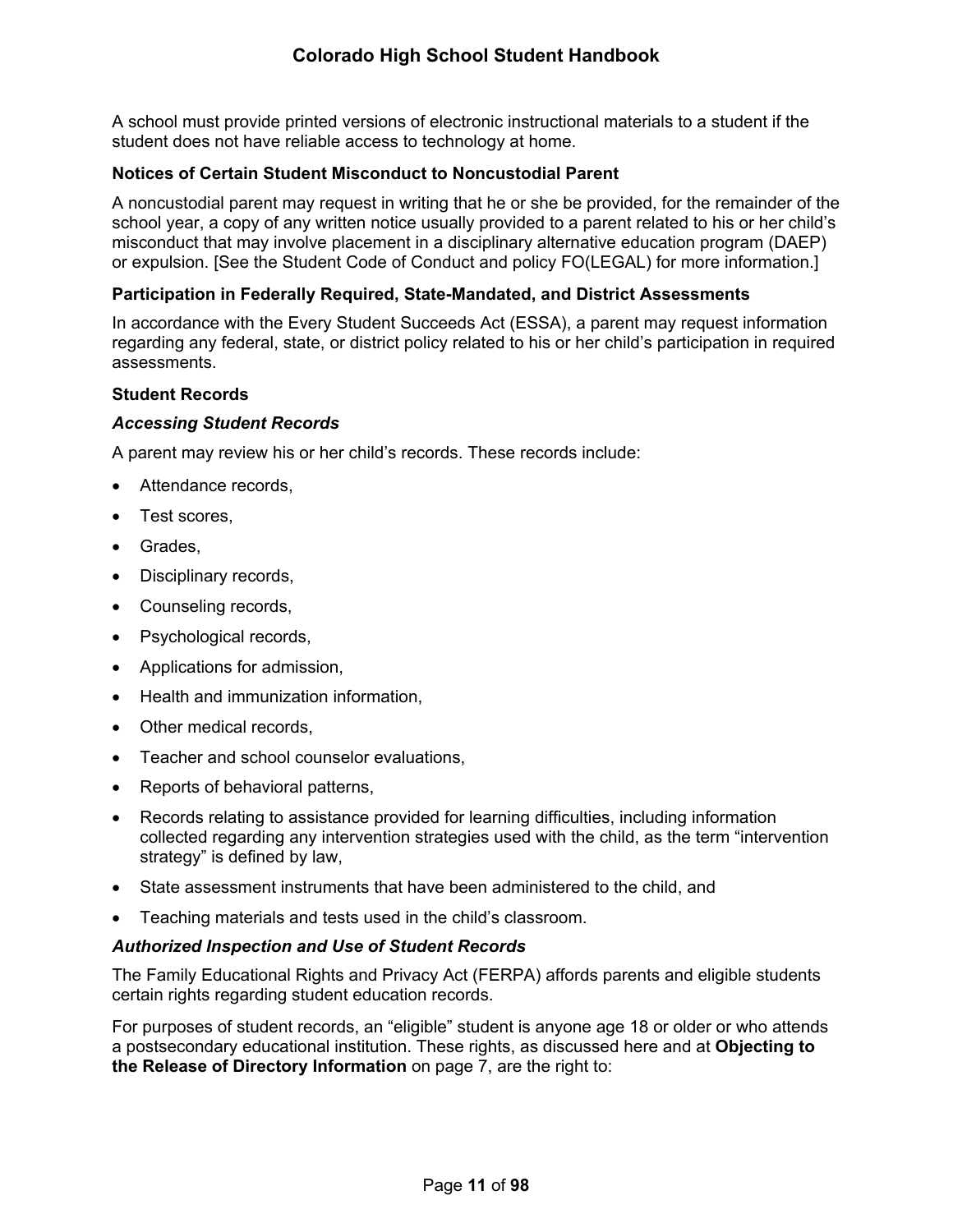- Inspect and review student records within 45 days after the day the school receives a request for access;
- Request an amendment to a student record the parent or eligible student believes is inaccurate, misleading, or otherwise in violation of FERPA;
- Provide written consent before the school discloses personally identifiable information from the student's records, except to the extent that FERPA authorizes disclosure without consent; and
- File a complaint with the U.S. Department of Education concerning failures by the school to comply with FERPA requirements.
- For more information about how to file a complaint, see [https://studentprivacy.ed.gov/file-a](https://studentprivacy.ed.gov/file-a-complaint)[complaint](https://studentprivacy.ed.gov/file-a-complaint).

Both FERPA and state laws safeguard student records from unauthorized inspection or use and provide parents and eligible students certain rights of privacy.

Before disclosing personally identifiable information from a student's records, the district must verify the identity of the person, including a parent or the student, requesting the information.

Virtually all information pertaining to student performance—including grades, test results, and disciplinary records—is considered confidential educational records.

Inspection and release of student records is restricted to an eligible student or a student's parent unless the school receives a copy of a court order terminating parental rights or the right to access a student's education records. A parent's rights regarding access to student records are not affected by the parent's marital status.

Federal law requires that control of the records goes to the student as soon as the student:

- Reaches the age of 18,
- Is emancipated by a court, or
- Enrolls in a postsecondary educational institution.

However, the parent may continue to have access to the records if the student is a dependent for tax purposes and, under limited circumstances, when there is a threat to the health and safety of the student or other individuals.

FERPA permits the disclosure of personally identifiable information from a student's education records without written consent of the parent or eligible student when school officials have what federal law refers to as a "legitimate educational interest" in a student's records.

- Legitimate educational interest may include:
	- Working with the student;
	- Considering disciplinary or academic actions, the student's case, or an individualized education program for a student with disabilities;
	- Compiling statistical data;
	- Reviewing an educational record to fulfill the official's professional responsibility; or
	- Investigating or evaluating programs.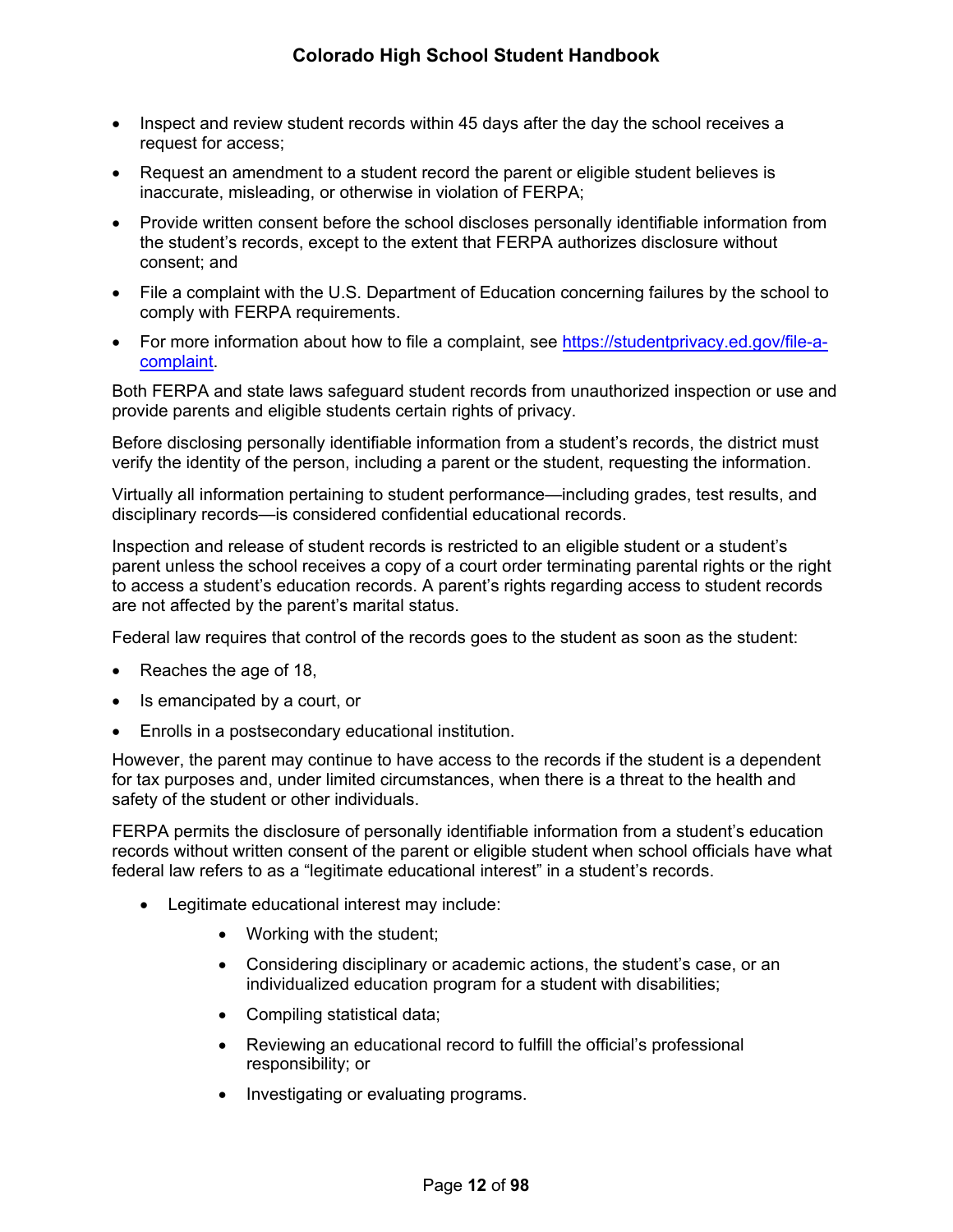- School officials may include:
	- Board members and employees, such as the superintendent, administrators, and principals;
	- Teachers, school counselors, diagnosticians, and support staff (including district health or medical staff);
	- A person or company with whom the district has contracted or allowed to provide a specific institutional service or function (such as an attorney, consultant, third-party vendor that offers online programs or software, auditor, medical consultant, therapist, school resource officer, or volunteer);
	- A person appointed to serve on a team to support the district's safe and supportive school program;
	- A parent or student serving on a school committee; or
	- A parent or student assisting a school official in the performance of his or her duties.

FERPA also permits the disclosure of personally identifiable information without written consent:

- To authorized representatives of various governmental agencies, including juvenile service providers, the U.S. Comptroller General's office, the U.S. Attorney General's office, the U.S. Secretary of Education, the Texas Education Agency, the U.S. Secretary of Agriculture's office, and Child Protective Services (CPS) caseworkers or, in certain cases, other child welfare representatives.
- To individuals or entities granted access in response to a subpoena or court order.
- To another school, district/system, or postsecondary educational institution to which a student seeks or intends to enroll or in which the student already is enrolled.
- In connection with financial aid for which a student has applied or has received.
- To accrediting organizations to carry out accrediting functions.
- To organizations conducting studies for, or on behalf of, the school to develop, validate, or administer predictive tests; administer student aid programs; or improve instruction.
- To appropriate officials in connection with a health or safety emergency.
- When the district discloses directory information-designated details. [See **Objecting to the Release of Directory Information** on page [7](#page-12-0) to prohibit this disclosure.]

Release of personally identifiable information to any other person or agency—such as a prospective employer or for a scholarship application—will occur only with parental or student permission as appropriate.

The Superintendent is custodian of all records for currently enrolled students at the assigned school. The Superintendent is the custodian of all records for students who have withdrawn or graduated.

A parent or eligible student who wants to inspect the student's records should submit a written request to the custodian of records identifying the records he or she wants to inspect.

Records may be reviewed in person during regular school hours. The records custodian or designee will be available to explain the record and to answer questions.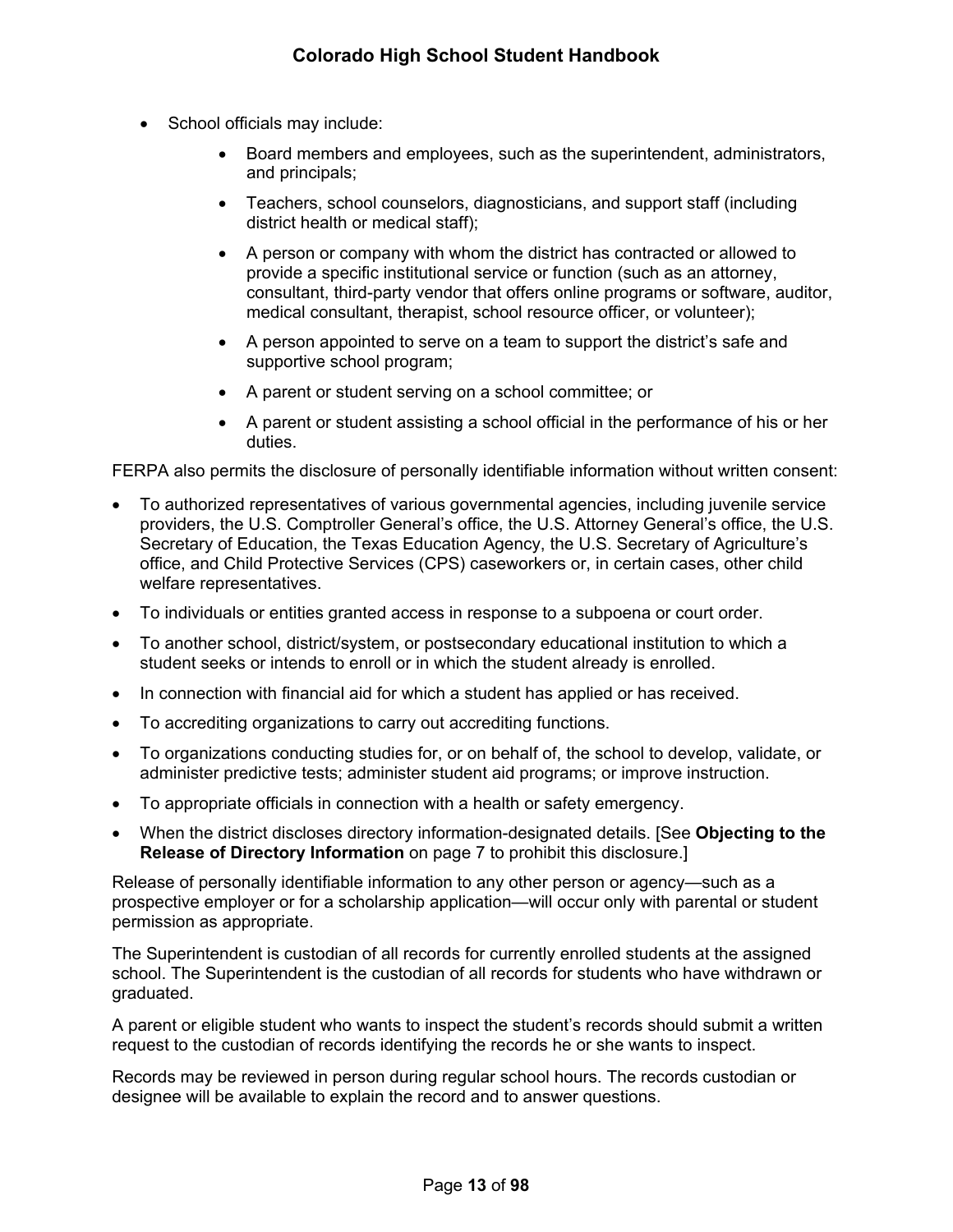A parent or eligible student who submits a written request and pays copying costs of ten cents per page may obtain copies. If circumstances prevent inspection during regular school hours and the student qualifies for free or reduced-price meals, the district will either provide a copy of the records requested or make other arrangements for the parent or student to review the records.

You may contact the custodian of records for currently enrolled students at:

*Mary Thackerson*

*PEIMS*

*1500 Lone Wolf Blvd*

*mthackerson@ccity.esc14.net*

*325-728-3424*

You may contact the custodian of records for students who have withdrawn or graduated at:

*Mary Thackerson*

*PEIMS*

*1500 Lone Wolf Blvd*

*mthackerson@ccity.esc14.net*

*325-728-3424*

A parent or eligible student may inspect the student's records and request a correction or amendment if the records are considered inaccurate, misleading, or otherwise in violation of the student's privacy rights.

A request to correct a student's record should be submitted to the appropriate records custodian. The request must clearly identify the part of the record that should be corrected and include an explanation of how the information is inaccurate. If the district denies the request to amend the records, the parent or eligible student has the right to request a hearing. If after the hearing the records are not amended, the parent or eligible student has 30 school days to place a statement in the student's record.

Although improperly recorded grades may be challenged, contesting a student's grade in a course or on an examination is handled through the complaint process found in policy FNG(LOCAL). A grade issued by a teacher can be changed only if, as determined by the board of trustees, the grade is arbitrary, erroneous, or inconsistent with the district's grading guidelines.

[See **Report Cards/Progress Reports and Conferences** on page [73](#page-77-4), **Complaints and Concerns** on page [35,](#page-39-4) and Finality of Grades at policy FNG(LEGAL).]

The district's student records policy is found at policy FL(LEGAL) and (LOCAL) and is available at the principal's or superintendent's office or www.ccity.esc14.net.

**Note:** The parent's or eligible student's right of access to and copies of student records does not extend to all records. Materials that are not considered educational records—such as a teacher's personal notes about a student shared only with a substitute teacher—do not have to be made available.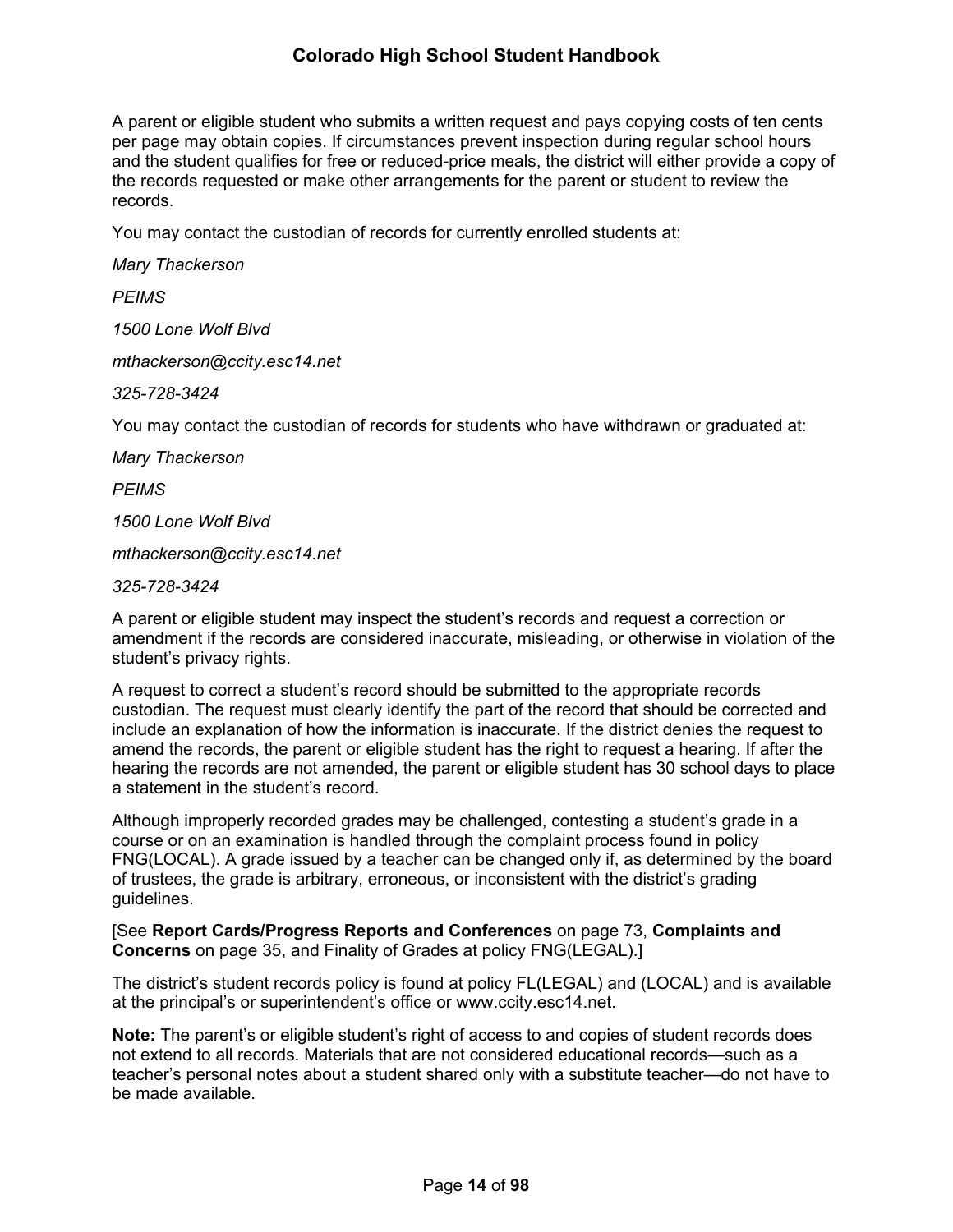## <span id="page-20-0"></span>**Teacher and Staff Professional Qualifications**

A parent may request information regarding the professional qualifications of his or her child's teachers, including whether the teacher:

- Has met state qualification and licensing criteria for the grade levels and subject areas in which the teacher provides instruction,
- Has an emergency permit or other provisional status for which state requirements have been waived, and
- Is currently teaching in the field of discipline of his or her certification.

The parent also has the right to request information about the qualifications of any paraprofessional who may provide services to the child.

## <span id="page-20-1"></span>**A Student with Exceptionalities or Special Circumstances**

#### <span id="page-20-2"></span>**Children of Military Families**

The Interstate Compact on Educational Opportunities for Military Children entitles children of military families to flexibility regarding certain district and state requirements, including:

- Immunization requirements;
- Grade level, course, or educational program placement;
- Eligibility requirements for participation in extracurricular activities;
- Enrollment in the Texas Virtual School Network (TXVSN); and
- Graduation requirements.

The district will excuse absences related to a student visiting a parent, including a stepparent or legal guardian, who is:

- Called to active duty,
- On leave, or
- Returning from a deployment of at least four months.

The district will permit **no more than five** excused absences per year for this purpose. For the absence to be excused, the absence must occur no earlier than the 60th day before deployment or no later than the 30th day after the parent's return from deployment.

Additional information may be found at [Military Family Resources at the Texas Education](http://tea.texas.gov/index2.aspx?id=7995)  [Agency.](http://tea.texas.gov/index2.aspx?id=7995)

#### <span id="page-20-3"></span>**Parental Role in Certain Classroom and School Assignments**

#### *Multiple-Birth Siblings*

State law permits a parent of multiple-birth siblings (e.g., twins, triplets) assigned to the same grade and campus to request in writing that the children be placed in either the same classroom or separate classrooms.

Written requests must be submitted by the 14th day after the students' enrollment. [See policy FDB(LEGAL) for more information.]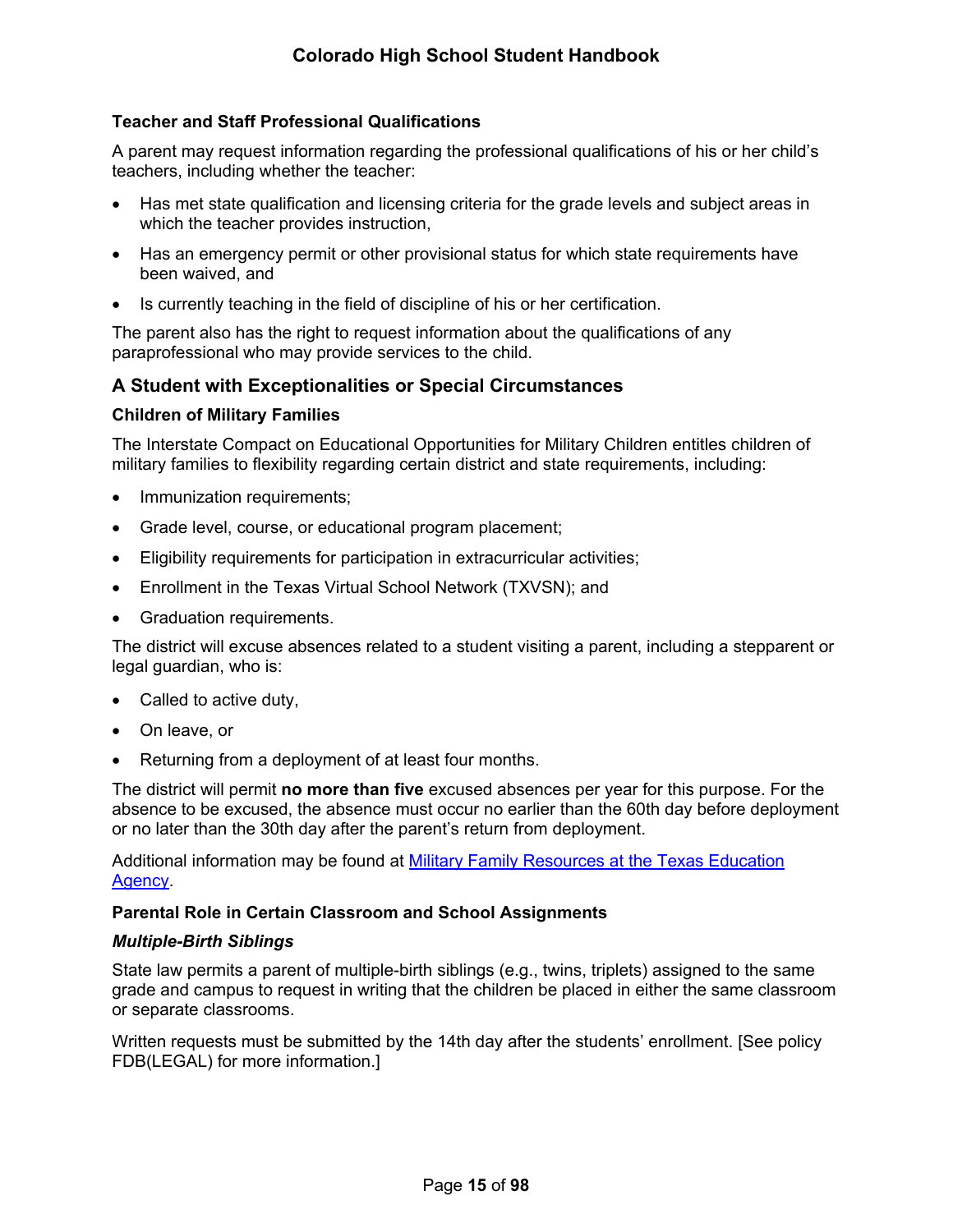## <span id="page-21-2"></span>*Safety Transfers/Assignments*

The board or its designee will honor a parent's request to transfer his or her child to another classroom or campus if the district has determined that the child has been a victim of bullying, including cyberbullying, as defined by Education Code 37.0832.

The board may transfer a student who has engaged in bullying to another classroom.

Transportation is not provided for a transfer to another campus. See the superintendent for more information.

[See **Bullying** on page [27](#page-31-2), and policies FDB and FFI for more information.]

The district will honor a parent's request for the transfer of his or her child to a safe public school in the district if the child attends a school identified by the Texas Education Agency as persistently dangerous or if the child has been a victim of a violent criminal offense while at school or on school grounds.

[See policy FDE for more information.]

The board will honor a parent's request for the transfer of his or her child to a neighboring district if the child has been the victim of sexual assault by another student assigned to the same campus, whether the assault occurred on or off campus, and that student has been convicted of or placed on deferred adjudication for the assault. In accordance with policy FDE, if the victim does not wish to transfer, the board will transfer the assailant.

## <span id="page-21-0"></span>**Student Use of a Service/Assistance Animal**

A parent of a student who uses a service/assistance animal because of the student's disability must submit a written request to the principal before bringing the service/assistance animal on campus. The district will try to accommodate a request as soon as possible but will do so within ten district business days.

## <span id="page-21-1"></span>**A Student in the Conservatorship of the State (Foster Care)**

A student in the conservatorship (custody) of the state who enrolls in the district after the beginning of the school year will be allowed credit-by-examination opportunities at any point during the year.

The district will assess the student's available records to determine transfer of credit for subjects and courses taken before the student's enrollment in the district.

The district will award partial course credit when the student only passes one half of a two-half course.

A student in the conservatorship of the state who is moved outside the district's or school's attendance boundaries—or who is initially placed in the conservatorship of the state and moved outside the district's or school's boundaries—is entitled to remain at the school the student was attending prior to the placement or move until the student reaches the highest grade level at that particular school.

If a student in grade 11 or 12 transfers to another district but does not meet the graduation requirements of the receiving district, the student can request a diploma from the previous district if the student meets its graduation criteria.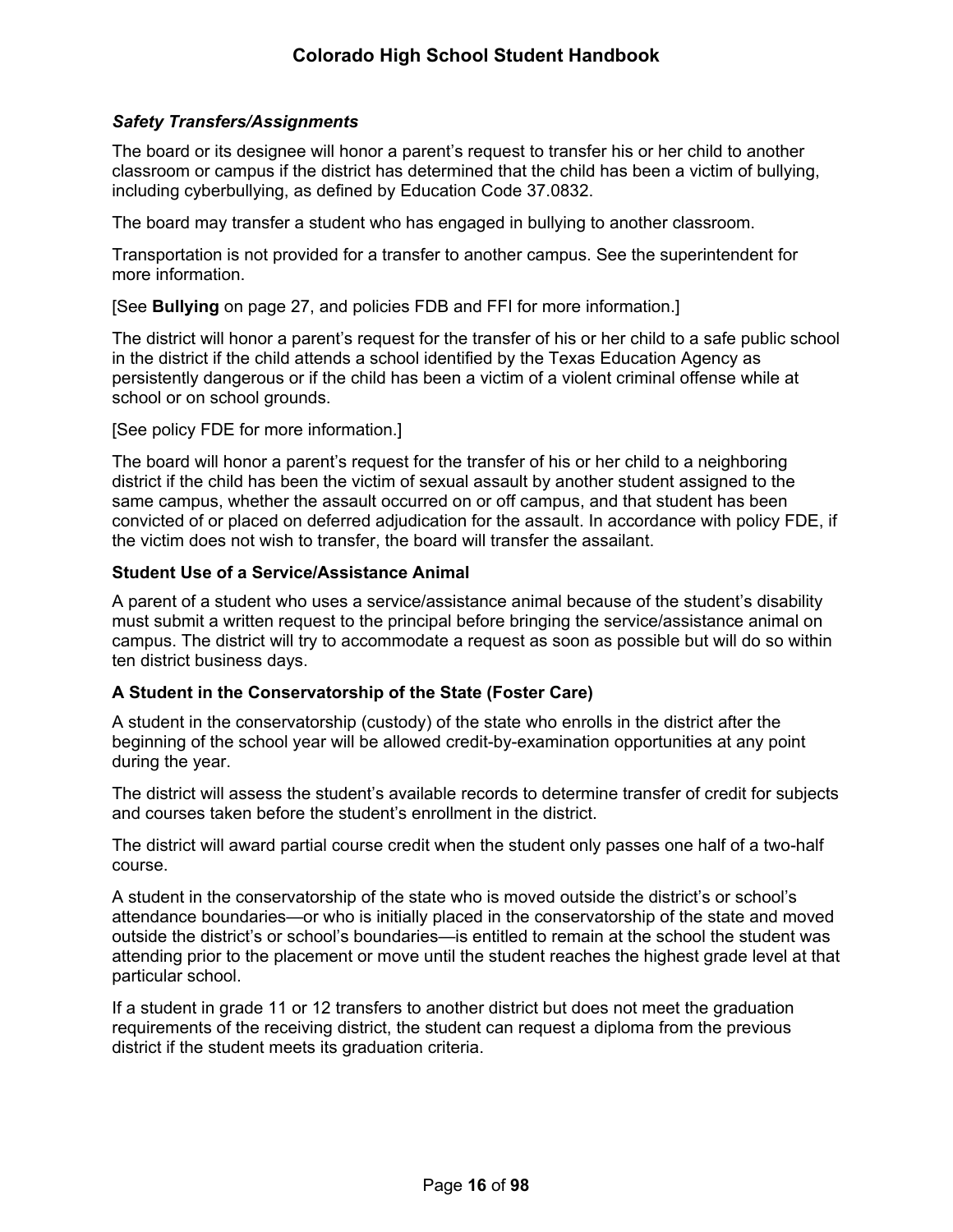For a student in the conservatorship of the state who is eligible for a tuition and fee exemption under state law and likely to be in care on the day preceding the student's 18th birthday, the district will:

- Assist the student with the completion of applications for admission or financial aid;
- Arrange and accompany the student on campus visits;
- Assist in researching and applying for private or institution-sponsored scholarships;
- Identify whether the student is a candidate for appointment to a military academy;
- Assist the student in registering and preparing for college entrance examinations, including (subject to the availability of funds) arranging for the payment of examination fees by the Texas Department of Family and Protective Services (DFPS); and
- Coordinate contact between the student and a liaison officer for students formerly in the conservatorship of the state.

[See **Credit by Examination for Advancement/Acceleration** on page [39,](#page-43-2) **Course Credit** on page [38,](#page-43-0) and **Students in Foster Care** on page [82](#page-85-0).]

#### <span id="page-22-0"></span>**A Student Who Is Homeless**

A student who is homeless will be provided flexibility regarding certain district provisions, including:

- Proof of residency requirements;
- Immunization requirements;
- Educational program placement (if the student is unable to provide previous academic records or misses an application deadline during a period of homelessness);
- Credit-by-examination opportunities at any point during the year (if the student enrolled in the district after the beginning of the school year), per State Board of Education (SBOE) rules;
- Assessment of the student's available records to determine transfer of credit for subjects and courses taken before the student's enrollment in the district;
- Awarding partial credit when a student passes only one half of a two-half course;
- Eligibility requirements for participation in extracurricular activities; and
- Graduation requirements.

Federal law allows a student who is homeless to remain enrolled in the "school of origin" or to enroll in a new school in the attendance area where the student is currently residing.

If a student who is homeless in grade 11 or 12 transfers to another district but does not meet the graduation requirements of the receiving district, state law allows the student to request a diploma from the previous district if the student meets the criteria to graduate from the previous district.

A student or parent who is dissatisfied by the district's eligibility, school selection, or enrollment decision may appeal through policy FNG(LOCAL). The district will expedite local timelines, when possible, for prompt dispute resolution.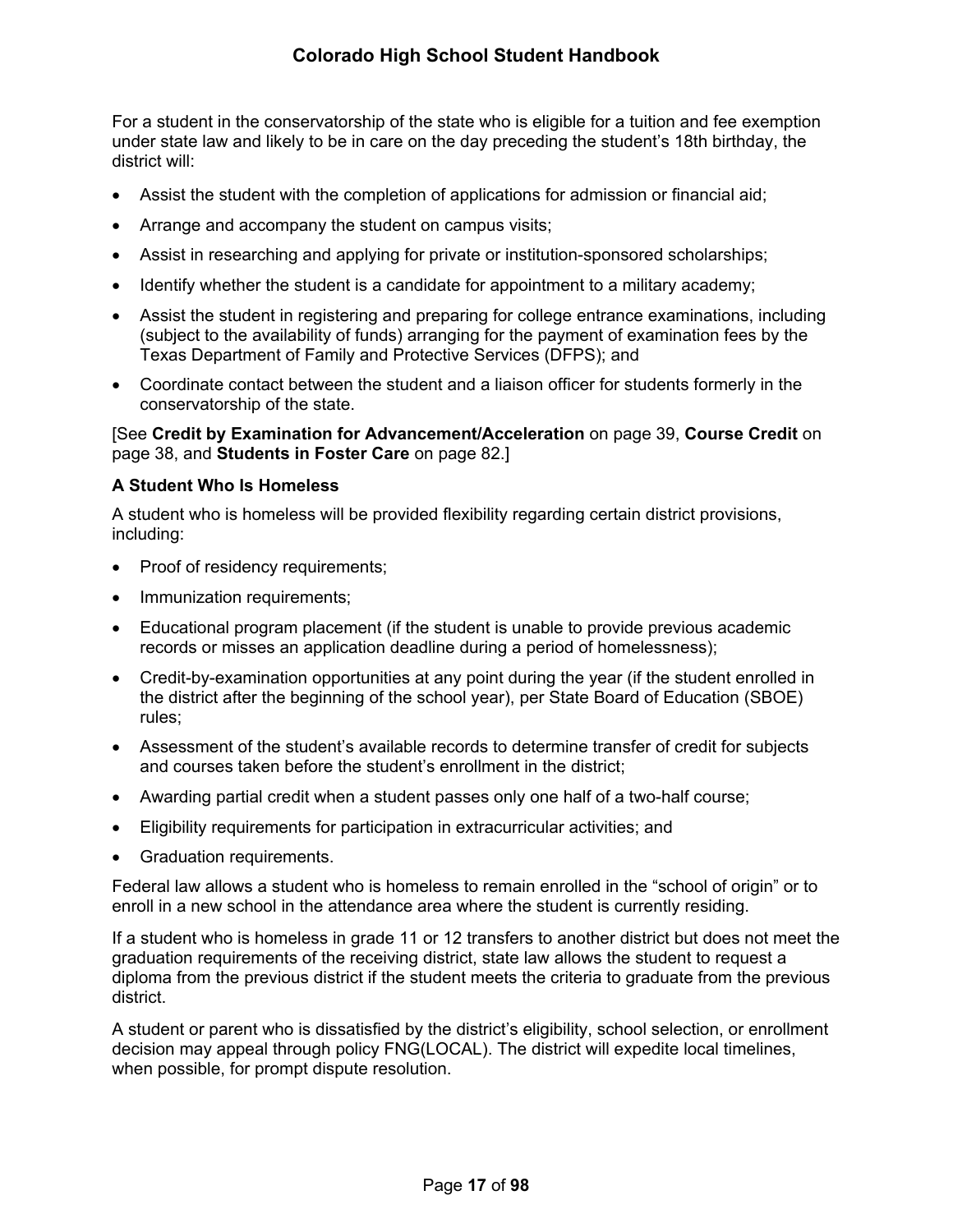[See **Credit by Examination for Advancement/Acceleration** on page [39,](#page-43-2) **Course Credit** on page [38,](#page-43-0) and **Students who are Homeless** on page [82](#page-86-0).]

### <span id="page-23-0"></span>**A Student Who Has Learning Difficulties or Who Needs Special Education or Section 504 Services**

For those students who are having difficulty in the regular classroom, all school districts must consider tutorial, compensatory, and other academic or behavior support services that are available to all students, including a process based on Response to Intervention (RtI). The implementation of RtI has the potential to have a positive impact on the ability of districts to meet the needs of all struggling students.

If a student is experiencing learning difficulties, his or her parent may contact the individuals listed below to learn about the school's overall general education referral or screening system for support services.

This system links students to a variety of support options, including making a referral for a special education evaluation or for a Section 504 evaluation to determine whether the student needs specific aids, accommodations, or services. A parent may request an evaluation for special education or Section 504 services at any time.

## *Special Education Referrals*

If a parent makes a written request for an initial evaluation for special education services to the director of special education services or to a district administrative employee of the school district, the district must respond no later than 15 school days after receiving the request. At that time, the district must give the parent prior written notice of whether it agrees or refuses to evaluate the student, along with a copy of the *Notice of Procedural Safeguards*. If the district agrees to evaluate the student, it must also give the parent the opportunity to give written consent for the evaluation.

**Note:** A request for a special education evaluation may be made verbally; it does not need to be made in writing. Districts must still comply with all federal prior-written notices and procedural safeguard requirements as well as the requirements for identifying, locating, and evaluating children who are suspected of having a disability and in need of special education. However, a verbal request does not require the district to respond within the 15 school-day timeline.

If the district decides to evaluate the student, it must complete the student's initial evaluation and evaluation report no later than 45 school days from the day it receives a parent's written consent. However, if the student is absent from school during the evaluation period for three or more school days, the evaluation period will be extended by the number of school days equal to the number of school days that the student is absent.

There is an exception to the 45-school-day timeline. If the district receives a parent's consent for the initial evaluation at least 35 but less than 45 school days before the last instructional day of the school year, it must complete the written report and provide a copy of the report to the parent by June 30 of that year. However, if the student is absent from school for three or more days during the evaluation period, the June 30 due date no longer applies. Instead, the general timeline of 45 school days plus extensions for absences of three or more days will apply.

Upon completing the evaluation, the district must give the parent a copy of the evaluation report at no cost.

Additional information regarding special education is available from the school district in a companion document titled *Parent's Guide to the Admission, Review, and Dismissal Process*.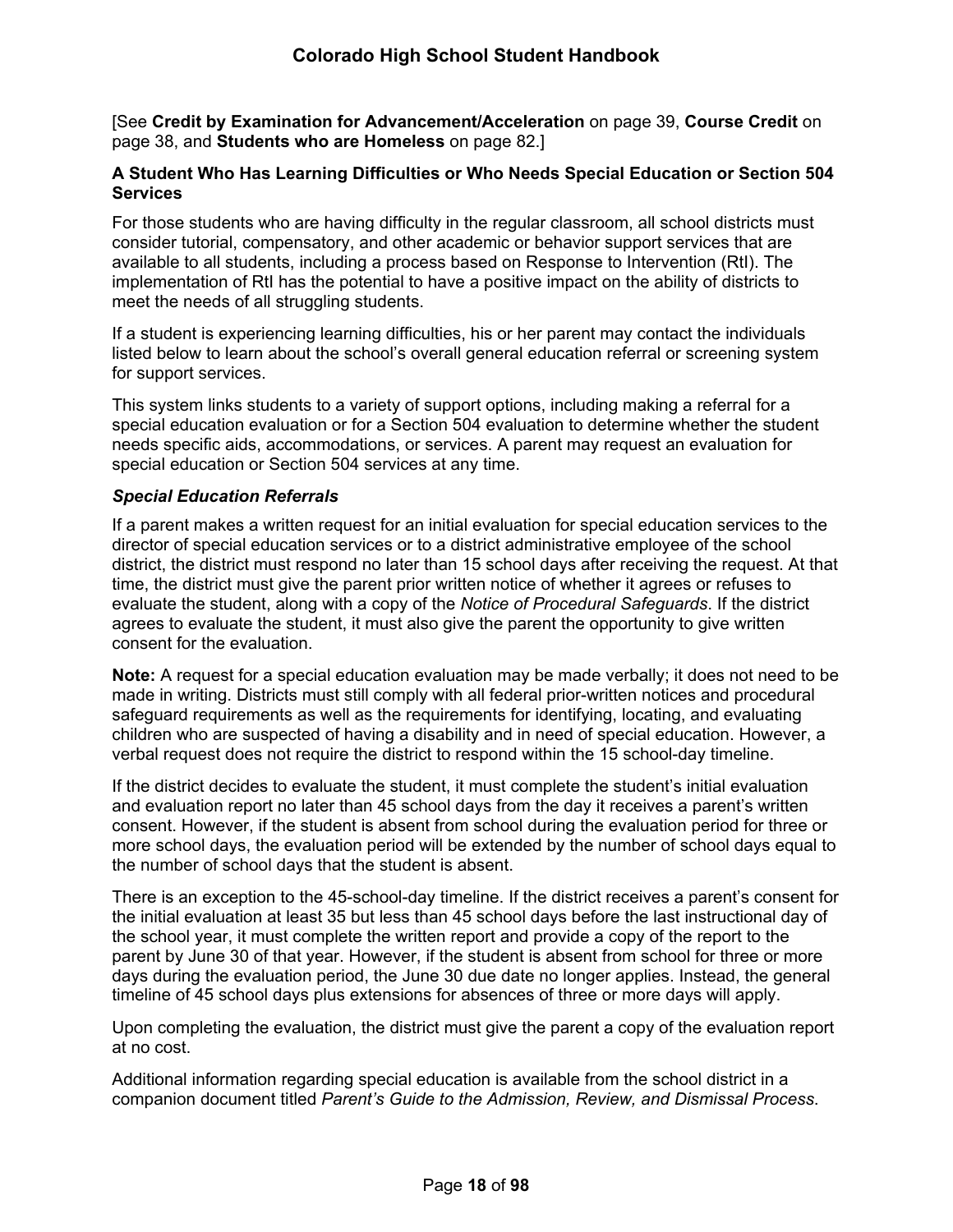## *Contact Person for Special Education Referrals*

The designated contact person regarding options for a student experiencing learning difficulties or regarding a referral for evaluation for special education services is:

*Kaci Griffith*

*CHS Counselor*

*1500 Lone Wolf Blvd*

*kgriffith@ccity.esc14.net*

*325-728-3424*

For questions regarding post-secondary transitions, including the transition from education to employment, for students receiving special education services, contact the district's transition and employment designee:

*Special Education Coop*

*1132 Hickory, Colorado City, TX 79512*

*kstroman@ccity.esc14.net*

*325-728-2673*

#### *Section 504 Referrals*

Each school district must have standards and procedures in place for the evaluation and placement of students in the district's Section 504 program. Districts must also implement a system of procedural safeguards that includes:

- Notice,
- An opportunity for a parent or guardian to examine relevant records,
- An impartial hearing with an opportunity for participation by the parent or guardian and representation by counsel, and
- A review procedure.

#### *Contact Person for Section 504 Referrals*

The designated person to contact regarding options for a student experiencing learning difficulties or regarding a referral for evaluation for Section 504 services is:

Kaci Griffith

*CHS Counselor*

*1500 Lone Wolf Blvd*

*kgriffith@ccity.esc14.net*

*325-728-3424*

## [See **A Student with Physical or Mental Impairments Protected under Section 504** on page [21](#page-25-2).]

Visit these websites for information regarding students with disabilities and the family: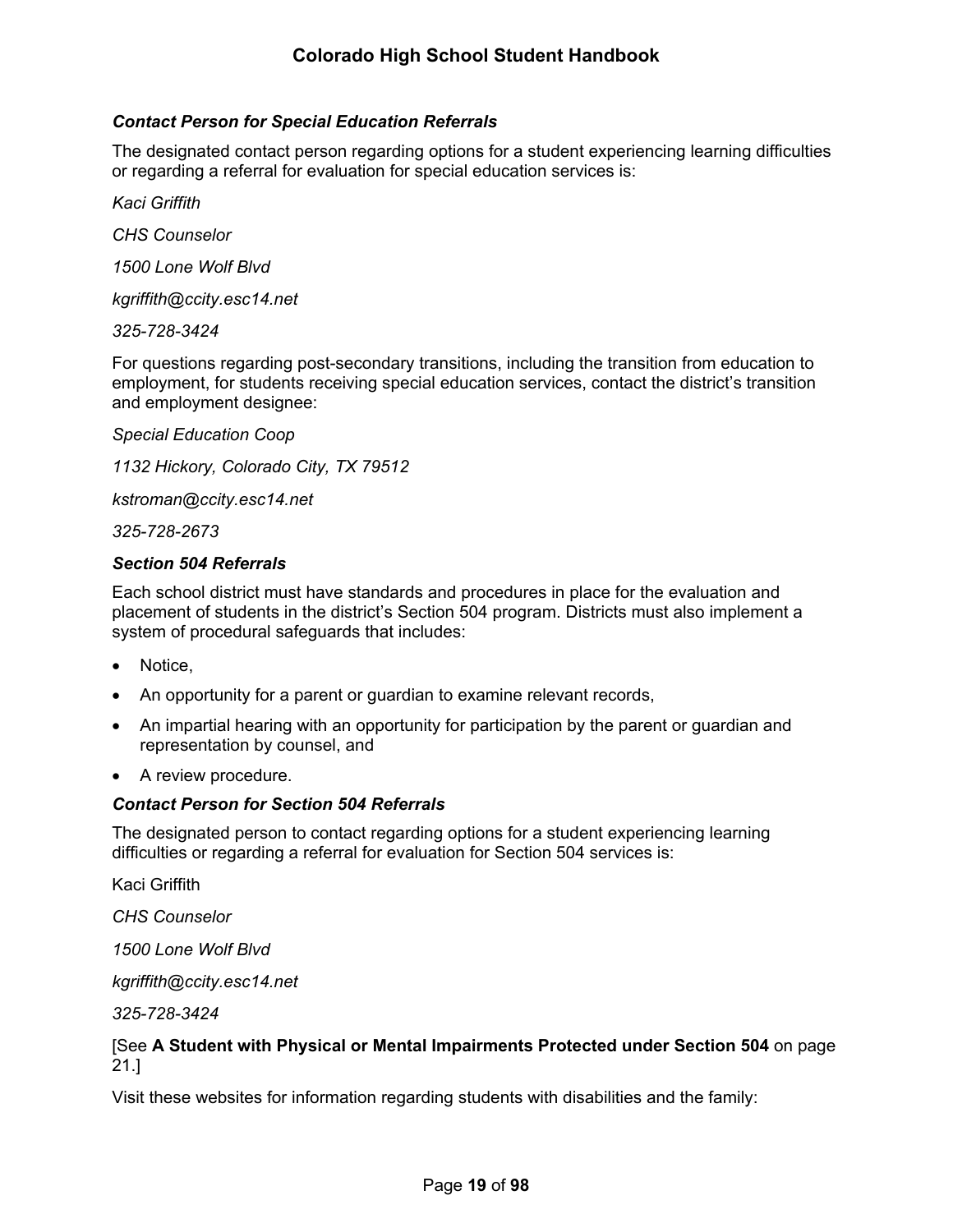- [Legal Framework for the Child-Centered Special Education Process](http://framework.esc18.net/display/Webforms/LandingPage.aspx)
- [Partners Resource Network](http://www.partnerstx.org/)
- [Special Education Information Center](http://www.spedtex.org/)
- [Texas Project First](http://www.texasprojectfirst.org/)

## *Notification to Parents of Intervention Strategies for Learning Difficulties Provided to Students in General Education*

In accordance with state law, the district will annually notify parents if their child receives assistance for learning difficulties. Details of such assistance can include intervention strategies. This notice is not intended for those students already enrolled in a special education program.

### <span id="page-25-0"></span>**A Student Who Receives Special Education Services with Other School-Aged Children in the Home**

If a student is receiving special education services at a campus outside his or her attendance zone, state law permits the parent or guardian to request that other students residing in the household be transferred to the same campus—if the grade level for the transferring student is offered on that campus.

The student receiving special education services would be entitled to transportation; however, the district is not required to provide transportation to other children in the household.

The parent or guardian should contact the school principal regarding transportation needs prior to requesting a transfer for other children in the home. [See policy FDB(LOCAL) for more information.]

## <span id="page-25-1"></span>**A Student Who Speaks a Primary Language Other than English**

A student may be eligible to receive specialized support if his or her primary language is not English, and the student has difficulty performing ordinary class work in English.

If the student qualifies for these services, the Language Proficiency Assessment Committee (LPAC) will determine the types of services the student needs, including accommodations or modifications related to classroom instruction, local assessments, and state-mandated assessments.

[See **English Learners** on page [46](#page-52-1) and **Special Programs** on page [79.](#page-83-5)]

## <span id="page-25-2"></span>**A Student with Physical or Mental Impairments Protected under Section 504**

A student with a physical or mental impairment that substantially limits a major life activity, as defined by law—and who does not otherwise qualify for special education services—may qualify for protections under Section 504 of the Rehabilitation Act.

Section 504 is a federal law designed to prohibit discrimination against individuals with disabilities.

When an evaluation is requested, a committee will be formed to determine whether the student needs services and supports under Section 504 in order to receive a free appropriate public education (FAPE), as defined in federal law.

[See **A Student Who Has Learning Difficulties or Who Needs Special Education or Section 504 Services** on page [18](#page-23-0) and policy FB for more information.]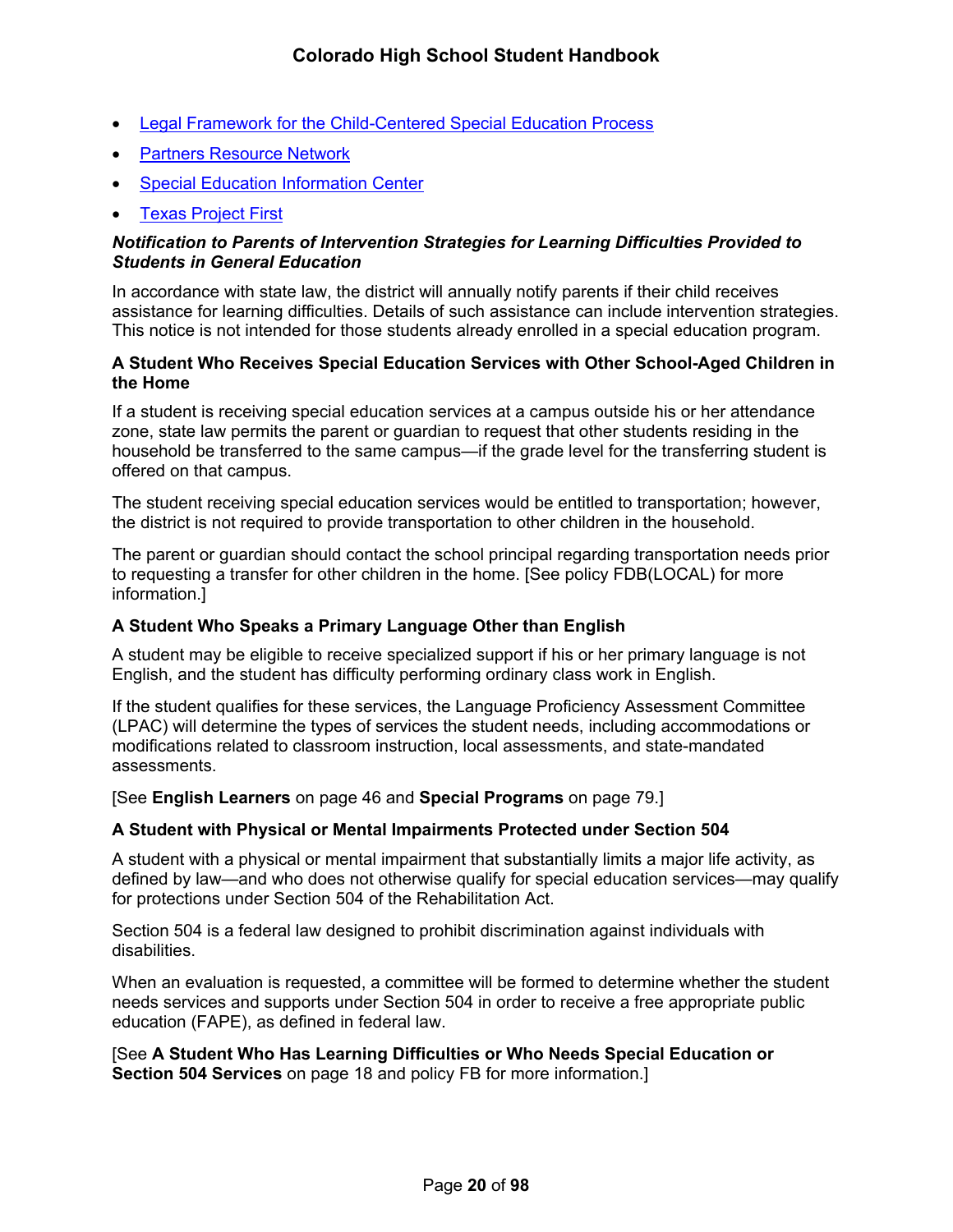# <span id="page-26-0"></span>**Section Two: Other Important Information for Parents and Students**

This section contains important information on academics, school activities, and school operations and requirements.

It is organized alphabetically to serve as a quick-reference guide. Where applicable, the topics are further organized by grade level.

Parents and children should take a moment together to become familiar with the issues addressed in this section. For guidance on a particular topic, please contact *Rebecca Russell CHS Principal*.

## <span id="page-26-1"></span>**Absences/Attendance**

Regular school attendance is essential. Absences from class may result in serious disruption of a student's education. The student and parent should avoid unnecessary absences.

Two important state laws—one dealing with compulsory attendance and the other with how attendance affects the award of a student's final grade or course credit—are discussed below.

#### <span id="page-26-2"></span>**Compulsory Attendance**

#### *Ages 6–18*

State law requires that a student who is at least six years of age, or who is younger than six years of age and has previously been enrolled in first grade, and who has not yet reached their 19th birthday, shall attend school, as well as any applicable accelerated instruction program, extended-year program, or tutorial session, unless the student is otherwise excused from attendance or legally exempt.

State law requires a student in kindergarten–grade 2 to attend any assigned accelerated reading instruction program. Parents will be notified in writing if their child is assigned to an accelerated reading instruction program based on a diagnostic reading instrument.

A student will be required to attend any assigned accelerated instruction program before or after school or during the summer if the student does not meet the passing standards on an applicable subject area state assessment.

## *Age 19 and Older*

A student who voluntarily attends or enrolls after his or her 19th birthday is required to attend each school day until the end of the school year. If the student incurs more than five unexcused absences in a semester, the district may revoke the student's enrollment. The student's presence on school property thereafter would be unauthorized and may be considered trespassing. [See policy FEA for more information.]

#### <span id="page-26-3"></span>**Compulsory Attendance—Exemptions**

#### *All Grade Levels*

State law allows exemptions to the compulsory attendance requirements for the following activities and events, as long as the student makes up all work:

- Religious holy days;
- Required court appearances;
- Activities related to obtaining U.S. citizenship;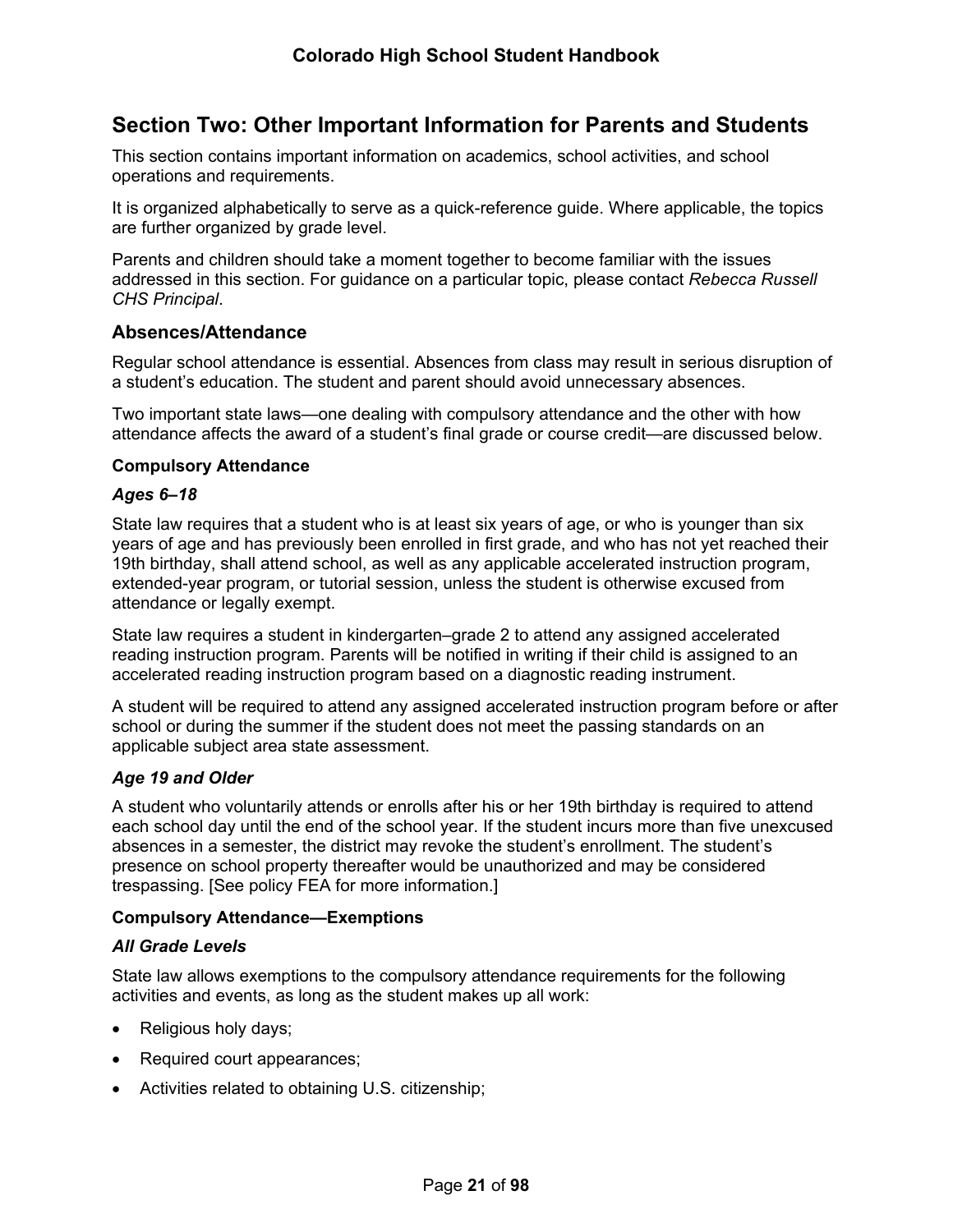- Documented health-care appointments for the student or a child of the student, including absences related to autism services, if the student returns to school on the same day of the appointment and brings a note from the health-care provider;
- Absences resulting from a serious or life-threatening illness or related treatment that makes a student's attendance infeasible, with certification by a physician;
- For students in the conservatorship of the state,
	- An activity required under a court-ordered service plan; or
	- Any other court-ordered activity, provided it is not practicable to schedule the student's participation in the activity outside of school hours.

For children of military families, absences of up to five days will be excused for a student to visit a parent, stepparent, or legal guardian going to, on leave from, or returning from certain deployments. [See **Children of Military Families** on page [15.](#page-20-2)]

#### *Secondary Grade Levels*

The district will allow a student who is 15 years of age or older to be absent for one day to obtain a learner license and one day to obtain a driver's license, provided that the board has authorized such excused absences under policy FEA(LOCAL). The student will be required to provide documentation of his or her visit to the driver's license office for each absence and must make up any work missed. [See **Driver License Attendance Verification** on page [26.](#page-30-1)]

The district will allow junior and senior students to be absent for up to two days per year to visit a college or university, provided:

- The board has authorized such excused absences under policy FEA(LOCAL);
- The principal has approved the student's absence; and
- The student follows campus procedures to verify the visit and makes up any work missed.

The district will allow a student 17 years old or older to be absent for up to four days during the period the student is enrolled in high school to pursue enlistment in the U.S. armed services or Texas National Guard, provided the student verifies these activities to the district.

The district will allow a student to be absent for up to two days per school year to serve as:

- An early voting clerk, provided the district's board has authorized this in policy FEA(LOCAL), the student notifies his or her teachers, and the student receives approval from the principal prior to the absences; or
- An election clerk, if the student makes up any work missed.

The district will allow a student in grades 6–12 to be absent for the purpose of sounding "Taps" at a military honors funeral for a deceased veteran.

#### <span id="page-27-0"></span>**Compulsory Attendance—Failure to Comply**

#### *All Grade Levels*

School employees must investigate and report violations of the compulsory attendance law.

A student absent without permission from school, any class, any required special program, or any required tutorial will be considered in violation of the compulsory attendance law and subject to disciplinary action.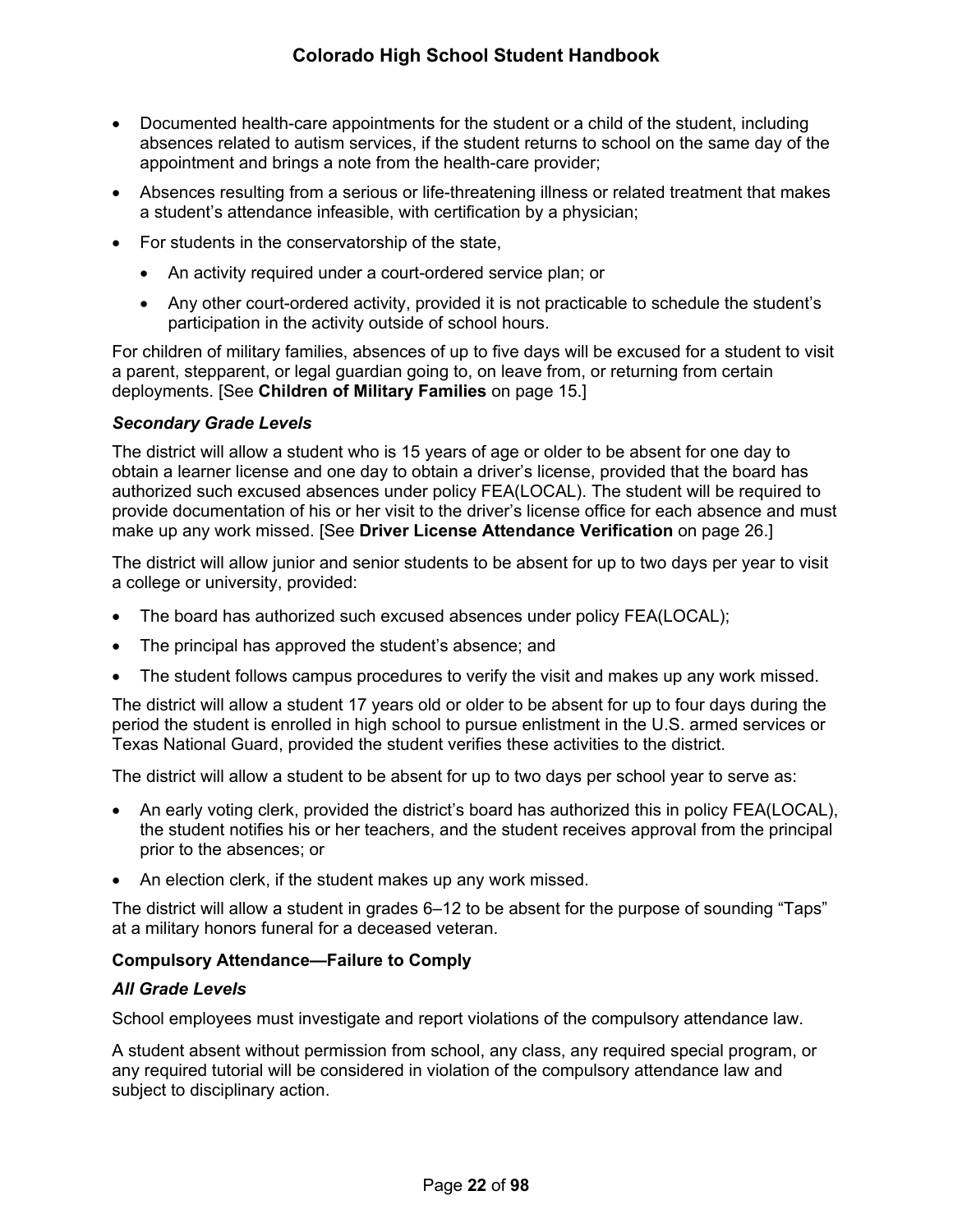#### *Students with Disabilities*

If a student with a disability is experiencing attendance issues, the student's ARD or Section 504 committee will determine whether the attendance issues warrant an evaluation, a reevaluation, and/or modifications to the student's individualized education program or Section 504 plan, as appropriate.

### *Ages 6–18*

When a student ages 6–18 incurs three or more unexcused absences within a four-week period, the law requires the school to send notice to the parent.

The notice will:

- Remind the parent of his or her duty to monitor the student's attendance and require the student to attend school;
- Request a conference between school administrators and the parent; and
- Inform the parent that the district will initiate truancy prevention measures, including a behavior improvement plan, school-based community service, referrals to counseling or other social services, or other appropriate measures.

The truancy prevention facilitator for the district is:

*Rebecca Russell*

*CHS Principal*

*1500 Lone Wolf Blvd*

*rrussell@ccity.esc14.net*

#### *325-725-3424*

For any questions about student absences, parents should contact the facilitator or any other campus administrator.

A court of law may impose penalties against the parent if a school-aged student is deliberately not attending school. The district may file a complaint against the parent if the student incurs ten or more unexcused absences within a six-month period in the same school year.

If a student age 12–18 incurs ten or more unexcused absences within a six-month period in the same school year, the district, in most circumstances, will refer the student to truancy court.

[See policies FEA(LEGAL) and FED(LEGAL) for more information.]

#### *Age 19 and Older*

After a student age 19 or older incurs a third unexcused absence, the district is required by law to send the student a letter explaining that the district may revoke the student's enrollment for the remainder of the school year if the student has more than five unexcused absences in a semester. As an alternative to revoking a student's enrollment, the district may implement a behavior improvement plan.

#### <span id="page-28-0"></span>**Attendance for Credit or Final Grade (All Grade Levels)**

To receive credit or a final grade in a class, a student must attend the class at least 90 percent of the days it is offered. A student who attends at least 75 percent but fewer than 90 percent of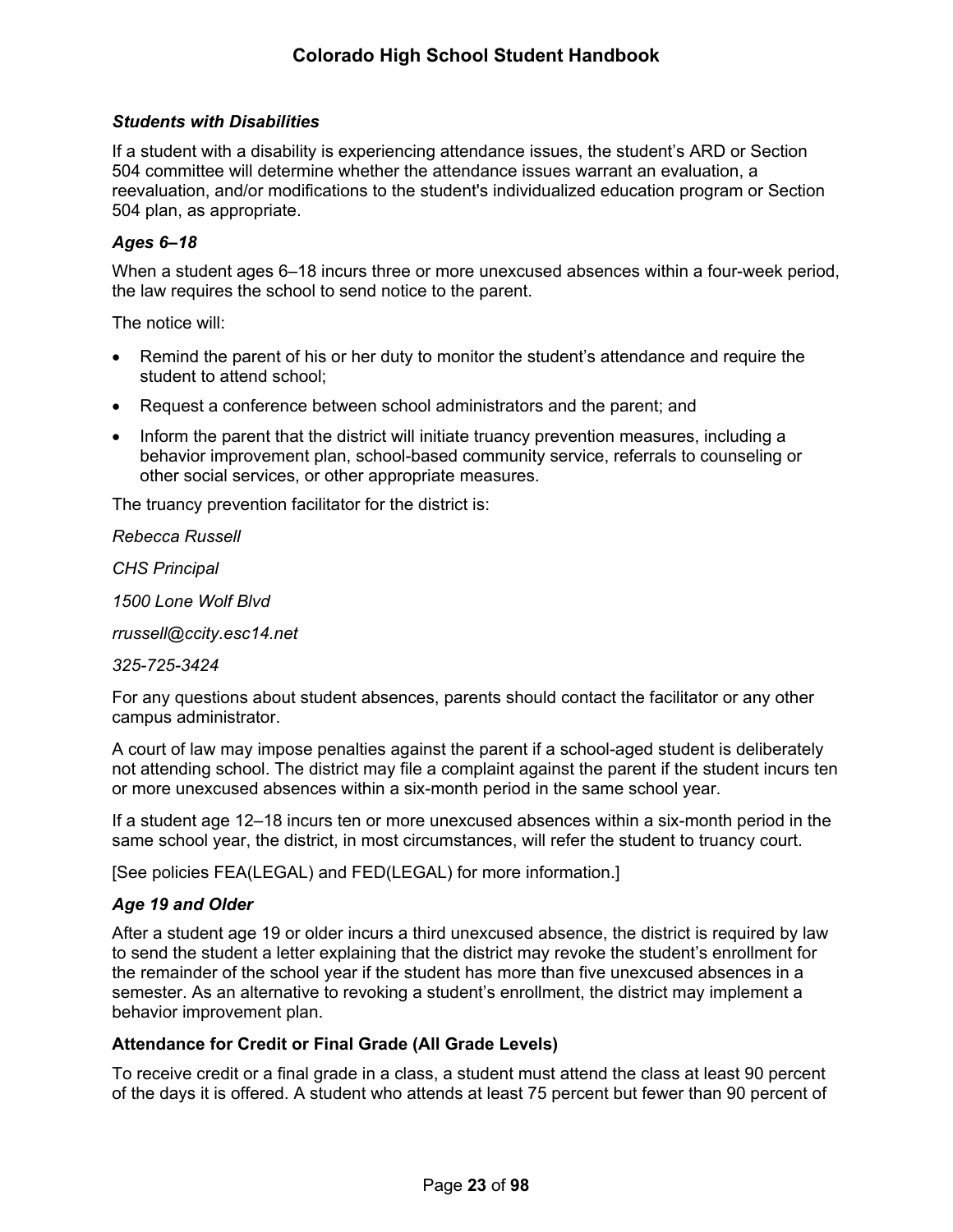the days may receive credit or a final grade if he or she completes a plan, approved by the principal, that allows the student to fulfill the class's instructional requirements. If a student is involved in a criminal or juvenile court proceeding, the judge presiding over the case must also approve the plan before the student receives credit or a final grade.

If a student attends fewer than 75 percent of the class days or does not complete the principalapproved plan, then the attendance review committee will determine whether there are extenuating circumstances for the absences and how the student can regain credit or a final grade. [See policy FEC for more information.]

With the exception of absences due to serious or life-threatening illness or related treatment, all absences, excused or unexcused, may be held against a student's attendance requirement. To determine whether there were extenuating circumstances for any absences, the attendance committee will use the following guidelines:

- If makeup work is completed, absences listed under **Compulsory Attendance— Exemptions** on page [22](#page-26-3) will be considered extenuating circumstances.
- A transfer or migrant student incurs absences only after he or she has enrolled in the district.
- Absences incurred due to the student's participation in board-approved extracurricular activities will be considered by the attendance committee as extenuating circumstances if the student makes up the work missed in each class.
- The committee will consider the acceptability and authenticity of documented reasons for the student's absences.
- The committee will consider whether the student or student's parent had any control over the absences.
- The committee will consider the extent to which the student has completed all assignments, mastered the essential knowledge and skills, and maintained passing grades in the course or subject.
- The student or parent will be given an opportunity to present any information to the committee about the absences and discuss ways to earn or regain credit or a final grade.

The student or parent may appeal the committee's decision to the board by following policy FNG(LOCAL).

## <span id="page-29-0"></span>**Official Attendance-Taking Time (All Grade Levels)**

The district will take official attendance every day at 9:15 *a.m.*

A student absent for any portion of the day, should follow the procedures below to provide documentation of the absence.

#### <span id="page-29-1"></span>**Documentation after an Absence (All Grade Levels)**

A parent must provide an explanation for any absence upon the student's arrival or return to school. The student must submit a note signed by the parent. The campus may accept a phone call from the parent but reserves the right to require a written note.

A note signed by the student will not be accepted unless the student is age 18 or older or is an emancipated minor under state law.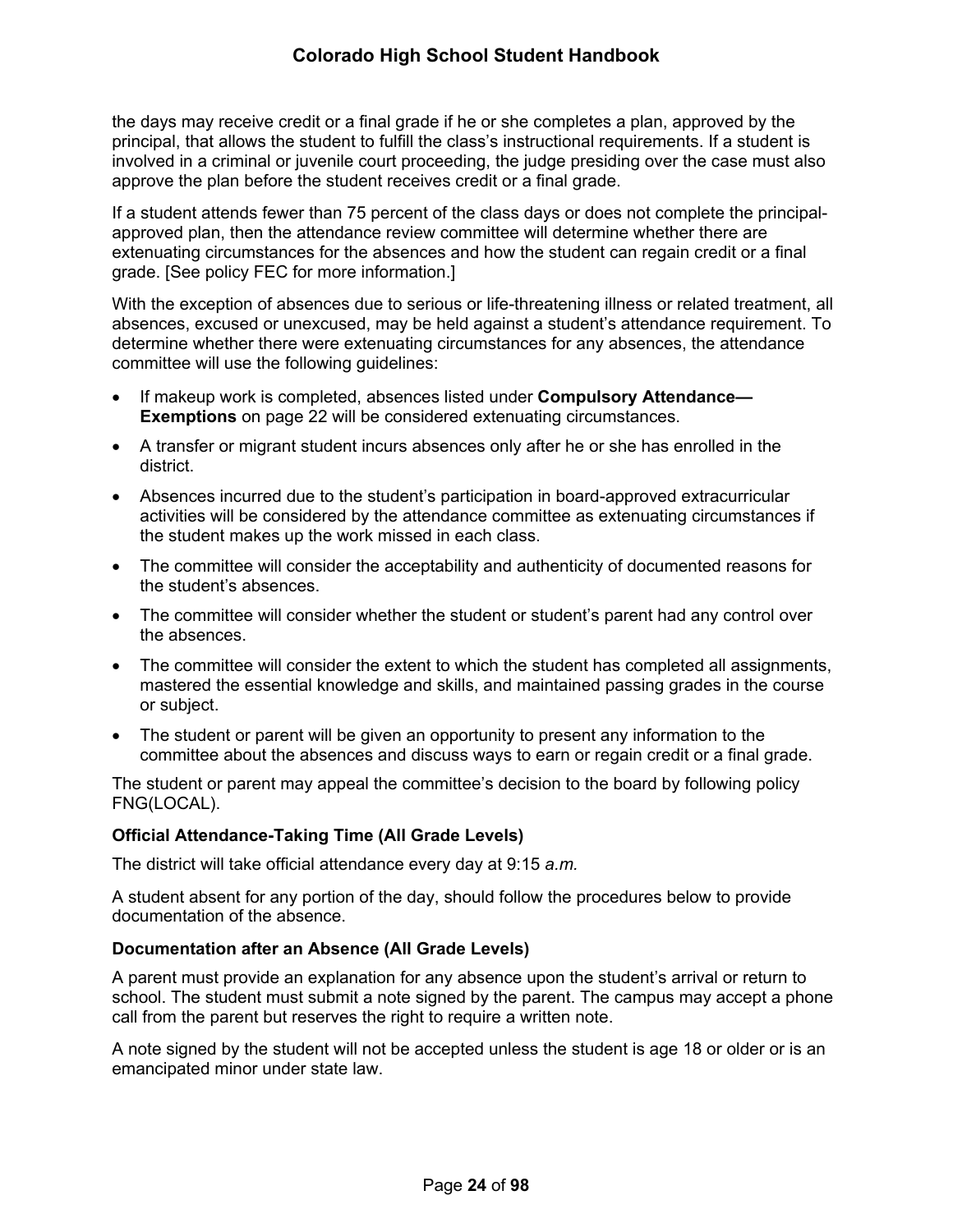The campus will document in its attendance records whether the absence is excused or unexcused.

**Note:** The district is not required to excuse any absence, even if the parent provides a note explaining the absence, unless the absence is an exemption under compulsory attendance laws.

### <span id="page-30-0"></span>**Doctor's Note after an Absence for Illness (All Grade Levels)**

Within **3** days of returning to school, a student absent for more than **2** consecutive days because of a personal illness must bring a statement from a doctor or health clinic verifying the illness or condition that caused the absence. Otherwise, the absence may be considered unexcused and in violation of compulsory attendance laws.

Should the student develop a questionable pattern of absences, the principal or attendance committee may require a statement from a doctor or health clinic verifying the illness or condition that caused the absence to determine whether an absence will be excused or unexcused.

#### *Certification of Absence Due to Severe Illness or Treatment*

If a student is absent because of a serious or life-threatening illness or related treatment that makes a student's attendance infeasible, a parent must provide certification from a physician licensed to practice in Texas specifying the student's illness and the anticipated period of absence related to the illness or treatment.

#### <span id="page-30-1"></span>**Driver License Attendance Verification (Secondary Grade Levels Only)**

A currently enrolled student seeking a driver's license shall submit the Texas Department of Public Safety Verification of Enrollment and Attendance Form (VOE), signed by the parent, to the campus central office at least 10 days before it is needed. The district will issue a VOE only if the student meets class credit or attendance requirements. The VOE form is available at: <https://www.tdlr.texas.gov/driver/forms/VOE.pdf>.

Further information may be found on the Texas Department of Public Safety website: <https://www.dps.texas.gov/section/driver-license>.

See **Compulsory Attendance—Exemptions for Secondary Grade Levels** on page [22](#page-26-3) for information on excused absences for obtaining a learner license or driver's license.

## <span id="page-30-2"></span>**Accountability under State and Federal Law (All Grade Levels)**

Colorado ISD and each of its campuses are held to certain standards of accountability under state and federal law. A key component of accountability is the dissemination and publication of certain reports and information, including:

- The Texas Academic Performance Report (TAPR) for the district, compiled by the Texas Education Agency (TEA), based on academic factors and ratings;
- A School Report Card (SRC) for each campus in the district, compiled by TEA;
- The district's financial management report, which includes the financial accountability rating assigned to the district by TEA; and
- Information compiled by TEA for the submission of a federal report card that is required by federal law.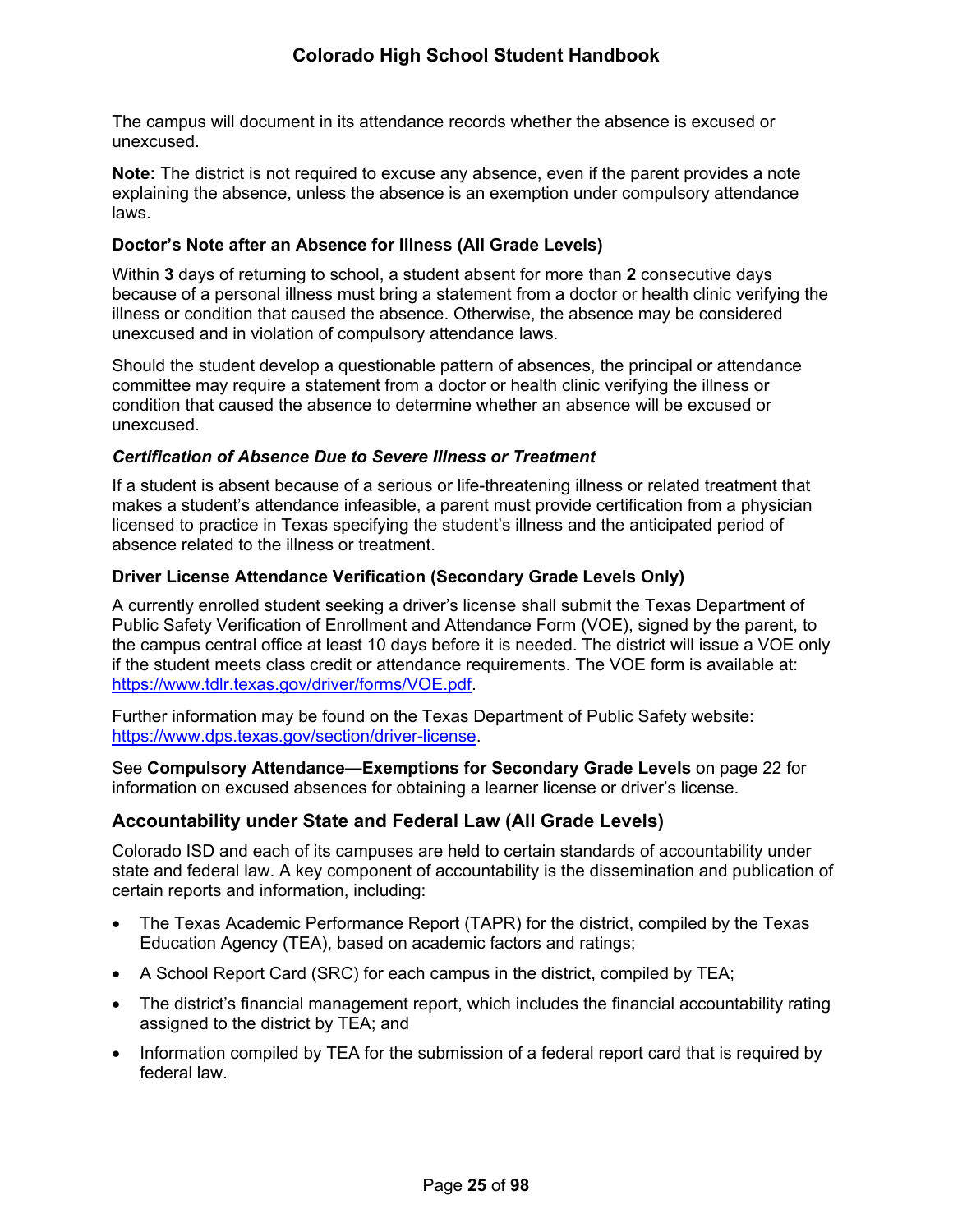Accountability information can be found on the district's website at www.ccity.esc14.net. Hard copies of any reports are available upon request to the district's administration office.

TEA maintains additional accountability and accreditation information at [TEA Performance](http://www.tea.texas.gov/perfreport/)  [Reporting Division](http://www.tea.texas.gov/perfreport/).

## <span id="page-31-0"></span>**Armed Services Vocational Aptitude Battery Test (Grades 10–12)**

A student in grades 10–12 will be offered an opportunity to take the Armed Services Vocational Aptitude Battery test and consult with a military recruiter.

The test shall be offered on fall 2021 at CHS auditorium.

Contact the principal for information about this opportunity.

## <span id="page-31-1"></span>**Awards and Honors (All Grade Levels)**

## <span id="page-31-2"></span>**Bullying (All Grade Levels)**

The district strives to prevent bullying, in accordance with the district's policies, by promoting a respectful school climate; encouraging reporting of bullying incidents, including anonymous reporting; and investigating and addressing reported bullying incidents.

Bullying is defined in state law as a single significant act or a pattern of acts by one or more students directed at another student that exploits an imbalance of power and involves engaging in written or verbal expression, expression through electronic means, or physical conduct that:

- Has the effect or will have the effect of physically harming a student, damaging a student's property, or placing a student in reasonable fear of harm to the student's person or of damage to the student's property;
- Is sufficiently severe, persistent, or pervasive enough that the action or threat creates an intimidating, threatening, or abusive educational environment for a student;
- Materially and substantially disrupts the educational process or the orderly operation of a classroom or school; or
- Infringes on the rights of the victim at school.

Bullying includes cyberbullying. Cyberbullying is defined in state law as bullying that is done through the use of any electronic communication device, including through the use of:

- A cellular or other type of telephone
- A computer
- A camera
- Electronic mail
- Instant messaging
- Text messaging
- A social media application
- An internet website
- Any other internet-based communication tool.

Bullying is prohibited by the district and could include: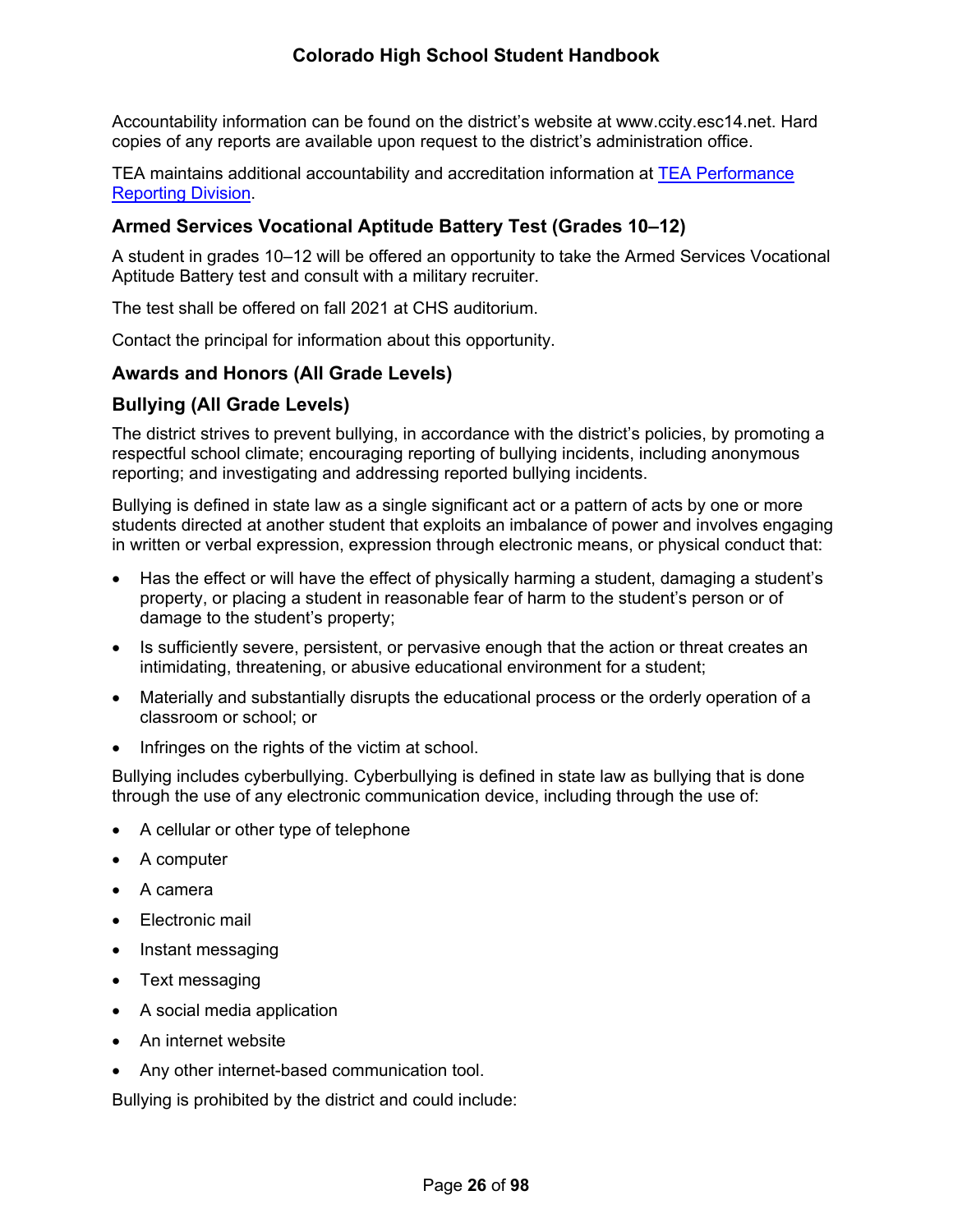- Hazing
- **Threats**
- Taunting
- **Teasing**
- Confinement
- Assault
- Demands for money
- Destruction of property
- Theft of valued possessions
- Name-calling
- Rumor-spreading
- Ostracism.

If a student believes that he or she has experienced bullying or witnesses the bullying of another student, the student or parent should notify a teacher, school counselor, principal, or another district employee as soon as possible. Procedures for reporting allegations of bullying may be found on the district's website.

A student may anonymously report an alleged incident of bullying by completing a bullying report on the CISD website at www.ccity.esc14.net.

The administration will investigate any allegations of bullying and related misconduct. The district will also provide notice to the parent of the alleged victim and the parent of the student alleged to have engaged in bullying.

If an investigation determines that bullying occurred, the administration will take appropriate disciplinary action and may, in certain circumstances, notify law enforcement. Disciplinary or other action may be taken even if the conduct did not rise to the level of bullying.

Available counseling options will be provided to the affected individuals, including any student who witnessed the bullying.

Any retaliation against a student who reports an incident of bullying is prohibited.

Upon recommendation of the administration, the board may transfer a student found to have engaged in bullying to another classroom at the campus. In consultation with the student's parent, the board may transfer the student to another campus in the district.

The parent of a student who has been determined to be a victim of bullying may request that the student be transferred to another classroom or campus within the district. [See **Safety Transfers/Assignments** on page [16](#page-21-2).]

A copy of the district's bullying policy is available in the principal's office, superintendent's office, and on the district's website, and is included at the end of this handbook as an appendix.

A student or parent who is dissatisfied with the outcome of an investigation may appeal through policy FNG(LOCAL).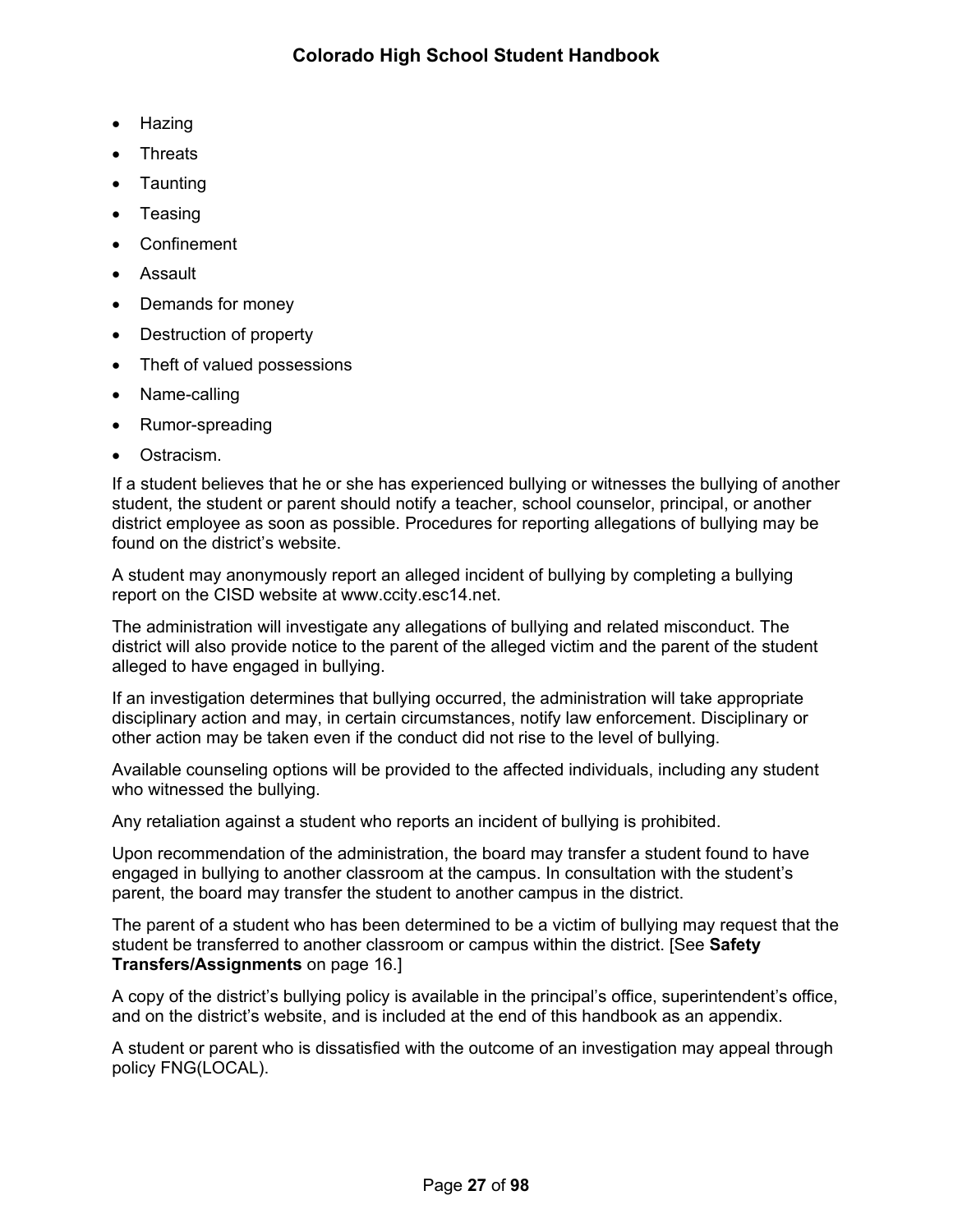[See **Safety Transfers/Assignments** on page [16](#page-21-2), **Dating Violence, Discrimination, Harassment, and Retaliation** on page [40](#page-44-0), **Hazing** on page [56](#page-61-4), policy FFI, the district's Student Code of Conduct, and the district improvement plan, a copy of which can be viewed in the campus office.]

## <span id="page-33-0"></span>**Career and Technical Education (CTE) and Other Work-Based Programs (Secondary Grade Levels Only)**

The district offers career and technical education programs in the following areas:

- Agriculture Science.
- Family Consumer Science.
- Healthcare
- **Education**
- Computer Technology.

Admission to these programs is based on student interests, instructor recommendations and/or counselor/administrator recommendations.

District policy prohibits discrimination on the basis of race, color, national origin, sex, or handicap in its vocational programs, services, or activities, as required by Title VI of the Civil Rights Act of 1964, as amended; Title IX of the Education Amendments of 1972; and Section 504 of the Rehabilitation Act of 1973, as amended.

District policy also prohibits discrimination on the basis of race, color, national origin, sex, handicap, or age in its employment practices as required by Title VI of the Civil Rights Act of 1964, as amended; Title IX of the Education Amendments of 1972; the Age Discrimination Act of 1975, as amended; and Section 504 of the Rehabilitation Act of 1973, as amended.

The district will take steps to assure that lack of English language skills will not be a barrier to admission or participation in all educational and vocational programs.

For information about your rights or grievance procedures, contact the Title IX coordinator and the ADA/Section 504 coordinator.

[See **Nondiscrimination Statement** on page [69](#page-73-2) for the name and contact information for the Title IX coordinator and ADA/Section 504 coordinator.]

## <span id="page-33-1"></span>**Celebrations (All Grade Levels)**

Although a parent or grandparent may provide food to share for a school-designated function or for a student's birthday, please be aware that children in the school may have severe allergies to certain food products. Therefore, it is imperative to discuss any classroom allergies with the teacher before bringing food to share.

Occasionally, the school or a class may host functions or celebrations tied to the curriculum that involve food. The school or teacher will notify students and parents of any known food allergies when soliciting potential volunteers to provide food. [See **Food Allergies** on page [62](#page-67-1).]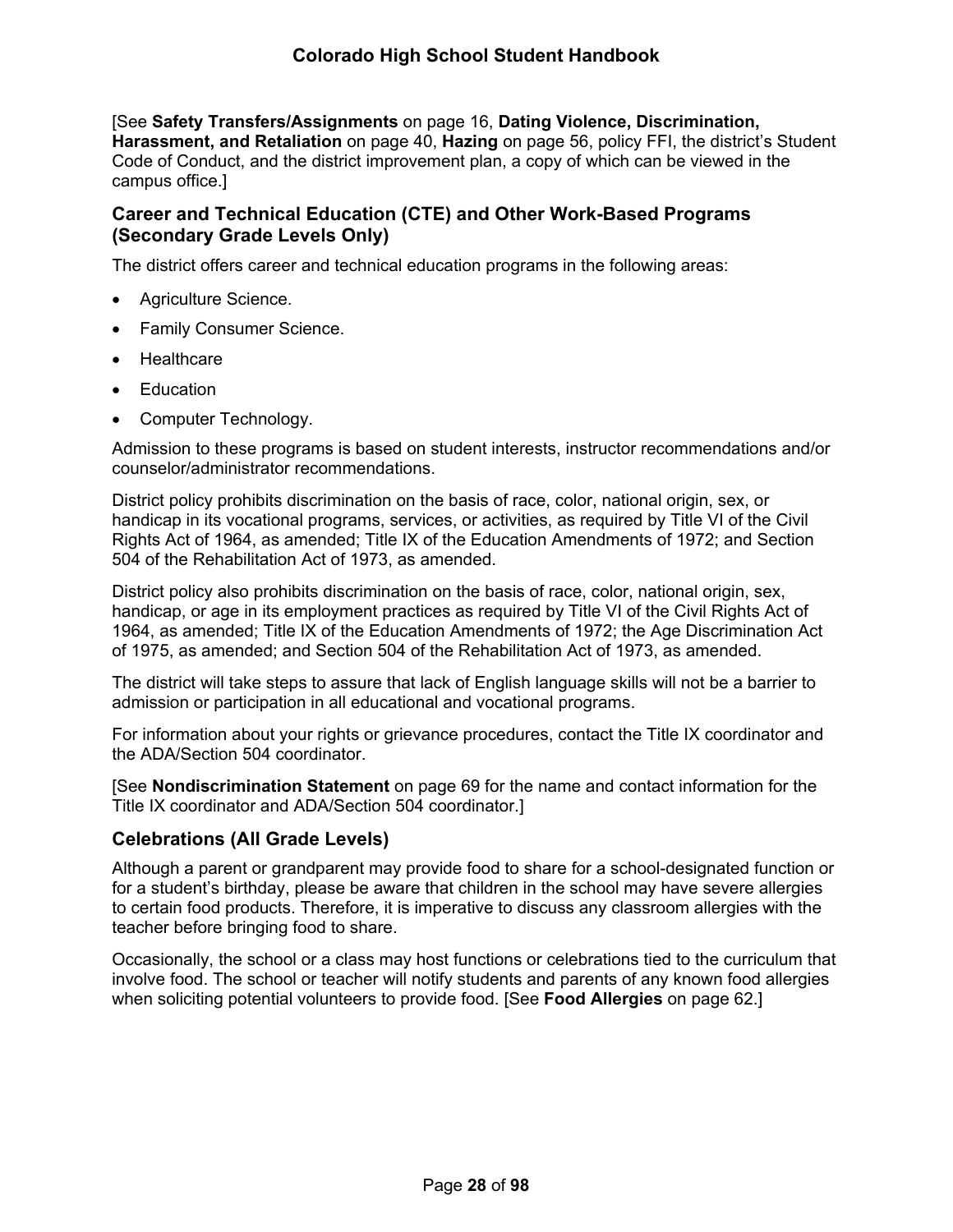## <span id="page-34-0"></span>**Child Sexual Abuse, Trafficking, and Other Maltreatment of Children (All Grade Levels)**

The district has established a plan for addressing child sexual abuse, trafficking, and other maltreatment of children, which may be accessed at www.ccity.esc14.net.Trafficking includes both sex and labor trafficking.

### <span id="page-34-1"></span>**Warning Signs of Sexual Abuse**

Sexual abuse in the Texas Family Code is defined as any sexual conduct harmful to a child's mental, emotional, or physical welfare as well as a failure to make a reasonable effort to prevent sexual conduct with a child. A person who compels or encourages a child to engage in sexual conduct commits abuse. It is illegal to make or possess child pornography or to display such material to a child.

Anyone who suspects that a child has been or may be abused or neglected has a legal responsibility, under state law, to report the suspected abuse or neglect to law enforcement or to Child Protective Services (CPS).

A child who has been or is being sexually abused may exhibit physical, behavioral, or emotional warning signs, including:

- Difficulty sitting or walking, pain in the genital areas, and claims of stomachaches and headaches;
- Verbal references or pretend games of sexual activity between adults and children, fear of being alone with adults of a particular gender, or sexually suggestive behavior; or
- Withdrawal, depression, sleeping and eating disorders, and problems in school.

Be aware that children and adolescents who have experienced dating violence may show similar physical, behavioral, and emotional warning signs. [See **Dating Violence, Discrimination, Harassment, and Retaliation** on page [40.](#page-44-0)]

## <span id="page-34-2"></span>**Warning Signs of Trafficking**

Child trafficking of any sort is prohibited by the Penal Code. Sex trafficking involves forcing a person, including a child, into sexual abuse, assault, indecency, prostitution, or pornography. Labor trafficking involves forcing a person, including a child, to engage in forced labor or services.

Traffickers are often trusted members of a child's community, such as friends, romantic partners, family members, mentors, and coaches, although traffickers frequently make contact with victims online.

Possible warning signs of sexual trafficking in children include:

- Changes in school attendance, habits, friend groups, vocabulary, demeanor, and attitude;
- Sudden appearance of expensive items (for example, manicures, designer clothes, purses, technology);
- Tattoos or branding;
- Refillable gift cards;
- Frequent runaway episodes;
- Multiple phones or social media accounts;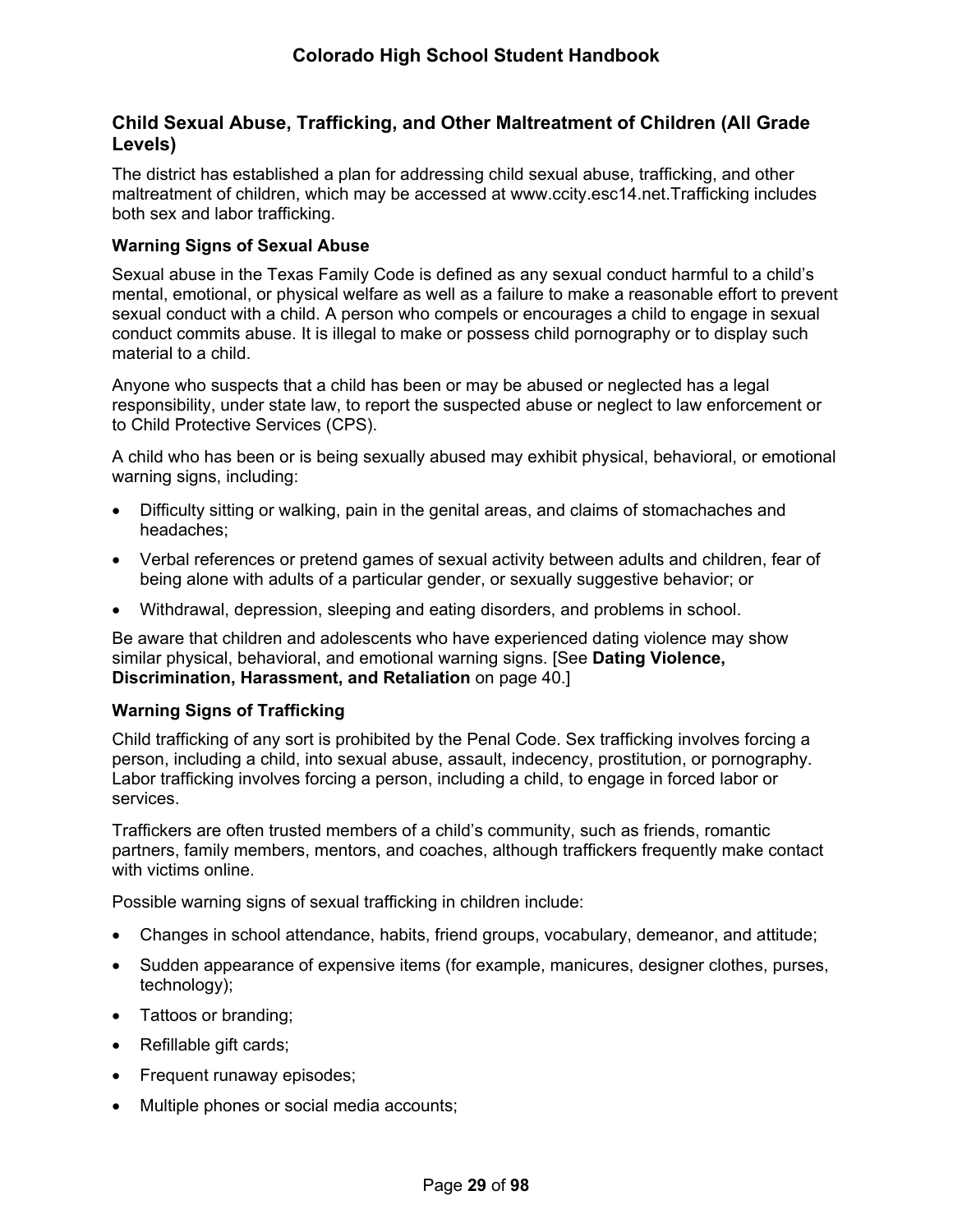- Provocative pictures posted online or stored on the phone;
- Unexplained injuries;
- Isolation from family, friends, and community; and
- Older boyfriends or girlfriends.

Additional warning signs of labor trafficking in children include:

- Being unpaid, paid very little, or paid only through tips;
- Being employed but not having a school-authorized work permit;
- Being employed and having a work permit but clearly working outside the permitted hours for students;
- Owing a large debt and being unable to pay it off;
- Not being allowed breaks at work or being subjected to excessively long work hours;
- Being overly concerned with pleasing an employer and/or deferring personal or educational decisions to a boss;
- Not being in control of his or her own money;
- Living with an employer or having an employer listed as a student's caregiver; and
- A desire to quit a job but not being allowed to do so.

### <span id="page-35-0"></span>**Reporting and Responding to Sexual Abuse, Trafficking, and Other Maltreatment of Children**

Anyone who suspects that a child has been or may be abused, trafficked, or neglected has a legal responsibility, under state law, to report the suspected abuse or neglect to law enforcement or to Child Protective Services (CPS).

A child who has experienced sexual abuse or any other type of abuse or neglect should be encouraged to seek out a trusted adult. Children may be more reluctant to disclose sexual abuse than physical abuse and neglect and may only disclose sexual abuse indirectly. As a parent or trusted adult, it is important to be calm and comforting if your child or another child confides in you. Reassure the child that he or she did the right thing by telling you.

If your child is a victim of sexual abuse, trafficking, or other maltreatment, the school counselor or principal will provide information on counseling options for you and your child available in your area. The Texas Department of Family and Protective Services (DFPS) also manages early intervention counseling programs.

To find out what services may be available in your county, see Texas Department of Family and [Protective Services, Programs Available in Your County](http://www.dfps.state.tx.us/Prevention_and_Early_Intervention/Programs_Available_In_Your_County/default.asp).

Reports of abuse, trafficking, or neglect may be made to the CPS division of the DFPS at1-800- 252-5400 or on the web at [Texas Abuse Hotline Website.](http://www.txabusehotline.org/)

#### <span id="page-35-1"></span>**Further Resources on Sexual Abuse, Trafficking, and Other Maltreatment of Children**

The following websites might help you become more aware of child abuse and neglect, sexual abuse, trafficking, and other maltreatment of children:

[Child Welfare Information Gateway Factsheet](https://www.childwelfare.gov/pubs/factsheets/whatiscan.pdf)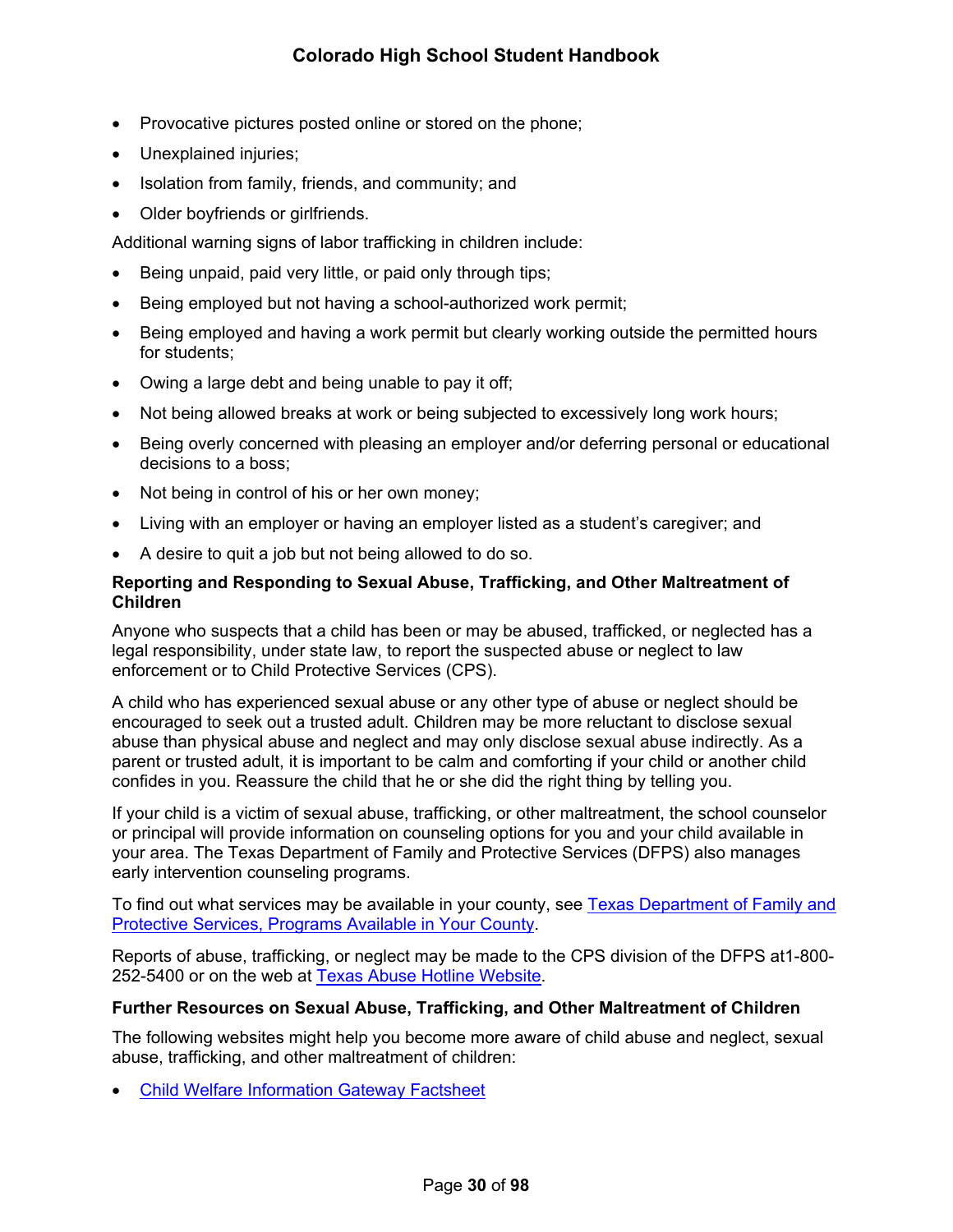- [KidsHealth, For Parents, Child Abuse](http://kidshealth.org/en/parents/child-abuse.html)
- [Office of the Texas Governor's Child Sex Trafficking Team](https://gov.texas.gov/organization/cjd/childsextrafficking)
- **[Human Trafficking of School-aged Children](https://tea.texas.gov/About_TEA/Other_Services/Human_Trafficking_of_School-aged_Children/)**
- [Child Sexual Abuse: A Parental Guide from the Texas Association Against Sexual Assault](http://taasa.org/product/child-sexual-abuse-parental-guide/)
- [National Center of Safe Supportive Learning Environments: Child Labor Trafficking](https://safesupportivelearning.ed.gov/human-trafficking-americas-schools/child-labor-trafficking)

# **Class Rank/Highest-Ranking Student (Secondary Grade Levels Only)**

# **The practices described below shall be followed routinely:**

- 1. Beginning with the 2009-2010 school year, only core academic courses for which credit is awarded that have assigned letter or numerical grades shall count in determining class rank and grade point average.
- 2. Elective courses will count as credit for graduation requirements but will not factor into class rank and grade point average.
- 3. No enriched credit will be awarded for courses taken in summer school, night school, credit by exam, correspondence courses, or college courses not taken on the CHS campus.
- 4. Students who transfer from out-of-district shall have records evaluated as follows:

The District shall accept as enrichment and indicate on permanent record cards any course so designated on an official transcript from the previous school. However, honors or AP courses from previous schools shall be awarded extra points in class ranking only if Colorado High School offers such courses.

5. Students shall be counseled to make curriculum selections that will best suit their individual needs as determined by individual abilities and post graduate goals and objectives.

At the beginning of the senior year, an official class standing will be calculated for juniors in terms of a numerical grade average that places them within a specific range of the class as follows:

- 1. Top 5%
- 2. Top 10%
- 3. Top 25%
- 4. Second 25%
- 5. Third 25%
- 6. Fourth 25%

The final and official class standing will be calculated for seniors upon completion of the sixth six weeks of the senior year. This will be reported in the same manner as the unofficial junior standing.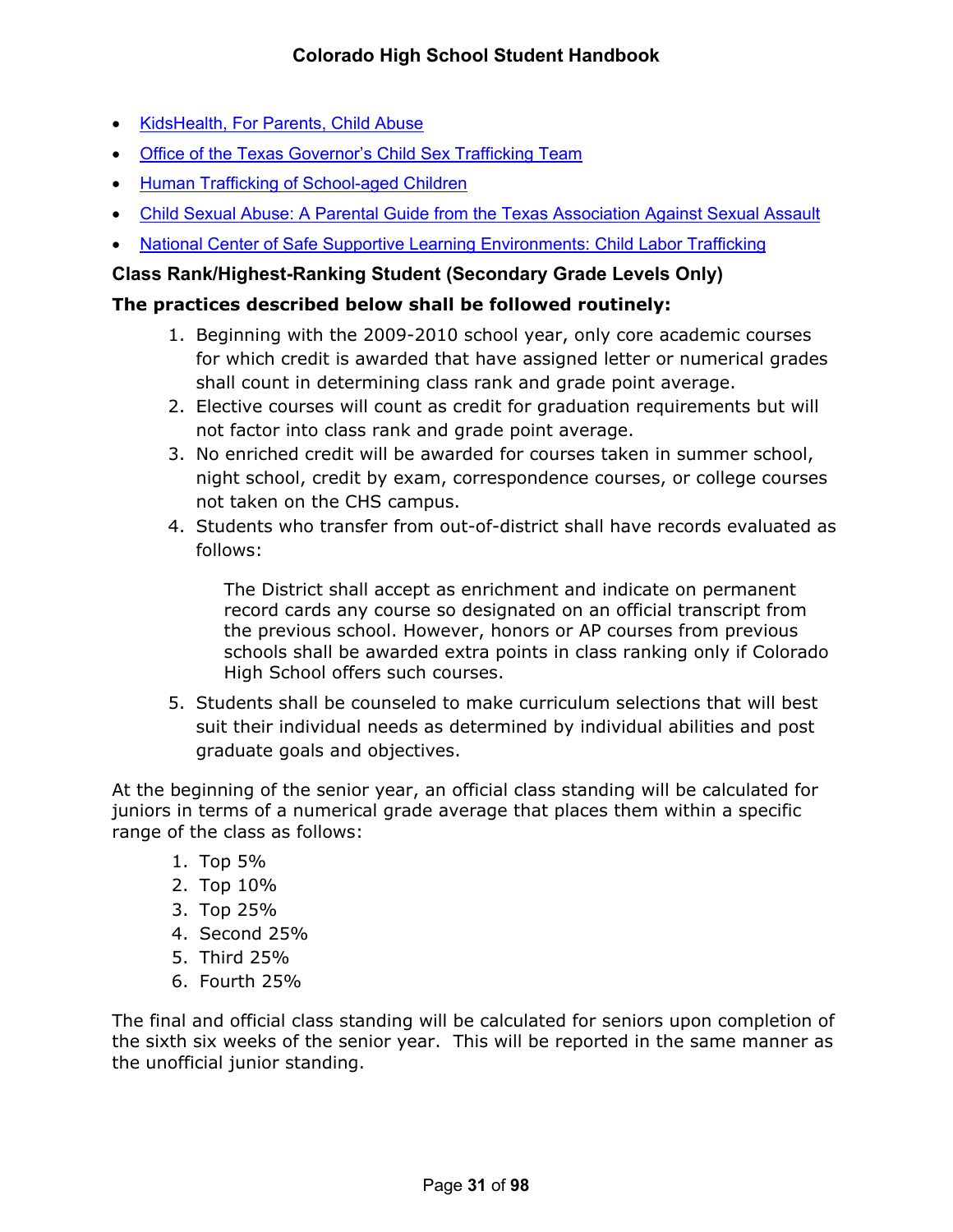For two school years following his or her graduation, a district student who graduates in the top ten percent of his or her class is eligible for automatic admission into four-year public universities and colleges in Texas if the student:

- Completes the Recommended or Advanced/Distinguished Achievement Program; or
- Satisfies the ACT College Readiness Benchmarks or earns at least a 1500 out of 2400 on the SAT.

The University of Texas at Austin may limit the number of students automatically admitted to 75 percent of the University's enrollment capacity for incoming resident freshmen. For students who are eligible to enroll in the University of Texas at Austin during the summer or fall 2011 term, the University will be admitting the top eight percent of the high school's graduating class who meet the above requirements. Additional applicants will be considered by the University through an independent review process.

Students and parents should contact the counselor for further information about automatic admissions, the application process, and deadlines.

[For further information, see policies at EIC.]

# **Class Schedules (Secondary Grade Levels Only)**

All students are expected to attend school for the entire school day and maintain a full class schedule. Exceptions may be made occasionally by the campus principal for students in grades 9–12 who meet specific criteria and receive parental consent to enroll in less than a full-day schedule.

[See **Schedule Changes** on page [75](#page-79-0) for information related to student requests to revise their course schedule.]

# **College and University Admissions and Financial Aid (All Grade Levels)**

For two school years following graduation, a district student who graduates as valedictorian or in the top ten percent of his or her class is eligible for automatic admission into four-year public universities and colleges in Texas if the student:

- Completes the distinguished level of achievement under the foundation graduation program (a student must graduate with at least one endorsement and must have taken Algebra II as one of the four required math courses); or
- Satisfies the ACT College Readiness Benchmarks or earns at least a 1500 out of 2400 on the SAT.

The student is ultimately responsible for meeting the admission requirements of the university or college, including timely submission of a completed application.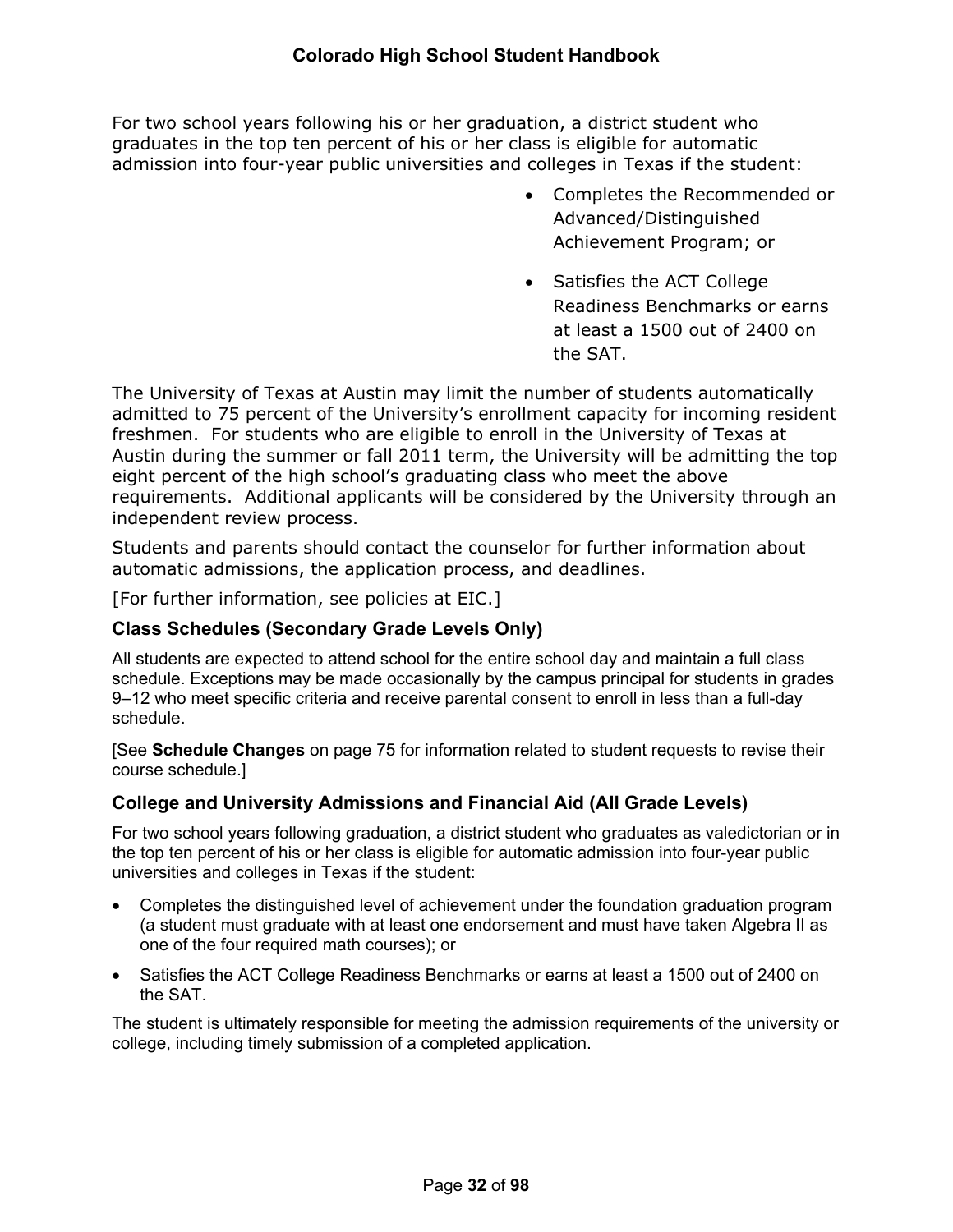Should a college or university adopt an admissions policy that automatically accepts the top 25 percent of a graduating class, the provisions above will also apply to a student ranked in the top 25 percent of his or her class.

The University of Texas at Austin may limit the number of automatically admitted students to 75 percent of the University's enrollment capacity for incoming resident freshmen. During the summer and fall 2021 terms and spring 2022 term, the University will admit the top six percent of a high school's graduating class who meet the above requirements. Additional applicants will be considered by the University through a holistic review process.

As required by law, the district will provide written notice concerning:

- Automatic college admission
- Curriculum requirements for financial aid
- Benefits of completing the requirements for automatic admission and financial aid
- The Texas First Early High School Completion Program and the Texas First Scholarship Program

Parents and students will be asked to sign an acknowledgment that they received this information.

Students and parents should contact the school counselor for further information about automatic admissions, the application process, and deadlines.

[See **Class Rank/Highest-Ranking Student** on page 31 for information specifically related to how the district calculates a student's rank in class, and requirements for **Graduation** on page [50](#page-56-0) for information associated with the foundation graduation program.]

[See **Students in the Conservatorship of the State (Foster Care)** on page [17](#page-21-0) for information on assistance in transitioning to higher education for students in foster care.]

# **College Credit Courses (Secondary Grade Levels Only)**

Students in grades 9–12 may earn college credit through the following opportunities:

- Certain courses taught at the high school campus, which may include courses termed dual credit, Advanced Placement (AP), International Baccalaureate (IB), or college preparatory;
- Enrollment in AP or dual credit courses through the Texas Virtual School Network (TXVSN);
- Enrollment in courses taught in conjunction and in partnership with WTC and TSTC*,* which may be offered on or off campus; and
- Enrollment in courses taught at other colleges or universities.

Enrollment in these programs is based on student interests, counselor recommendation, and meeting institution requirements.

A student may be eligible for subsidies based on financial need for AP or IB exam fees. See **Fees (All Grade Levels)** on page [48](#page-54-0) for more information.

A student may also earn college credit for certain Career and Technical Education (CTE) courses. See **Career and Technical Education (CTE) and Other Work-Based Programs (Secondary Grade Levels Only)** on page [29](#page-33-0) for information on CTE and other work-based programs.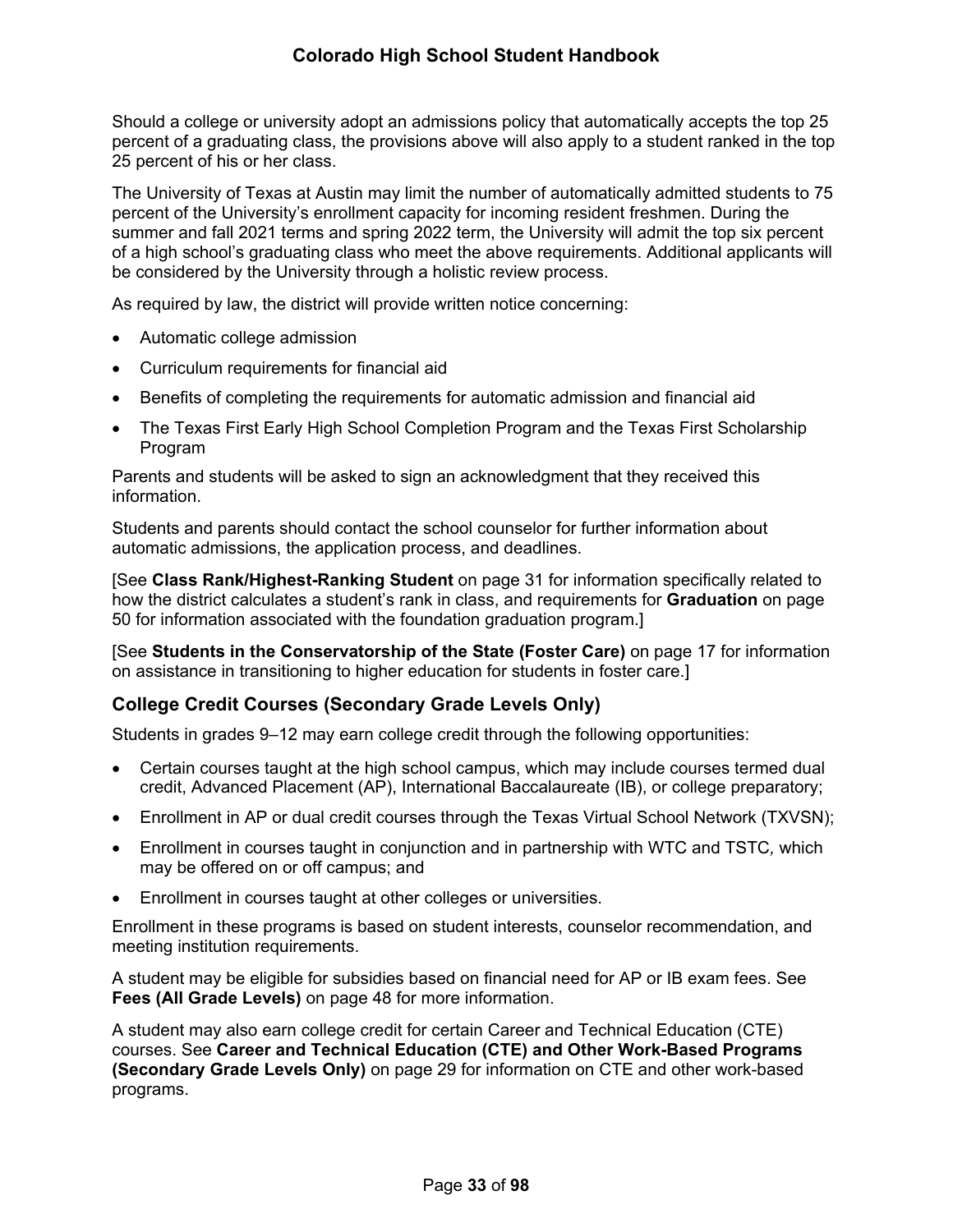All these methods have eligibility requirements and must be approved prior to enrollment in the course. Please see the school counselor for more information. Depending on the student's grade level and the course, a state-mandated end-of-course assessment may be required for graduation.

Not all colleges and universities accept credit earned in all dual credit or AP courses taken in high school for college credit. Students and parents should check with the prospective college or university to determine if a particular course will count toward the student's desired degree plan.

## **Communications (All Grade Levels)**

#### **Parent Contact Information**

A parent is legally required to provide in writing the parent's contact information, including address, phone number, and email address.

A parent must provide the contact information to the district upon enrollment and again within two weeks after the beginning of each following school year while the student is enrolled in the district.

If the parent's contact information changes during the school year, the parent must update the information in writing no more than two weeks after the date the information changes.

A parent may update contact information by *contacting Mary Thackerson at [mthackerson@ccity.esc14.net](mailto:mthackerson@ccity.esc14.net) or 325-728-3424.*

#### **Automated Emergency Communications**

The district will rely on contact information on file with the district to communicate with parents in an emergency situation, which may include real-time or automated messages. An emergency situation may include early dismissal, delayed opening, or restricted access to the campus due to severe weather, another emergency, or a security threat. It is crucial to notify your child's school when a phone number changes.

[See **Safety** on page [74](#page-78-0) for information regarding contact with parents during an emergency situation.]

#### **Automated Nonemergency Communications**

Your child's school periodically sends information by automated or pre-recorded messages, text messages, or real-time phone or email communications that are closely related to the school's mission and specific to your child, your child's school, or the district.

Standard messaging rates of your wireless phone carrier may apply.

If you do not wish to receive such communications, please contact your child's principal. [See **Safety** on page [74](#page-78-0) for information regarding contact with parents during an emergency.]

## **Complaints and Concerns (All Grade Levels)**

Usually student or parent complaints or concerns can be addressed informally by a phone call or a conference with the teacher or principal.

For those complaints and concerns that cannot be resolved informally, the board has adopted a Student and Parent Complaints/Grievances policy FNG(LOCAL). This policy can be viewed in the district's policy manual, available online at [www.ccity.esc14.net](http://www.ccity.esc14.net/). The complaint forms can be accessed *online at [www.ccity.esc14.net](http://www.ccity.esc14.net/)* or at the principal's or superintendent's office.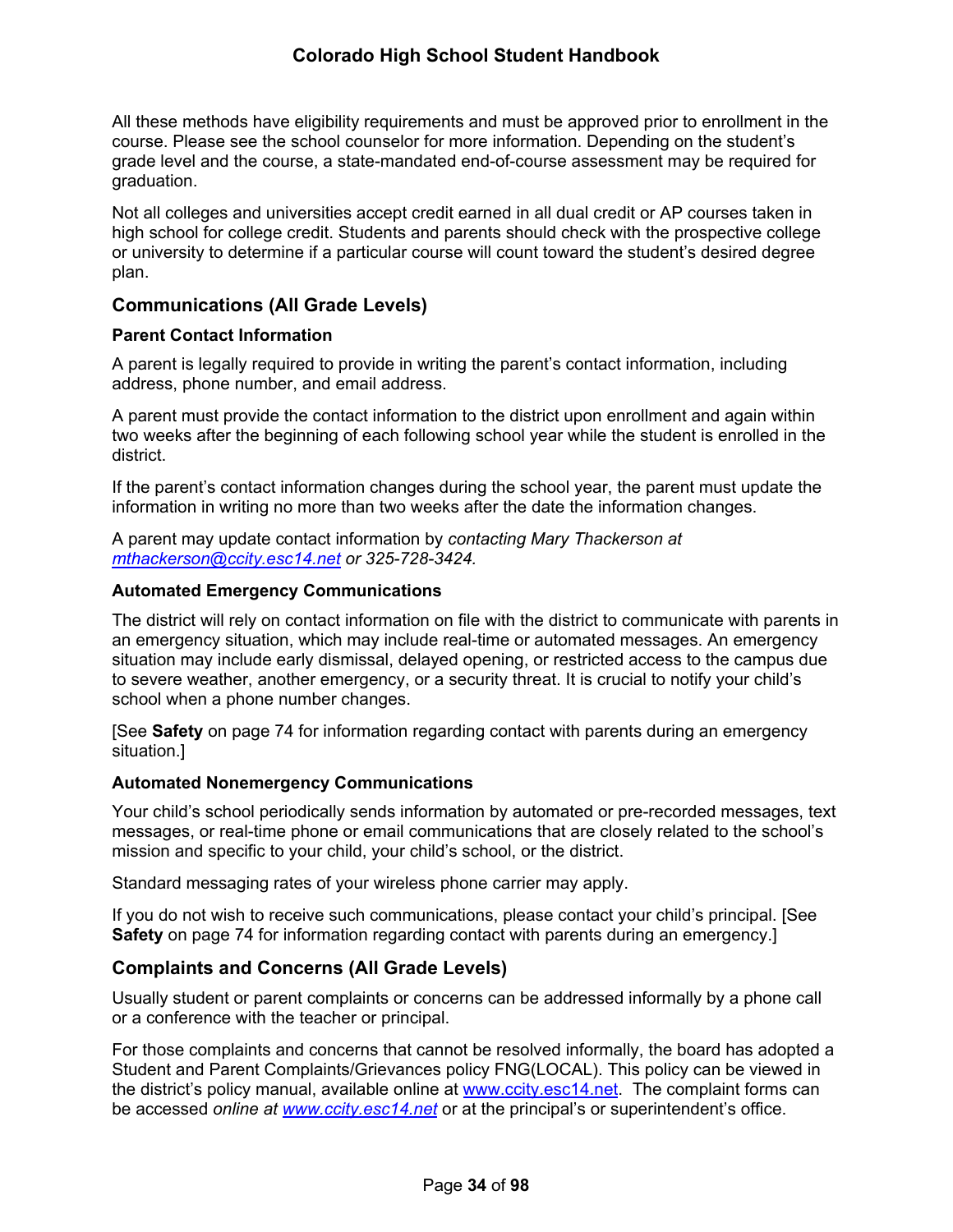To file a formal complaint a parent or student should complete and submit the complaint form. In general, the written complaint form should be completed and submitted to the campus principal in a timely manner.

If the concern is not resolved, a parent or student may request a conference with the superintendent.

If the concern is still unresolved, the district provides a process for parents and students to appeal to the board of trustees.

# **Conduct (All Grade Levels)**

### **Applicability of School Rules**

The board has adopted a Student Code of Conduct that defines standards of acceptable behavior—on and off campus, during remote and in-person instruction, and on district vehicles—and outlines consequences for violation of these standards. The district has disciplinary authority over a student in accordance with the Student Code of Conduct. Students and parents should be familiar with the standards set out in the Student Code of Conduct, as well as campus and classroom rules.

During summer instruction, the Student Handbook and Student Code of Conduct in place for the school year immediately preceding the summer period shall apply, unless the district amends either or both documents for the purposes of summer instruction.

#### **Campus Behavior Coordinator**

Each campus has a campus behavior coordinator to apply discipline management techniques and administer consequences for certain student misconduct, as well as provide a point of contact for student misconduct. The contact information for each campus behavior coordinator is available on the district's website at www.ccity.esc14.net and the coordinator for this campus is listed below:

Rebecca Russell

*CHS Principal*

*1500 Lone Wolf Blvd*

*rrussell@ccity.esc14.net*

*325-728-3424*

#### **Deliveries**

Except in extreme emergencies, delivery of messages or packages to students will not be allowed during instructional time. No student food deliveries will be allowed.

#### **Disruption of School Operations**

Disruption of school operations is not tolerated and may constitute a misdemeanor offense. As identified by state law, disruptions include the following:

- Interference with the movement of people at an exit, entrance, or hallway of a district building without authorization from an administrator.
- Interference with an authorized activity by seizing control of all or part of a building.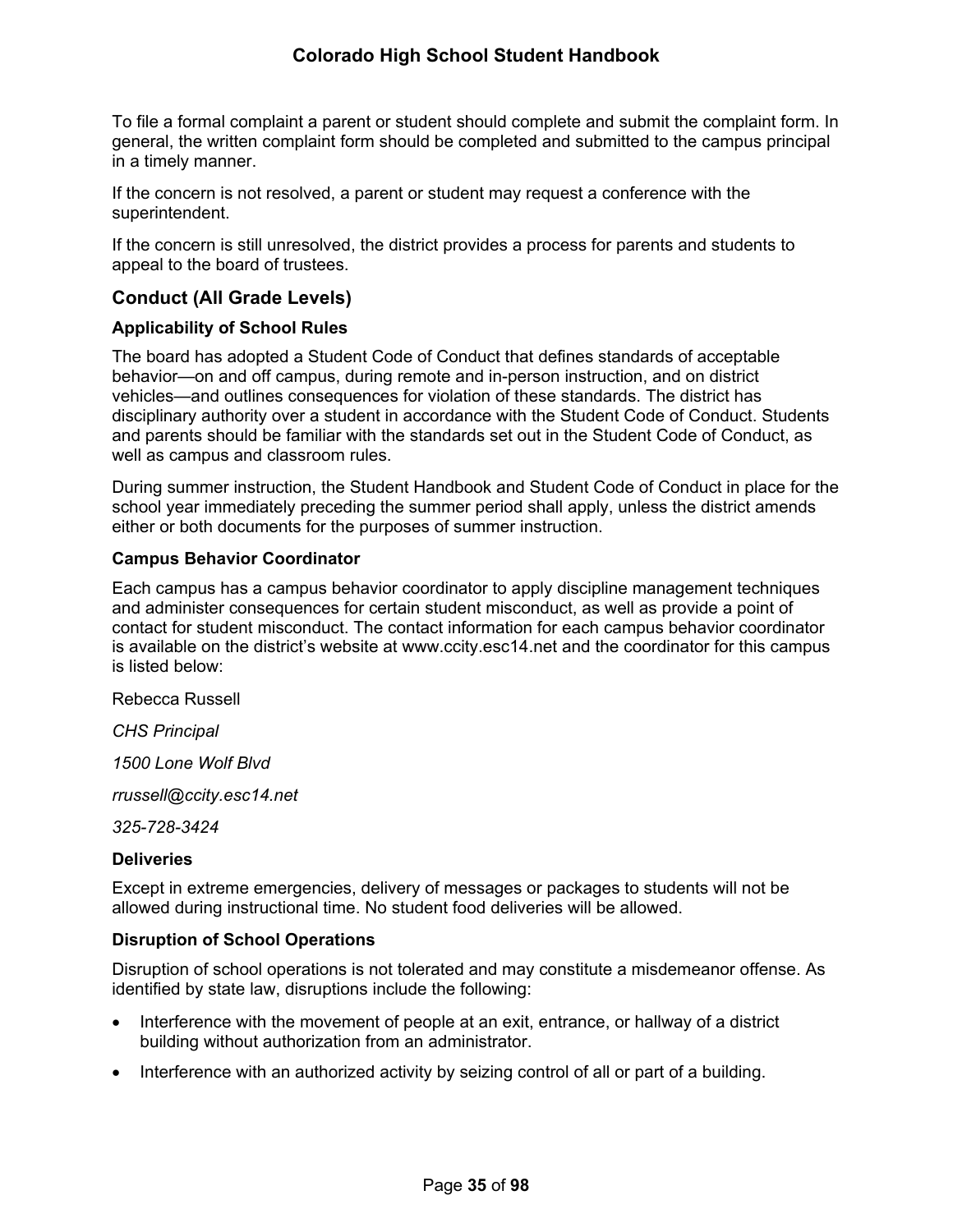- Use of force, violence, or threats in an attempt to prevent participation in an authorized assembly.
- Use of force, violence, or threats to cause disruption during an assembly.
- Interference with the movement of people at an exit or an entrance to district property.
- Use of force, violence, or threats in an attempt to prevent people from entering or leaving district property without authorization from an administrator.

Disruption of classes or other school activities while on or within 500 feet of district property includes:

- Making loud noises;
- Trying to entice a student away from, or to prevent a student from attending, a required class or activity; and
- Entering a classroom without authorization and disrupting the activity with loud or profane language or any misconduct.

Interference with the transportation of students in vehicles owned or operated by the district is also considered a disruption.

#### **Social Events**

School rules apply to all school social events. Guests attending these events are expected to observe the same rules as students, and a student inviting a guest will share responsibility for the conduct of his or her guest.

A student attending a social event will be asked to sign out when leaving before the end of the event and will not be readmitted.

A parent interested in serving as a chaperone for any school social events should contact the campus principal.

## <span id="page-41-0"></span>**Counseling**

The district has a comprehensive school counseling program that includes:

- A guidance curriculum to help students develop their full educational potential, including the student's interests and career objectives;
- A responsive services component to intervene on behalf of any student whose immediate personal concerns or problems put the student's continued educational, career, personal, or social development at risk;
- An individual planning system to guide a student as the student plans, monitors, and manages the student's own educational, career, personal, and social development; and
- Systems to support the efforts of teachers, staff, parents, and other members of the community in promoting the educational, career, personal, and social development of students.

The district will make a preview of the program, including all materials and curriculum, available to parents to review during school hours.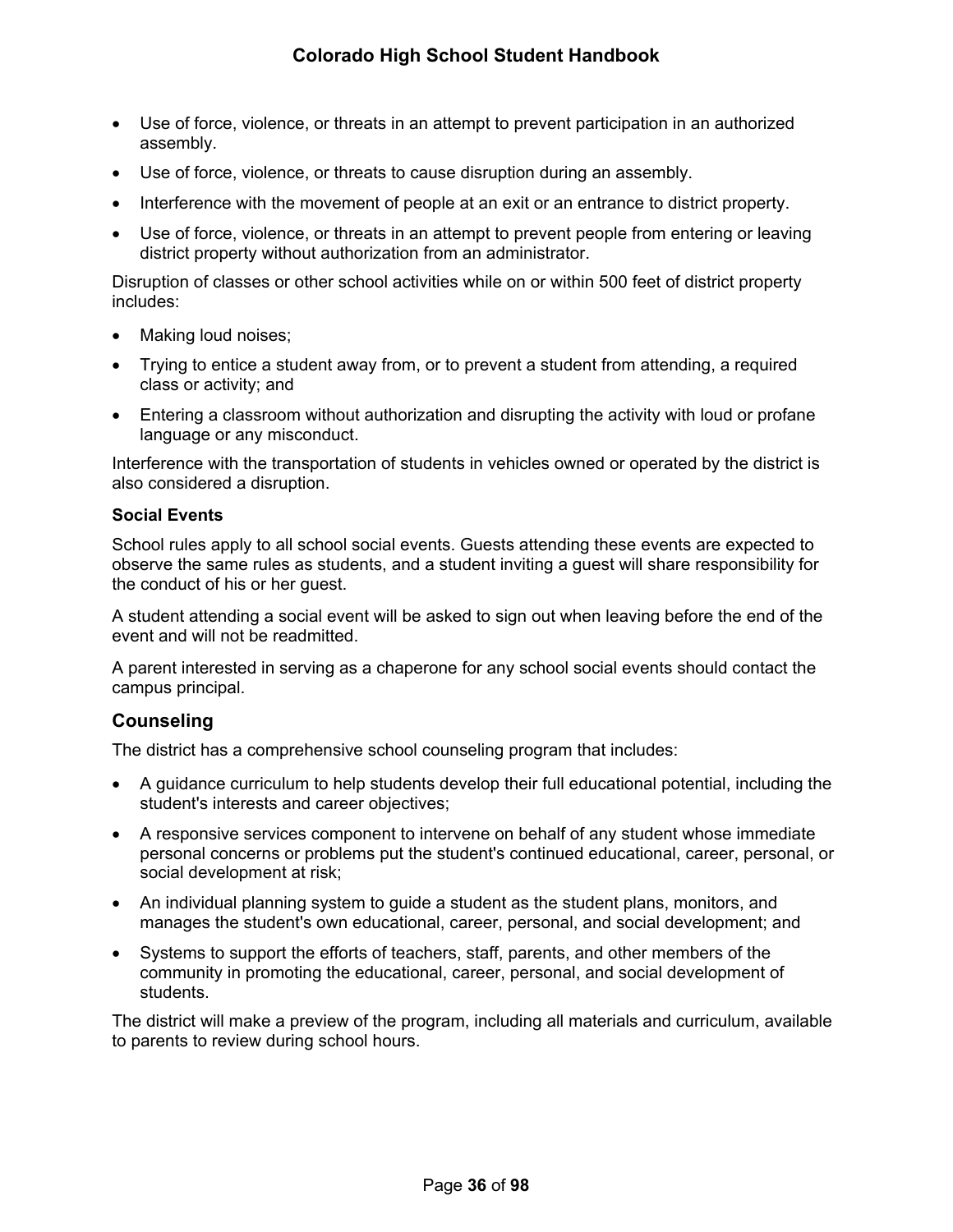### **Academic Counseling**

### *Elementary and Middle/Junior High School Grade Levels*

The school counselor will provide information to students and parents about college and university admissions and the importance of planning for postsecondary education, including appropriate coursework and financial aid availability and requirements.

In either grade 7 or 8, each student will receive instruction on how best to prepare for high school, college, and a career.

#### *High School Grade Levels*

High school students and their parents are encouraged to talk with a school counselor, teacher, or principal to learn more about course offerings, graduation requirements, and early graduation procedures.

Each year, high school students will be provided information on anticipated course offerings for the next school year, how to make the most of academic and career and technical education (CTE) opportunities, and the importance of postsecondary education.

The school counselor will also provide information each year a student is enrolled in high school regarding:

- The importance of postsecondary education;
- The advantages of earning an endorsement and completing the foundation program with the distinguished level of achievement;
- The disadvantages of pursuing a high school equivalency exam (GED) as opposed to earning a high school diploma;
- Financial aid eligibility and how to apply for financial aid;
- Automatic admission to state-funded Texas colleges and universities;
- Eligibility requirements for the TEXAS Grant;
- Availability of district programs that allow students to earn college credit;
- Availability of tuition and fee assistance for postsecondary education for students in foster care; and
- Availability of college credit awarded by institutions of higher education to veterans and military service members for military experience, education, and training.

Additionally, the school counselor can provide information about workforce opportunities after graduation or technical and trade school opportunities, including opportunities to earn industryrecognized certificates and licenses.

## **Personal Counseling (All Grade Levels)**

The school counselor is available to assist students with a wide range of personal, social, and family concerns, including emotional or mental health issues and substance abuse. A student who wishes to meet with the school counselor should see Mrs. Griffith. As a parent, if you are concerned about your child's mental or emotional health, please speak with the school counselor for a list of resources that may be of assistance.

If your child has experienced trauma, contact the school counselor for more information.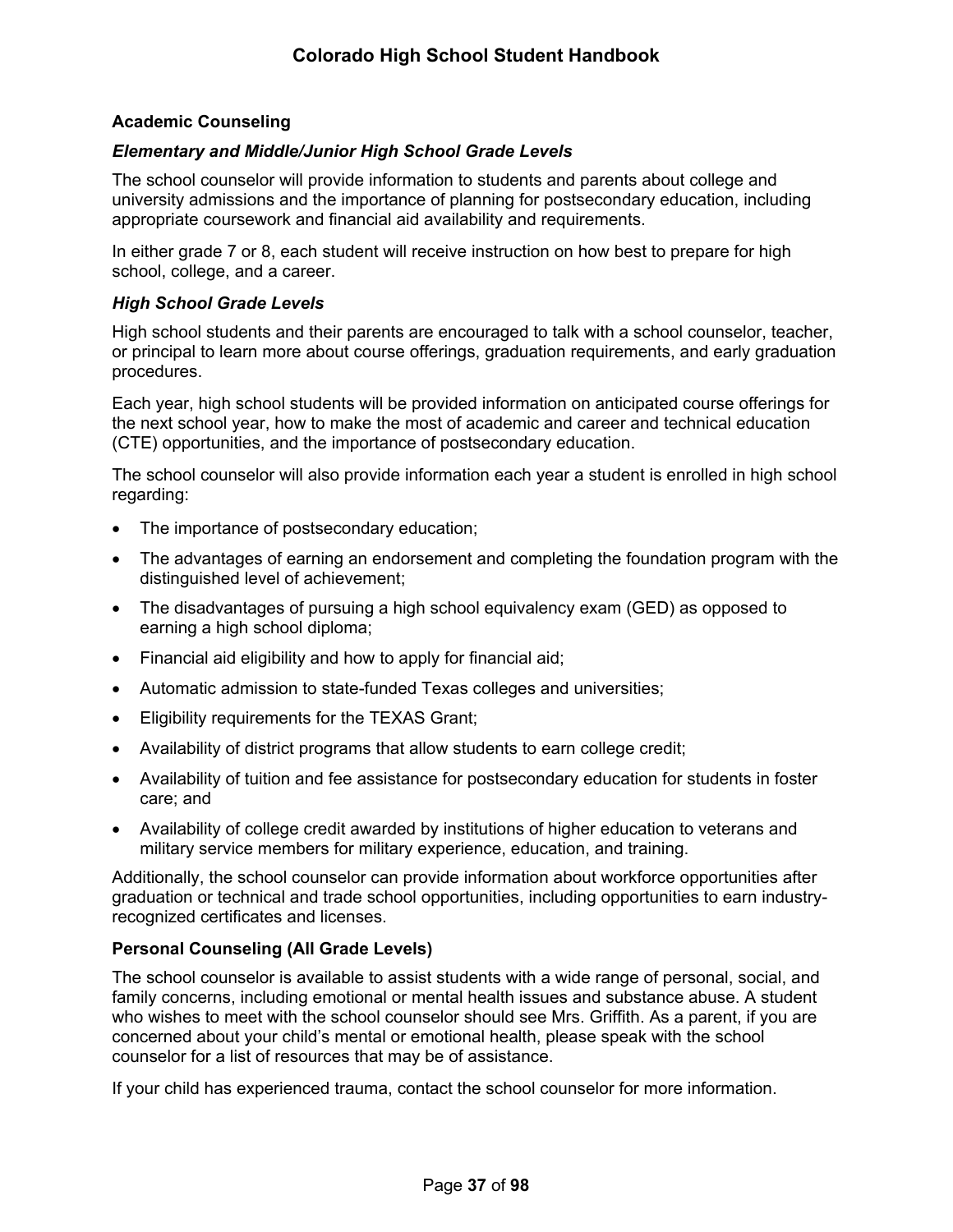[See **Mental Health Support** on page [59,](#page-65-0) and **Child Sexual Abuse, Trafficking, and Other Maltreatment of Children** on page [30](#page-34-0) and **Dating Violence** on page [40.](#page-44-0)]

# **Course Credit (Secondary Grade Levels Only)**

A student at any grade level enrolled in a high school course will earn credit for the course only if the final grade is 70 or above. For a two-part (two-semester, 1-credit course), the student's grades from both halves (semesters) will be averaged and credit will be awarded if the combined average is 70 or above. If the student's combined average is less than 70, the student will be awarded credit only for the half (semester) with the passing grade.

## **Credit by Examination—If a Student Has Taken the Course/Subject (Grades 6–12)**

A student who has previously taken a course or subject but did not receive credit or a final grade for it may, in circumstances determined by the principal or attendance committee, be permitted to earn credit or a final grade by passing an examination approved by the district's board of trustees on the essential knowledge and skills defined for that course or subject.

Examples of prior instruction include incomplete coursework due to a failed course or excessive absences, homeschooling, or coursework by a student transferring from a nonaccredited school. The opportunity to earn credit by examination after the student has had prior instruction is sometimes referred to as "credit recovery."

The attendance review committee may also offer a student with excessive absences an opportunity to earn credit for a course by passing an examination.

If a student is granted approval to take an examination for credit, the student must score at least 70 on the examination to receive credit for the course or subject.

[See the school counselor and policy EHDB(LOCAL) for more information.]

## **Credit by Examination for Advancement/Acceleration—If a Student Has Not Taken the Course/Subject**

A student will be permitted to earn credit by examination for an academic course or subject area for which the student had no prior instruction for advancement or to accelerate to the next grade level.

The examinations offered by the district are approved by the district's board of trustees. Testing windows for these examinations will be published in district publications and on the district's website. A student may take a specific examination only once per testing window.

The only exceptions to the published testing windows will be for examinations administered by another entity or to accommodate a student experiencing homelessness or a student involved in the foster care system.

When another entity administers an examination, the student and the district must comply with the testing schedule of the other entity.

If a student plans to take an examination, the student or parent must register with the school counselor no later than 30 days prior to the scheduled testing date. [See policy EHDC for more information.]

#### **Students in Grades 6–12**

A student in grade 6 or above is eligible to earn course credit with: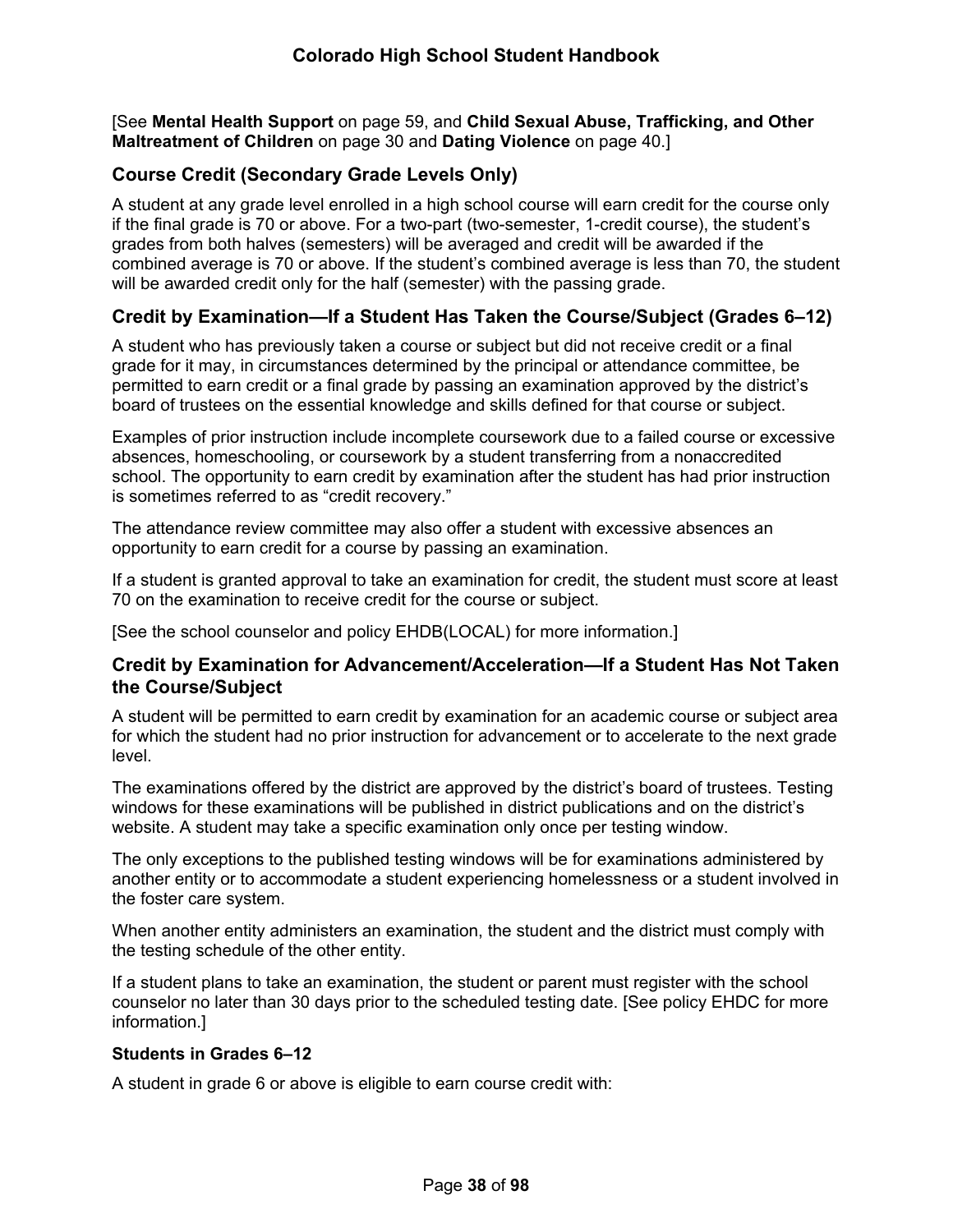- A passing score of at least 80 on an examination approved by the board; or
- A scaled score of 50 or higher on an examination administered through the College Level Examination Program (CLEP), or
- A score of 3 or higher on an AP examination, as applicable.

A student may take an examination to earn high school course credit no more than twice. If a student fails to achieve the designated score on the applicable exam before the beginning of the school year in which the student would need to enroll in the course according to the school's high school course sequence, the student must complete the course.

# <span id="page-44-1"></span>**Dating Violence, Discrimination, Harassment, and Retaliation (All Grade Levels)**

Students learn best, and their welfare is best served, in a school environment that is free from dating violence, discrimination, harassment, and retaliation.

Students are expected to treat peers and district employees with courtesy and respect, avoid offensive behaviors, and stop those behaviors as directed. District employees are likewise expected to treat students with courtesy and respect.

The board has established policies and procedures to prohibit and promptly address inappropriate and offensive behaviors that are based on a person's race, color, religion, sex, gender, national origin, age, disability, or any other basis prohibited by law. A copy of the district's policy is available in the principal's office and in the superintendent's office or on the district's website. [See policy FFH for more information.]

#### <span id="page-44-0"></span>**Dating Violence**

Dating violence occurs when a person in a current or past dating relationship uses physical, sexual, verbal, or emotional abuse to harm, threaten, intimidate, or control the other person in the relationship or any of the person's past or subsequent partners. This type of conduct is considered harassment if it is so severe, persistent, or pervasive that it affects a student's ability to participate in or benefit from an educational program or activity; creates an intimidating, threatening, hostile, or offensive educational environment; or substantially interferes with the student's academic performance.

Examples of dating violence against a student may include, but are not limited to:

- Physical or sexual assaults;
- Name-calling;
- Put-downs;
- Threats to hurt the student, the student's family members, or members of the student's household;
- Destroying property belonging to the student;
- Threats to commit suicide or homicide if the student ends the relationship;
- Threats to harm a student's past or current dating partner;
- Attempts to isolate the student from friends and family;
- Stalking; or
- Encouraging others to engage in these behaviors.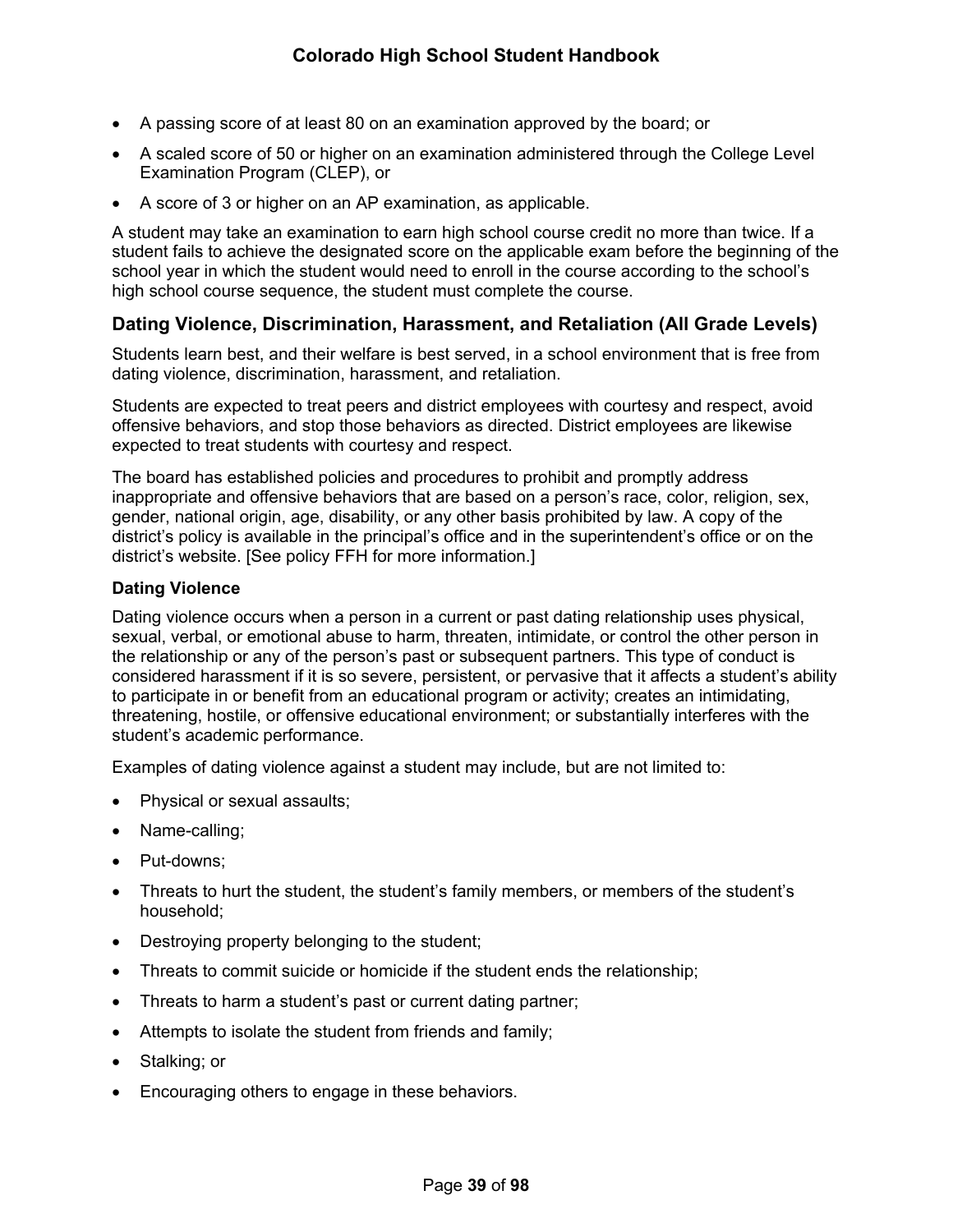A [flier](https://www.texasattorneygeneral.gov/sites/default/files/files/child-support/papa/session%2010/recognizing-relationship-violence-en.pdf) from the Texas Attorney General's office includes information on recognizing and responding to dating violence, including contact information for help. The counselor's office has additional information about the dangers of dating violence and resources for seeking help.

For more information on dating violence, see the CDC's [Preventing Teen Dating Violence.](https://www.cdc.gov/violenceprevention/intimatepartnerviolence/teendatingviolence/fastfact.html)

### **Discrimination**

Discrimination is defined as any conduct directed at a student on the basis of race, color, religion, sex, gender, national origin, age, disability, or any other basis prohibited by law that negatively affects the student.

### **Harassment**

Harassment, in general terms, is conduct so severe, persistent, or pervasive that it affects a student's ability to participate in or benefit from an educational program or activity; creates an intimidating, threatening, hostile, or offensive educational environment; or substantially interferes with the student's academic performance.

Examples of harassment may include, but are not limited to:

- Offensive or derogatory language directed at a person's religious beliefs or practices, accent, skin color, or need for accommodation;
- Threatening, intimidating, or humiliating conduct;
- Offensive jokes, name-calling, slurs, or rumors;
- Physical aggression or assault;
- Graffiti or printed material promoting racial, ethnic, or other negative stereotypes; or
- Other kinds of aggressive conduct such as theft or damage to property.

## **Sexual Harassment and Gender-Based Harassment**

Sexual harassment and gender-based harassment of a student by an employee, volunteer, or another student are prohibited.

Examples of sexual harassment may include, but are not limited to:

- Touching private body parts or coercing physical contact that is sexual in nature;
- Sexual advances:
- Jokes or conversations of a sexual nature; and
- Other sexually motivated conduct, communications, or contact.

Sexual harassment of a student by an employee or volunteer does not include necessary or permissible physical contact that a reasonable person would not construe as sexual in nature, such as comforting a child with a hug or taking the child's hand. However, romantic, sexual, and other inappropriate social relationships between students and district employees are prohibited, even if consensual.

Gender-based harassment includes physical, verbal, or nonverbal conduct based on a student's gender, the student's expression of characteristics perceived as stereotypical for the student's gender, or the student's failure to conform to stereotypical notions of masculinity or femininity.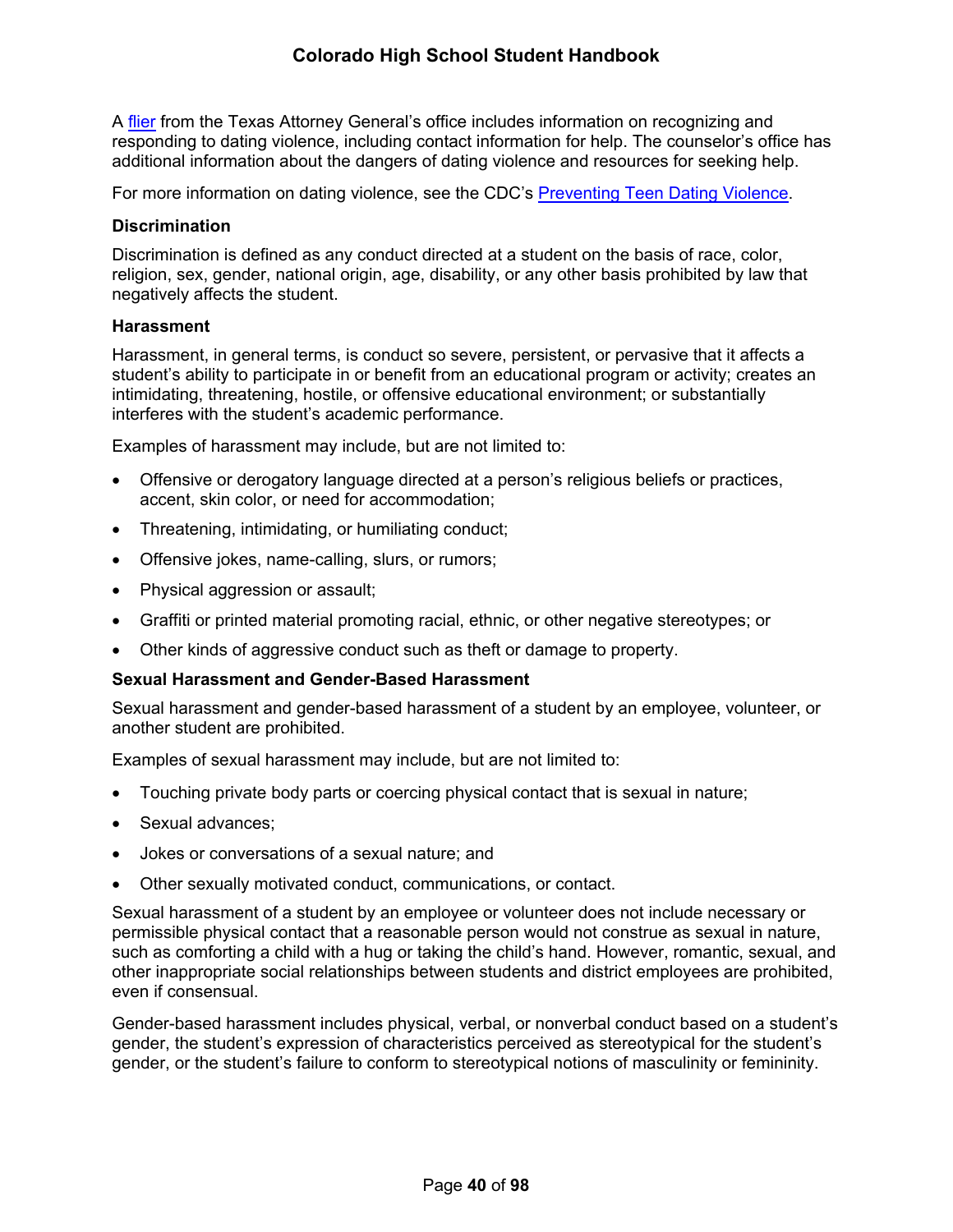Gender-based harassment can occur regardless of the student's or the harasser's actual or perceived sexual orientation or gender identity. Examples of gender-based harassment directed against a student may include, but are not limited to:

- Offensive jokes, name-calling, slurs, or rumors;
- Physical aggression or assault;
- Threatening or intimidating conduct; or
- Other kinds of aggressive conduct such as theft or damage to property.

### **Retaliation**

Retaliation against a person who makes a good-faith report or participates in an investigation of discrimination, harassment, or dating violence is prohibited. A person who makes a false claim, offers false statements, or refuses to cooperate with a district investigation, however, may be subject to appropriate discipline.

Examples of retaliation may include threats, rumor spreading, ostracism, assault, destruction of property, unjustified punishments, or unwarranted grade reductions. Unlawful retaliation does not include petty slights or annoyances.

#### **Reporting Procedures**

Any student who believes that he or she has experienced dating violence, discrimination, harassment, or retaliation should immediately report the problem to a teacher, school counselor, principal, or other district employee. The report may be made by the student's parent. [See policy FFH(LOCAL) and (EXHIBIT) for other appropriate district officials to whom to make a report.]

Upon receiving a report, the district will determine whether the allegations, if proven, constitute prohibited conduct as defined by policy FFH. If not, the district will refer to policy FFI to determine whether the allegations, if proven, constitute bullying, as defined by law and policy FFI. If the alleged prohibited conduct also meets the statutory and policy definitions for bullying, an investigation of bullying will also be conducted. [See **Bullying** on page [27\]](#page-31-0)

The district will promptly notify the parent of any student alleged to have experienced prohibited conduct involving an adult associated with the district. In the event alleged prohibited conduct involves another student, the district will notify the parent of the student alleged to have experienced the prohibited conduct when the allegations, if proven, would constitute a violation as defined by policy FFH.

#### **Investigation of Report**

Allegations of prohibited conduct, which includes dating violence, discrimination, harassment, and retaliation, will be promptly investigated.

To the extent possible, the district will respect the privacy of the student. However, limited disclosures may be necessary to conduct a thorough investigation and comply with law.

If a law enforcement or other regulatory agency notifies the district that it is investigating the matter and requests that the district delay its investigation, the district will resume its investigation at the conclusion of the agency's investigation.

During the course of an investigation and when appropriate, the district will take interim action to address the alleged prohibited conduct.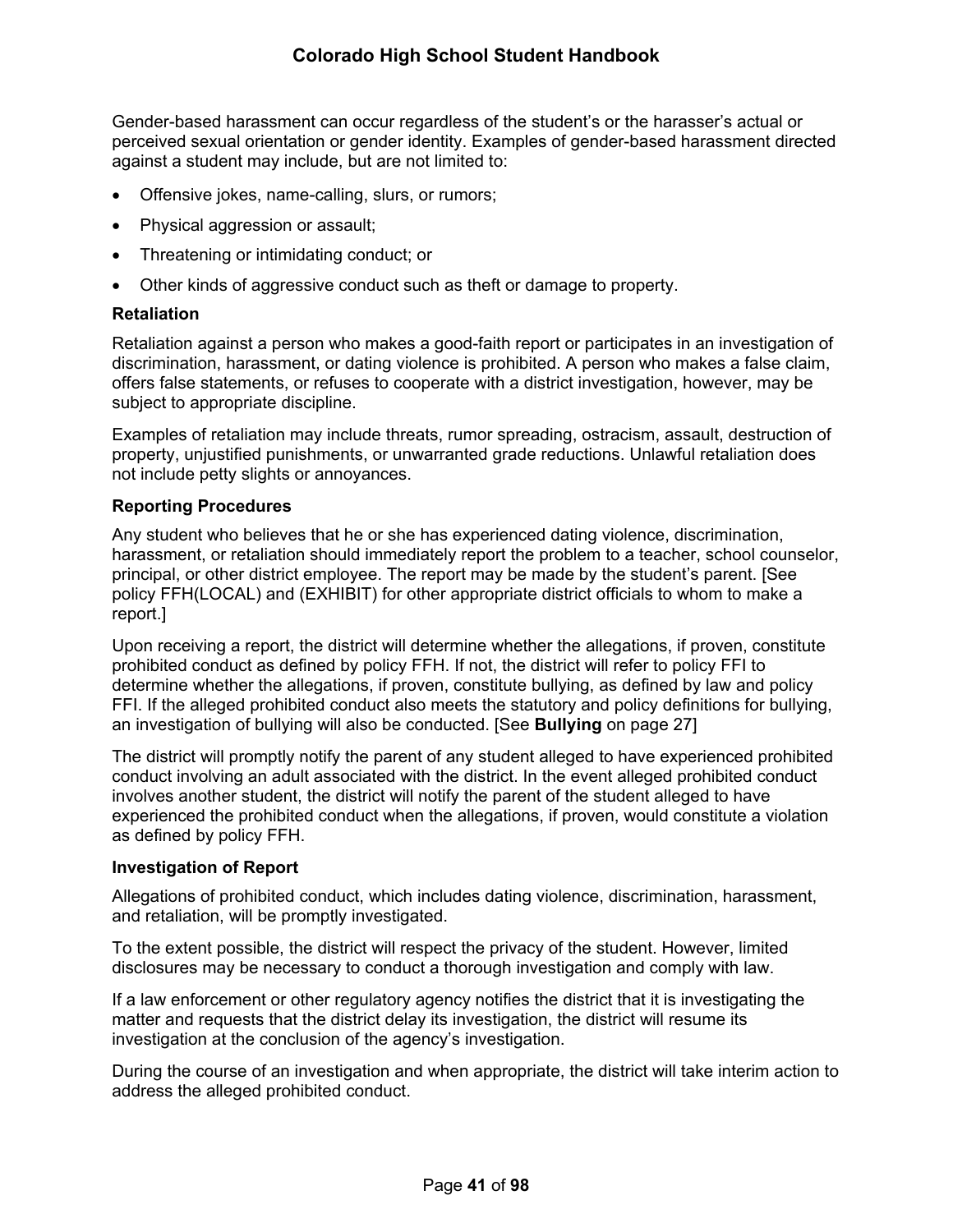If the district's investigation indicates that prohibited conduct occurred, appropriate disciplinary action and, in some cases, corrective action will be taken to address the conduct. The district may take disciplinary and corrective action even if the conduct was not unlawful.

All involved parties will be notified of the outcome of the district investigation within the parameters and limits allowed under the Family Educational Rights and Privacy Act (FERPA).

A student or parent who is dissatisfied with the outcome of the investigation may appeal in accordance with policy FNG(LOCAL).

## **Discrimination**

[See **Dating Violence, Discrimination, Harassment, and Retaliation** on page [40.](#page-44-1)]

## **Distance Learning (All Grade Levels)**

Distance learning and correspondence courses include courses that encompass the staterequired essential knowledge and skills but are taught through multiple technologies and alternative methodologies such as mail, satellite, internet, video-conferencing, and instructional television.

The distance learning opportunities that the district makes available to district students are available in the counselor's office.

If a student wishes to enroll in a correspondence course or a distance learning course that is not provided through the Texas Virtual School Network (TXVSN), as described below, to earn credit in a course or subject, the student must receive permission from the principal prior to enrolling in the course or subject. If the student does not receive prior approval, the district may not recognize and apply the course or subject toward graduation requirements or subject mastery.

## [See **Remote Instruction** on page [73](#page-77-0).]

## **Texas Virtual School Network (TXVSN) (Secondary Grade Levels)**

The Texas Virtual School Network (TXVSN) has been established by the state as one method of distance learning. A student has the option, with certain limitations, to enroll in a course offered through the TXVSN to earn course credit for graduation.

Depending on the TXVSN course in which a student enrolls, the course may be subject to the "no pass, no play" rules. [See **Extracurricular Activities, Clubs, and Organizations** on page [47](#page-52-0).] In addition, a student who enrolls in a TXVSN course for which an end-of-course (EOC) assessment is required must still take the corresponding EOC assessment.

A parent may ask questions or request that their child be enrolled in a TXVSN course by contacting the school counselor. Unless an exception is made by the principal, a student will not be allowed to enroll in a TXVSN course if the school offers the same or a similar course.

A copy of policy EHDE addressing distance learning will be distributed to parents of middle and high school students at least once each year. If you do not receive a copy or have questions about this policy, please contact *the counselor*.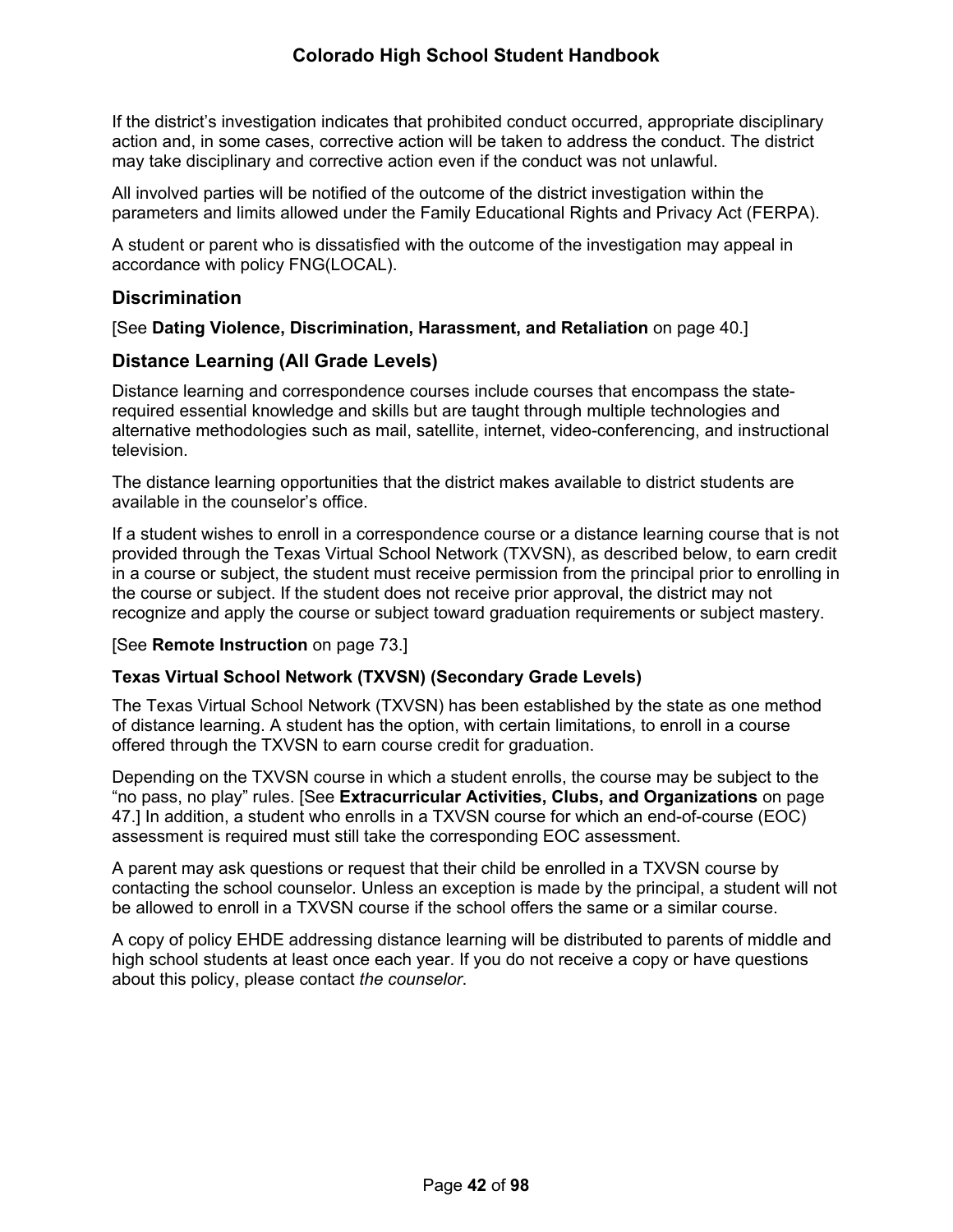# **Distribution of Literature, Published Materials, or Other Documents (All Grade Levels)**

### **School Materials**

Publications prepared by and for the school may be posted or distributed, with the prior approval of the principal, sponsor, or teacher. Such items may include school posters, newspapers, yearbooks, brochures, flyers, etc.

All school publications are under the supervision of a teacher, sponsor, and the principal.

#### **Nonschool Materials**

#### *From Students*

Students must obtain prior approval from the principal before selling, posting, circulating, or distributing more than 1 copy of written or printed materials, handbills, photographs, pictures, films, tapes, or other visual or auditory materials that were not developed under the oversight of the school. To be considered, any nonschool material must include the name of the sponsoring person or organization. Approval will be granted or denied within two school days.

The *principal* has designated Mrs. Reyna's office as the location for approved nonschool materials to be placed for voluntary viewing or collection by students. [See policy FNAA for more information.]

A student may appeal a decision in accordance with policy FNG(LOCAL). Any student who sells, posts, circulates, or distributes nonschool material without prior approval will be subject to disciplinary action in accordance with the Student Code of Conduct. Materials displayed without approval will be removed.

[See policy FNG(LOCAL) for student complaint procedures.]

#### *From Others*

No person or group will sell, circulate, distribute, or post on any district premises written or printed materials, handbills, photographs, pictures, films, tapes, or other visual or auditory materials that is not sponsored by the district or by a district-affiliated school-support organization, except as permitted by policy GKDA.

To be considered for distribution, any nonschool material must meet the limitations on content established in the policy, include the name of the sponsoring person or organization, and be submitted to the *principal for prior review of nonschool literature from community member* for prior review. The principal *as responsible for prior review of nonschool literature from community members* will approve or reject the materials within two school days of the time the materials are received. The requestor may appeal a rejection in accordance with the appropriate district complaint policy. [See policies DGBA or GF for more information.]

The principal has designated Mrs. Reyna's office as the location for approved nonschool materials to be placed for voluntary viewing or collection.

Prior review will not be required for:

 Distribution of materials by an attendee to other attendees of a school-sponsored meeting intended for adults and held after school hours.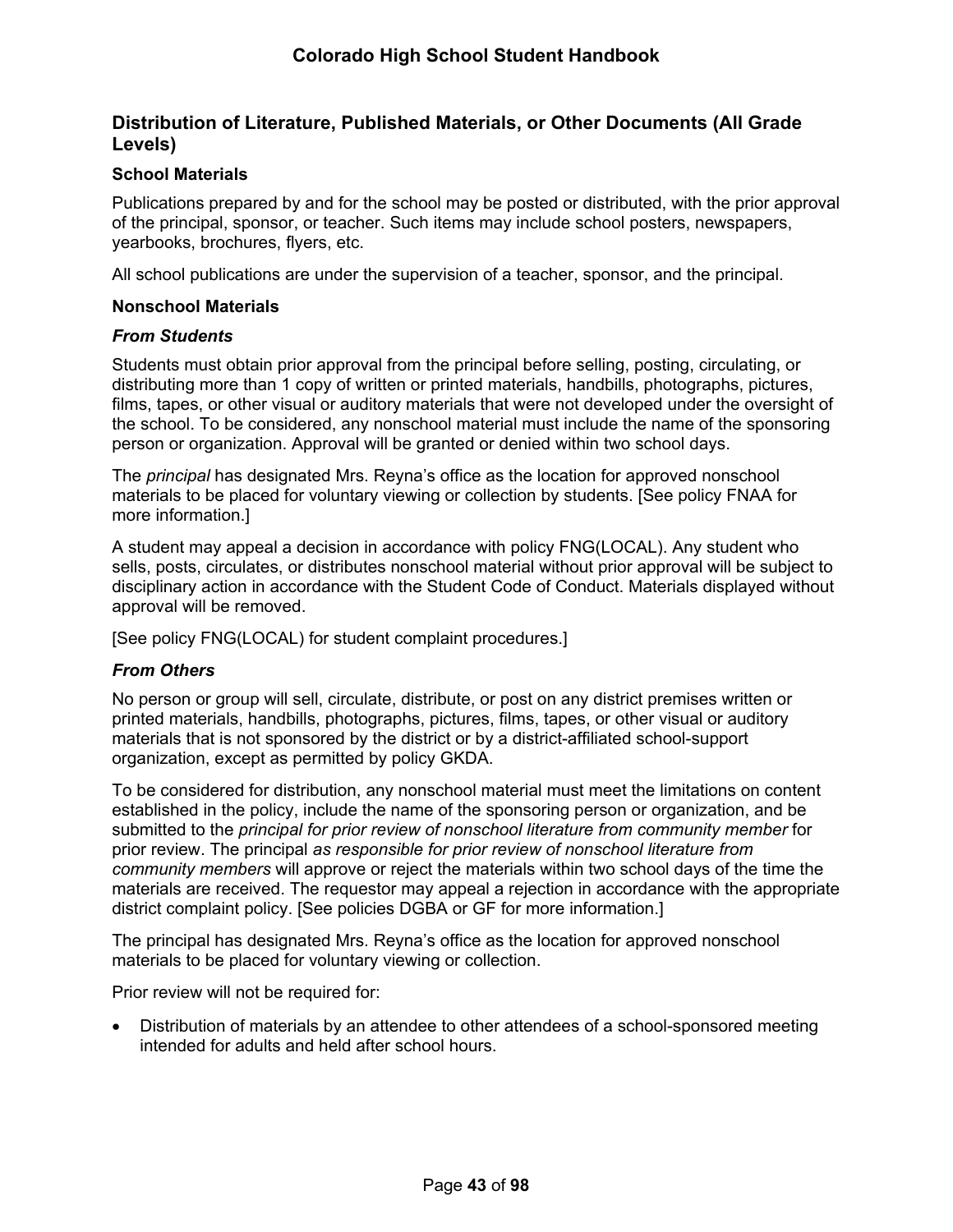- Distribution of materials by an attendee to other attendees of a community group meeting held after school hours in accordance with policy GKD(LOCAL) or a non-curriculum-related student group meeting held in accordance with policy FNAB(LOCAL).
- Distribution for electioneering purposes during the time a school facility is being used as a polling place, in accordance with state law.

All nonschool materials distributed under these circumstances must be removed from district property immediately following the event at which the materials are distributed.

# **Dress and Grooming (All Grade Levels)**

The district's dress code teaches grooming and hygiene, prevents disruption, minimizes safety hazards, and maintains a positive learning climate. Students and parents may determine a student's personal dress and grooming standards, provided that they comply with the following:

1. Students shall not lead school officials to reasonably believe that such dress and grooming will disrupt, interfere with, distract, or detract from instructional and/or school activities.

2. Student's dress shall not create a health problem or hazard to student's safety or to the safety of others.

3. Hair color must be of *naturally* occurring color in the

human genome. Other hair colors such as purple, green, blue, pink etc. are distracting and a violation of the dress code.

4. Students' hair shall be clean, neat, and well groomed. Partially shaved heads and mohawks are not permitted. Sweatbands or headbands shall *not* be worn in the building at any time.

5. Student hairstyles, which present fads or extremes that may disrupt, cause undue attention, interfere with, or detract from instruction and/or school activities will not be permitted.

6. No facial hair will be permitted at any time, for any student.

7. School attire should never be suggestive or indecent, nor create a disruptive environment or health hazard.

8. Appropriate shorts attire will be **LONGER** than the wearer's fingertips with arms extended down the person's side. Shorts do not include wind shorts, gym shorts, bike shorts, or any other clothing that allows unnecessary exposure. Bike shorts may not be worn underneath wind shorts. No un-hemmed or frayed shorts or pants will be allowed. Shirt lengths may not exceed the hip area.

9. Excessively tight pants, shorts, or skirts are not allowed. Leggings, Spandex or tightfitting slacks will not be allowed, unless worn with a dress or long blouse that will be **LONGER** than the wearer's fingertips with arms extended down the person's side.

10. No caps, hats, or head coverings of any type may be worn in the building or at any indoor school function.

11. No ties will be worn unless in a traditional manner.

12. Half shirts and/or midriff tops for all students are **prohibited** (NO skin can be showing when standing with both arms parallel). Shirts are to be buttoned, at all times, except for the top button.

13. Sleeveless shirts must be commercially cut and sewn (3 in wide) and must cover the shoulders and underarms. Low-cut shirts are **not** permitted.

14. Gages for ears are **prohibited**. Only earrings may be worn in the ears.

15. Jewelry with spikes is **not** permitted nor is jewelry with large metal beads, including belts.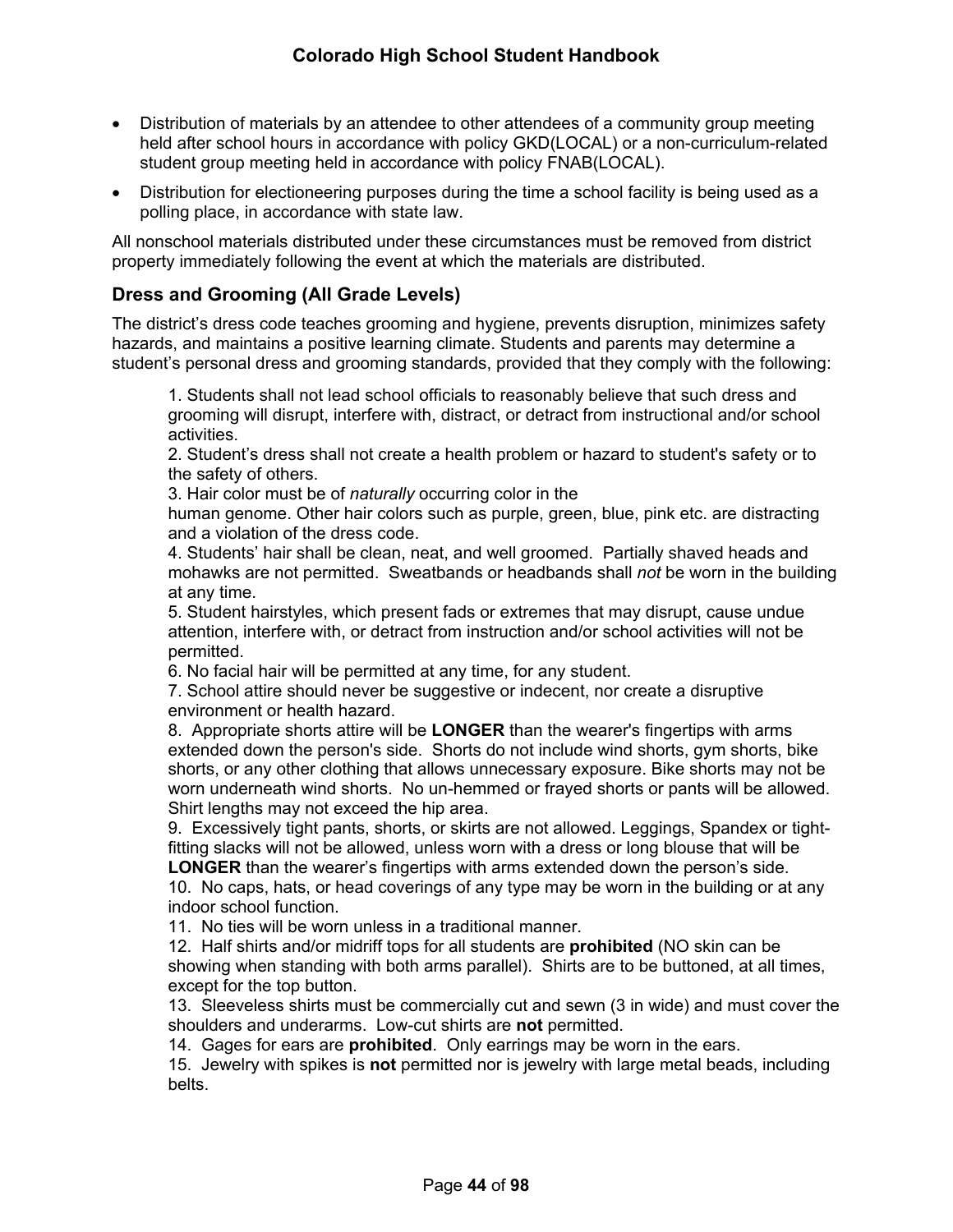16. **No** body piercing or body piercing jewelry, except for ears, will be permitted. **No** facial or tongue piercings will be allowed.

17. Tattoos will **not** be permitted. (Any student enrolling in school with a tattoo(s) must keep the tattoos covered, at all times). Students shall not mark on or draw on hands, arms, etc. These markings are not permitted.

18. Students' clothing should be of suitable design and considered modest. Excessively tight-fitting clothing should not be worn. Basic clothing, which was designed to be underwear, may not be worn as outer garments. Sleepwear such as lounge pants or pajamas is not permitted. Students may **not** wear see through clothing, tank tops, mesh shirts, halter tops, low cut dresses or shirts, midriff tops, or clothing that promotes or advertises alcohol, drugs, the occult, violent or sexual themes which are not appropriate to the school educational environment; miniskirts, short split-skirts, or any other clothing that causes undue attention to the wearer. Pants that call for a belt to be worn must have a belt.

19. Students will not be permitted to wear excessively loose-fitting pants, or shorts. Sagging shorts or sagging pants are **not** permitted.

20. Extremes in any type of clothing will **not** be permitted.

21. Footwear shall be worn, at all times as required by state law. Students will not be permitted to wear shoes which can become a safety issue. No slippers or house shoes may be worn.

22. Warm-ups will be permitted if they are clean, neat and in good condition.

23. **No** holes, rips, or tears in clothing are permitted unless they were manufactured in the clothing. **No** excessive tears, rips or holes will be permitted at all regardless of manufactured holes. Even with manufactured holes, absolutely **NO** skin may show above the knee. Leggings/tights **must** be worn under any type of pants or jeans with holes above the knees.

24. Students may not bring nor have on their clothing or in their possession any type of chain. These include chains such as wallet chains, dog collars, and belts.

25. Any accessory or clothing article deemed gang related as determined by school administrators is prohibited including but not limited to discriminatory pictures, words, slogans, etc.

If the principal determines that a student's grooming or clothing violates the school's dress code, the student will be given an opportunity to correct the problem at school. If not corrected, the student may be assigned to in-school suspension for the remainder of the day, until the problem is corrected, or until a parent or designee brings an acceptable change of clothing to the school. Repeated offenses may result in more serious disciplinary action in accordance with the Student Code of Conduct.

 Repeated or severe offenses may result in more serious disciplinary action in accordance with the Student Code of Conduct

# **Electronic Devices and Technology Resources (All Grade Levels)**

### **Possession and Use of Personal Telecommunications Devices, Including Cell Phones, and Other Electronic Devices**

The district permits students to possess personal cell phones for safety purposes; however, these devices must remain turned off during the instructional day, including during all testing, unless they are being used for approved instructional purposes. [See **Textbooks, Electronic Textbooks, Technological Equipment, and Other Instructional Materials** on page [83](#page-86-0) for graphing calculator applications on computing devices.]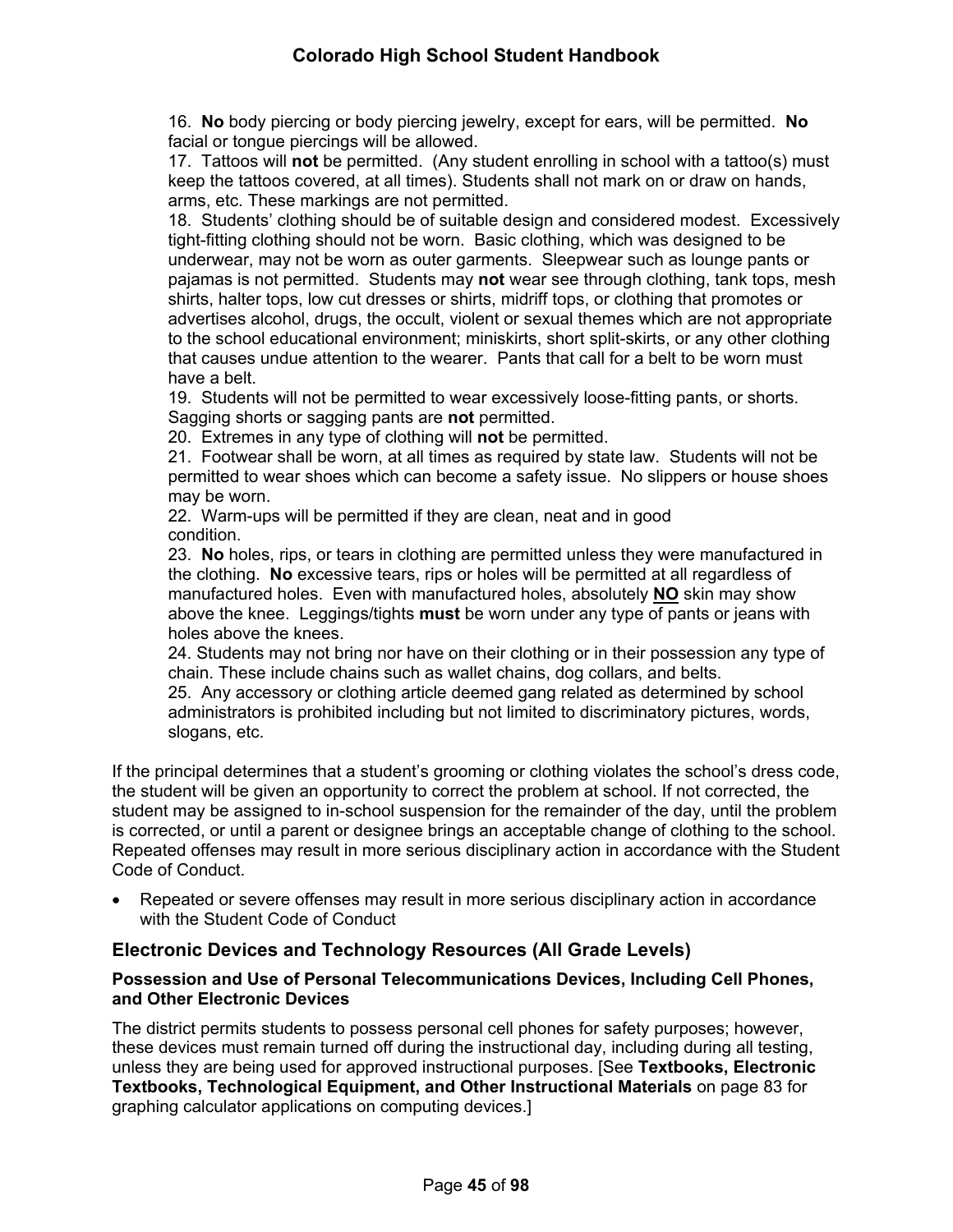A student must have approval to possess other personal telecommunications devices on campus such as laptops, tablets, or other portable computers.

Without such permission, teachers will collect the items and turn them in to the principal's office. The principal will determine whether to return items to students at the end of the day or to contact parents to pick up the items.

The use of cell phones or any device capable of capturing images is strictly prohibited in locker rooms or restroom areas while at school or at a school-related or school-sponsored event.

If a student uses a telecommunications device without authorization during the school day, the device will be confiscated. The student may pick up the confiscated telecommunications device from the principal's office for a fee of \$15.

Confiscated telecommunications devices that are not retrieved by the student or the student's parent will be disposed of after the notice required by law. [See policy FNCE for more information.]

In limited circumstances and in accordance with law, a student's personal telecommunications device may be searched by authorized personnel. [See **Searches** on page [78](#page-82-0) and policy FNF for more information.]

Any disciplinary action will be in accordance with the Student Code of Conduct. The district is not responsible for damaged, lost, or stolen telecommunications devices.

### **Instructional Use of Personal Telecommunications and Other Electronic Devices**

Students must obtain prior approval to use personal telecommunications or other personal electronic devices for instructional purposes while on campus. Students must also sign a user agreement that contains applicable rules for use (separate from this handbook).

All personal devices must be turned off during the instructional day when not in use for approved instructional purposes. Violations of the user agreement may result in withdrawal of privileges and other disciplinary action.

## **Acceptable Use of District Technology Resources**

District-owned technology resources may be issued to individual students for instructional purposes. Use of the district's network systems and equipment is restricted to approved purposes only. Students and parents will be asked to sign a user agreement (separate from this handbook) regarding use of these district resources. Violations of the user agreement may result in withdrawal of privileges and other disciplinary action.

#### **Unacceptable and Inappropriate Use of Technology Resources**

Students are prohibited from possessing, sending, forwarding, posting, accessing, or displaying electronic messages that are abusive, obscene, sexually oriented, threatening, harassing, damaging to another's reputation, or illegal. This prohibition also applies to conduct off school property, whether on district-owned or personally owned equipment, if it results in a substantial disruption to the educational environment.

Any person taking, disseminating, transferring, possessing, or sharing obscene, sexually oriented, lewd, or otherwise illegal images or other content—commonly referred to as "sexting"—will be disciplined in accordance with the Student Code of Conduct, may be required to complete an educational program related to the dangers of this type of behavior, and, in certain circumstances, may be reported to law enforcement.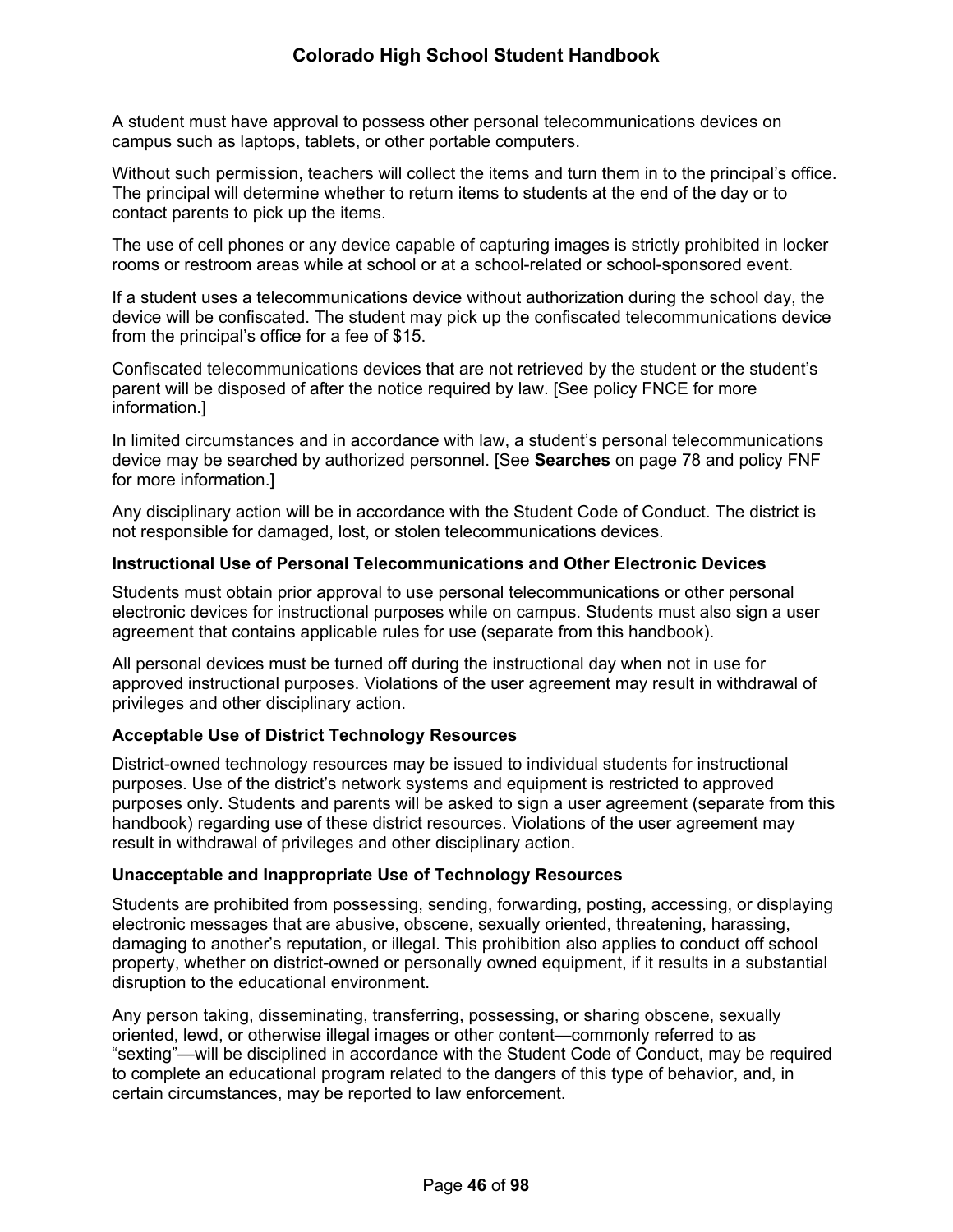This type of behavior may constitute bullying or harassment, as well as impede future endeavors of a student. We encourage parents to review with their child the ["Before You Text"](https://txssc.txstate.edu/tools/courses/before-you-text/)  [Sexting Prevention Course,](https://txssc.txstate.edu/tools/courses/before-you-text/) a state-developed program that addresses the consequences of sexting.

Any student who engages in conduct that results in a breach of the district's computer security will be disciplined in accordance with the Student Code of Conduct. In some cases, the consequence may be expulsion.

## **End-of-Course (EOC) Assessments**

[See **Graduation** on page [50](#page-56-0) and **Standardized Testing** on page [80](#page-84-0).]

## **English Learners (All Grade Levels)**

A student who is an English learner is entitled to receive specialized services from the district. A Language Proficiency Assessment Committee (LPAC), consisting of both district personnel and at least one parent representative, will determine whether the student qualifies for services. The student's parent must consent to any services recommended by the LPAC. However, pending the receipt of parental consent or denial of services, an eligible student will receive the services to which the student is entitled and eligible.

To determine a student's level of proficiency in English, the LPAC will use information from a variety of assessments. If the student qualifies for services, and once a level of proficiency has been established, the LPAC will designate instructional accommodations or additional special programs that the student will require to eventually become proficient at grade level work in English. Ongoing assessments will be conducted to determine a student's continued eligibility for the program.

The LPAC will also determine whether certain accommodations are necessary for any statemandated assessments. The STAAR Spanish, as mentioned at **Standardized Testing** on page [80](#page-84-0), may be administered to an English learner up to grade 5. In limited circumstances, a student's LPAC may exempt the student from an otherwise required state-mandated assessment or may waive certain graduation requirements related to the English I end-ofcourse (EOC) assessment. The Texas English Language Proficiency Assessment System (TELPAS) will also be administered to English learners who qualify for services.

If a student is considered an English learner and receives special education services because of a qualifying disability, the student's ARD committee will make instructional and assessment decisions in conjunction with the LPAC.

# <span id="page-52-0"></span>**Extracurricular Activities, Clubs, and Organizations (All Grade Levels)**

Participation in school-sponsored activities is an excellent way for a student to develop talents, receive individual recognition, and build strong friendships.

Some extracurricular activities may include off-campus events. Students are required to use transportation provided by the district to and from the events. Exceptions may only be made with the approval of the activity's coach or sponsor. [See **Transportation** on page [84](#page-87-0).]

Eligibility for many of these activities is governed by state law and the rules of the University Interscholastic League (UIL), a statewide association overseeing interdistrict competition. If a student is involved in an academic, athletic, or music activity governed by UIL, the student and parent are expected to know and follow all rules of the UIL organization. Students and parents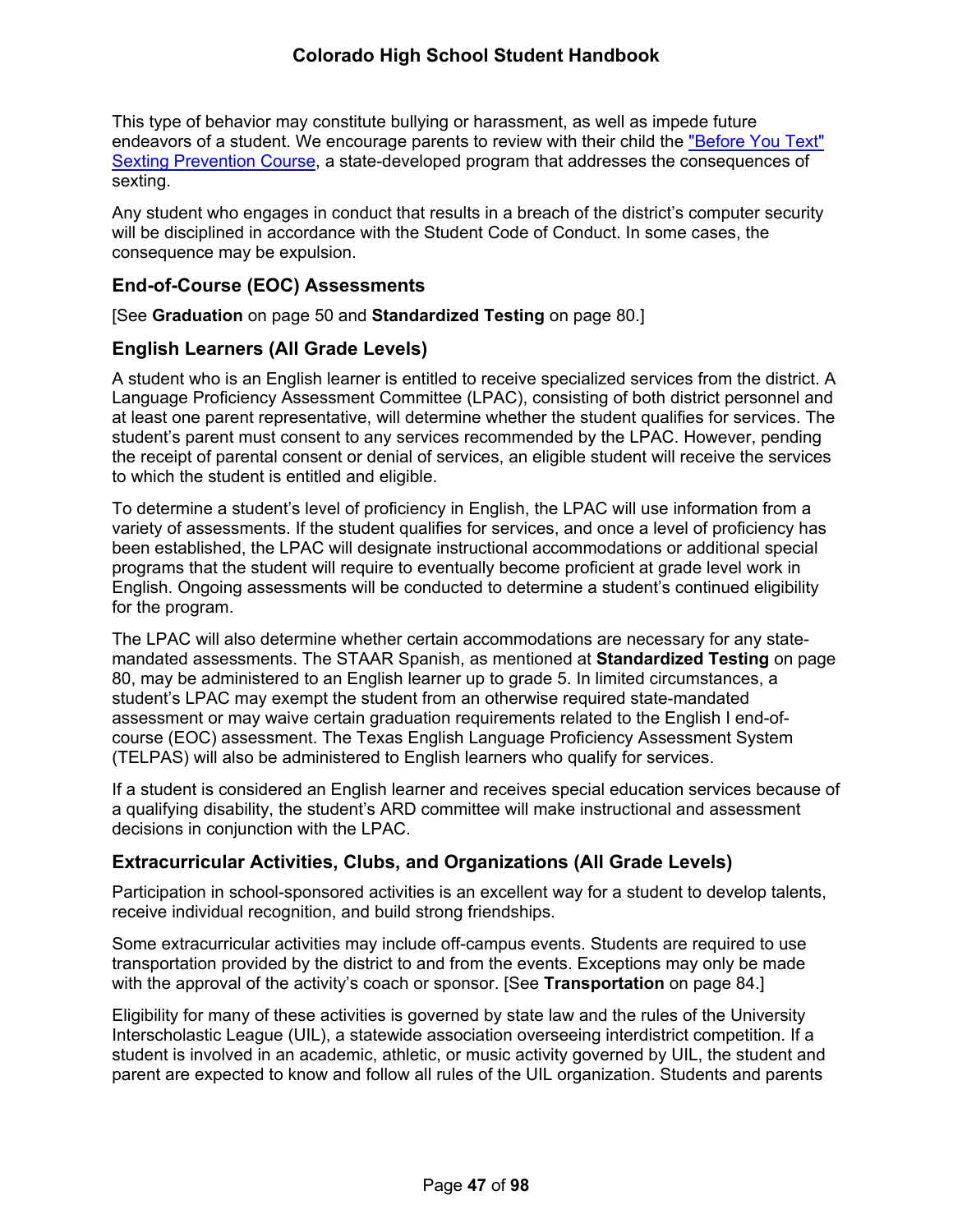can access the UIL Parent Information Manual at [UIL Parent Information Manual](https://www.uiltexas.org/athletics/manuals). A hard copy can be provided by the coach or sponsor of the activity on request.

To report alleged noncompliance with required safety training or an alleged violation of safety rules required by law and the UIL, please contact the curriculum division of TEA at (512) 463 9581 or [curriculum@tea.texas.gov.](mailto:curriculum@tea.state.tx.us)

[See [UIL Texas](http://www.uiltexas.org/) for additional information on all UIL-governed activities.]

Student safety in extracurricular activities is a priority of the district. Parents are entitled to review the district's records regarding the age of each football helmet used by the campus, including when a helmet has been reconditioned.

Generally, a student who receives a grade below 70 at the end of a grading period in any academic class may not participate in extracurricular activities for at least three school weeks.

However, if a student receives a grade below 70 at the end of a grading period in an Advanced Placement (AP) or International Baccalaureate (IB) course, or an honors or dual credit course in English language arts, mathematics, science, social studies, economics, or languages other than English, the student remains eligible for participation in all extracurricular activities.

If a student is enrolled in a state-approved music course that participates in UIL Concert and Sight reading Evaluation, and the student receives a grade below 70 in any course at the end of a grading period, the student may perform with the ensemble during the UIL evaluation performance, but is ineligible for other extracurricular activities for at least three weeks.

In addition, the following applies to all extracurricular activities:

- A student who receives special education services and who fails to meet the standards in the individualized education program (IEP) may not participate for at least three school weeks.
- An ineligible student may practice or rehearse but may not participate in any competitive activity.
- A student is allowed in a school year up to 27 absences not related to post-district competition, a maximum of 5 absences for post-district competition prior to state, and a maximum of 2 absences for state competition. All extracurricular activities and public performances, whether UIL activities or other activities approved by the board, are subject to these restrictions.
- An absence for participation in an activity that has not been approved will be considered an unexcused absence.

## **Standards of Behavior**

Sponsors of student clubs and performing groups such as the band, choir, and drill and athletic teams may establish standards of behavior—including consequences for misbehavior—that are stricter than those for students in general. If a violation is also a violation of school rules, the consequences specified by the Student Code of Conduct or by board policy will apply in addition to any consequences specified by the organization's standards of behavior.

## **Offices and Elections**

Certain clubs, organizations, and performing groups will hold elections for student officers. These groups include: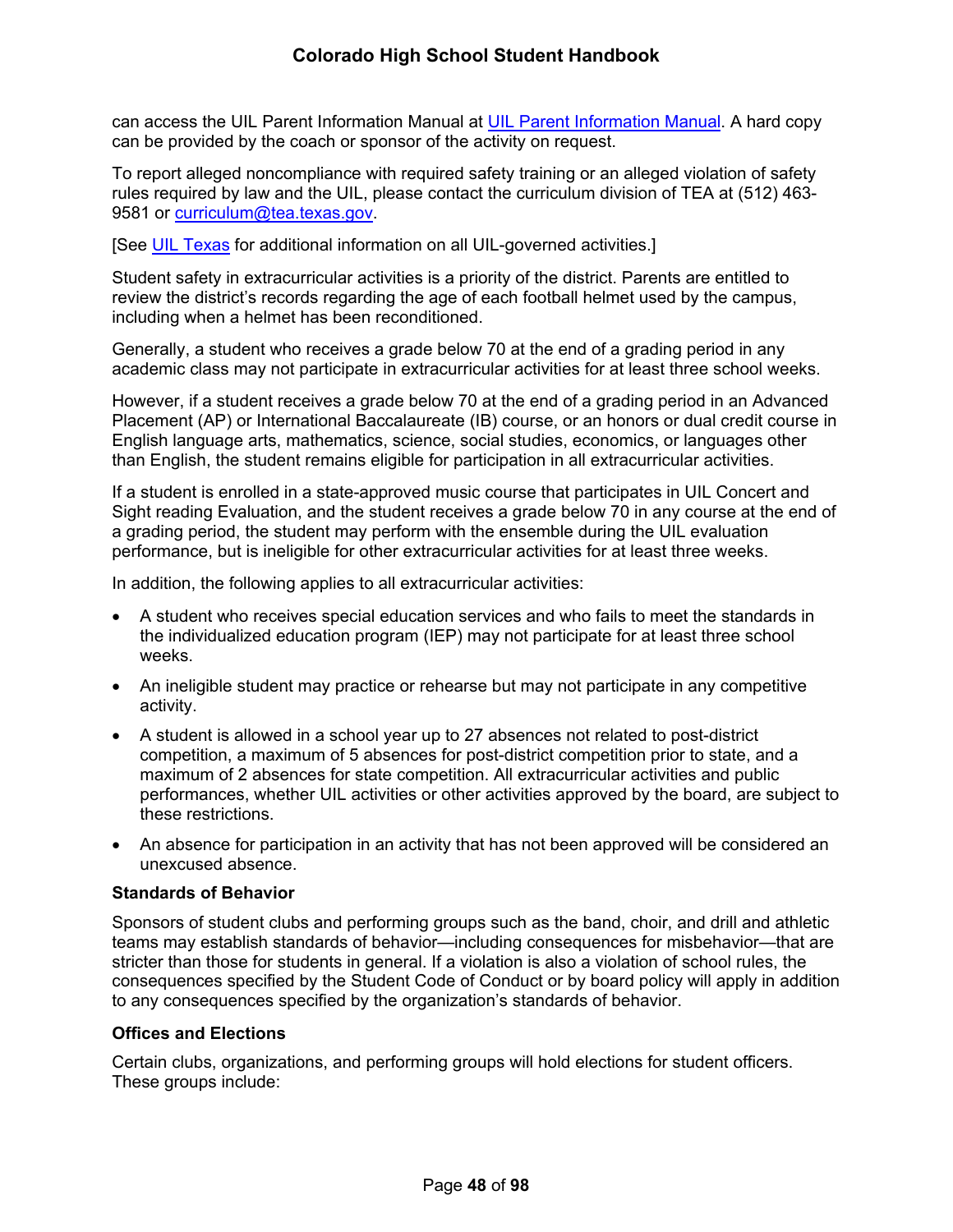FFA, FCS, Band, NHS, Student Council, Class officers, Cheer, etc

## <span id="page-54-0"></span>**Fees (All Grade Levels)**

Basic educational program materials are provided at no charge to a student. However, a student is expected to provide his or her own supplies, such as pencils, paper, erasers, and notebooks. A student may also be required to pay certain other costs, fees, or deposits, including:

- Materials for a class project that the student will keep.
- Membership dues in voluntary clubs or student organizations.
- Admission fees to extracurricular activities.
- Security deposits.
- Personal physical education and athletic equipment and apparel.
- Voluntarily purchased pictures, publications, class rings, yearbooks, graduation announcements, etc.
- Voluntarily purchased student health and accident insurance.
- Musical instrument rental and uniform maintenance when uniforms are provided by the district.
- Personal apparel used in extracurricular activities that becomes the property of the student.
- Parking fees and student identification cards.
- Fees for lost, damaged, or overdue library books.
- Fees for driver training courses.
- Fees for optional courses offered for credit that require use of facilities not available on district premises.
- Summer school for courses that are offered tuition-free during the regular school year.
- A reasonable fee for providing transportation to a student who lives within two miles of the school. [See **Buses and Other School Vehicles** on page [84](#page-87-1).]
- A fee not to exceed \$50 for an educational program outside of regular school hours for a student who has lost credit or has not been awarded a final grade because of absences and whose parent chooses the program for the student to meet the 90 percent attendance requirement. The fee will be charged only if the parent or guardian signs a district-provided request form.
- In some cases, a fee for a course taken through the Texas Virtual School Network (TXVSN).

Any required fee or deposit may be waived if the student and parent are unable to pay. Application for such a waiver may be made to the principal. [See policy FP for more information.]

# **Fundraising (All Grade Levels)**

Student groups or classes and/or parent groups may be permitted to conduct fundraising drives for approved school purposes in accordance with administrative regulations. [See policies FJ and GE for more information.]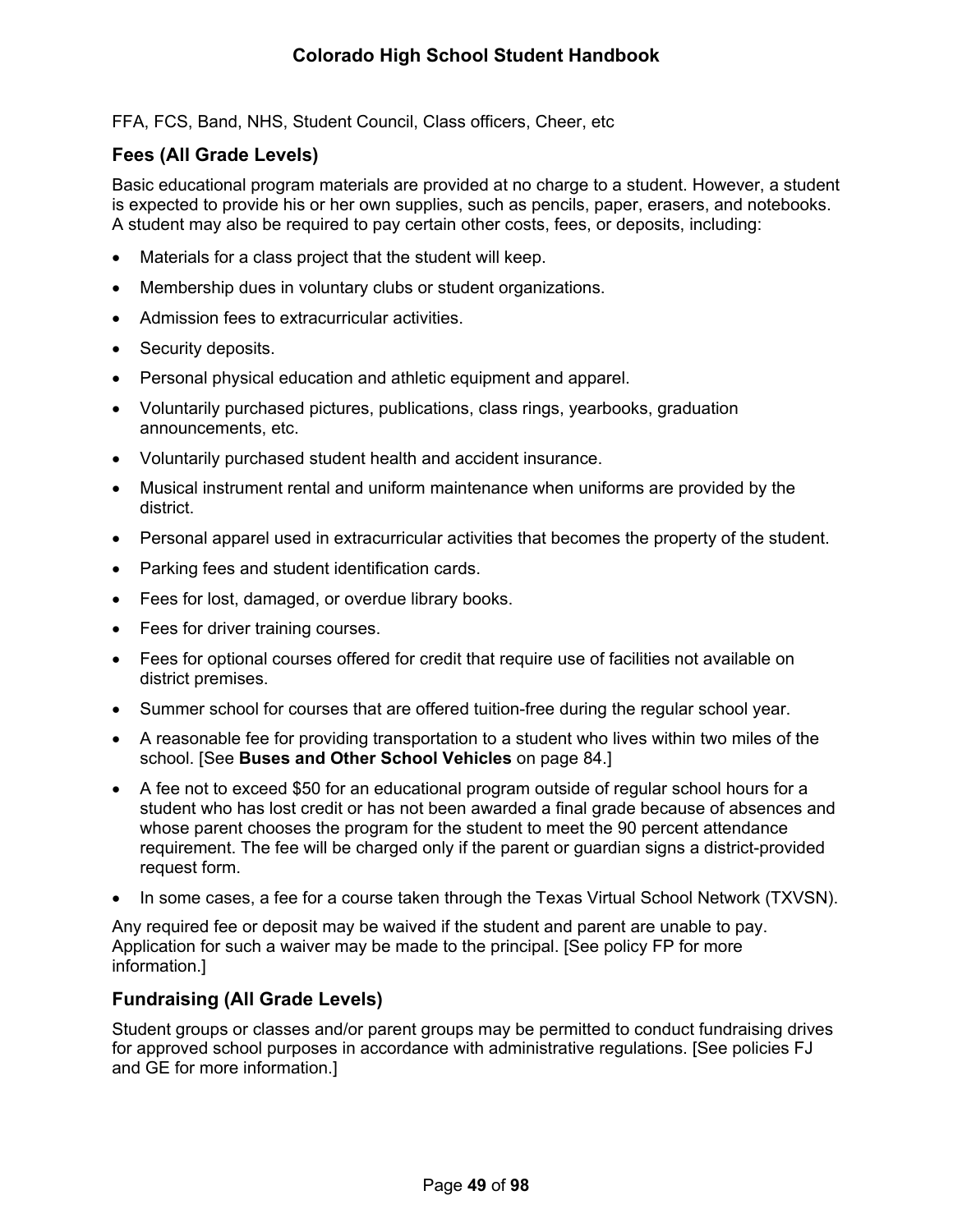# **Gang-Free Zones (All Grade Levels)**

Certain criminal offenses, including gang-related crimes, will be enhanced to the next-highest category of offense if they are committed in a gang-free zone. Gang-free zones include a school bus and any location in, on, or within 1,000 feet of any district-owned or leased property or campus playground.

## **Gender-Based Harassment**

[See **Dating Violence, Discrimination, Harassment, and Retaliation** on page [40.](#page-44-1)]

## **Grade-Level Classification (Grades 9–12 Only)**

After the ninth grade, students are classified according to the number of credits earned toward graduation.

| <b>Credits Earned</b> | <b>Classification</b>   |  |
|-----------------------|-------------------------|--|
| 5                     | Grade 10<br>(Sophomore) |  |
| 10                    | Grade 11 (Junior)       |  |
| 15                    | Grade 12 (Senior)       |  |

# **Grading Guidelines (All Grade Levels)**

Approved grading guidelines for each grade level or course will be communicated to students and their parents by the classroom teacher. These guidelines establish:

- The minimum number of assignments, projects, and examinations required for each grading period;
- How the student's mastery of concepts and achievement will be communicated (i.e., letter grades, numerical averages, checklist of required skills, etc.);
- Circumstances under which a student will be allowed to redo an assignment or retake an examination the student originally failed; and
- Procedures for a student to follow after an absence.

## **Semester Exams**

Semester Exam Criteria:

To be eligible for exemption in any class a student must meet the following requirements overall:

- 1. Be clear of any fines, class dues, or fees
- 2. No more than 2 discipline referrals in a semester
- 3. Not have any type of suspension (OCS, DAEP, or off campus)

If students meet the criteria above, they may be eligible for exemption from a particular class, if they meet the following requirements if that class:

1. Have an overall average of 80 or above in that class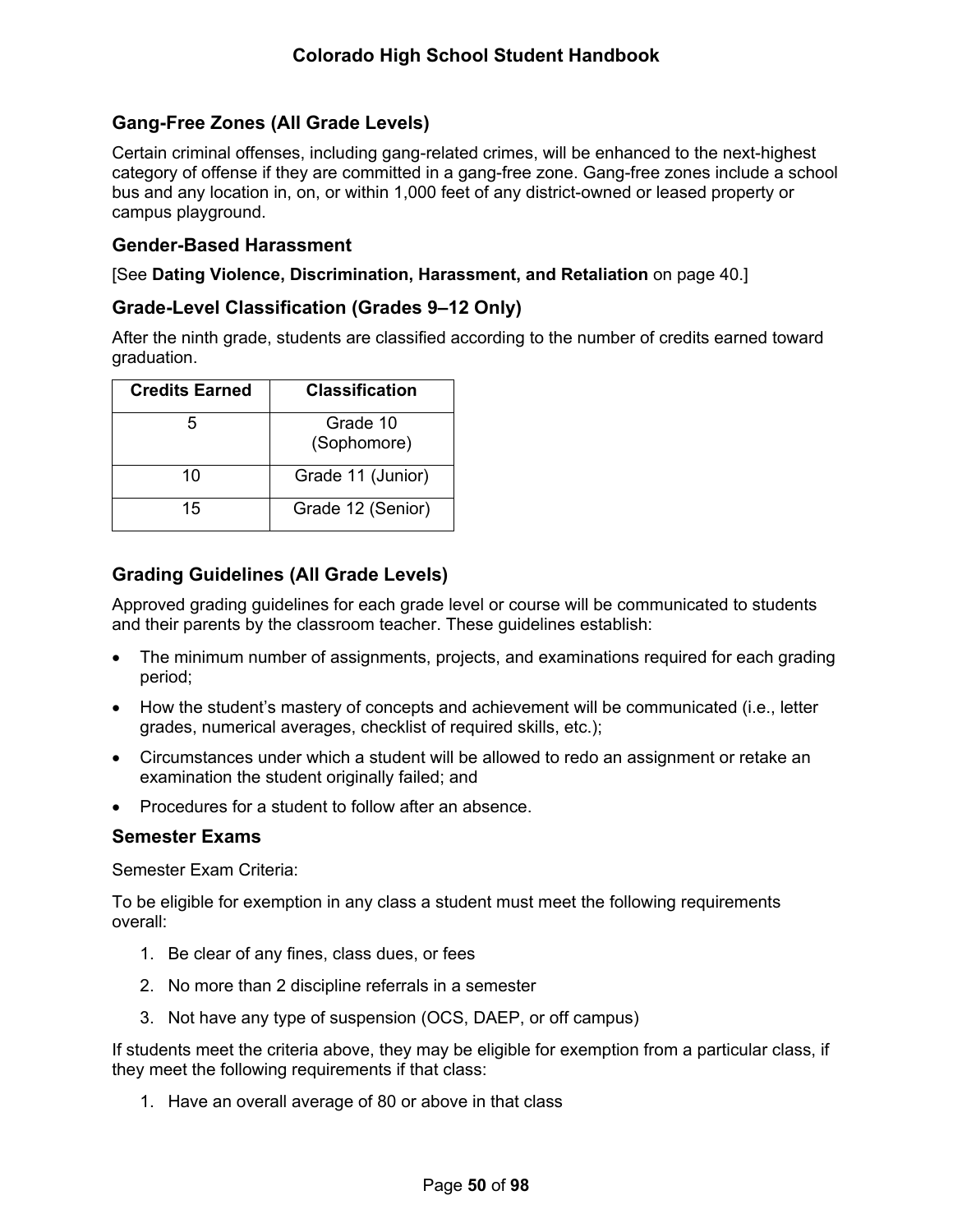- 2. No more than 4 total absences (excused or unexcused) in that class
- 3. No more than 3 tardies in that class

Teachers have the right to revoke any exemption for any reason they deem academically necessary.

[See **Report Cards/Progress Reports and Conferences** on page [73](#page-77-1) for additional information on grading guidelines.]

# <span id="page-56-0"></span>**Graduation (Secondary Grade Levels Only)**

## **Requirements for a Diploma**

A student must meet the following requirements to receive a high school diploma from the district:

- Achieve passing scores on certain end-of-course (EOC) assessments or approved substitute assessments, unless specifically waived as permitted by state law;
- Complete the required number of credits established by the state and any additional credits required by the district;
- Complete any locally required courses in addition to the courses mandated by the state;
- Demonstrate proficiency, as determined by the district, in the specific communication skills required by the State Board of Education (SBOE); and
- Complete and submit a free application for federal student aid (FAFSA) or a Texas application for state financial aid (TASFA).

## **Testing Requirements for Graduation**

Students are required, with limited exceptions and regardless of graduation program, to perform satisfactorily on EOC assessments in:

- English I,
- English II,
- Algebra I,
- Biology, and
- U.S. History.

A student who does not achieve a sufficient score will have opportunities to retake an assessment.

State law allows a student to meet EOC requirements by substituting satisfactory performance on approved national standardized assessments or on the state-developed assessment used for entrance into Texas public universities. [See the school counselor for more information on the state testing requirements for graduation.]

If a student fails to perform satisfactorily on an EOC assessment, the district will provide remediation in the applicable content area. This may require the student's participation outside normal school operating times.

In limited circumstances, a student who fails to demonstrate proficiency on two or fewer of the required assessments may still be eligible to graduate if an individual graduation committee,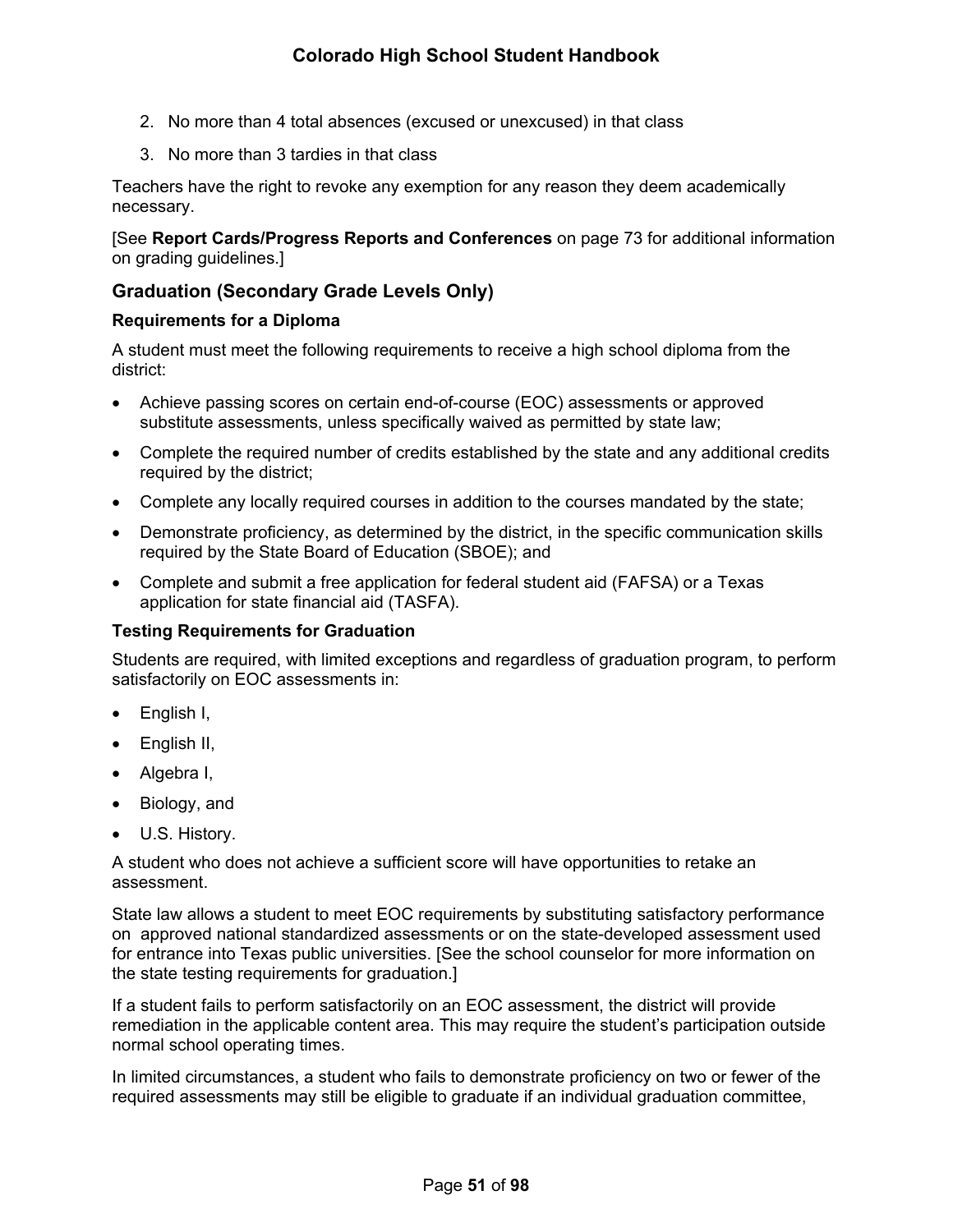formed in accordance with state law, unanimously determines that the student is eligible to graduate.

[See **Standardized Testing** on page [80](#page-84-0).]

### *Foundation Graduation Program*

Every Texas public school student will graduate under the foundation graduation program. The foundation graduation program features endorsements, which are paths of interest that include:

- Science, Technology, Engineering, and Mathematics (STEM);
- Business and Industry;
- Public Service;
- Arts and Humanities; and
- Multidisciplinary Studies.

Endorsements earned by a student will be noted on the student's transcript.

A student can complete the foundation graduation program with a "distinguished level of achievement," which reflects the completion of at least one endorsement and Algebra II as one of the required advanced mathematics credits.

A **Personal Graduation Plan** will be completed for each high school student, as described on page [53.](#page-59-0)

State law prohibits a student from graduating solely under the foundation graduation program without an endorsement unless, after the student's sophomore year, the student and student's parent are advised of the specific benefits of graduating with an endorsement and submit written permission to the school counselor for the student to graduate without an endorsement. A student who wishes to attend a four-year university or college after graduation must carefully consider whether graduation under the foundation program without an endorsement will satisfy the admission requirements of the student's desired college or university.

A student graduating under the foundation graduation program can also earn performance acknowledgments on his or her transcript. Performance acknowledgments are available for outstanding performance in bilingualism and biliteracy, in a dual credit course, on an AP or IB examination, on certain national college preparatory and readiness or college entrance examinations, or for earning a license or certificate recognized at the state, national, or international level. The school counselor can provide more information about these acknowledgments.

A student is not required to complete an Algebra II course to graduate under the foundation graduation program, and the district will annually notify a student's parent of this fact. However, not taking Algebra II will make a student ineligible for automatic admission to four-year public universities and colleges in Texas and for certain financial aid and grants while attending those institutions.

A school district will permit a student to satisfy the curriculum requirements for graduation under the foundation program with the distinguished level of achievement, including an endorsement, by successfully completing courses in the core curriculum of a public Texas institution of higher education. Please see your counselor for more information.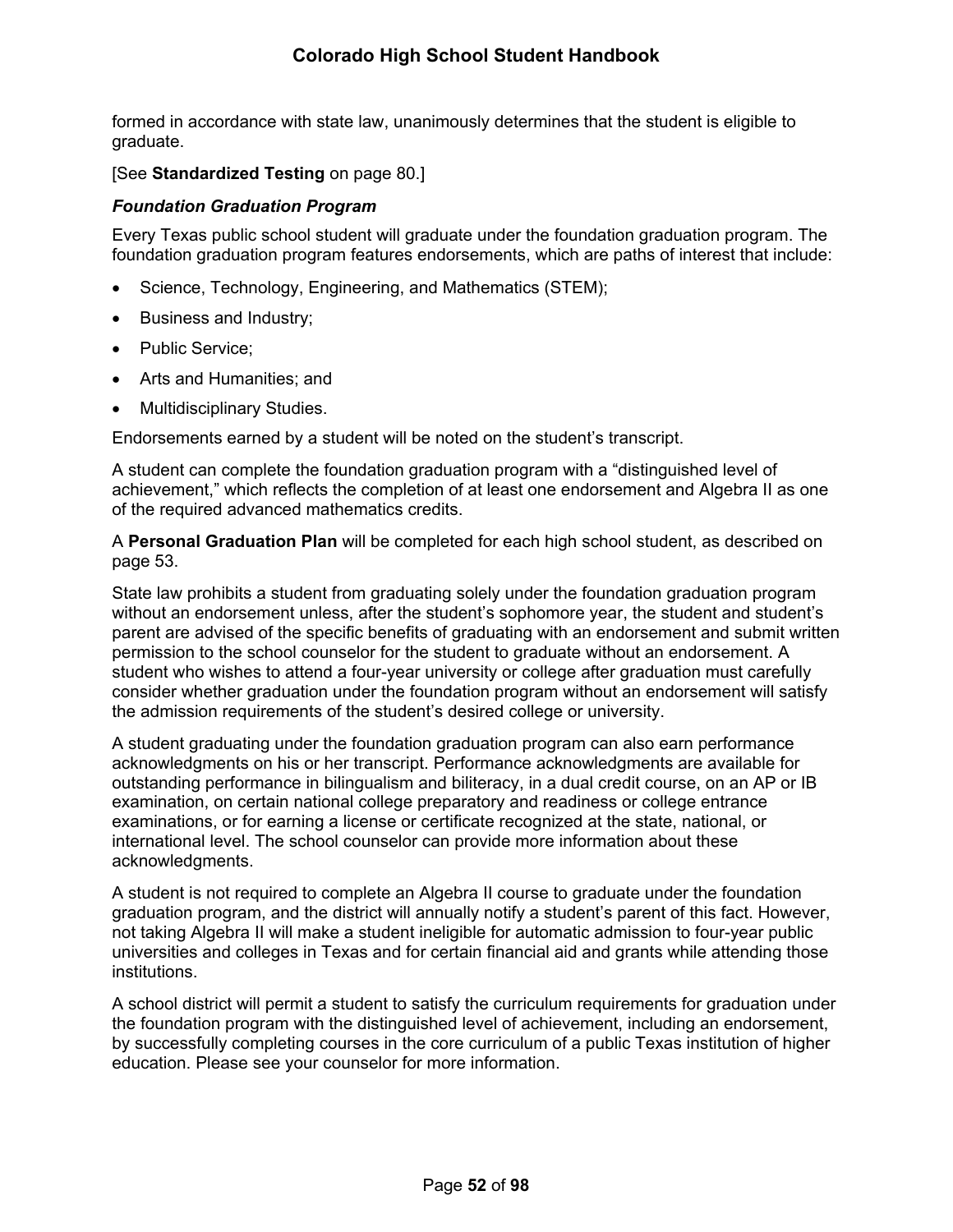## *Credits Required*

The foundation graduation program requires completion of the following credits:

| <b>Course Area</b>              | <b>Number of Credits:</b><br><b>Foundation</b><br><b>Graduation</b><br>Program | <b>Number of Credits:</b><br><b>Foundation</b><br><b>Graduation</b><br>Program with an<br><b>Endorsement</b> |
|---------------------------------|--------------------------------------------------------------------------------|--------------------------------------------------------------------------------------------------------------|
| English/Language<br>Arts        | 4                                                                              | 4                                                                                                            |
| <b>Mathematics</b>              | 3                                                                              | 4                                                                                                            |
| Science                         | 3                                                                              | 4                                                                                                            |
| <b>Social Studies</b>           | 3                                                                              | 3                                                                                                            |
| <b>Physical Education</b>       | 1                                                                              | 1                                                                                                            |
| Languages other<br>than English | $\overline{2}$                                                                 | $\overline{2}$                                                                                               |
| <b>Fine Arts</b>                | 1                                                                              | 1                                                                                                            |
| Locally required<br>courses     |                                                                                |                                                                                                              |
| Locally required<br>courses     |                                                                                |                                                                                                              |
| Electives                       | 5                                                                              | $\overline{7}$                                                                                               |
| <b>Total</b>                    | 22 credits                                                                     | 26 credits                                                                                                   |

Additional considerations apply in some course areas, including:

- **Mathematics.** To obtain the distinguished level of achievement under the foundation graduation program, a student must complete an endorsement and take Algebra II as one of the 4 mathematics credits. A student's completion of the distinguished level of achievement is a requirement to be considered for automatic admission to a Texas four-year college or university and will be included on a student's transcript.
- **Physical education.** A student who is unable to participate in physical activity due to a disability or illness may be able to substitute a course in English language arts, mathematics, science, social studies, or another locally determined credit-bearing course for the required credit of physical education. This determination will be made by the student's ARD committee, Section 504 committee, or other campus committee, as applicable.
- **Languages other than English.** Students are required to earn 2 credits in the same language other than English to graduate. Any student may substitute computer programming languages for these credits.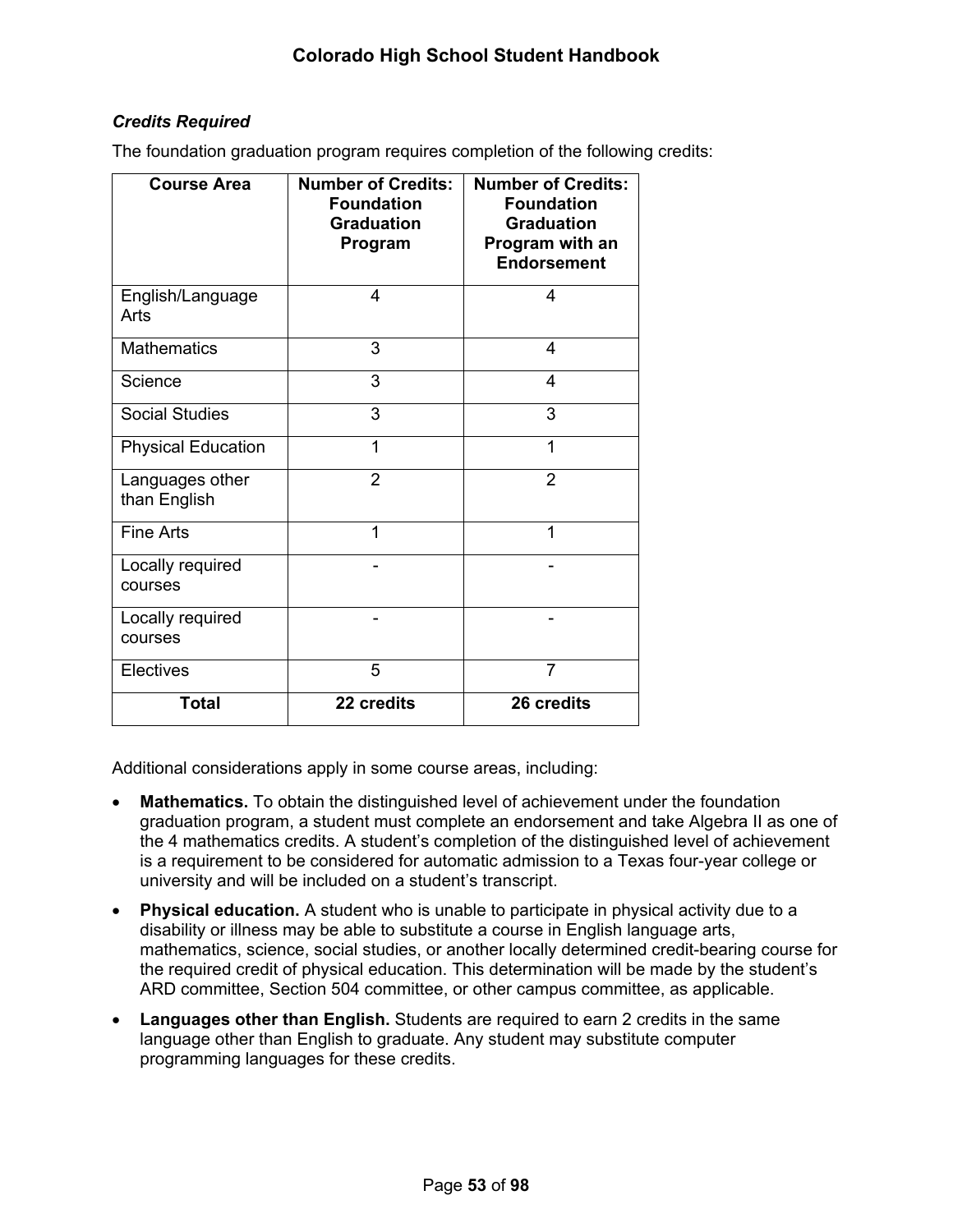- A student may satisfy one of the two required credits by successfully completing in elementary school a dual language immersion program or a course in American Sign Language.
- In limited circumstances, a student may be able to substitute this requirement with other courses, as determined by a district committee authorized by law to make these decisions for the student.

### *Available Endorsements*

A student must specify upon entering grade 9 which endorsement he or she wishes to pursue.

## *FAFSA or TASFA*

Before graduating from high school, each student must complete and submit a free application for federal student aid (FAFSA) or a Texas application for state financial aid (TASFA).

The CHS counselor provides guidance and resources to complete the FAFSA or TAFSA.

A student is not required to complete and submit a FAFSA or TASFA if:

- The student's parent submits a form provided by the district indicating that the parent authorizes the student to opt out;
- A student who is 18 years of age or older or a legally independent minor submits a form provided by the district indicating that the student opts out; or
- A school counselor authorizes the student to opt out for good cause.

Please contact the school counselor for more information.

The district will confirm that a student has completed and submitted a FAFSA in accordance with TEA guidance. To confirm that a student has completed and submitted a TASFA, the student must submit *a copy of the FAFSA/TAFSA completion email to the CHS counselor.* 

#### <span id="page-59-0"></span>*Personal Graduation Plans*

A personal graduation plan will be developed for each high school student.

The district encourages all students to pursue a personal graduation plan that includes the completion of at least one endorsement and to graduate with the distinguished level of achievement. Attainment of the distinguished level of achievement entitles a student to be considered for automatic admission to a public four-year college or university in Texas, depending on his or her rank in class.

The school will review personal graduation plan options with each student entering grade 9 and his or her parent. Before the end of grade 9, a student and his or her parent will be required to sign off on a personal graduation plan that promotes college and workforce readiness, promotes career placement and advancement, and facilitates the transition from secondary to postsecondary education.

The student's personal graduation plan will outline an appropriate course sequence based on the student's choice of endorsement.

Please review [TEA's Graduation Toolkit](https://tea.texas.gov/about-tea/news-and-multimedia/brochures/tea-brochures).

A student may amend his or her personal graduation plan after this initial confirmation. The school will send written notice of any such amendment to the student's parent.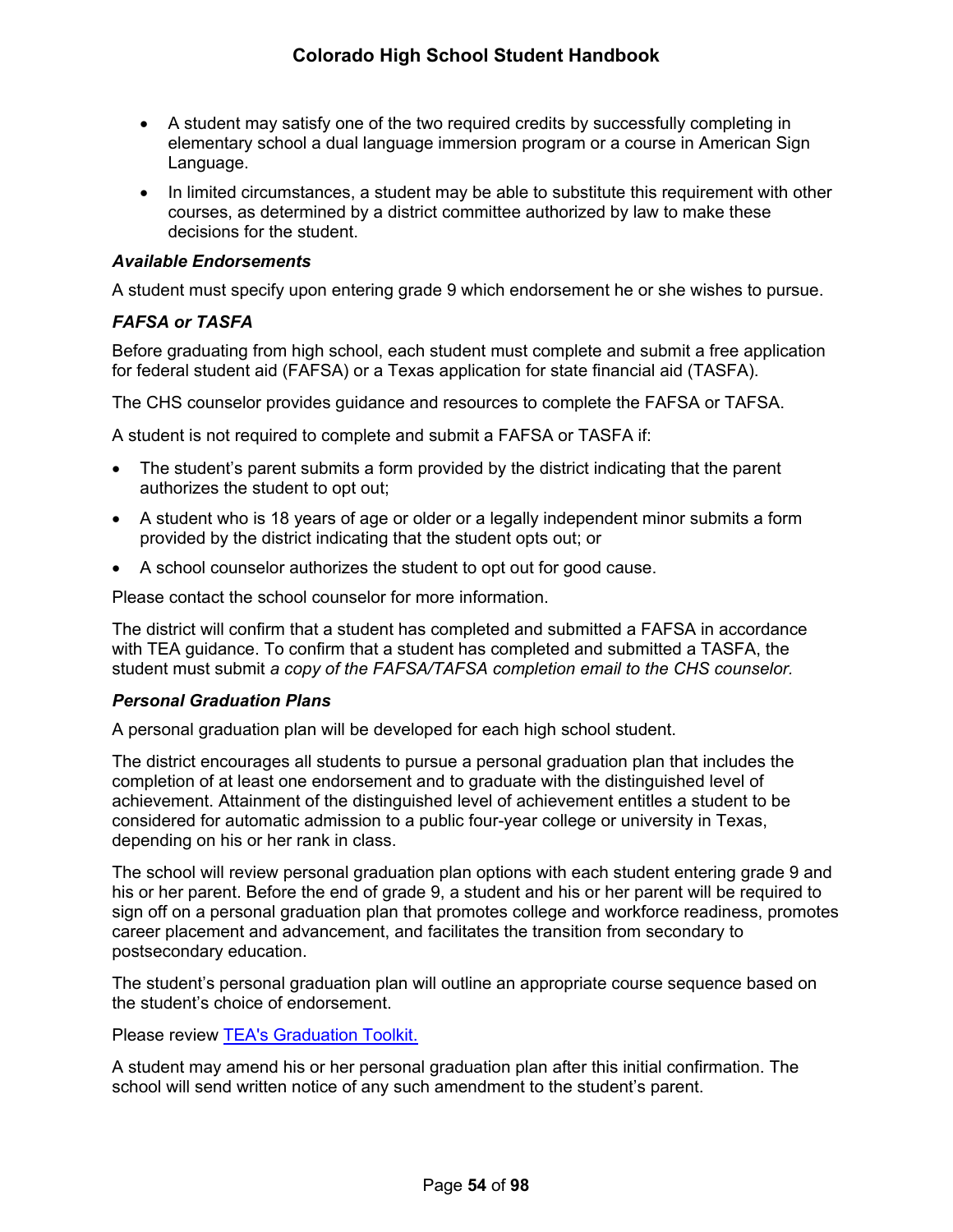### **Available Course Options for All Graduation Programs**

Each spring, the district will update students on the courses required or offered in each curriculum area so students can enroll for the upcoming school year.

**Note:** The district may require the completion of certain courses for graduation even if these courses are not required by the state for graduation.

Not all courses are offered at every secondary campus in the district. A student who wants to take a course not offered at his or her regular campus should contact the school counselor about a transfer or other alternatives. If the parents of at least 22 students request a transfer for a course in the required curriculum other than fine arts or career and technical education (CTE), the district will offer the course the following year either by teleconference or at the school from which the transfers were requested.

#### **Certificates of Coursework Completion**

A certificate of coursework completion will be issued to a student who has successfully completed state and local credit requirements for graduation but has not yet demonstrated satisfactory performance on the state-mandated tests required for graduation.

#### **Students with Disabilities**

Admission, review, and dismissal (ARD) committees will make instructional and assessment decisions for students with disabilities who receive special education services in accordance with state law.

Upon the recommendation of the ARD committee, a student with a disability who receives special education services may be permitted to graduate under the provisions of his or her individualized education program (IEP) and in accordance with state rules.

A student who receives special education services may earn an endorsement under the foundation program. If the student's curriculum requirements for the endorsement were modified, the student's ARD committee will determine whether the modified curriculum is sufficiently rigorous to earn the endorsement. The ARD committee must also determine whether the student must perform satisfactorily on any end-of-course assessment to earn an endorsement.

A student who receives special education services and has completed four years of high school but has not met the requirements of his or her IEP may participate in graduation ceremonies and receive a certificate of attendance. The student may then remain enrolled to complete the IEP and earn his or her high school diploma but will only be allowed to participate in one graduation ceremony.

[See policy FMH(LEGAL) for more information.]

#### **Graduation Activities**

Graduation activities will include:

- *Baccalaureate Services: Conducted by local ministers. Participation is optional.*
- *Commencement Exercise: All seniors must attend graduation practice to participate in the Commencement Exercise.*

Students who have met coursework requirements for graduation but have not yet demonstrated satisfactory performance on end-of-course assessments or been declared eligible to graduate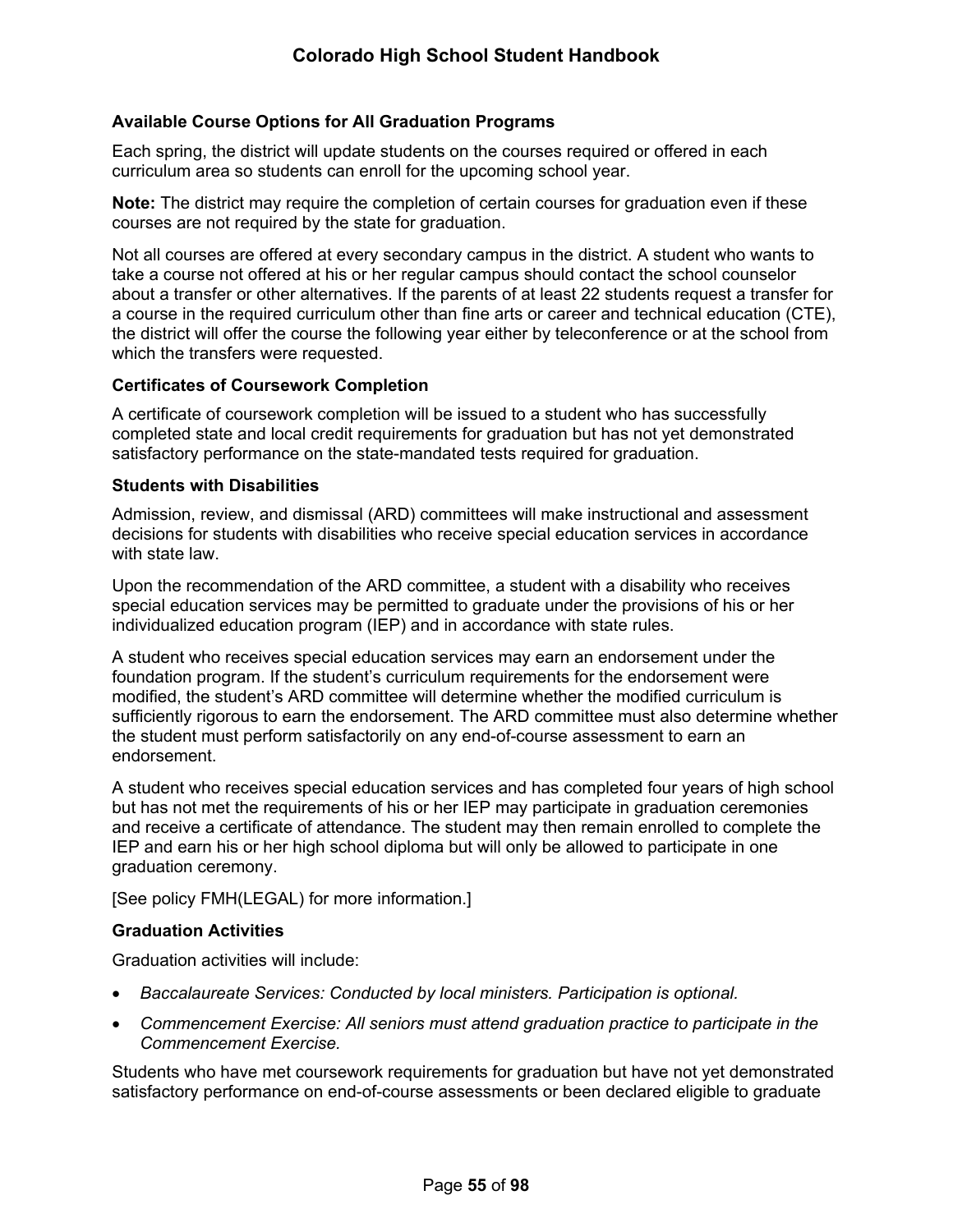by an individual graduation committee, if applicable, will be allowed to participate in graduation activities. Keep in mind that participating in the ceremonies is not synonymous with graduating. Ultimately, the final awarding of a diploma will be contingent upon the student's completion of all applicable requirements for graduation.

Students who are eligible to graduate but are assigned to a disciplinary alternative education program at the end of the school year will not be allowed to participate in the graduation ceremony and related graduation activities.

The following students and student groups shall be recognized at graduation ceremonies:

• Honor Graduates

### **Graduation Speakers**

Certain graduating students will be given an opportunity to speak at graduation ceremonies.

A student must meet local eligibility criteria, which may include requirements related to student conduct, to have a speaking role. Students eligible for speaking roles will be notified by the principal and given an opportunity to volunteer.

[See the Student Code of Conduct and policy FNA(LOCAL) for more information.]

[See **Student Speakers** on page [83](#page-86-1) for student speakers at other school events.]

### **Graduation Expenses**

Because students and parents will incur expenses to participate in the traditions of graduation such as the purchase of invitations, senior ring, cap and gown, and senior picture—both the student and parent should monitor progress toward completion of all requirements for graduation. The expenses often are incurred in the junior year or first semester of the senior year. [See **Fees** on page [48](#page-54-0).]

#### **Scholarships and Grants**

Students who have a financial need according to federal criteria and who complete the foundation graduation program may be eligible under the TEXAS Grant Program and the Teach for Texas Grant Program for scholarships and grants toward tuition and fees to Texas public universities, community colleges, and technical schools, as well as to private institutions. Certain students who graduate early may also be eligible for the Texas First Scholarship Program.

Contact the school counselor for information about other scholarships and grants available to students.

## **Harassment**

[See **Dating Violence, Discrimination, Harassment, and Retaliation** on page [40.](#page-44-1)]

## **Hazing (All Grade Levels)**

Hazing is defined as an intentional, knowing, or reckless act, on or off campus, by one person alone or acting with others, directed against a student for the purpose of pledging, initiation into, affiliation with, holding office in, or maintaining membership in a student organization if the act meets the elements in Education Code 37.151, including:

• Any type of physical brutality;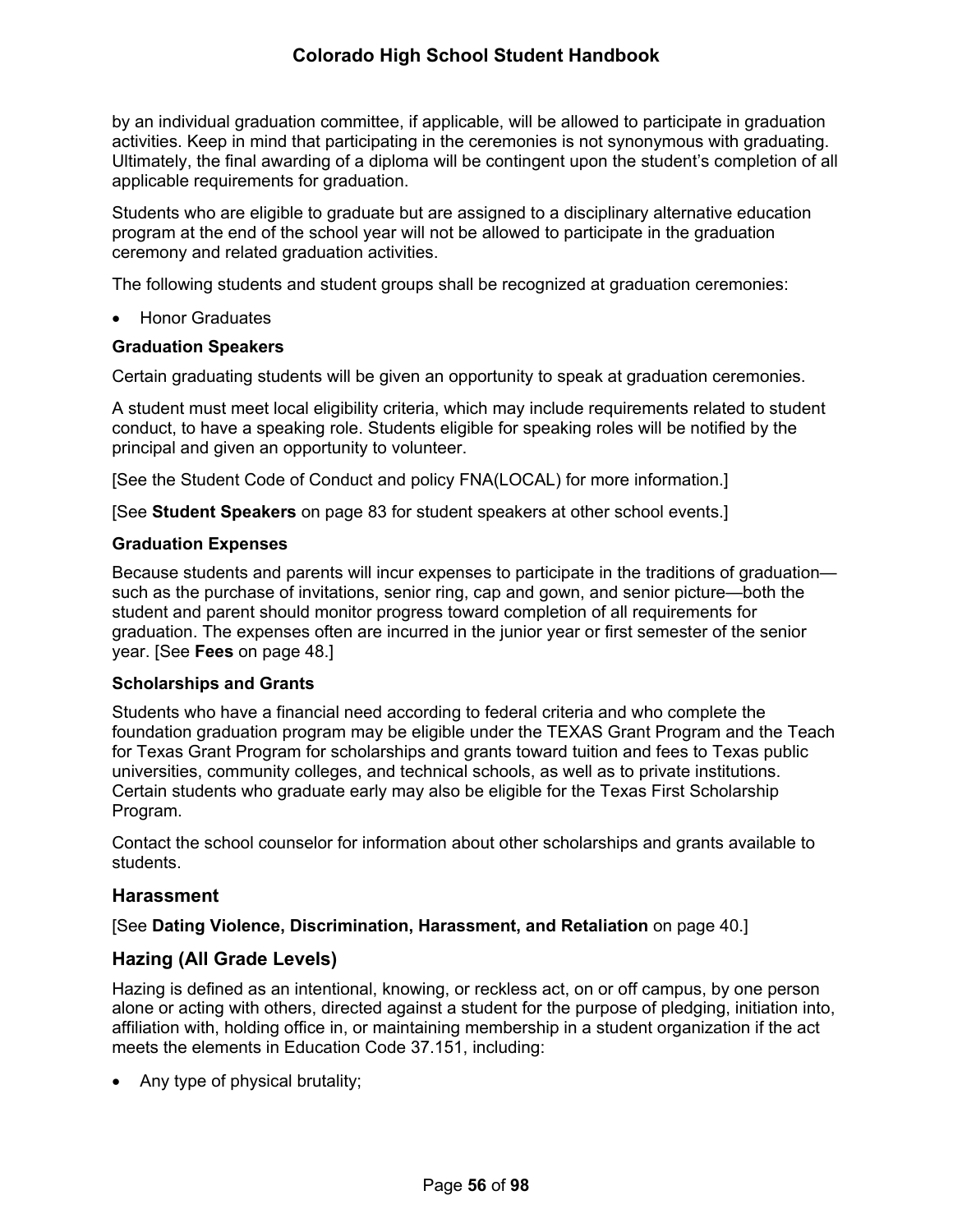- An activity that subjects the student to an unreasonable risk of harm or that adversely affects the student's mental or physical health, such as sleep deprivation, exposure to the elements, confinement to small spaces, calisthenics, or consumption of food, liquids, drugs, or other substances;
- An activity that induces, causes, or requires the student to perform a duty or task that violates the Penal Code; and
- Coercing a student to consume a drug or alcoholic beverage in an amount that would lead a reasonable person to believe the student is intoxicated.

The district will not tolerate hazing. Disciplinary consequences for hazing will be in accordance with the Student Code of Conduct. It is a criminal offense if a person engages in hazing; solicits, encourages, directs, aids, or attempts to aid another in hazing; or has firsthand knowledge of an incident of hazing being planned or having occurred and fails to report this to the principal or superintendent.

[See **Bullying** on page [27](#page-31-0) and policies FFI and FNCC for more information.]

## **Health—Physical and Mental**

#### **Illness (All Grade Levels)**

When your child is ill, please contact the school to let us know he or she will not be attending that day.

State rules require schools to exclude students with certain illnesses from school for certain periods of time. For example, if a child has a fever over 100 degrees, he or she must stay out of school until fever-free for 24 hours without use of fever-reducing medications. Students with diarrheal illnesses must stay home until they are diarrhea-free without use of diarrheasuppressing medications for 24 hours.

A parent should contact the school nurse if a student has been diagnosed with COVID-19 or may have COVID-19.

A full list of conditions for which the school must exclude children can be obtained from the school nurse.

If a student becomes ill during the school day, and the school nurse determines that the child should go home, the nurse will contact the parent.

The district is required to report certain contagious (communicable) diseases or illnesses to the Department of State Health Services (DSHS) or our local/regional health authority. The school nurse can provide information from DSHS on these notifiable conditions.

The school nurse is available to answer any questions for parents who are concerned about whether or not their child should stay home.

#### <span id="page-62-0"></span>**Immunization (All Grade Levels)**

A student must be fully immunized against certain diseases or must present a certificate or statement that, for medical reasons or reasons of conscience, including a religious belief, the student will not be immunized.

For exemptions based on reasons of conscience, only official forms issued by the Texas Department of State Health Services (DSHS), Immunization Branch, can be honored by the district. This form may be obtained online at [Affidavit Request for Exemption from Immunization](https://corequest.dshs.texas.gov/)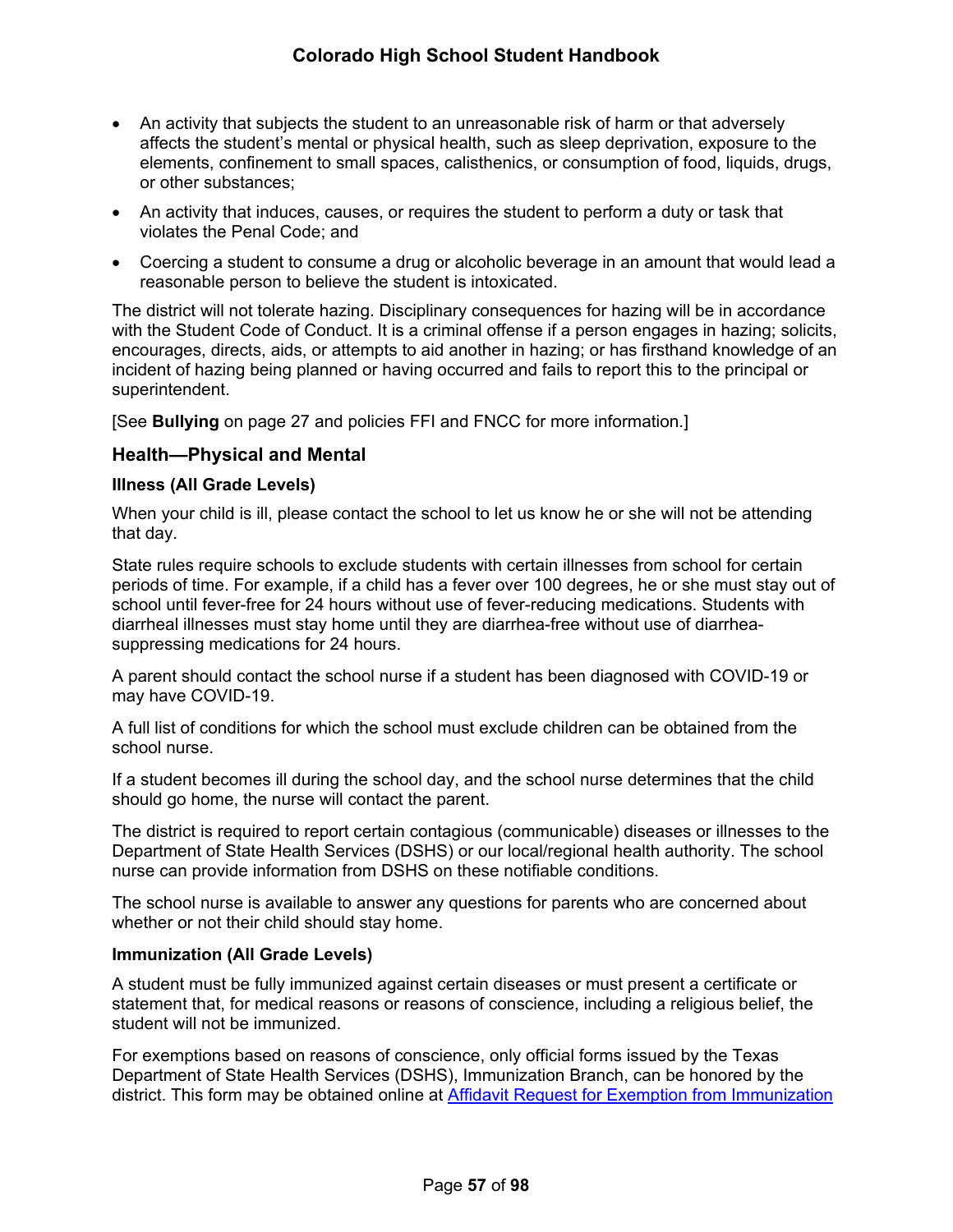or by writing the DSHS Immunization Branch (MC 1946), P.O. Box 149347, Austin, Texas 78714-9347. The form must be notarized and submitted to the principal or school nurse within 90 days of notarization. If the parent is seeking an exemption for more than one student in the family, a separate form must be provided for each student.

The immunizations required are:

- Diphtheria, tetanus, and pertussis
- Polio
- Measles, mumps, and rubella
- Hepatitis B
- Varicella (chicken pox)
- Meningococcal
- Hepatitis A

The school nurse can provide information on immunization requirements. Proof of immunization may be established by personal records from a licensed physician or public health clinic with a signature or rubber-stamp validation.

If a student should not be immunized for medical reasons, the student or parent must present a certificate signed by a U.S. registered and licensed physician stating that, in the doctor's opinion, the immunization required is medically contraindicated or poses a significant risk to the health and well-being of the student or a member of the student's family or household. This certificate must be renewed yearly unless the physician specifies a lifelong condition.

As noted at **Bacterial Meningitis** on page [62,](#page-67-0) entering college students must also, with limited exception, furnish evidence of having received a bacterial meningitis vaccination within the five years prior to enrolling in and attending classes at an institution of higher education. A student wanting to enroll in a dual credit course taken off campus may be subject to this or other vaccination requirements.

[See the DSHS website: [Texas School & Child Care Facility Immunization Requirements](http://www.dshs.state.tx.us/immunize/school/default.shtm) and policy FFAB(LEGAL) for more information.]

#### **Lice (All Grade Levels)**

Head lice is very common among children. Although not an illness or a disease, it spreads easily through head-to-head contact during play, sports, nap time, and when children share things like brushes, combs, hats, and headphones.

The district does not require or recommend that students be removed from school because of lice or nits.

If careful observation indicates that a student has head lice, the school nurse will contact the student's parent to discuss a treatment plan using an FDA-approved medicated shampoo or cream rinse that may be purchased from any drug or grocery store. After the student undergoes one treatment, the parent should contact the school nurse to discuss the treatment used. The nurse can also offer additional recommendations, including subsequent treatments, how best to get rid of lice, and how to prevent lice from returning.

The district will provide notice to parents of elementary school students in an affected classroom without identifying the student with lice.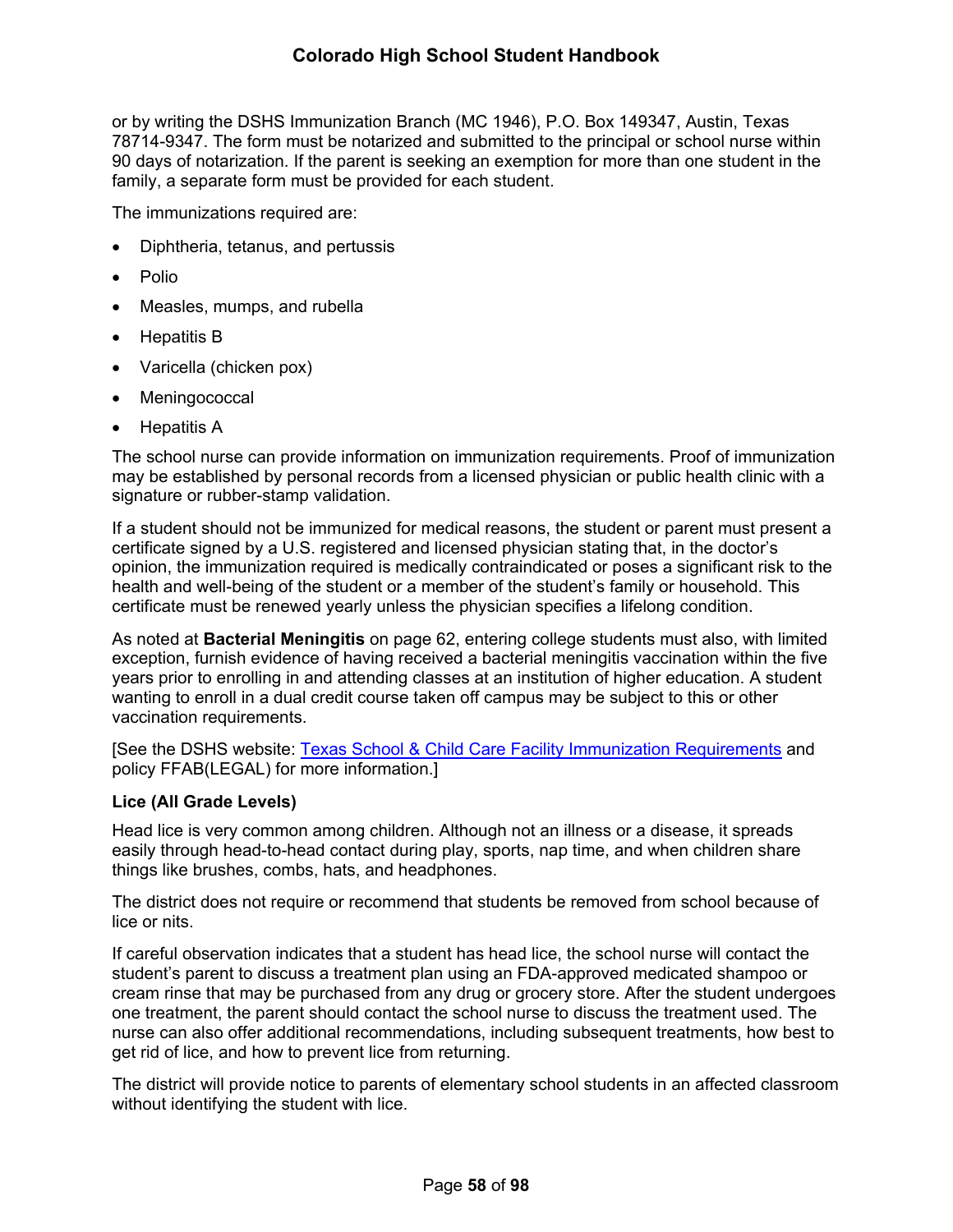More information on head lice can be obtained from the DSHS website Managing Head Lice in [School Settings and at Home](http://www.dshs.state.tx.us/schoolhealth/lice.shtm).

[See policy FFAA for more information.]

## <span id="page-64-0"></span>**Medicine at School (All Grade Levels)**

If a student must take medication during school hours, the student's parent must provide the medication. All medication, whether prescription or nonprescription, must be kept in the nurse's office and be administered by the nurse or another authorized district employee. A student may be authorized to possess his or her own medication because of asthma or a severe allergy as described below or as otherwise allowed by law.

The district will not purchase nonprescription medication to give to a student.

In accordance with policy FFAC, authorized employees may administer:

- Prescription medication in the original, properly labeled container, provided by the parent, along with a written request.
- Prescription medication from a properly labeled unit dosage container filled by a registered nurse or another qualified district employee from the original, properly labeled container.
- Nonprescription medication in the original, properly labeled container, provided by the parent along with a written request. **Note:** Insect repellant is considered a nonprescription medication.
- Herbal or dietary supplements provided by the parent only if required by the student's individualized education program (IEP) or Section 504 plan for a student with disabilities.

Students whose schedules provide for regular time spent outdoors, including for recess and physical education classes, should apply sunscreen before coming to school.

At the elementary level, a student's teacher or other district personnel will apply sunscreen to the student's exposed skin if the student brings the sunscreen to school and asks for help applying it. A student at this level may apply his or her own sunscreen if the student is able to do so.

At the secondary level, a student may possess and apply sunscreen when necessary. If the student needs assistance with sunscreen application, please address the need with the school nurse.

Whether a student is at the elementary or secondary level, if sunscreen needs to be administered to treat any type of medical condition, this should be handled through communication with the school nurse so that the district is made aware of any safety and medical issues.

## **Asthma and Severe Allergic Reactions**

A student with asthma or severe allergic reaction (anaphylaxis) may possess and use prescribed asthma or anaphylaxis medication at school or school-related events only if he or she has written authorization from his or her parent and a physician or other licensed healthcare provider. The student must also demonstrate to his or her health-care provider and the school nurse the ability to use the prescribed medication, including any device required to administer the medication.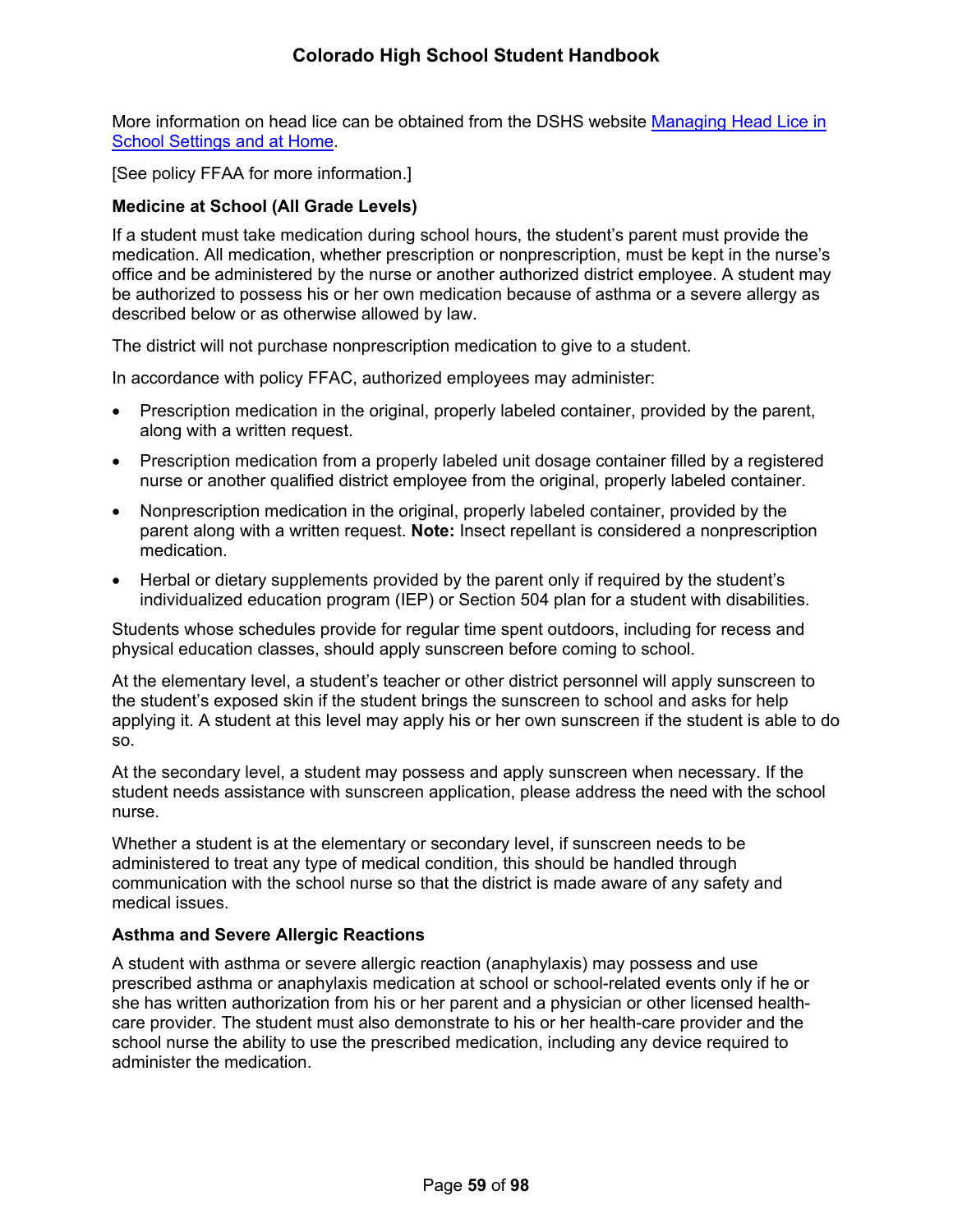If the student has been prescribed asthma or anaphylaxis medication for use during the school day, the student and parents should discuss this with the school nurse or principal.

See Medicine at School on page [58](#page-64-0) for information for unassigned asthma medication.

### See also **Food Allergies** on page [62](#page-67-1).

#### **Steroids (Secondary Grade Levels Only)**

State law prohibits students from possessing, dispensing, delivering, or administering an anabolic steroid. Anabolic steroids are for physician-prescribed medical use only.

Body building, muscle enhancement, or the increase of muscle bulk or strength through the use of an anabolic steroid or human growth hormone by a healthy student is not a valid medical use and is a criminal offense.

#### <span id="page-65-0"></span>**Mental Health Support (All Grade Levels)**

The district has implemented programs to address the following mental health, behavioral health, and substance abuse concerns:

- Mental health promotion and early intervention;
- Building skills to manage emotions, establish and maintain positive relationships, and engage in responsible decision-making;
- Substance abuse prevention and intervention;
- Suicide prevention, intervention, and postvention (interventions after a suicide in a community);
- Grief, trauma, and trauma-informed care;
- Positive behavior interventions and supports;
- Positive youth development; and
- Safe, supportive, and positive school climates.

If a student has been hospitalized or placed in residential treatment for a mental health condition or substance abuse, the district has procedures to support the student's return to school. Please contact the district's mental health liaison for further information.

Teachers and other district employees may discuss a student's academic progress or behavior with the student's parents or another employee as appropriate; however, they are not permitted to recommend use of psychotropic drugs. A psychotropic drug is a substance used in the diagnosis, treatment, or prevention of a disease or as a component of a medication that is intended to alter perception, emotion, mood, or behavior.

A district employee who is a registered nurse, an advanced nurse practitioner, a physician, or a certified or credentialed mental health professional can recommend that a student be evaluated by an appropriate medical practitioner, if appropriate. [See policy FFEB for more information.]

For related information, see:

- **Consent to Conduct a Psychological Evaluation** on page [4](#page-9-0) and **Consent to Provide a Mental Health Care Service** on page [5](#page-10-0) for the district's procedures for recommending a mental health intervention and the mental health liaison's contact information;
- **Counseling** on page [37](#page-41-0) for the district's comprehensive school counseling program;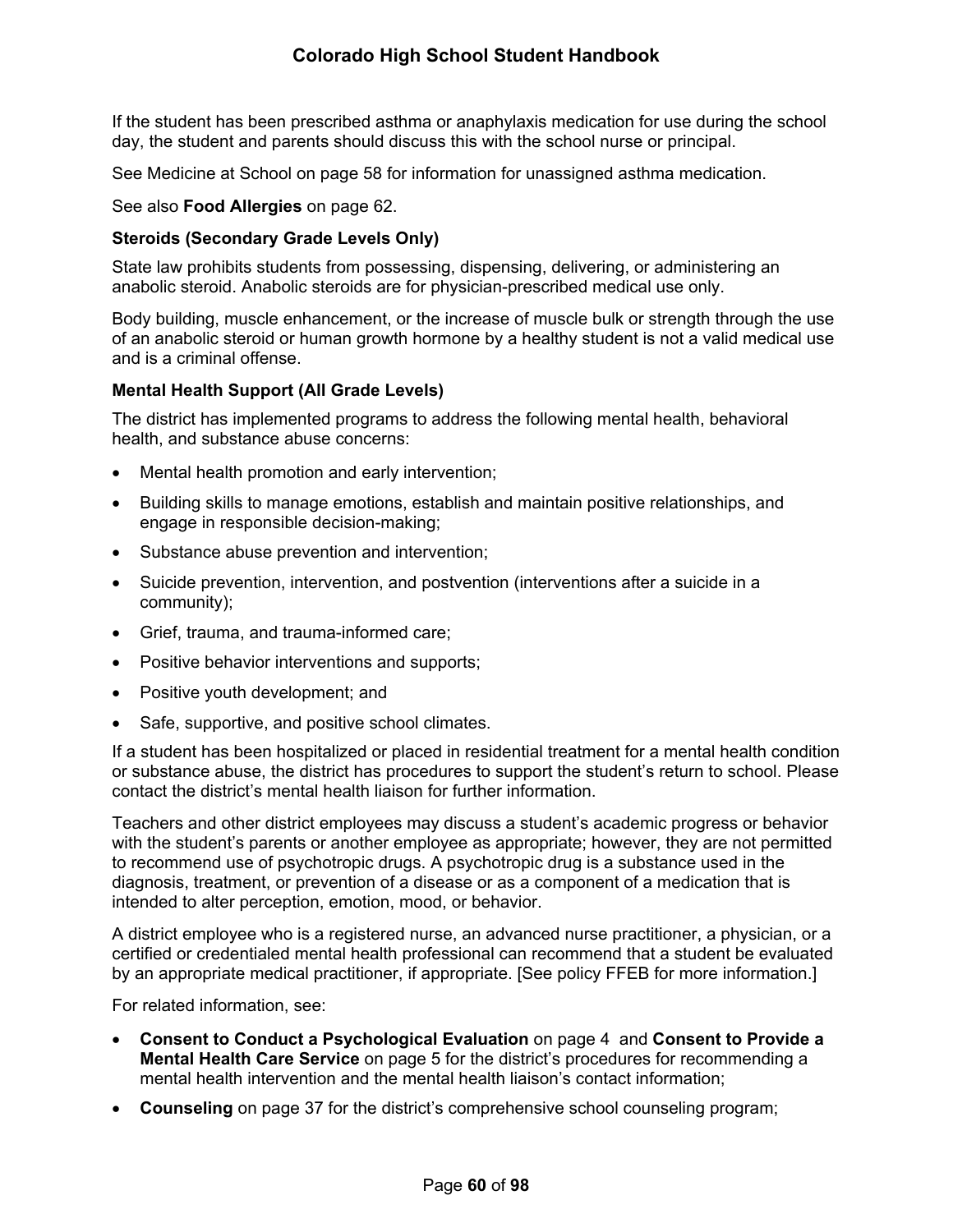- **Physical and Mental Health Resources** on page [63](#page-68-0) for campus and community mental and physical health resources; and
- **Policies and Procedures that Promote Student Physical and Mental Health** on page [64](#page-69-0)  for board-adopted policies and administrative procedures that promote student health.

### **Physical Activity Requirements**

### *Temporary Restriction from Participation in Physical Education*

Students who are temporarily restricted from participation in physical education will not actively participate in skill demonstration but will remain in class to learn the concepts of the lessons.

### **Physical Fitness Assessment (Grades 3–12)**

Annually, the district will conduct a physical fitness assessment of students in grades 3–12 who are enrolled in a physical education course or a course for which physical education credit is awarded. At the end of the school year, a parent may submit a written request to obtain the results of his or her child's physical fitness assessment conducted during the school year by contacting:

*Bradley Graham*

*P.E./Technology Director*

*1244 E. 10th*

*[bgraham@ccity.esc14.net](mailto:bgraham@ccity.esc14.net)*

*325-728-2673*

#### **Physical Health Screenings/Examinations**

#### *Athletics Participation (Secondary Grade Levels Only)*

For certain extracurricular activities, a student must submit certification from an authorized health-care provider. The certification must state that the student has been examined and is physically able to participate in the relevant program, including:

- A district athletics program.
- District marching band.
- Any district extracurricular program identified by the superintendent.

This examination is required in the first year of middle school competition and the first and third years of high school competition. During the alternate years, the student must complete a medical appraisal form, and the results of this appraisal may prompt the district to require a physical examination.

Students should be aware of the rare possibility of sudden cardiac arrest, which in athletes is usually caused by a previously unsuspected heart disease or disorder. A student may request an electrocardiogram (ECG or EKG) to screen for such disorders, in addition to his or her required physical examination.

See the UIL's explanation of [sudden cardiac arrest](https://www.uiltexas.org/health/info/sudden-cardiac-death) for more information.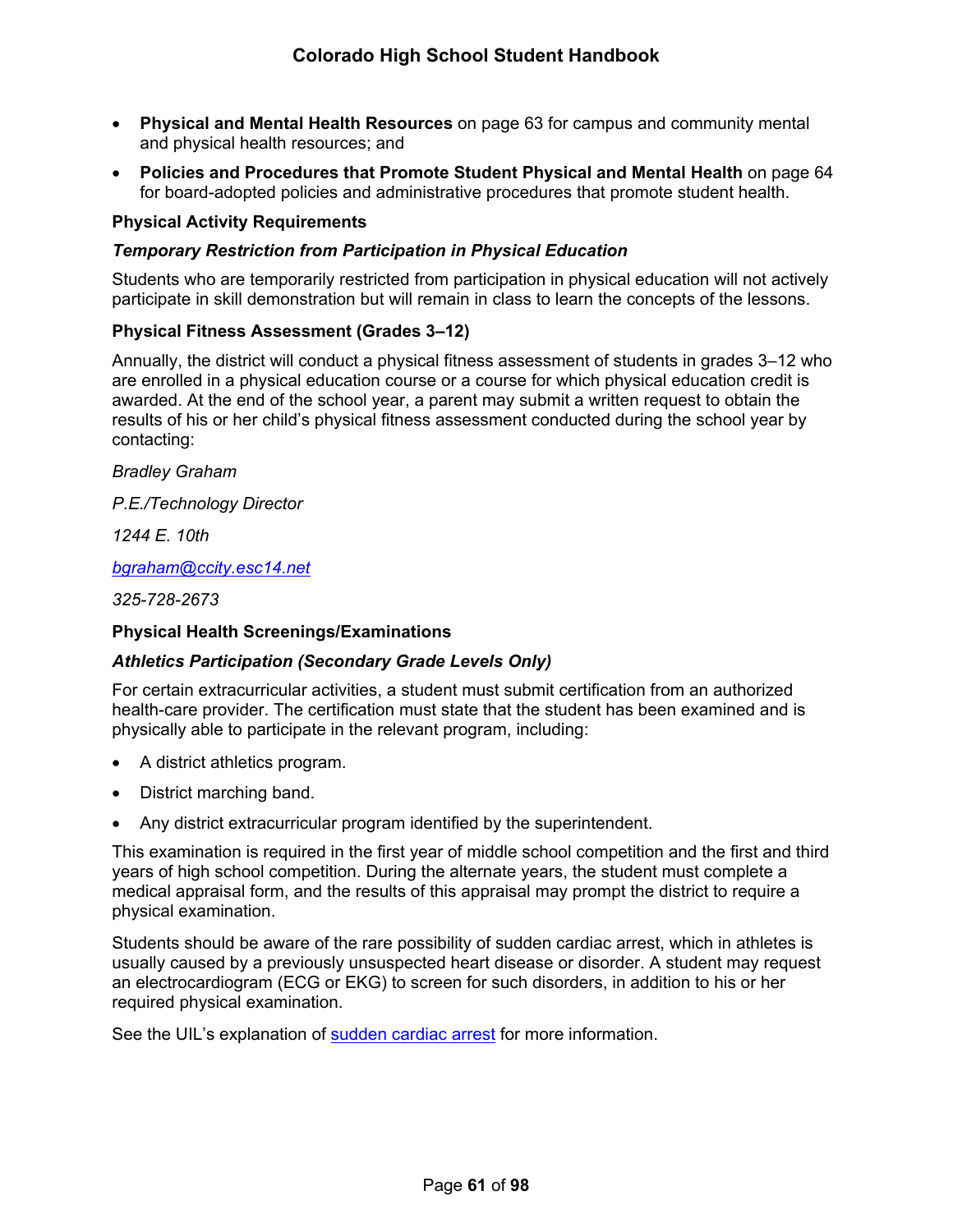## *Spinal Screening Program*

School-based spinal screening helps identify adolescents with abnormal spinal curvature at an early stage, when the curve is mild and may go unnoticed. Early detection is key to controlling spinal deformities. Spinal screening is non-invasive and conducted in accordance with the most recent, nationally accepted and peer-reviewed standards.

All students who meet the Texas Department of State Health Services criteria will be screened for abnormal spinal curvature before the end of the school year. As appropriate, students will be referred for follow-up with their physician.

For information on spinal screening by an outside professional or exemption from spinal screening based on religious beliefs, contact the superintendent or see policy FFAA(LEGAL).

[See policy FFAA for more information.]

### **Special Health Concerns (All Grade Levels)**

#### <span id="page-67-0"></span>*Bacterial Meningitis (All Grade Levels)*

Please see the district's website at www.ccity.esc14.net for information regarding meningitis.

**Note:** Entering college students must show, with limited exception, evidence of receiving a bacterial meningitis vaccination within the five-year period prior to enrolling in and taking courses at an institution of higher education. Please see the school nurse for more information, as this may affect a student who wishes to enroll in a dual credit course taken off campus.

#### [See **Immunization** on page [57.](#page-62-0)]

#### *Diabetes*

In accordance with a student's individual health plan for management of diabetes, a student with diabetes will be permitted to possess and use monitoring and treatment supplies and equipment while at school or at a school-related activity. See the school nurse or principal for information. [See policy FFAF(LEGAL) for more information.]

#### <span id="page-67-1"></span>*Food Allergies (All Grade Levels)*

Parents should notify the district when a student has been diagnosed with a food allergy, especially an allergy that could result in dangerous or life-threatening reactions either by inhalation, ingestion, or skin contact with the particular food. It is important to disclose the food to which the student is allergic as well as the nature of the allergic reaction. Please contact the school nurse or campus principal if your child has a known food allergy or as soon as possible after any diagnosis of a food allergy.

The district has developed and annually reviews a food allergy management plan, based on the Texas Department of State Health Services' (DSHS) "Guidelines for the Care of Students with Food Allergies At-Risk for Anaphylaxis" found on the DSHS website at [Allergies and](https://www.dshs.texas.gov/schoolhealth/allergiesandanaphylaxis/)  [Anaphylaxis](https://www.dshs.texas.gov/schoolhealth/allergiesandanaphylaxis/).

When the district receives information that a student has a food allergy that puts the student at risk for anaphylaxis, an individual care plan will be developed to assist the student in safely accessing the school environment. The district's food allergy management plan can be accessed at www.ccity.esc14.net.

[See **Celebrations** on page [30](#page-33-1) and policy FFAF for more information.]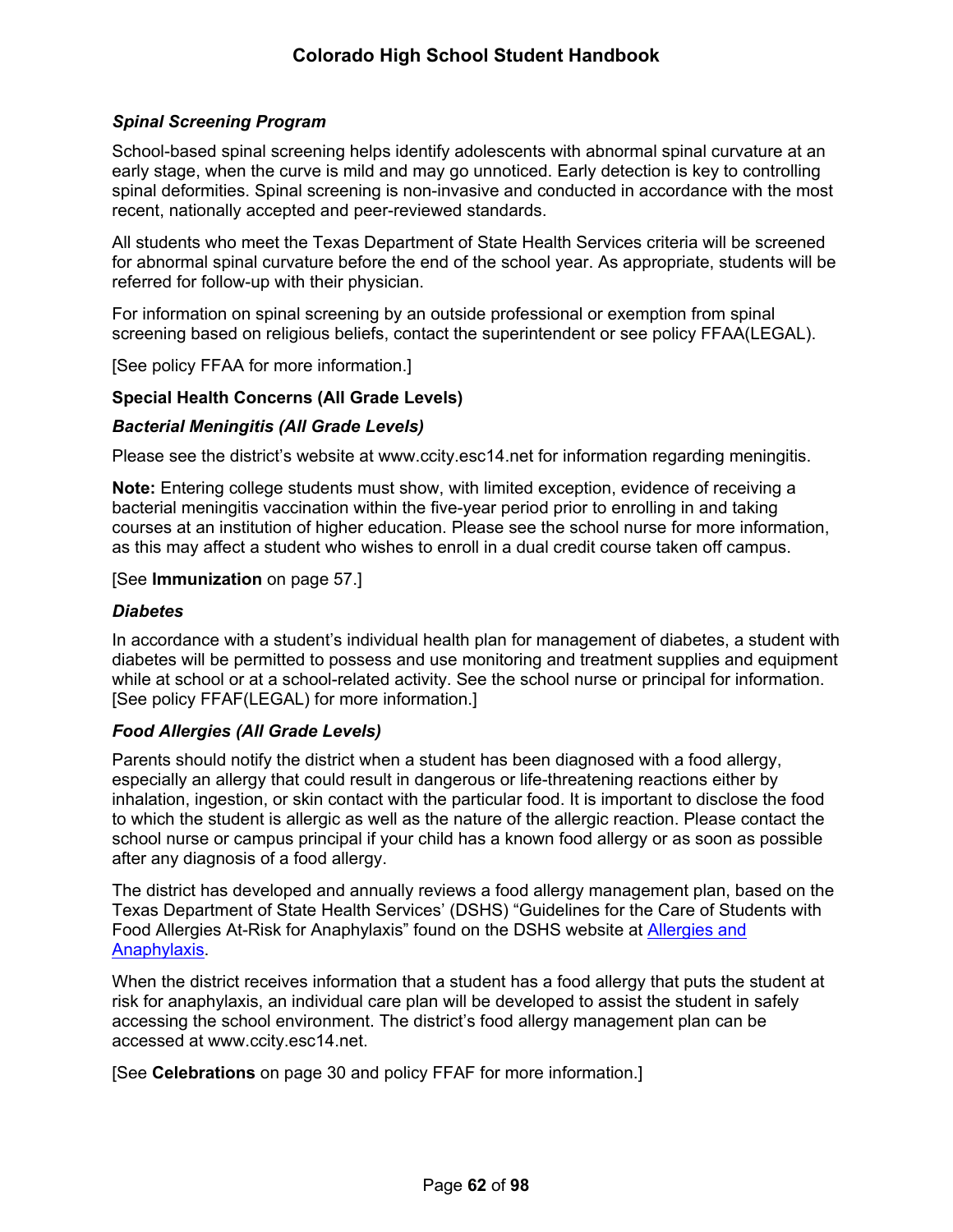### *Seizures (All Grade Levels)*

To address the care of a student with a seizure disorder while at school or participating in a school activity, a parent may submit a seizure management and treatment plan to the district before the beginning of the school year, upon enrollment of the student, or as soon as practicable following diagnosis of a seizure disorder.

[See **A Student with Physical or Mental Impairments Protected under Section 504** on page [21](#page-25-0) and contact the school nurse for more information.]

### **Tobacco and E-Cigarettes Prohibited (All Grade Levels and All Others on School Property)**

Students are prohibited from possessing or using any type of tobacco product, electronic cigarette (e-cigarette), or any other electronic vaporizing device while on school property or while attending an off-campus school-related activity.

The district and its staff strictly enforce prohibitions against the use of all tobacco products, ecigarettes, or any other electronic vaporizing device by students and all others on school property and at school-sponsored and school-related activities. [See the Student Code of Conduct and policies FNCD and GKA for more information.]

## **Health-Related Resources, Policies, and Procedures**

### <span id="page-68-0"></span>**Physical and Mental Health Resources (All Grade Levels)**

Parents and students in need of assistance with physical and mental health concerns may contact the following campus and community resources:

The *district full-time* nurse:

*Kelsee Graham*

*School Nurse*

*1244 E. 10th*

*kgraham@ccity.esc14.net*

325-728-2673

The *campus full-time* school counselor:

*Kaci Griffith*

*CHS Counselor*

*1500 Lone Wolf Blvd*

*kgriffith@ccity.esc14.net*

*325-728-3424*

- The local public health authority, Family Medical Associates, which may be contacted at 325-728-2693
- The local mental health authority, MHMR, which may be contacted at 1-800-375-4357.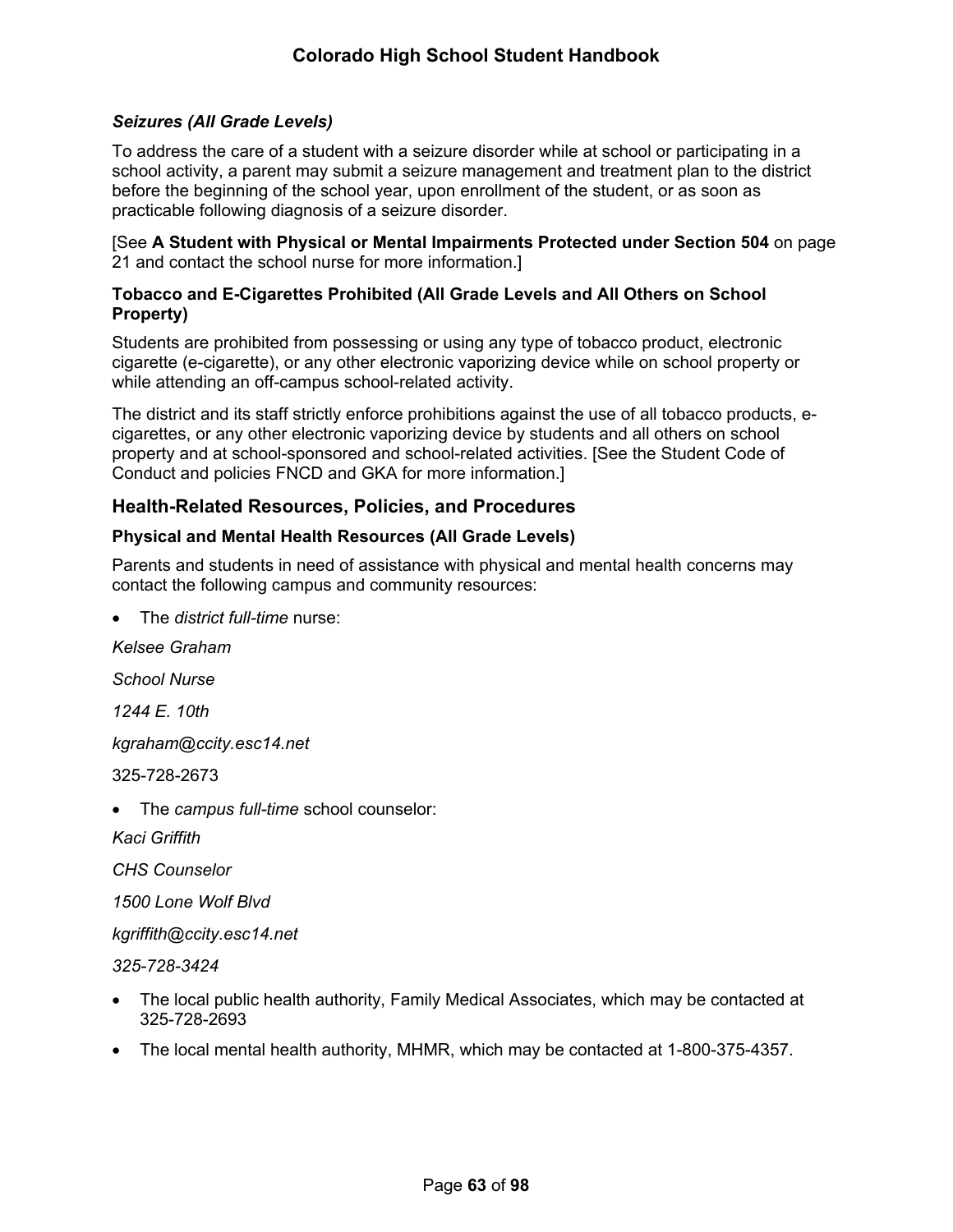### <span id="page-69-0"></span>**Policies and Procedures that Promote Student Physical and Mental Health (All Grade Levels)**

The district has adopted board policies that promote student physical and mental health. (LOCAL) policies on the topics below can be found in the district's policy manual, available at www.ccity.esc14.net*.*

- Food and nutrition management: CO, COA, COB
- Wellness and Health Services: FFA
- Physical Examinations: FFAA
- Immunizations: FFAB
- Medical Treatment: FFAC
- Communicable Diseases: FFAD
- School-Based Health Centers: FFAE
- Care Plans: FFAF
- Crisis Intervention: FFB
- Trauma-informed Care: FFBA
- Student Support Services: FFC
- Student Safety: FFF
- Child Abuse and Neglect: FFG
- Freedom from Discrimination, Harassment, and Retaliation: FFH
- Freedom from Bullying: FFI

In addition, the District Improvement Plan details the district's strategies to improve student performance through evidence-based practices that address physical and mental health.

The district has developed administrative procedures as necessary to implement the above policies and plans.

For further information regarding these procedures and access to the District Improvement Plan, please contact:

Denise Farmer

*CISD Asst. Superintendent*

*1500 Lone Wolf Blvd*

*dfarmer@ccity.esc14.net*

*325-728-5312*

## **School Health Advisory Council (SHAC) (All Grade Levels)**

During the preceding school year, the district's School Health Advisory Council (SHAC) held 4 meetings. Additional information regarding the district's SHAC is available from the school nurse.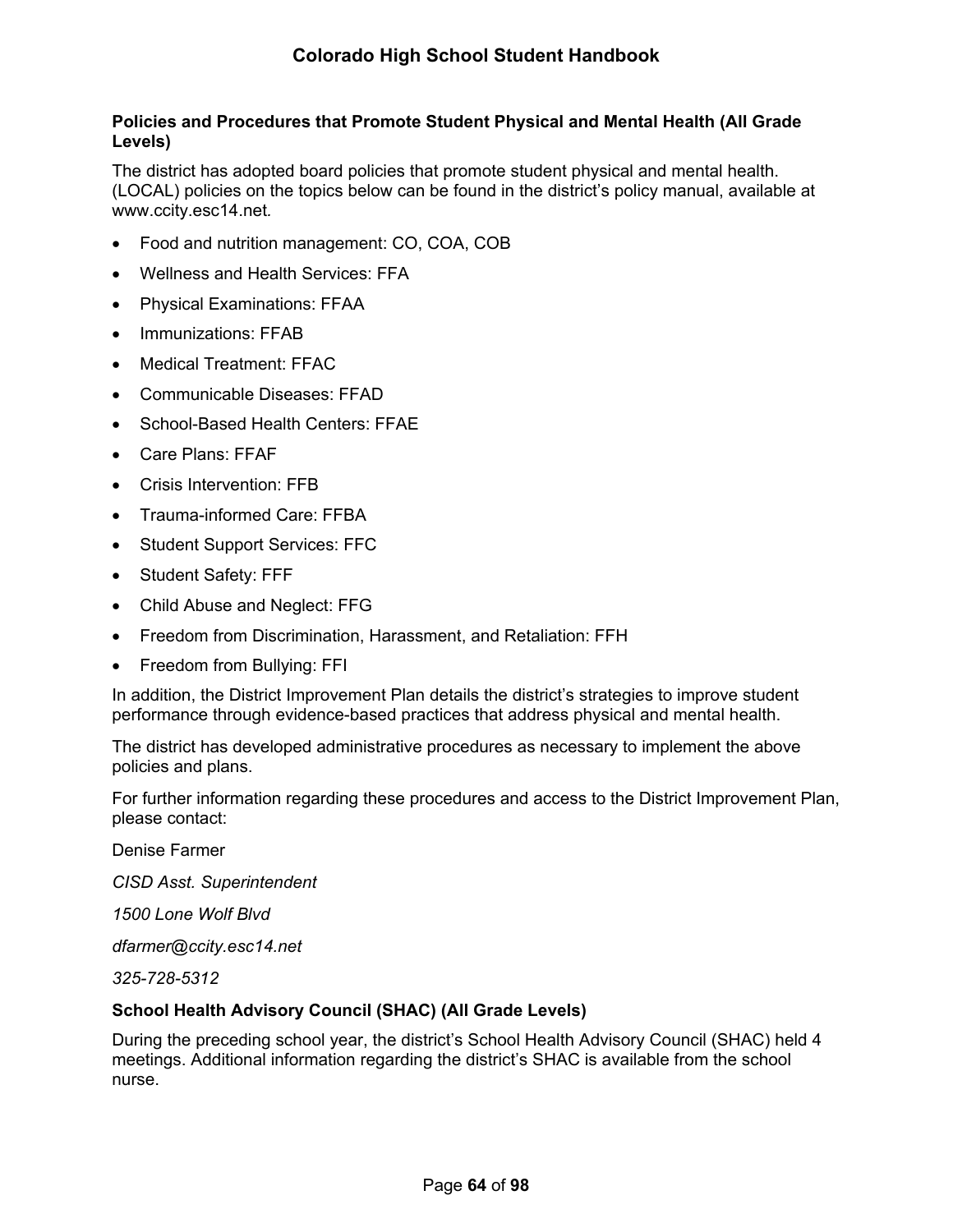Notification of upcoming SHAC meetings will be posted at each campus administrative office at least 72 hours before the meeting. Notification of upcoming SHAC meetings, meeting minutes, and a recording of each meeting will be posted on the district website at www.ccity.esc14.net.

[See **Consent to Human Sexuality Instruction** on page [4](#page-9-1) and policies BDF and EHAA. for more information.]

### **Student Wellness Policy/Wellness Plan (All Grade Levels)**

To encourage healthy habits in our students, the district has developed a board-adopted wellness policy at FFA(LOCAL) and corresponding plans and procedures to implement it. For questions about the content or implementation of the district's wellness policy and plan, please contact:

*Kelsee Graham*

*School Nurse*

*1244 E 10th*

*kgraham@ccity.esc14.net*

*325-728-2673*

## **Homework (All Grade Levels)**

CHS teachers et their homework policy. Please see the teacher's syllabus.

## **Law Enforcement Agencies (All Grade Levels)**

#### **Questioning of Students**

When law enforcement officers or other lawful authorities wish to question or interview a student at school, the principal will cooperate fully regarding the conditions of the interview, including without parental consent, if necessary, if it is part of a child abuse investigation. In other circumstances, the principal will:

- Verify and record the identity of the officer or other authority and ask for an explanation of the need to question the student at school.
- Ordinarily make reasonable efforts to notify the parents, unless the interviewer raises what the principal considers to be a valid objection.
- Ordinarily be present for the questioning or interview, unless the interviewer raises what the principal considers to be a valid objection.

#### **Students Taken into Custody**

State law requires the district to permit a student to be taken into legal custody:

- To comply with an order of the juvenile court.
- To comply with the laws of arrest.
- By a law enforcement officer if there is probable cause to believe the student has engaged in delinquent conduct or conduct in need of supervision.
- By a law enforcement officer to obtain fingerprints or photographs for comparison in an investigation.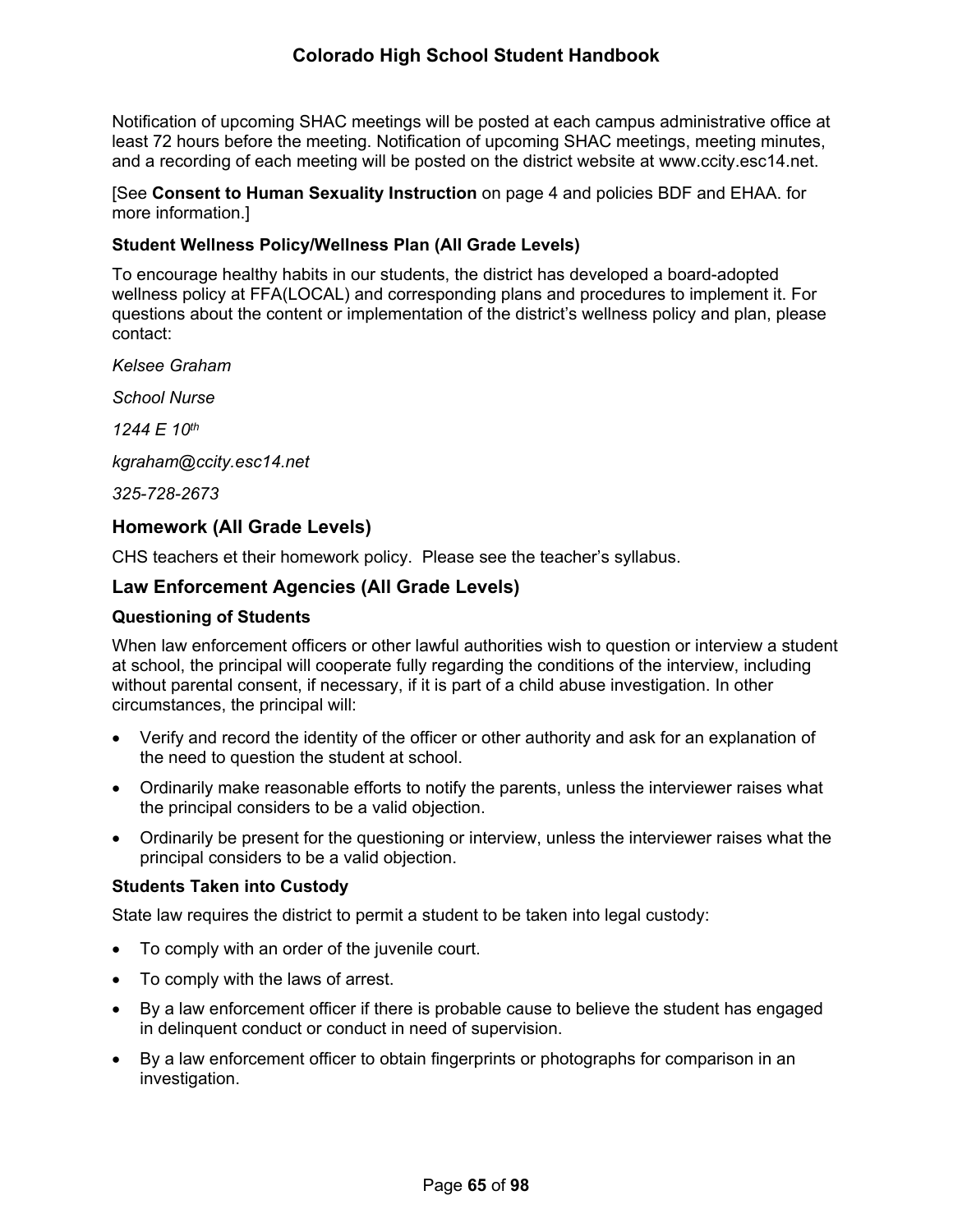- By a law enforcement officer to obtain fingerprints or photographs to establish a student's identity where the child may have engaged in conduct indicating a need for supervision, such as running away.
- By a probation officer if there is probable cause to believe the student has violated a condition of probation imposed by the juvenile court.
- By an authorized representative of Child Protective Services (CPS), Texas Department of Family and Protective Services (DFPS), a law enforcement officer, or a juvenile probation officer, without a court order, under the conditions set out in the Family Code relating to the student's physical health or safety.
- To comply with a properly issued directive from a juvenile court to take a student into custody.

Before a student is released to a legally authorized person, the principal will verify the person's identity and, to the best of his or her ability, will verify the person's authority to take custody of the student.

The principal will immediately notify the superintendent and will attempt to notify the parent, unless the legally authorized person raises what the principal considers to be a valid objection to notifying the parents. Because the principal does not have the authority to prevent or delay a student's release to a legally authorized person, any notification will most likely be after the fact.

## **Notification of Law Violations**

The district is required by state law to notify:

- All instructional and support personnel who have responsibility for supervising a student who has been taken into custody, arrested, or referred to the juvenile court for any felony offense or for certain misdemeanors.
- All instructional and support personnel who have regular contact with a student who has been convicted, received deferred prosecution, received deferred adjudication, or was adjudicated for delinquent conduct for any felony offense or certain misdemeanors that occur in school, on school property, or at a school-sponsored or school-related activity on or off school property. These personnel will also be notified if the principal has reasonable grounds to believe the student has engaged in certain conduct.
- All appropriate district personnel regarding a student who is required to register as a sex offender.

[See policy GRAA(LEGAL) for more information.]

# **Leaving Campus (All Grade Levels)**

Remember that student attendance is crucial. Appointments should be scheduled outside of school hours if possible. Absent extenuating circumstances, students will not regularly be released before the end of the school day.

State rules require parental consent before any student leaves campus for any part of the school day.

For students in elementary and middle school, a parent or authorized adult must come to the office and show identification to sign the student out. A campus representative will ask the student to report to the office. For safety purposes and stability of the learning environment, we cannot allow any unescorted adult to go to the classroom or other area to pick up the student. If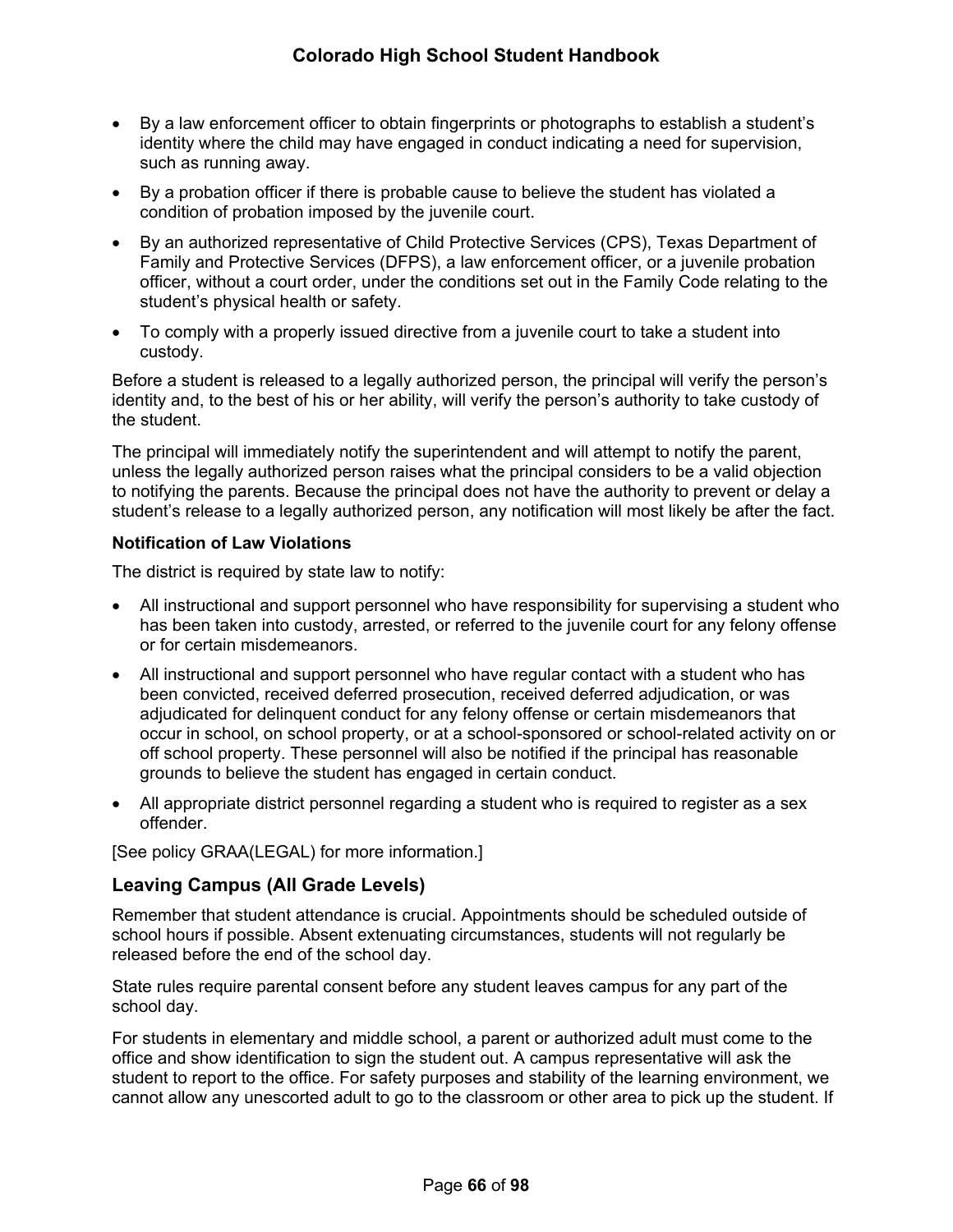the student returns to campus the same day, the parent or authorized adult must sign the student back in through the main office upon the student's return. Documentation regarding the reason for the absence will also be required.

The same process applies to students in high school if a parent picks the student up from campus. If the student's parent authorizes the student to leave campus unaccompanied, a note provided by the parent must be submitted to the main office no later than two hours prior to the student's need to leave campus. A phone call from the parent may be accepted, but the school may ultimately require a note for documentation purposes. The student must sign out through the main office and sign in upon his or her return, if the student returns the same day.

If a student becomes ill during the school day and the school nurse or other district personnel determines that the student should go home, the nurse will contact the student's parent and document the parent's wishes regarding release from school.

Unless the parent directs district personnel to release the student unaccompanied, the parent or other authorized adult must follow the sign-out procedures listed above. If a student is permitted by his or her parent to leave campus unaccompanied, the nurse will document the time of day the student was released. Under no circumstances will a student in elementary or middle school be released unaccompanied.

If a student is 18 years of age or is an emancipated minor, the student may sign him- or herself out of school. Documentation regarding the reason for the absence will be required.

# **During Lunch**

CHS has an open campus lunch policy for 11<sup>th</sup> and 12 grade students. No 9<sup>th</sup> or 10<sup>th</sup> grade students are allowed to leave campus during lunch without a parent signing the student out and giving permission for the student to leave the campus. All students must return to class by the tardy bell following the return to class lunch bell.

# **At Any Other Time during the School Day**

Students are not authorized to leave campus during regular school hours for any other reason, except with the permission of the principal.

Students who leave campus in violation of these rules will be subject to disciplinary action in accordance with the Student Code of Conduct.

# **Lost and Found (All Grade Levels)**

A lost and found collection box is located in the campus office. A student who loses an item should check the lost and found box. The district discourages bringing personal items of high monetary value to school, as the district is not responsible for lost or stolen items. The campus will dispose of lost and found items at the end of each semester.

# **Makeup Work**

# **Makeup Work Because of Absence (All Grade Levels)**

A teacher may assign makeup work to a student who misses class based on instructional objectives and the needs of the student in mastering the essential knowledge and skills or meeting subject or course requirements.

The student will be responsible for obtaining and completing the makeup work within the time specified by the teacher. A student who does not make up assigned work within the time allotted by the teacher will receive a grade of zero for the assignment.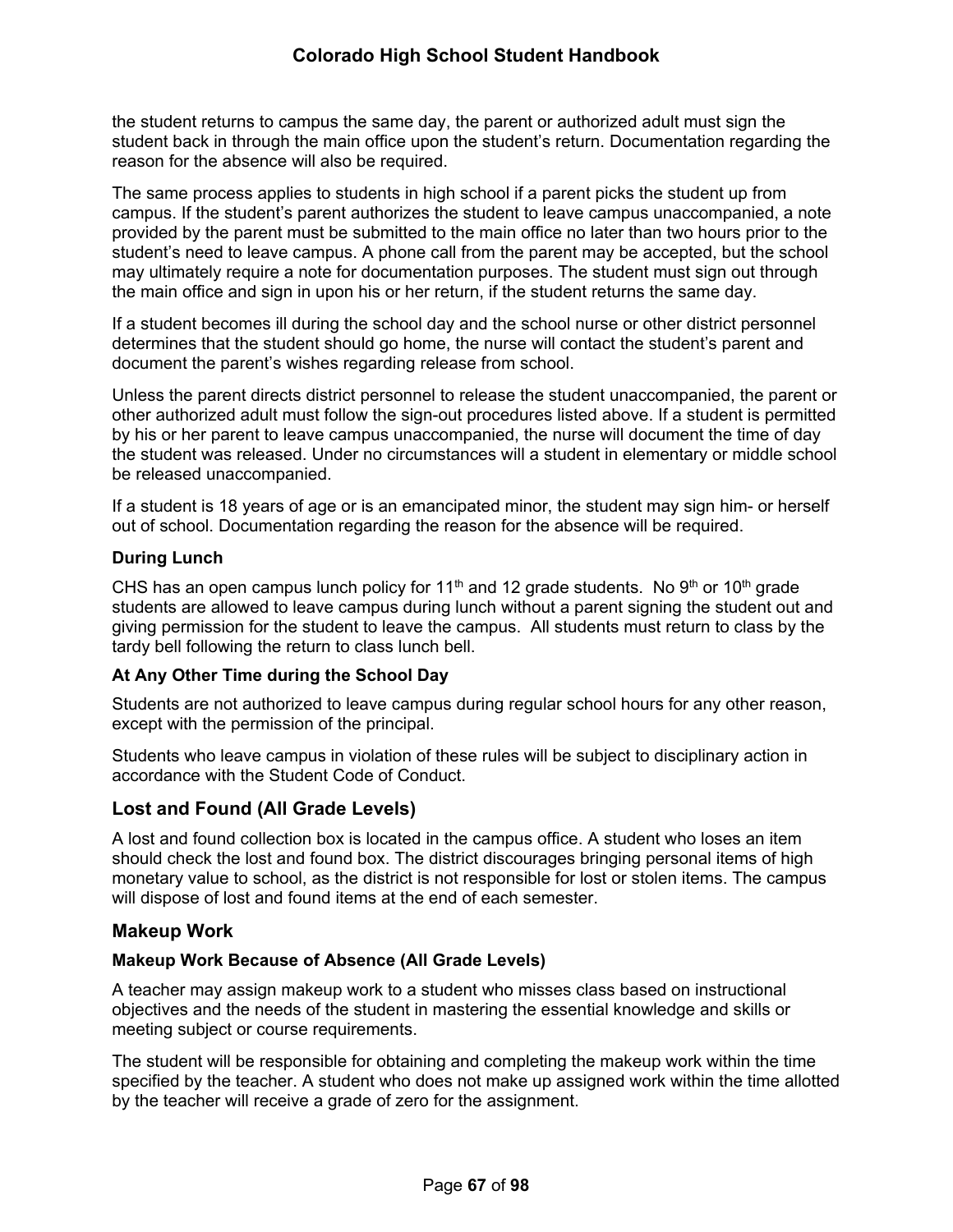The student is encouraged to speak with his or her teacher if the student knows of an absence ahead of time so that the teacher and student may plan any makeup work. Please remember the importance of student attendance at school and that, even though absences may be excused or unexcused, all absences account for the 90 percent threshold regarding the state laws surrounding "attendance for credit or final grade." [See **Attendance for Credit or Final Grade** on page [25.](#page-28-0)]

A student involved in an extracurricular activity must notify his or her teachers ahead of time about any absences.

A student will be permitted to make up tests and turn in projects due in any class missed because of absence. Teachers may assign a late penalty to any long-term project in accordance with timelines approved by the principal and previously communicated to students.

#### **DAEP Makeup Work**

#### *Grades 9–12*

If a high school student is enrolled in a foundation curriculum course at the time of removal to a disciplinary alternative education program (DAEP), he or she will have an opportunity to complete the course before the beginning of the next school year. The district may provide the opportunity to complete the course through an alternative method, including a correspondence course, another distance learning option, or summer school. The district will not charge the student for any method of completion provided by the district. [See policy FOCA(LEGAL) for more information.]

### **In-School Suspension (ISS) and Out-of-School Suspension (OSS) Makeup Work (All Grade Levels)**

# *Alternative Means to Receive Coursework*

While a student is in ISS or OSS, the district will provide the student with all course work for the student's foundation curriculum classes that the student misses as a result of the suspension.

#### *Opportunity to Complete Courses*

A student removed from the regular classroom to ISS or another setting, other than a DAEP, will have an opportunity to complete before the beginning of the next school year each course the student was enrolled in at the time of removal from the regular classroom. The district may provide the opportunity by any method available, including a correspondence course, another distance learning option, or summer school. The district will not charge the student for any method of completion provided by the district. [See policy FO(LEGAL) for more information.]

# **Nondiscrimination Statement (All Grade Levels)**

In its efforts to promote nondiscrimination and as required by law, the district does not discriminate on the basis of race, religion, color, national origin, gender, sex, age, disability, or any other basis prohibited by law in providing education services, activities, and programs, including Career and Technical Education (CTE) programs. The district provides equal access to the Boy Scouts and other designated youth groups.

In accordance with Title IX, the district does not and is required not to discriminate on the basis of sex in its educational programs or activities. The requirement not to discriminate extends employment. Inquiries about the application of Title IX may be referred to the district's Title IX Coordinator (see below), to the Assistant Secretary for Civil Rights of the Department of Education, or both.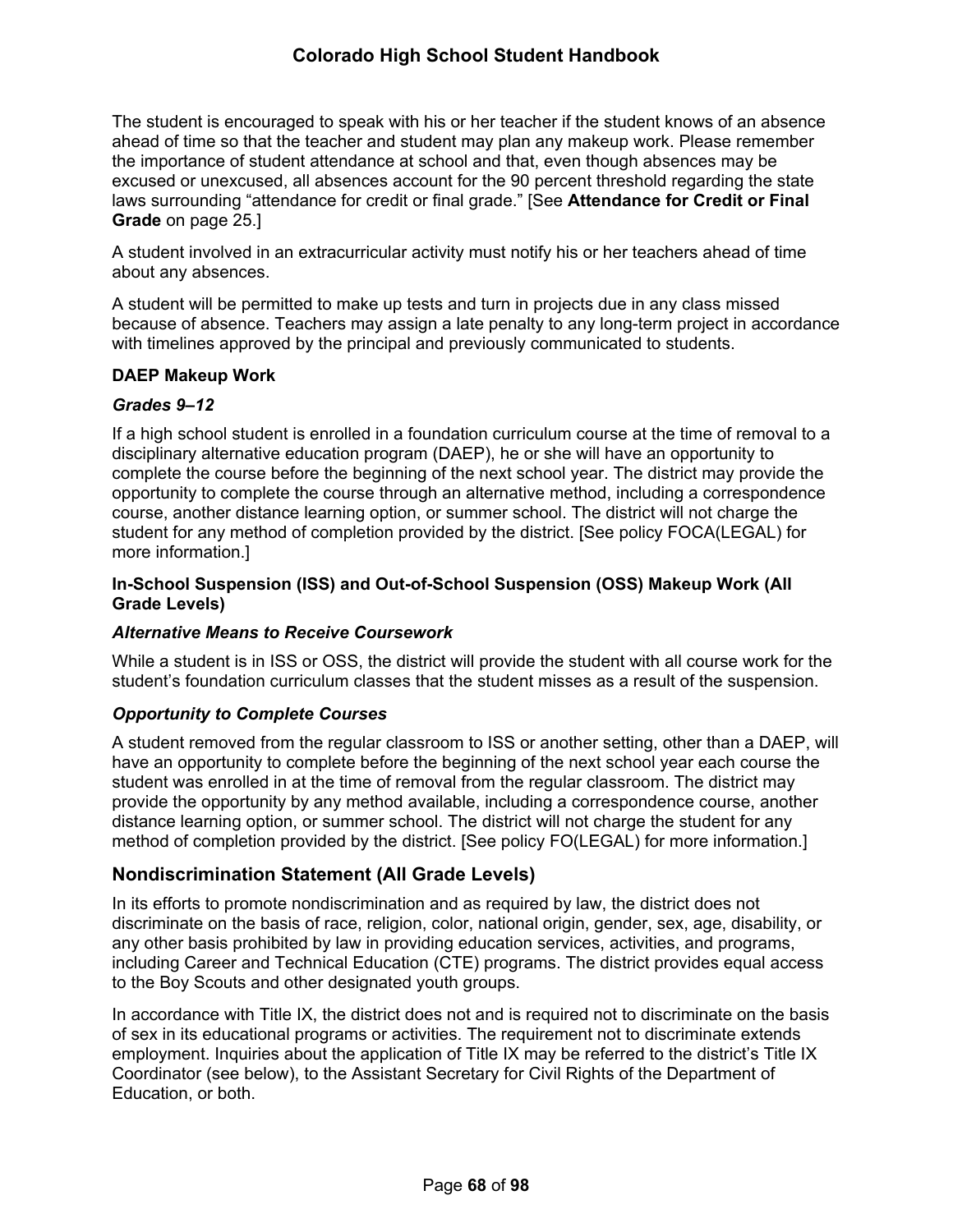Other federal laws that prohibit discrimination include Title VI, Section 504, the Age Discrimination Act, the Boy Scouts Act, and Title II.

The district has designated and authorized the following employee as the Title IX Coordinator to address concerns or inquiries regarding discrimination on the basis of sex, including sexual harassment, sexual assault, dating violence, domestic violence, stalking, or gender-based harassment:

*Reggy Spencer*

*CISD Superintendent*

*1132 Hickory St*

*[rspencer@ccity.esc14.net](mailto:rspencer@ccity.esc14.net)*

*325-728-5312*

Reports can be made at any time and by any person, including during non-business hours, by mail, phone, or email. During district business hours, reports may also be made in person. Upon the district receiving notice or an allegation of sex-based harassment, the Title IX Coordinator will promptly respond in accordance with the process described at FFH(LOCAL).

The following district representatives have been designated to address concerns or inquiries about other kinds of discrimination:

 For concerns regarding discrimination on the basis of disability, see the ADA/Section 504 Coordinator:

*Kaci Griffith CHS Counselor 1500 Lone Wolf Blvd kgriffith@ccity.esc14.net 325-728-3424* For all other concerns regarding discrimination, see the superintendent: *Reggy Spencer*

*CISD Superintendent*

*1500 Lone Wolf Blvd*

*rspencer@ccity.esc14.net*

*325-728-3424*

[See policies FB, FFH, and GKD for more information.]

# **Nontraditional Academic Programs (All Grade Levels)**

See the Wallace Accelerated High School /student Handbook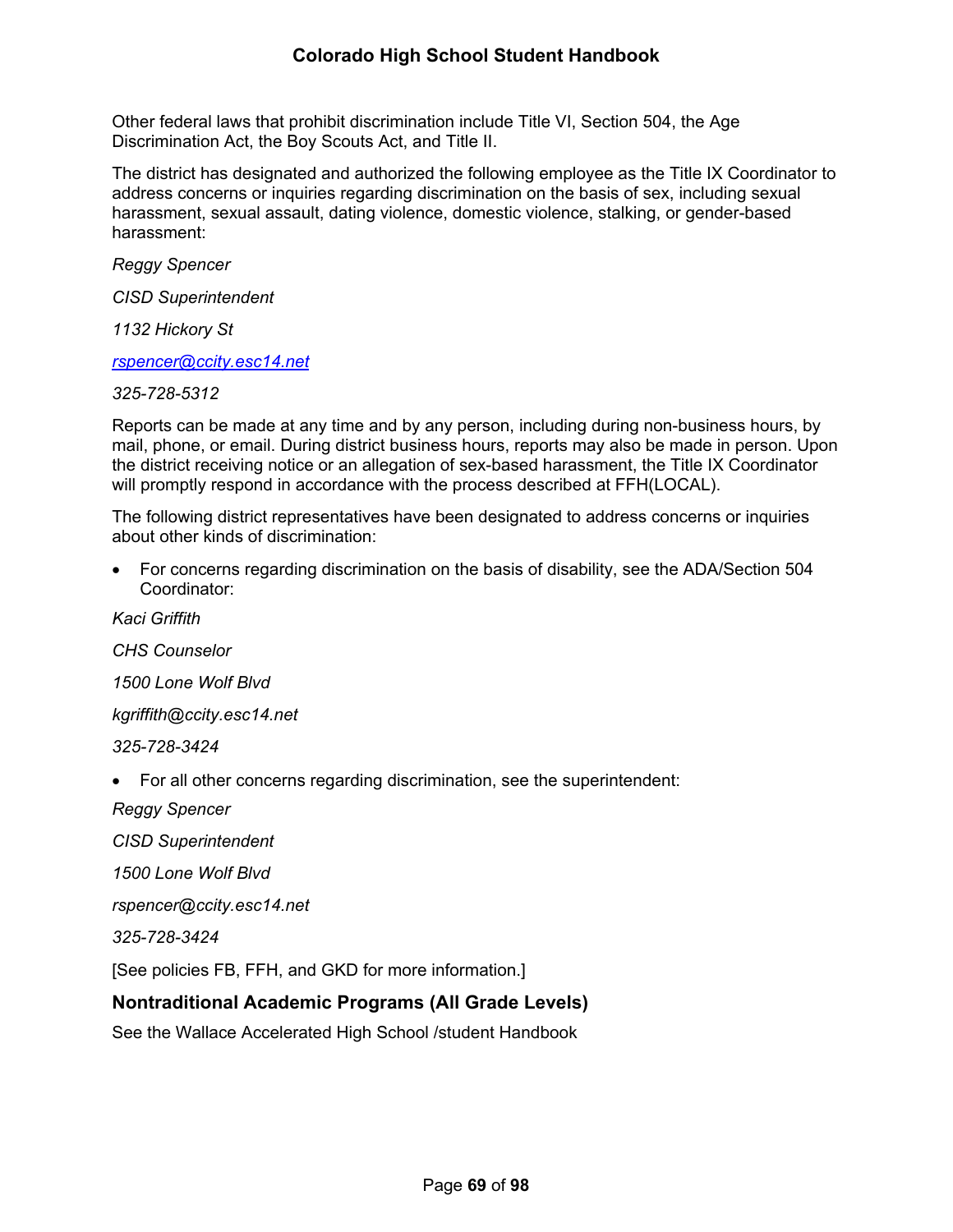# **Parent and Family Engagement (All Grade Levels)**

# <span id="page-75-0"></span>**Working Together**

Experience and research tell us that a child succeeds in education with good communication and a strong partnership between home and school. A parent's involvement and engagement in this partnership may include:

- Encouraging your child to put a high priority on education and working with your child every day to make the most of the educational opportunities the school provides.
- Ensuring that your child completes all homework assignments and special projects and comes to school each day prepared, rested, and ready to learn.
- Becoming familiar with all your child's school activities and with the academic programs, including special programs, offered in the district.
- Discussing with the school counselor or principal any questions you may have about the options and opportunities available to your child.
- Reviewing the requirements and options for graduation with your child in middle school and again while your child is enrolled in high school.
- Monitoring your child's academic progress and contacting teachers as needed. [See **Academic Counseling** on page [37](#page-42-0).]
- Attending scheduled conferences and requesting additional conferences as needed. To schedule a telephone or in-person conference with a teacher, school counselor, or principal, please call the school office at *325-728-3424* for an appointment. The teacher will usually return your call or meet with you during his or her conference period or before or after school. [See **Report Cards/Progress Reports and Conferences** on page [73](#page-77-0).]
- Becoming a school volunteer. [See **Volunteers** on page [86](#page-89-0) and policy GKG for more information.]
- Participating in campus parent organizations. Parent organizations include: *Band Booster Club, Athletic Booster Club*
- Serving as a parent representative on the district-level or campus-level planning committees that develop educational goals and plans to improve student achievement. For more information, see policies BQA and BQB and contact:

*Denise Farmer*

*CISD Asst. Superintendent*

*1132 Hickory St*

*dfarmer@ccity.esc14.net*

*325-728-5312*

- Serving on the School Health Advisory Council (SHAC) and assisting the district in aligning local community values with health education instruction and other wellness issues. [See **School Health Advisory Council (SHAC)** on page [63](#page-68-0) and policies BDF, EHAA, FFA for more information.]
- Being aware of the school's ongoing bullying and harassment prevention efforts.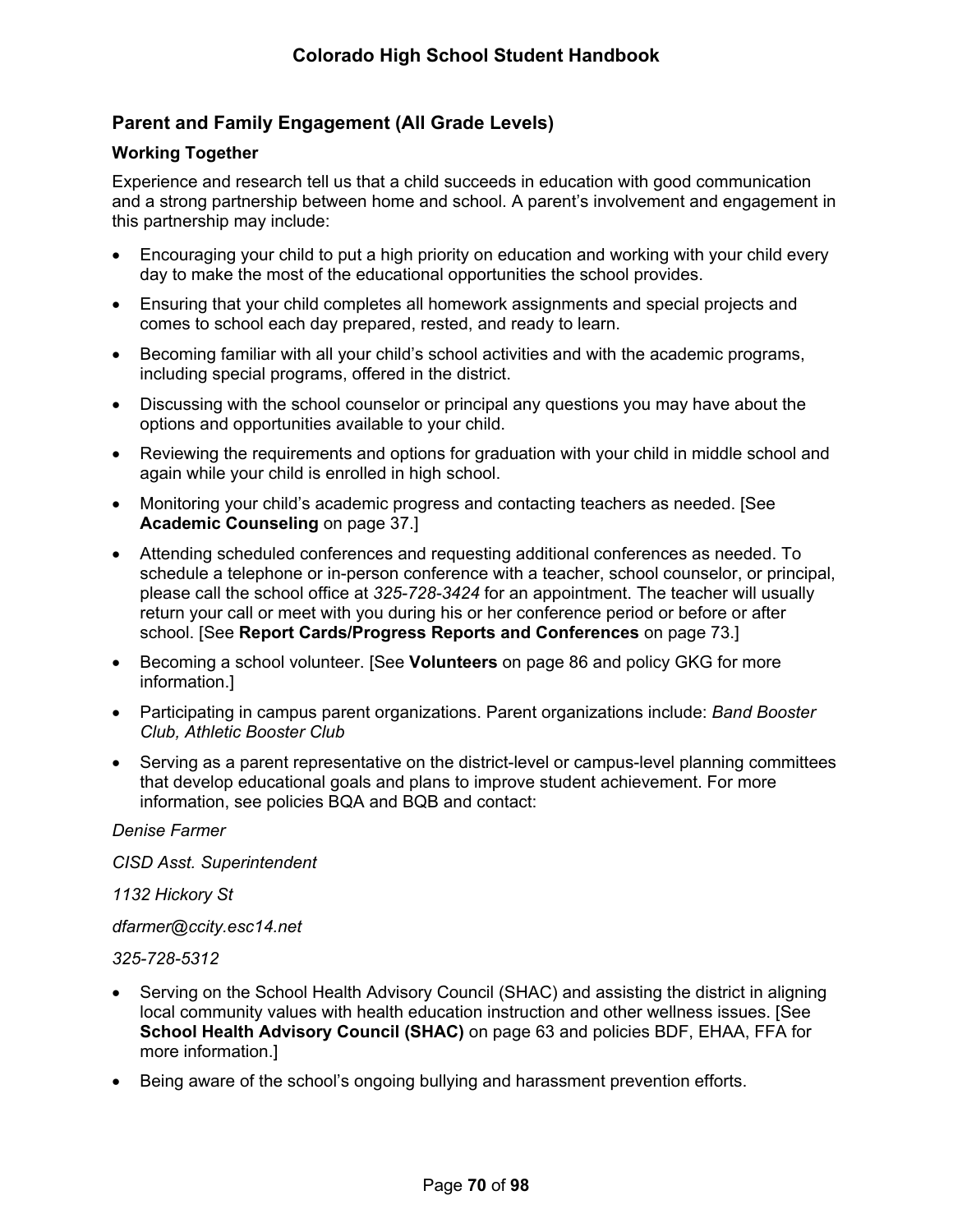- Contacting school officials if you are concerned with your child's emotional or mental wellbeing.
- Attending board meetings to learn more about district operations. Regular board meetings are held on the *second Monday* of each month at 5:30 p. m. at t*he Administration Building at 534 E. 11th St..* An agenda for a regular or special meeting is posted no later than 72 hours before each meeting at 534 E. 11<sup>th</sup> St. and online at *www.ccity.esc14.net.* [See policies BE and BED for more information.]

# **Parking and Parking Permits (Secondary Grade Levels Only)**

A student must present a valid driver's license (not a driver's permit) and proof of insurance to be eligible for a parking permit.

Students must request a parking permit and pay a fee of \$10.00, to Mrs. Reyna, to park in a school parking lot. So long as space is available, parking permits may be issued throughout the year.

Students will not be permitted to:

- Speed.
- Double-park.
- Park across a white or yellow line.
- Park in a fire lane.
- Sit in parked cars during school hours.

Students may be subject to disciplinary action for violation of these rules. The district may tow cars that are parked in violation of these rules.

# **Pledges of Allegiance and a Minute of Silence (All Grade Levels)**

Each school day, students will recite the Pledge of Allegiance to the U.S. flag and the Pledge of Allegiance to the Texas flag. Parents may submit a written request to the principal to excuse their child from reciting a pledge. [See **Reciting the Pledges to the U.S. and Texas Flags** on page [10.](#page-15-0)]

State law requires that one minute of silence follow recitation of the pledges. Each student may choose to reflect, pray, meditate, or engage in any other silent activity during that minute so long as the silent activity does not interfere with or distract others.

In addition, state law requires that each campus provide for the observance of one minute of silence in remembrance of those who lost their lives on September 11, 2001, at the beginning of the first class period when September 11 falls on a regular school day.

[See policy EC for more information.]

# **Prayer (All Grade Levels)**

Each student has a right to pray individually, voluntarily, and silently or to meditate in school in a manner that does not disrupt school activities. The school will not encourage, require, or coerce a student to engage in or refrain from such prayer or meditation during any school activity.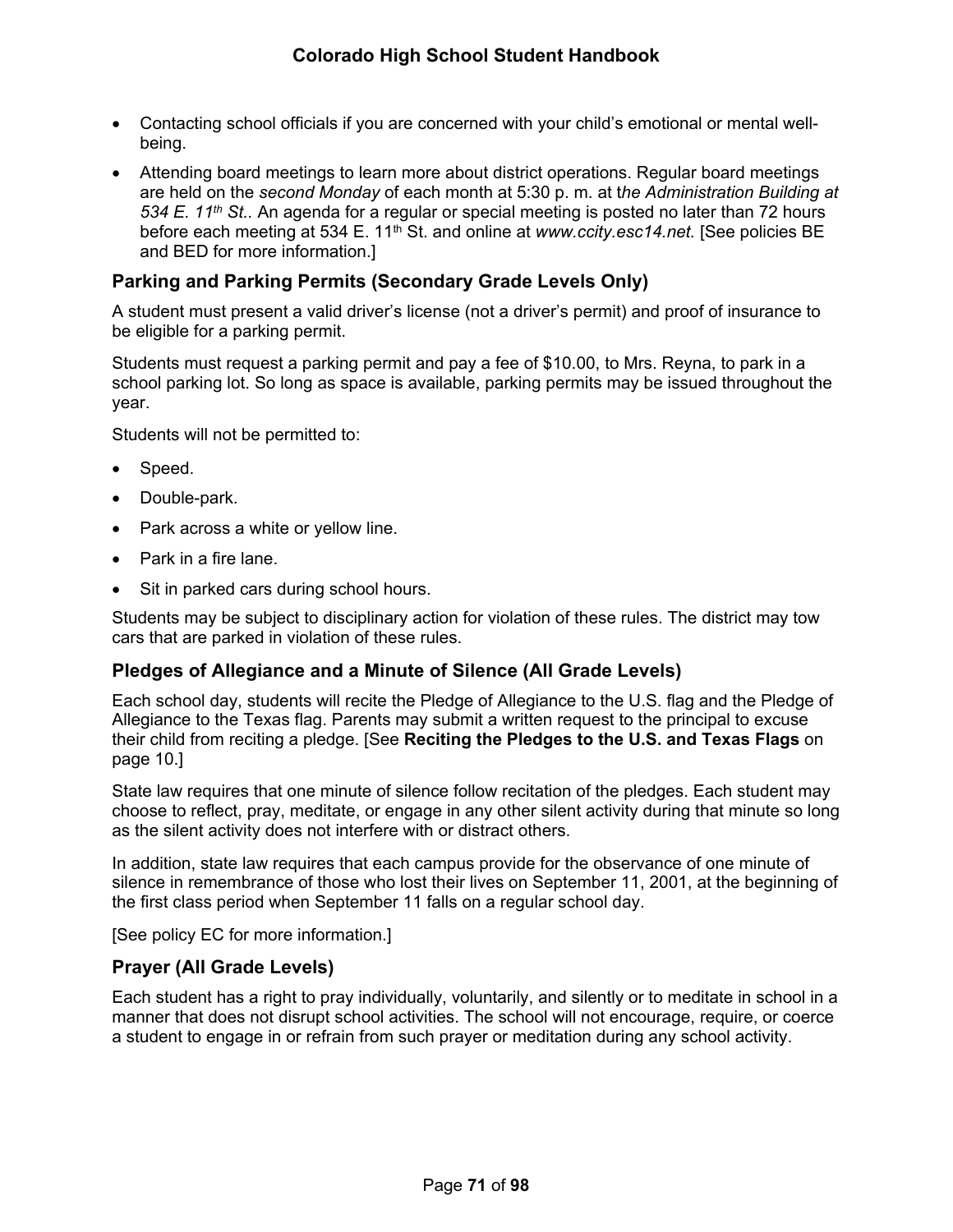# **Promotion and Retention**

A student will be promoted only on the basis of academic achievement or proficiency. In making promotion decisions, the district will consider:

- Teacher recommendation,
- Grades.
- Scores on criterion-referenced or state-mandated assessments, and
- Any other necessary academic information as determined by the district.

#### **High School Grade Levels**

To earn credit in a course, a student must receive a grade of at least 70 based on course-level standards.

A student in grades 9–12 will be advanced a grade level based on the number of course credits earned. [See **Grade-Level Classification** on page [49](#page-55-0).]

Students will also have multiple opportunities to retake EOC assessments. [See **Graduation** on page [50](#page-56-0) and **Standardized Testing** on page [80.](#page-84-0)]

For the 2021–22 school year, a parent may request in writing that a student repeat a course taken for high school credit that the student took and received credit for during the 2020–21 school year. Before granting the request, the district may convene a retention committee to meet and discuss the request and will invite the parent to participate.

# **Release of Students from School**

[See **Leaving Campus** on page [67.](#page-71-0)]

#### **Remote Instruction**

The district may offer remote instruction in accordance with TEA guidelines.

All district policies, procedures, guidelines, rules, and other expectations of student behavior will be enforced as applicable in a remote or virtual learning environment.

# <span id="page-77-0"></span>**Report Cards/Progress Reports and Conferences (All Grade Levels)**

Report cards with each student's performance and absences in each class or subject are issued at least once every 6 weeks.

At the end of the first three weeks of a grading period, parents will receive a progress report. If a student receives a grade lower than 70 in any class or subject at the end of a grading period, the parent will be asked to schedule a conference with the teacher. [See **Working Together** on page [70](#page-75-0) for how to schedule a conference.]

Teachers follow grading guidelines that have been approved by the superintendent pursuant to the board-adopted policy. Grading guidelines are designed to reflect each student's relative mastery of each assignment. State law provides that a test or course grade issued by a teacher cannot be changed unless the board determines that the grade was arbitrary or contains an error, or that the teacher did not follow the district's grading policy. [See **Grading Guidelines** on page [50](#page-55-1) and policy EIA(LOCAL) for more information.]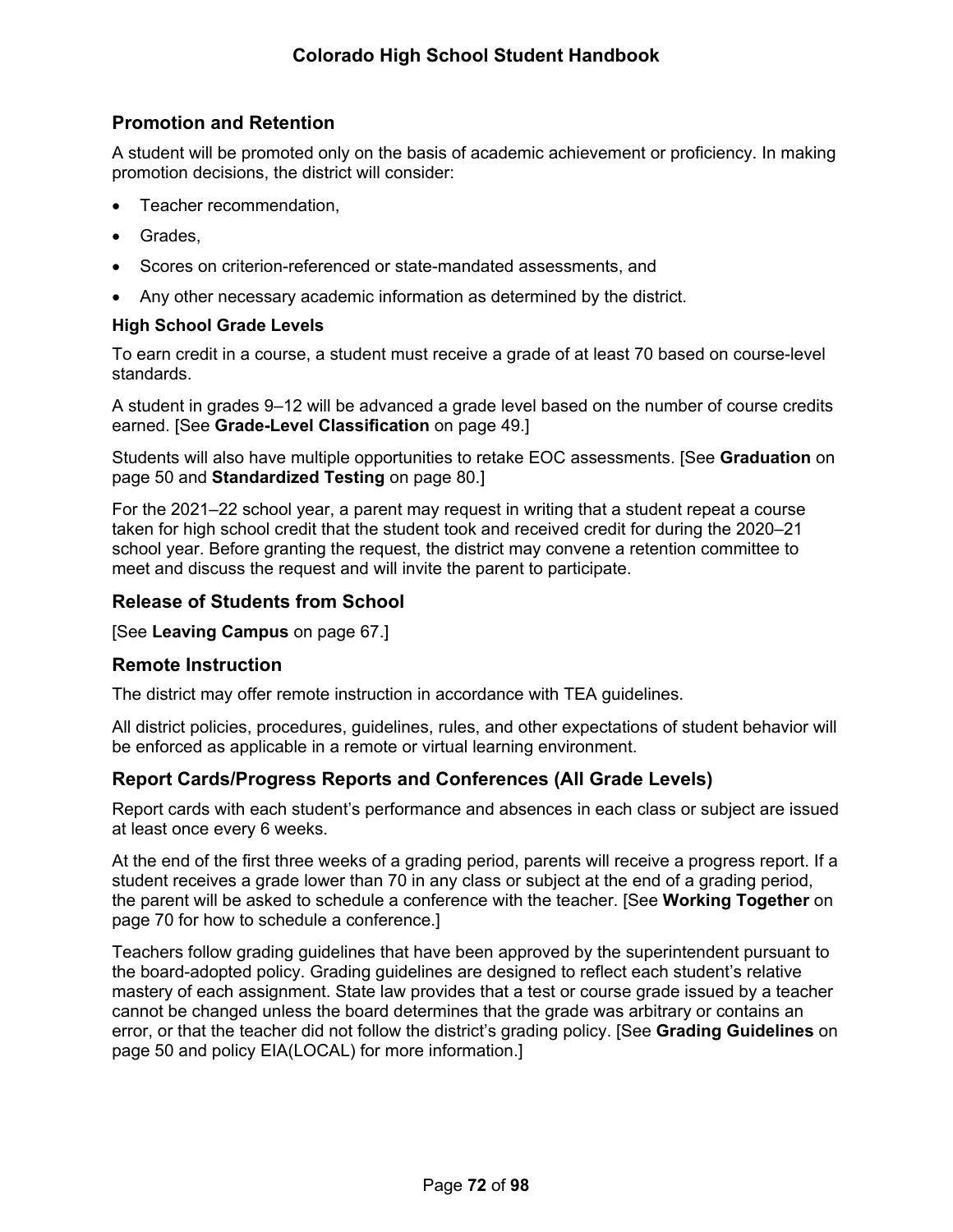Questions about grade calculation should first be discussed with the teacher. If the question is not resolved, the student or parent may request a conference with the principal in accordance with FNG(LOCAL).

# **Retaliation**

[See **Dating Violence, Discrimination, Harassment, and Retaliation** on page [40.](#page-44-0)]

# **Safety (All Grade Levels)**

Student safety on campus, at school-related events, and in district vehicles is a high priority of the district. The cooperation of students is essential to ensuring school safety. A student is expected to:

- Avoid conduct that is likely to put the student or others at risk.
- Follow all behavioral standards in this handbook and the Student Code of Conduct or set by district employees.
- Remain alert to any safety hazards, such as intruders on campus or threats made by any person toward a student or staff member, and promptly report any incidents to a district employee. A student may make anonymous reports about safety concerns by www.ccity.esc14.net
- Know emergency evacuation routes and signals.
- Follow immediately the instructions of teachers, bus drivers, and other district employees who are overseeing the welfare of students.

### **Accident Insurance**

Soon after the school year begins, parents will have the opportunity to purchase low-cost accident insurance that would help meet medical expenses in the event of injury to their child.

#### **Insurance for Career and Technical Education (CTE) Programs**

The district may purchase accident, liability, or automobile insurance coverage for students and businesses involved in the district's CTE programs.

# **Preparedness Drills: Evacuation, Severe Weather, and Other Emergencies**

Periodically, the school will conduct preparedness drills of emergency procedures. When the command is given or alarm is sounded, students need to follow the direction of teachers or others in charge quickly, quietly, and in an orderly manner.

#### **Preparedness Training: CPR and Stop the Bleed**

The district will annually offer instruction in CPR at least once to students enrolled in in grades 7–12. The instruction can be provided as part of any course and is not required to result in CPR certification.

The district will annually offer students in grades 7–12 instruction on the use of bleeding control stations to respond to traumatic injury. For more information, see Homeland Security's Stop the [Bleed](https://www.dhs.gov/stopthebleed) and [Stop the Bleed Texas.](https://stopthebleedtx.org/)

#### **Emergency Medical Treatment and Information**

All parents are asked each year to complete a medical care authorization form, providing written parental consent to obtain emergency treatment and information about allergies to medications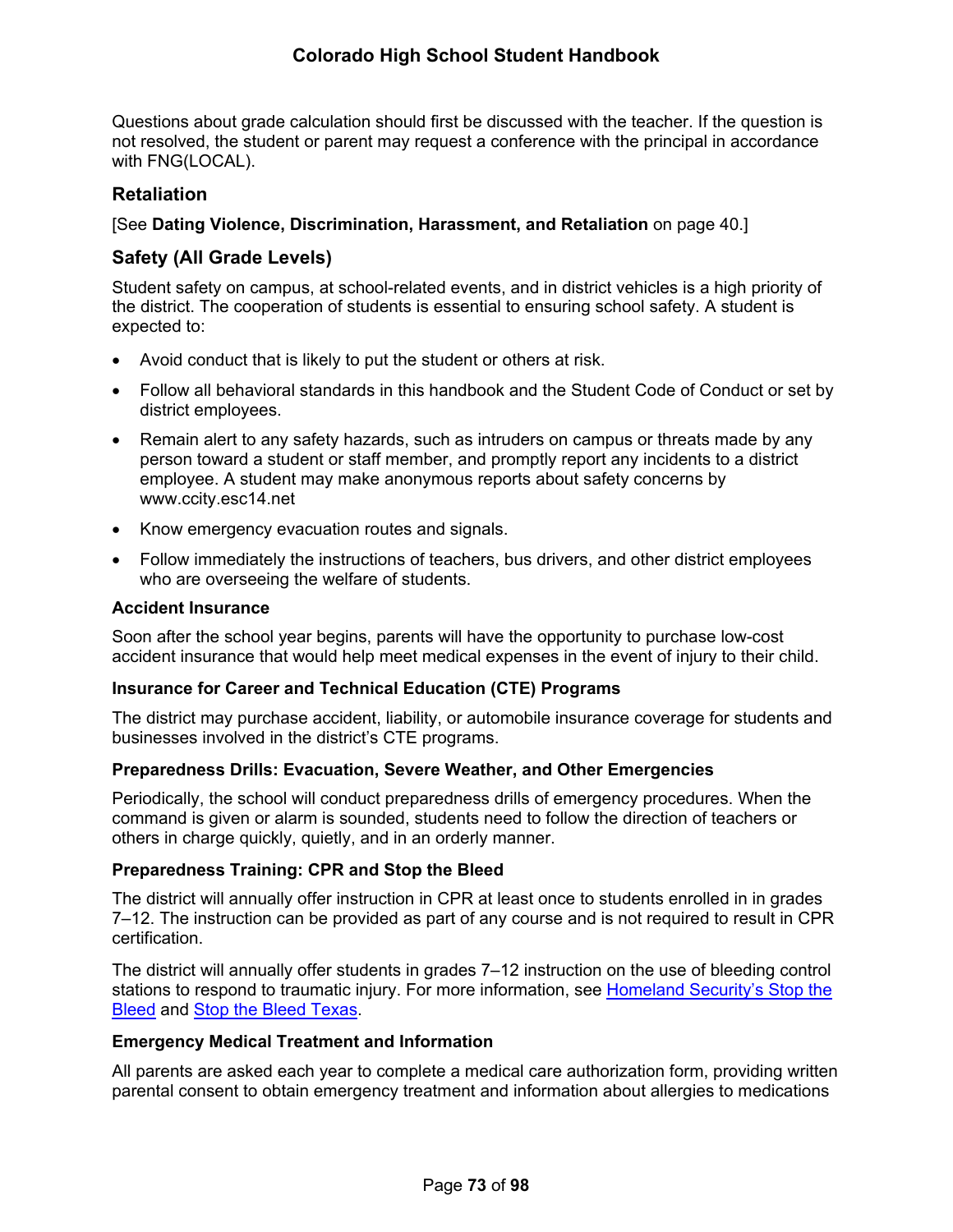or drugs. Parents should contact the school nurse to update emergency care information (name of doctor, emergency phone numbers, allergies, etc.).

The district may consent to medical treatment, which includes dental treatment, if necessary, for a student if:

- The district has received written authorization from a person having the right to consent;
- That person cannot be contacted; and
- That person has not given the district actual notice to the contrary.

The emergency care authorization form will be used by the district when a student's parent or authorized designee is unable to be contacted. A student may provide consent if authorized by law or court order.

Regardless of parental authorization for the district to consent to medical treatment, district employees will contact emergency medical services to provide emergency care when required by law or when deemed necessary, such as to avoid a life-threatening situation.

# **Emergency School Closing Information**

Each year, parents are asked to complete an emergency release form to provide contact information in the event that the district needs to notify parents of early dismissal, delayed opening, or restricted access to a campus because of severe weather, a security threat, or another emergency cause.

The district will rely on contact information on file with the district to communicate with parents in an emergency situation, which may include real-time or automated messages. It is crucial to notify your child's school when a phone number changes. State law requires parents to update contact information within two weeks after the date the information changes.

If the campus must close, delay opening, or restrict access to the building because of an emergency, the district will also alert the community in the following ways: possibly *post a notice on the district website, post a notice on campus social media pages,send alerts to local news sources, and/or send out a Skylert message.* 

[See **Automated Emergency Communications** on page [35.](#page-39-0)]

# **SAT, ACT, and Other Standardized Tests**

[See **Standardized Testing** on page [80](#page-84-0).]

# **Schedule Changes (Middle/Junior High and High School Grade Levels)**

CHS student may request a schedule change in the first week of each semester. Students must make the request using the appropriate form in the CHS Counselor's office.

# **School Facilities**

# **Asbestos Management Plan (All Grade Levels)**

The district works diligently to maintain compliance with federal and state law governing asbestos in school buildings. A copy of the district's asbestos management plan is available in the central administrative office. If you have any questions or would like to examine the district's plan in more detail, please contact the district's designated asbestos coordinator:

*Reggy Spencer*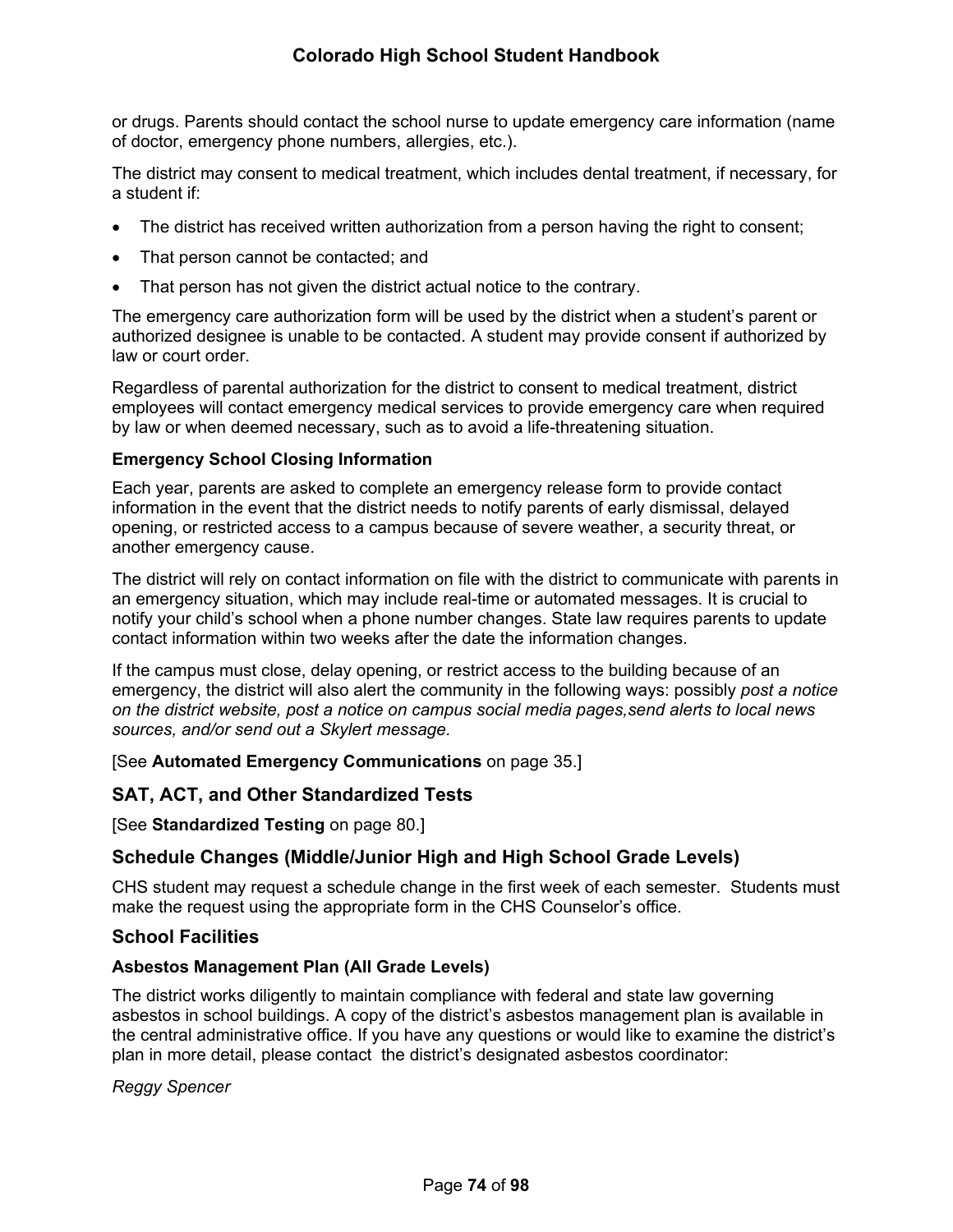*CISD Superintendent 1500 Lone Wolf Blvd rspencer@ccity.esc14.net* 325-728-5312

# **Food and Nutrition Services (All Grade Levels)**

The district participates in the School Breakfast Program and National School Lunch Program and offers students nutritionally balanced meals daily in accordance with standards set forth in state and federal law.

Some students are eligible for free and reduced-price meals based on financial need. Information about a student's participation is confidential. The district may share information such as a student's name and eligibility status to help enroll eligible children in Medicaid or the state children's health insurance program (CHIP) unless the student's parent requests the student's information not be disclosed.

Participating students will be offered the same meal options as their peers and will not be treated differently from their peers.

To apply for free or reduced-price meal services, contact:

*Becky Sanford*

*Child Nutrition Director*

*1132 Hickory St*

*bsanford@ccity.esc14.net*

*325-728-1027*

[See policy CO for more information.]

Parents should continually monitor their child's meal account balance. When a student's meal account is depleted, the district will notify the parent. The student may continue to purchase meals according to the grace period set by the school board. The district will present the parent with a schedule of repayment for any outstanding account balance and an application for free or reduced meals.

If the district is unable to work out an agreement with the student's parent on replenishment of the meal account and payment of any outstanding balance, the student will receive a meal. The district will make every effort to avoid bringing attention to the student.

#### *Vending Machines (All Grade Levels)*

The district has adopted and implemented the state and federal policies for food service, including guidelines to restrict student access to vending machines. For more information regarding these policies and guidelines, see the superintendent*.* [See policy FFA for more information.]

#### **Pest Management Plan (All Grade Levels)**

The district is required to follow integrated pest management (IPM) procedures to control pests on school grounds. Although the district strives to use the safest and most effective methods to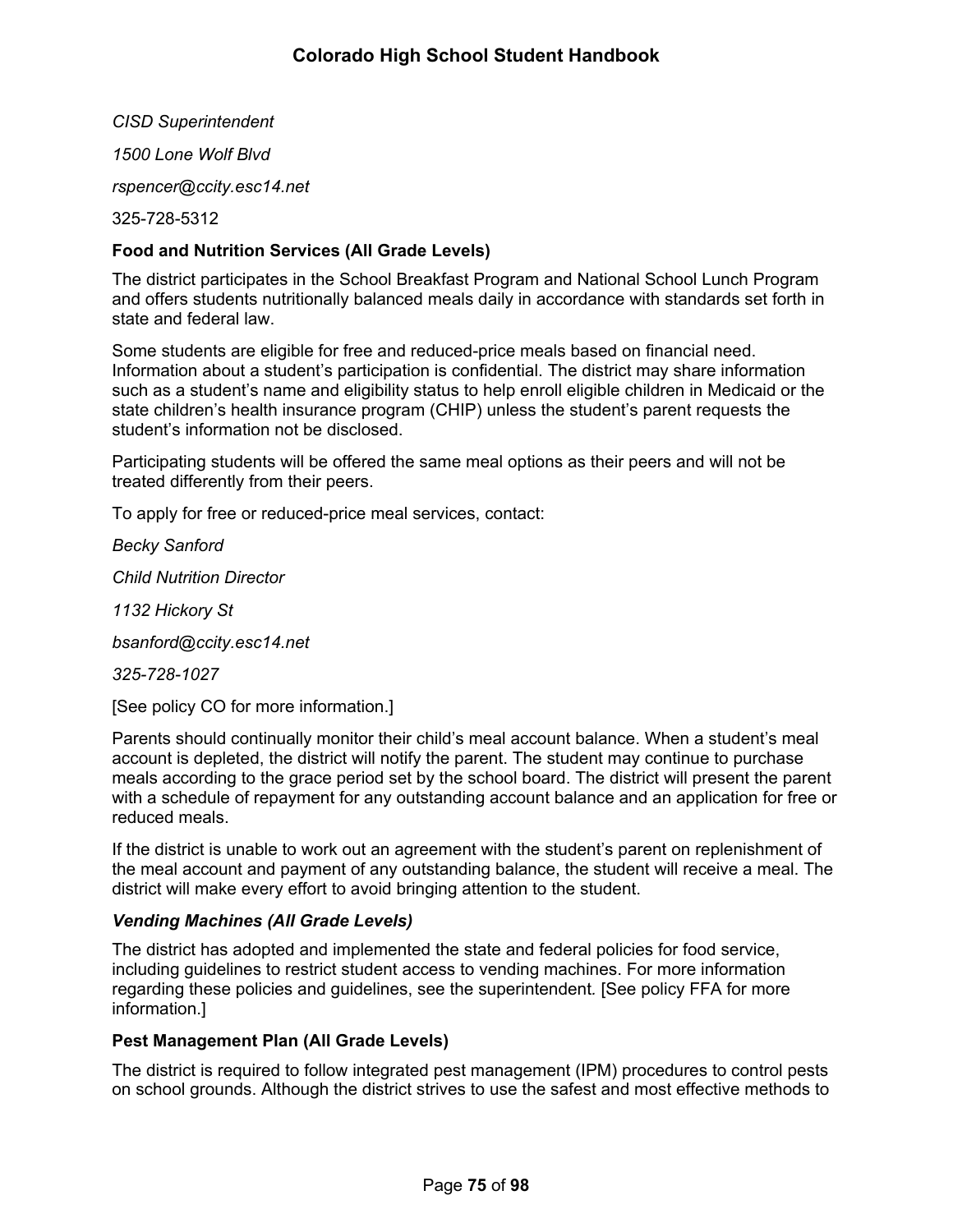manage pests, including a variety of non-chemical control measures, periodic indoor and outdoor pesticide use is sometimes necessary to ensure a safe, pest-free school environment.

All pesticides used are registered for their intended use by the U.S. Environmental Protection Agency and are applied only by certified pesticide applicators. Except in an emergency, signs will be posted 48 hours before indoor application. All outdoor applications will be posted at the time of treatment, and signs will remain until it is safe to enter the area.

Parents who have questions or who want to be notified of the times and types of applications prior to pesticide application inside their child's school assignment area may contact the district's IPM coordinator:

Reggy Spencer

*CISD Superintendent*

*1132 Hickory St*

*rspencer@ccity.esc14.net*

*325-728-5312*

# **Conduct Before and After School (All Grade Levels)**

Teachers and administrators have full authority over student conduct at before- or after-school activities. Whether a school activity is on or off district premises, students are subject to the same rules of conduct that apply during the instructional day. Misbehavior will be subject to consequences established by the Student Code of Conduct or any stricter standards of behavior established by the sponsor for extracurricular participants.

#### **Library (All Grade Levels)**

The library is open for independent student use during the following times with a teacher permit:

M-F: 7:30-8:15 am

# **Use of Hallways during Class Time (All Grade Levels)**

During class times, loitering or standing in the halls is not permitted, and a student must have a hall pass to be outside the classroom for any purpose. Failure to obtain a pass will result in disciplinary action in accordance with the Student Code of Conduct.

# **Use by Students Before and After School (All Grade Levels)**

Certain areas of the school will be accessible to students before and after school for specific purposes. Students are required to remain in the area where their activity is scheduled to take place.

The following areas are open to students before school, beginning at 7:30 a.m.

*CHS cafeteria*

Unless the teacher or sponsor overseeing an activity gives permission, a student will not be permitted to go to another area of the building or campus.

Students must leave campus immediately after dismissal of school in the afternoon, unless the student is involved in an activity under the supervision of a teacher or other authorized employee or adult.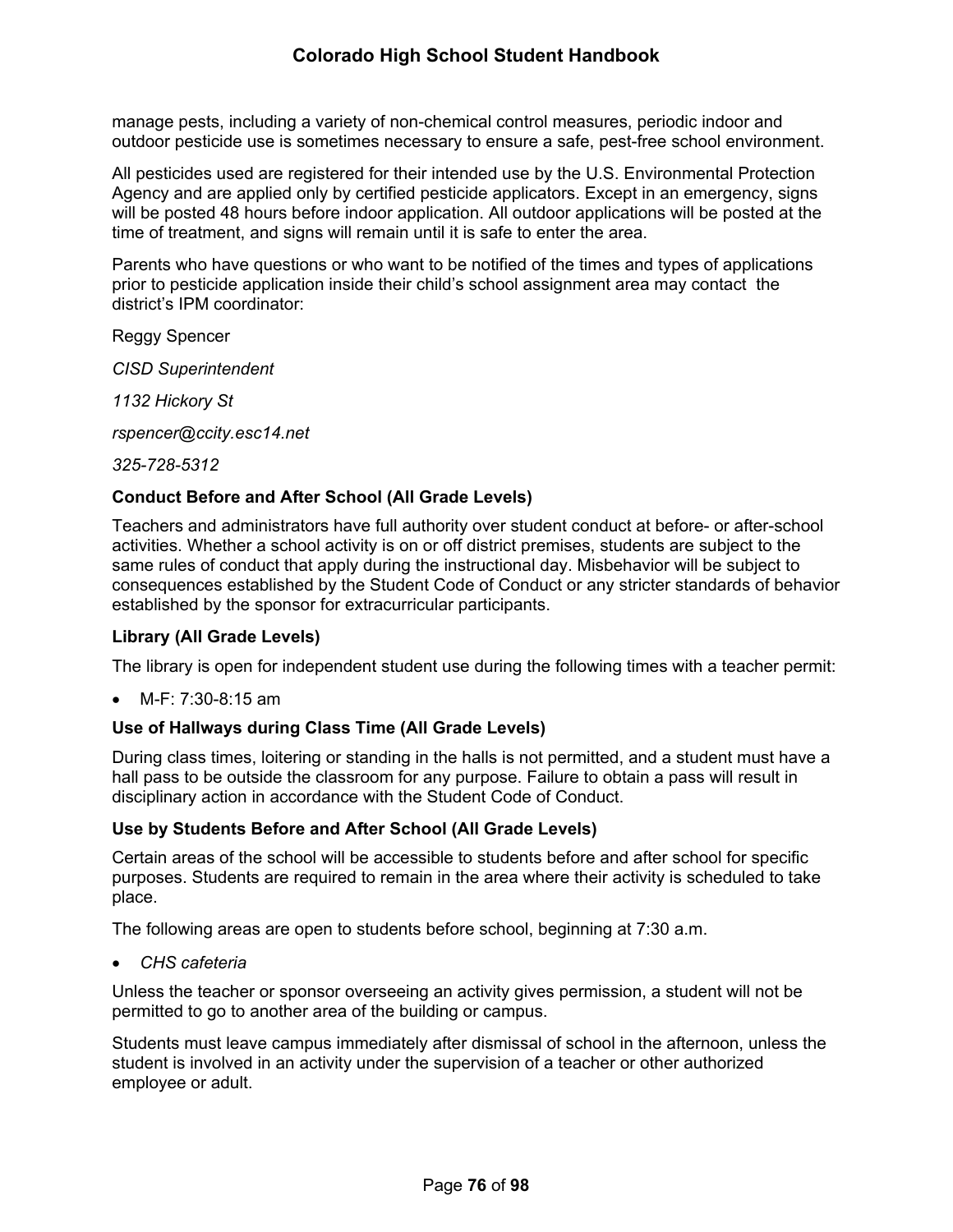# **Meetings of Noncurriculum-Related Groups (Secondary Grade Levels Only)**

Student-organized, student-led noncurriculum-related groups are permitted to meet during the hours designated by the principal before and after school. These groups must comply with the requirements of policy FNAB(LOCAL).

A list of these groups is available in the principal's office.

# <span id="page-82-0"></span>**School-Sponsored Field Trips (All Grade Levels)**

The district periodically takes students on field trips for educational purposes.

A parent must provide permission for a student to participate in a field trip.

The district may ask the parent to provide information about a student's medical provider and insurance coverage and may also ask the parent to sign a waiver allowing for emergency medical treatment in the case of a student accident or illness during the field trip.

The district may require a fee for student participation in a field trip that is not required as part of a basic educational program or course to cover expenses such as transportation, admission, and meals; however, a student will not be denied participation because of financial need. The district is not responsible for refunding fees paid directly to a third-party vendor.

#### **Searches**

#### **Searches in General (All Grade Levels)**

In the interest of promoting student safety and drug-free schools, district officials may occasionally conduct searches.

District officials may search students, their belongings, and their vehicles in accordance with law and district policy. Searches of students will be conducted without discrimination, based on, for example, reasonable suspicion or voluntary consent or pursuant to district policy providing for suspicionless security procedures, including the use of metal detectors.

In accordance with the Student Code of Conduct, students are responsible for prohibited items found in their possession, including items in their personal belongings or in vehicles parked on district property.

If there is reasonable suspicion to believe that searching a student's person, belongings, or vehicle will reveal evidence of a violation of the Student Code of Conduct, a district official may conduct a search in accordance with law and district regulations.

#### **District Property (All Grade Levels)**

Desks, lockers, district-provided technology, and similar items are the property of the district and are provided for student use as a matter of convenience. District property is subject to search or inspection at any time without notice. Students have no expectation of privacy in district property.

Students are responsible for any item found in district property provided to the student that is prohibited by law, district policy, or the Student Code of Conduct.

#### **Metal Detectors (All Grade Levels)**

To maintain a safe and disciplined learning environment, the district reserves the right to subject students to metal detector searches when entering a district campus and at off-campus, schoolsponsored activities.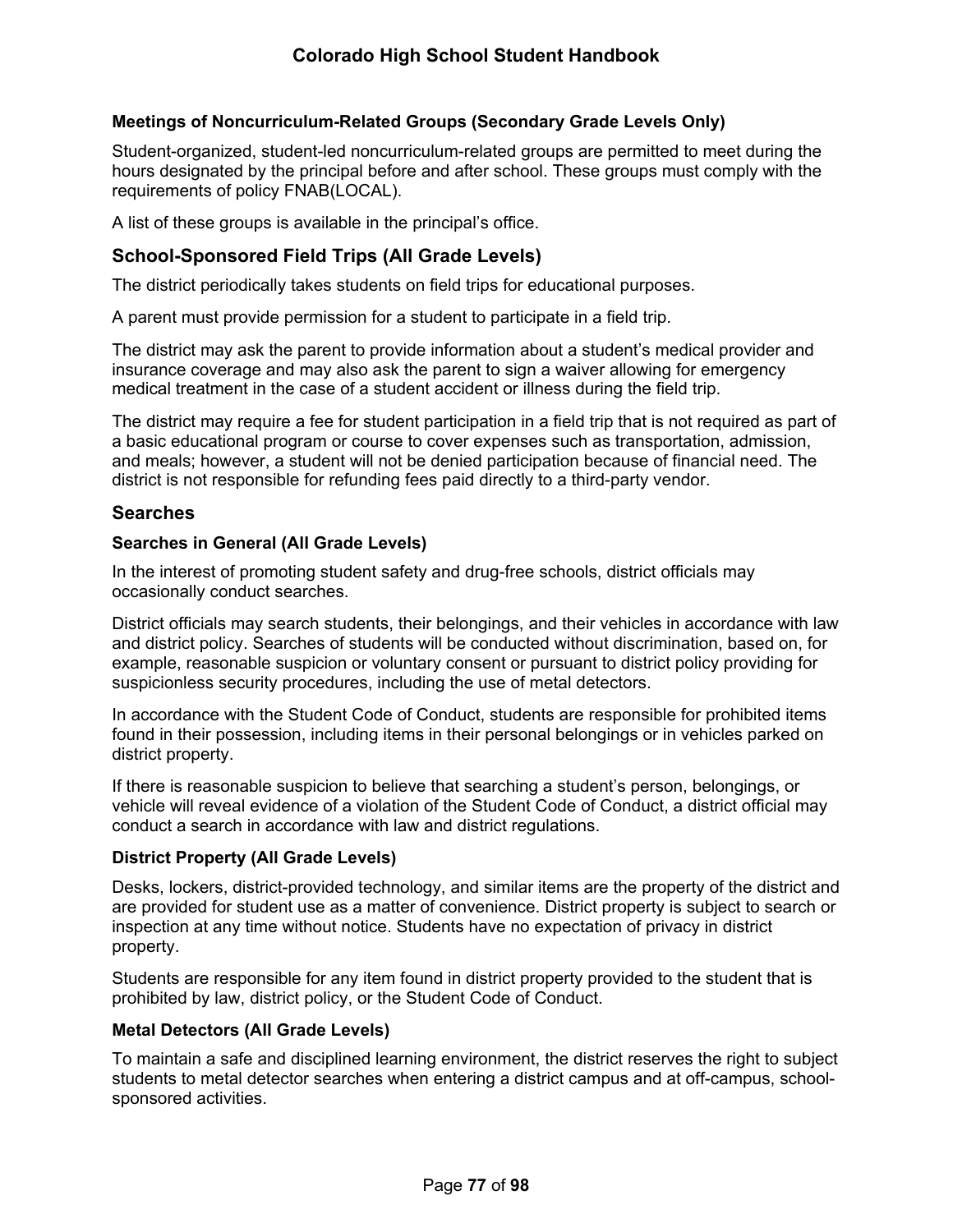### **Telecommunications and Other Electronic Devices (All Grade Levels)**

Use of district-owned equipment and its network systems is not private and will be monitored by the district. [See policy CQ for more information.]

Any searches of personal electronic devices will be conducted in accordance with law, and the device may be confiscated to perform a lawful search. A confiscated device may be turned over to law enforcement to determine whether a crime has been committed.

[See **Electronic Devices and Technology Resources** on page [45](#page-50-0) and policy FNF(LEGAL) for more information.]

#### **Trained Dogs (All Grade Levels)**

The district may use trained dogs to screen for concealed, prohibited items, including drugs and alcohol. Screenings conducted by trained dogs will not be announced in advance. The dogs will not be used with students, but students may be asked to leave personal belongings in an area that is going to be screened, such as a classroom, a locker, or a vehicle. If a dog alerts to an item or an area, it may be searched by district officials.

#### **Drug Testing (Secondary Grade Levels Only)**

The district's policy FNF(LOCAL) addresses board authorization for drug testing of students as described in the policy, but specifics of the drug-testing program should be addressed in administrative regulations, such as this handbook or your extracurricular conduct guide.

[See **Steroids** on page [59.](#page-65-0)]

#### **Vehicles on Campus (Secondary Grade Levels Only)**

If a vehicle subject to search is locked, the student will be asked to unlock the vehicle. If the student refuses, the district will contact the student's parents. If the parents also refuse to permit the vehicle to be searched, the district may turn the matter over to law enforcement. The district may contact law enforcement even if permission to search is granted.

#### **Sexual Harassment**

[See **Dating Violence, Discrimination, Harassment, and Retaliation** on page [40.](#page-44-0)]

#### **Special Programs (All Grade Levels)**

The district provides special programs for gifted and talented students, students who are homeless, students in foster care, bilingual students, migrant students, English learners, students diagnosed with dyslexia, and students with disabilities. The coordinator of each program can answer questions about eligibility requirements, as well as programs and services offered in the district or by other organizations. A student or parent with questions about these programs should contact:

*Kaci Griffith CHS Counselor 1500 Lone Wolf Blvd kgriffith@ccity.esc14.net 325-728-3424*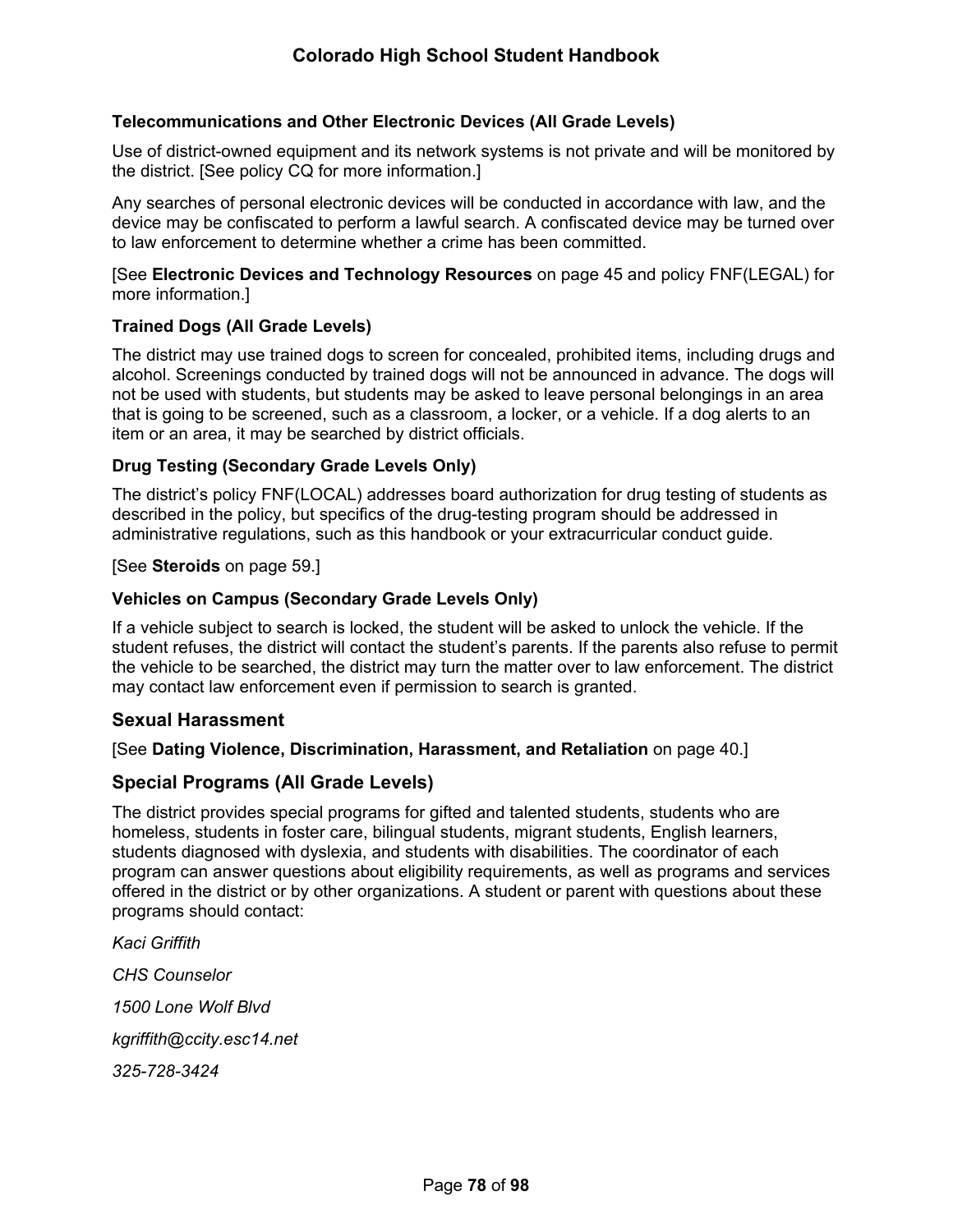The Texas State Library and Archives Commission's [Talking Book Program](https://www.tsl.texas.gov/tbp/index.html) provides audiobooks free of charge to qualifying Texans, including students with visual, physical, or reading disabilities such as dyslexia.

# <span id="page-84-0"></span>**Standardized Testing**

### **Secondary Grade Levels**

# *SAT/ACT (Scholastic Aptitude Test and American College Test)*

Many colleges require either the American College Test (ACT) or the Scholastic Aptitude Test (SAT) for admission. These assessments are usually taken at the end of the junior year. Students are encouraged to talk with the school counselor early during their junior year to learn about these assessments and determine the appropriate examination to take. The Preliminary SAT (PSAT) and ACT-Aspire are the corresponding preparatory and readiness assessments for the SAT and ACT.

**Note:** These assessments may qualify a student to receive a performance acknowledgment on the student's transcript under the foundation graduation program and may qualify as a substitute for an end-of-course testing requirement in certain circumstances. A student's performance at a certain level on the SAT or ACT also makes the student eligible for automatic admission to a Texas public institution of higher education.

#### *TSI (Texas Success Initiative) Assessment*

Prior to enrollment in a Texas public college or university, most students must take a standardized test called the Texas Success Initiative (TSI) assessment. The TSI assesses the reading, mathematics, and writing skills that freshmen-level students need to perform effectively as undergraduates in Texas public colleges and universities. This assessment may also be required before a student enrolls in a dual credit course offered through the district. Achieving certain benchmark scores on this assessment may also waive certain end-of-course assessment requirements in limited circumstances.

# **STAAR (State of Texas Assessments of Academic Readiness)**

For a student who does not perform satisfactorily on the math or reading assessment in grades 3, 5, or 8, the district will establish an accelerated learning committee (ALC), which includes the student's parent, to develop an educational plan for accelerated instruction to enable the student to perform at the appropriate grade level by the conclusion of the next school year. The district will document the educational plan in writing and provide a copy to the student's parent.

The parent of a student in grades 3, 5, or 8 who fails to perform satisfactorily on the math or reading assessment may:

- Request that the district consider assigning the student to a particular classroom teacher in the applicable subject area, if more than one classroom teacher is available.
- File a grievance or complaint regarding the content or implementation of the ALC's educational plan. See **Complaints and Concerns (All Grade Levels)** on page [35](#page-39-1) and FNG(LOCAL).

# *Standardized Testing for a Student Enrolled Above Grade Level*

A student in grades 3–8 shall be assessed at least once in high school with the ACT or the SAT if the student completes the high school end-of-course assessments in mathematics, reading/language arts, or science prior to high school.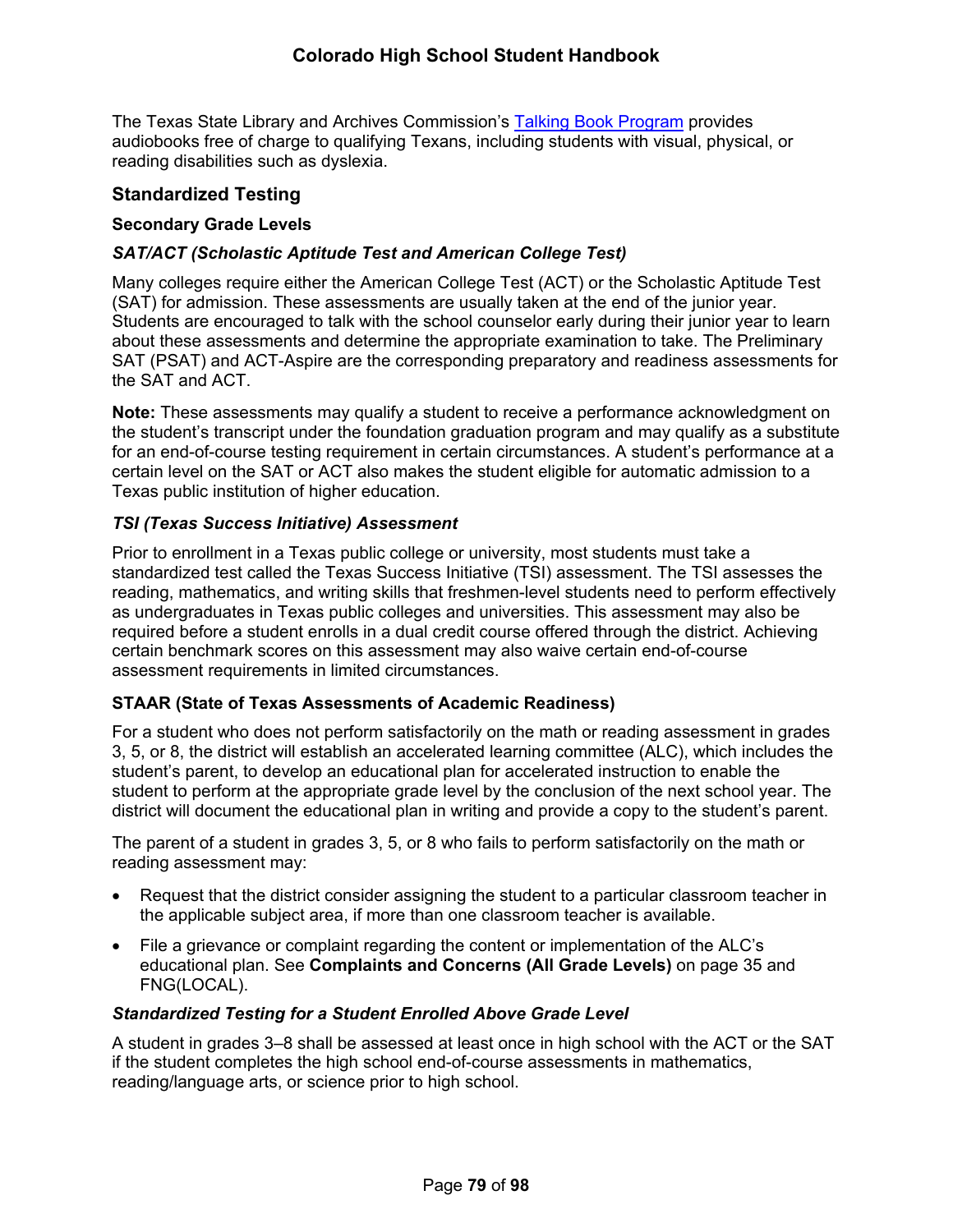[See **Personal Graduation Plans** on page [53](#page-59-0) for information related to the development of personal graduation plans for high school students.]

### *High School Courses End-of-Course (EOC) Assessments*

STAAR end-of-course (EOC) assessments are administered for the following courses:

Algebra I

.

- English I and English II
- Biology
- U.S. History

Satisfactory performance on the applicable assessments is required for graduation, unless waived or substituted as allowed by state law and rules.

There are three testing windows during the year in which a student may take an EOC assessment. The windows occur in the fall, spring, and summer months. If a student does not meet satisfactory performance, the student will have opportunities to retake the assessment.

STAAR Alternate 2 is available for eligible students receiving special education services who meet certain criteria established by the state as determined by the student's ARD committee.

An admission, review, and dismissal (ARD) committee for a student receiving special education services will determine whether successful performance on the EOC assessments will be required for graduation within the parameters identified in state rules and the student's personal graduation plan (PGP).

#### [See **Graduation** on page [50](#page-56-0).]

#### *Failure to Perform Satisfactorily on an EOC*

If a student does not perform satisfactorily on an EOC, the district will provide accelerated instruction.

Failure of a student to attend accelerated instruction may result in violations of required school attendance.

# **Students in Foster Care (All Grade Levels)**

In an effort to provide educational stability, the district will provide enrollment and registration assistance, as well as other educational services throughout the student's enrollment, to any student who is currently placed or newly placed in foster care (temporary or permanent custody of the state, sometimes referred to as substitute care).

If you have questions, please contact the district's foster care liaison:

*Anita Reyna CISD Homeless/Foster Care Liaison 1500 Lone Wolf Blvd [areyna@ccity.esc14.net](mailto:areyna@ccity.esc14.net)* 325-728-3424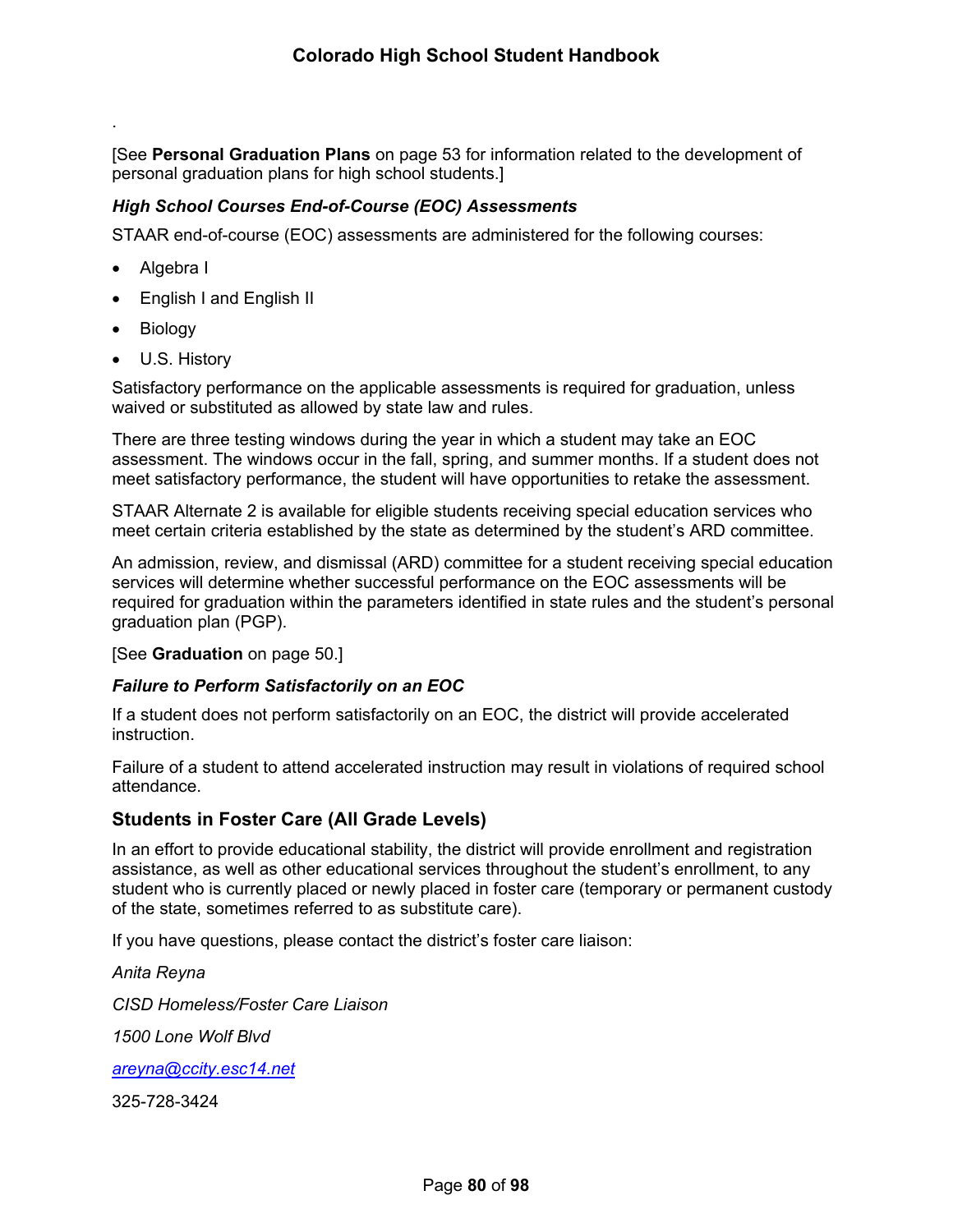[See **A Student in the Conservatorship of the State (Foster Care)** on page [17](#page-21-0).]

# **Students Who are Homeless (All Grade Levels)**

A parent is encouraged to inform the district if his or her child is experiencing homelessness. District staff can share resources that may be able to assist families.

For more information on services for students who are homeless, contact the district's homeless education liaison:

*Anita Reyna*

*CISD Homeless/Foster Care Liaison*

*1500 Lone Wolf Blvd*

*[areyna@ccity.esc14.net](mailto:areyna@ccity.esc14.net)*

325-728-3424

#### [See **A Student Who is Homeless** on page [17.](#page-22-0)]

# **Student Speakers (All Grade Levels)**

The district provides students the opportunity to introduce the following school events: *school assemblies, banquets, athletic events, etc..* If a student meets the eligibility criteria and wishes to introduce one of the school events listed above, the student should submit his or her name in accordance with policy FNA(LOCAL).

[See **Graduation** on page [50](#page-56-0) for information related to student speakers at graduation ceremonies and policy FNA(LOCAL) regarding other speaking opportunities.]

# **Summer School (All Grade Levels)**

Parents/Students will receive information by mail about Summer School, if necessary. Please contact the CHS Counselor for more information.

# **Tardies (All Grade Levels)**

A student who is not in the classroom when the tardy bell rings, may be assigned to detention hall or given another appropriate consequence.

# **Textbooks, Electronic Textbooks, Technological Equipment, and Other Instructional Materials (All Grade Levels)**

The district provides textbooks and other approved instructional materials to students free of charge for each subject or class. Students must treat any books with care and place covers on them, as directed by the teacher. The district may also provide electronic textbooks and technological equipment to students, depending on course objectives.

If a student needs a graphing calculator for a course and the district does not provide one, the student may use a calculator application with graphing capabilities on a phone, laptop, tablet, or other computing device.

A student who is issued a damaged item should report the damage to the teacher.

Any student who does not return an item or returns an item in an unacceptable condition loses the right to free textbooks and technological equipment until the item is returned or the damage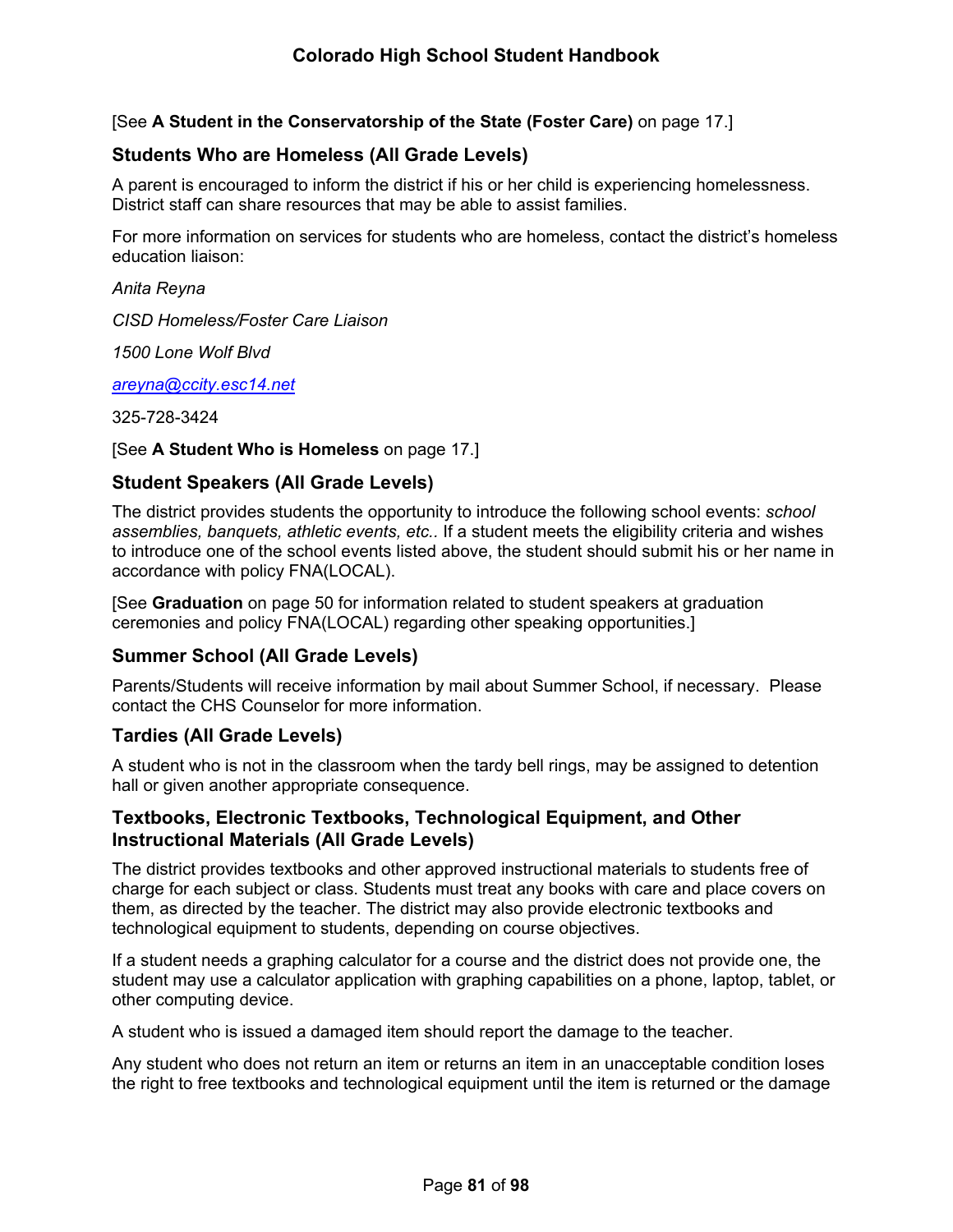is paid for by the parent. However, the student will be provided the necessary instructional resources and equipment for use at school during the school day.

# **Transfers (All Grade Levels)**

The principal is authorized to transfer a student from one classroom to another.

The superintendent is authorized to investigate and approve transfers between schools.

[See **Safety Transfers/Assignments** on page [16](#page-21-1), **Bullying** on page [27,](#page-31-0) and **A Student Who Has Learning Difficulties or Who Needs Special Education or Section 504 Services** on page [18,](#page-23-0) for other transfer options.]

# **Transportation (All Grade Levels)**

#### **School-Sponsored Trips**

Students who participate in school-sponsored trips are required to use school-provided transportation to and from the event. However, in accordance with campus procedures, a parent may provide written consent for his or her child to ride with or be released after the event to the parent or another adult designated by the parent. [See **School-Sponsored Field Trips** on page [78](#page-82-0).]

#### **Buses and Other School Vehicles**

The district makes school bus transportation available to all students living two or more miles from school and to any students who are experiencing homelessness. This service is provided at no cost to students.

Bus routes and stops will be designated annually. Any subsequent changes will be posted at the school and on the district's website. For the safety of the driver and all passengers, students must board district vehicles only at authorized stops and drivers must unload passengers only at authorized stops.

The district has identified the following areas where hazardous traffic conditions and/or a high risk of violence exist for students who live within two miles of the campus: railroad and I-20.

Because students in these areas might encounter hazardous traffic conditions or be subject to a high risk of violence when walking to and from school, the district will provide transportation to these students. For additional information, please contact:

*Reggy Spencer*

*CISD Superintendent*

*1132 Hickory St.*

*rspencer@ccity.esc14.net*

*325-728-5312*

A parent may designate a child-care facility or grandparent's residence as the regular pickup and drop-off location for his or her child. The designated location must be an approved stop on an approved route. For information on bus routes and stops or to designate an alternate pickup or drop-off location, contact Robert Oliver: 325-728-5312.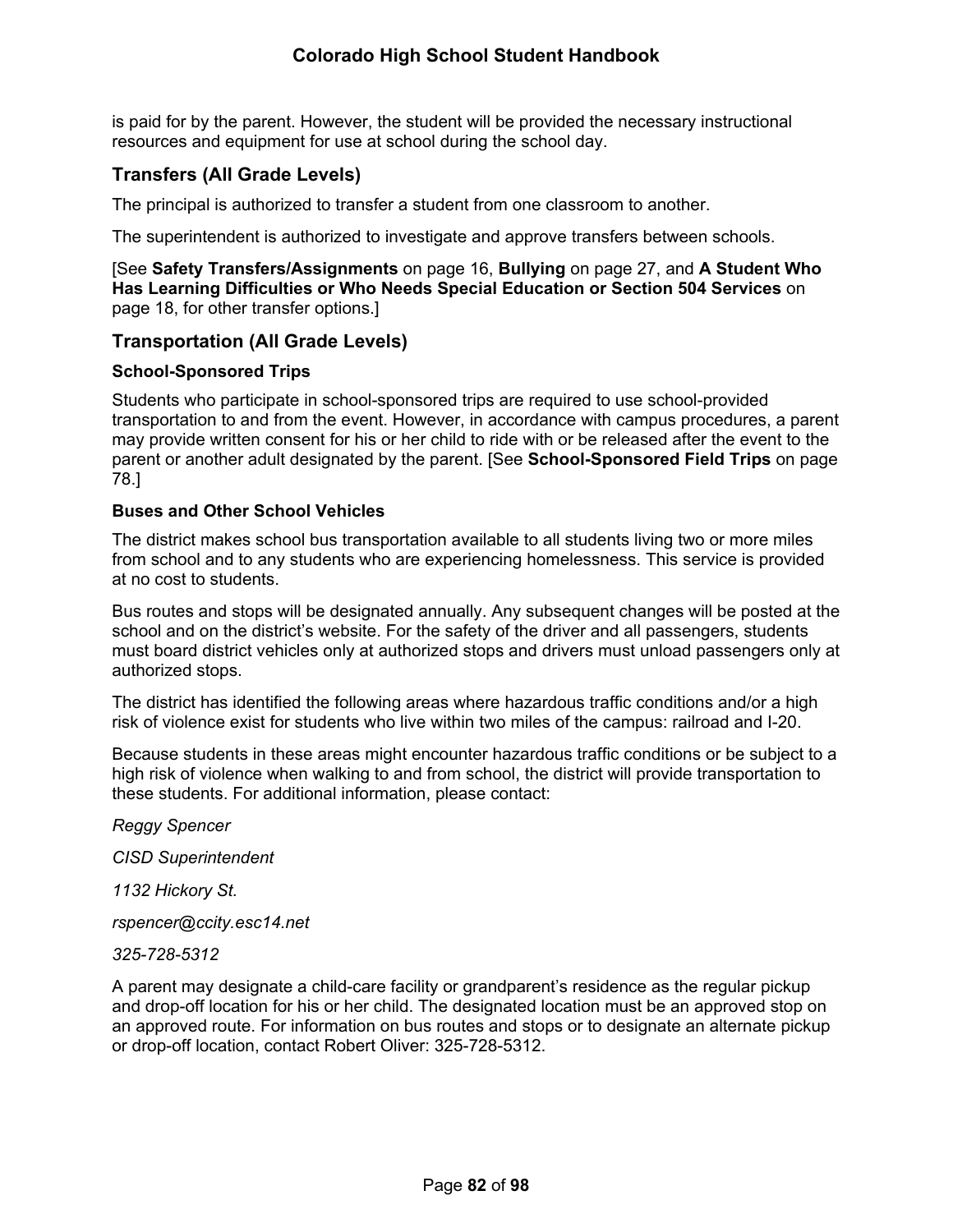Students are expected to assist district staff in ensuring that buses and other district vehicles are clean and safe. When riding in district vehicles, students are held to behavioral standards established in this handbook and the Student Code of Conduct. Students must:

- Follow the driver's directions at all times.
- Enter and leave the vehicle in an orderly manner at the designated stop.
- Keep feet, books, instrument cases, and other objects out of the aisle.
- Not deface the vehicle or its equipment.
- Not put head, hands, arms, or legs out of the window, hold any object out of the window, or throw objects within or out of the vehicle.
- Not possess or use any form of tobacco or e-cigarettes in any district vehicle.
- Observe all usual classroom rules.
- Be seated while the vehicle is moving.
- Fasten their seat belts, if available.
- Wait for the driver's signal upon leaving the vehicle and before crossing in front of the vehicle.
- Follow any other rules established by the operator of the vehicle.

Misconduct will be punished in accordance with the Student Code of Conduct, including loss of the privilege to ride in a district vehicle.

[See the Student Code of Conduct for provisions regarding transportation to the DAEP.]

# **Vandalism (All Grade Levels)**

Littering, defacing, or damaging school property is not tolerated. Students will be required to pay for damages they cause and will be subject to criminal proceedings as well as disciplinary consequences in accordance with the Student Code of Conduct.

# **Video Cameras (All Grade Levels)**

For safety purposes, the district uses video and audio recording equipment to monitor student behavior, including on buses and in common areas on campus. Students will not be told when the equipment is being used.

The principal will review the video and audio recordings as needed and document student misconduct. Discipline will be in accordance with the Student Code of Conduct.

In accordance with state law, a parent of a student who receives special education services, a staff member (as this term is defined by law), a principal or assistant principal, or the board may make a written request for the district to place video and audio recording equipment in certain self-contained special education classrooms. The district will provide notice before placing a video camera in a classroom or other setting in which a child receives special education services. For more information or to request the installation and operation of this equipment, speak with the superintendent, who the district has designated to coordinate the implementation of and compliance with this law.

[See policy EHBAF(LOCAL) for more information.]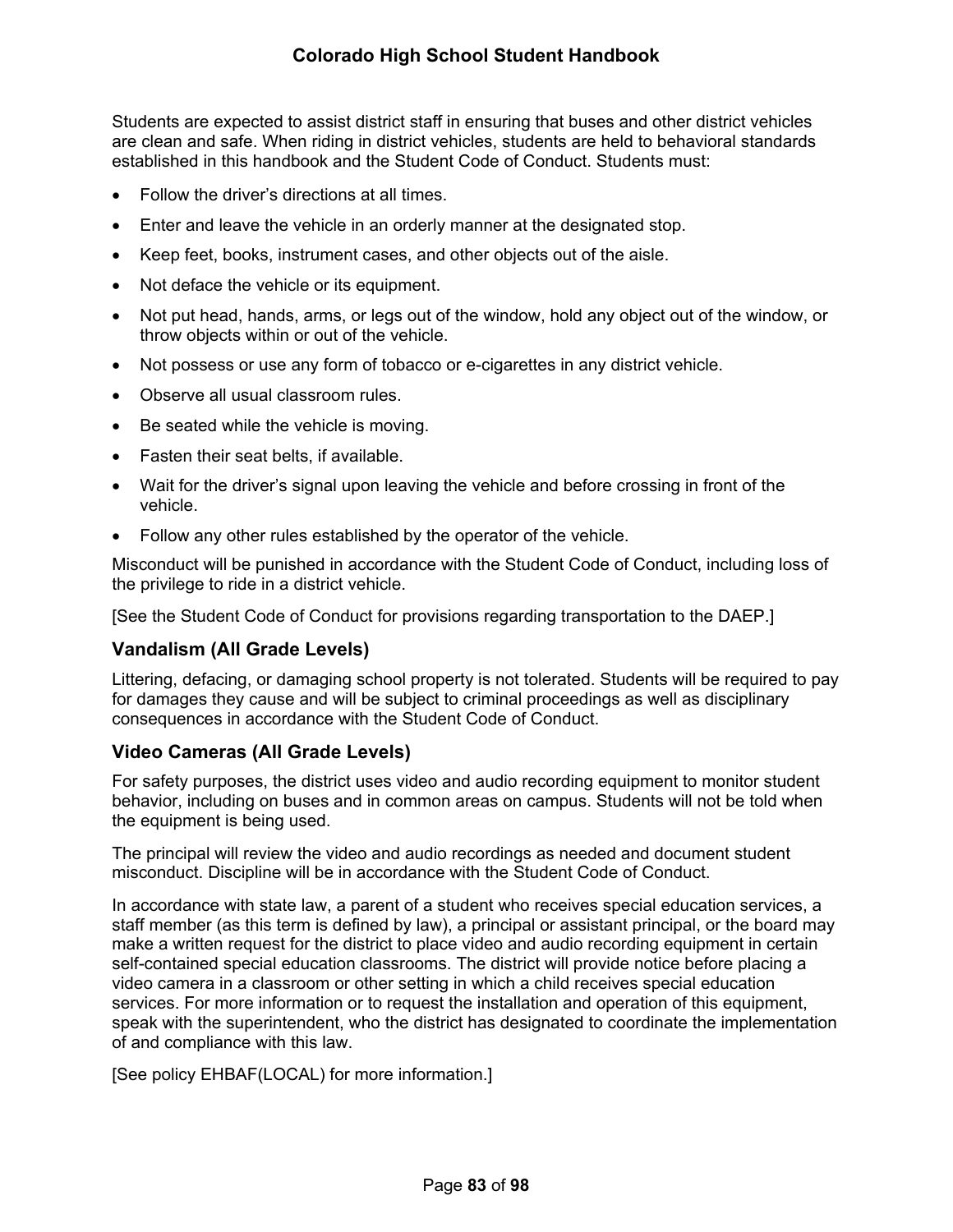[See **Consent to Video or Audio Record a Student when Not Already Permitted by Law** on page [6](#page-11-0) for video and other recording by parents or visitors to virtual or in-person classrooms.]

# **Visitors to the School (All Grade Levels)**

#### **General Visitors**

Parents and others are welcome to visit district schools. For the safety of those within the school and to avoid disruption of instructional time, all visitors must first report to the main office and comply with all applicable district policies and procedures. All visitors should be prepared to show identification.

Individuals may visit classrooms or observe virtual instruction during instructional time only with approval of the principal and teacher. Visitors may not interfere with instruction or disrupt the normal school environment.

All visitors are expected to demonstrate the highest standards of courtesy and conduct. Disruptive behavior or violations of student privacy will not be permitted.

[See **Consent to Video or Audio Record a Student when Not Already Permitted by Law** on page [6](#page-11-0) for video and other recording by parents or visitors to virtual or in-person classrooms.]

#### **Unauthorized Persons**

In accordance with Education Code 37.105, a school administrator, school resource officer (SRO), or district police officer has the authority to refuse entry to or eject a person from district property if the person refuses to leave peaceably on request and:

- The person poses a substantial risk of harm to any person; or
- The person behaves in a manner that is inappropriate for a school setting and persists in the behavior after being given a verbal warning that the behavior is inappropriate and may result in refusal of entry or ejection.

Appeals regarding refusal of entry or ejection from district property may be filed in accordance with policies FNG(LOCAL) or GF(LOCAL).

[See the Student Code of Conduct.]

#### **Visitors Participating in Special Programs for Students**

#### *Business, Civic, and Youth Groups*

The district may invite representatives from patriotic societies listed in Title 36 of the United States Code to present information to interested students about membership in the society.

#### <span id="page-89-0"></span>**Volunteers (All Grade Levels)**

The district invites and appreciates the efforts of volunteers who are willing to serve our district and students.

If you are interested in volunteering, please contact:

*Regina Andrews*

*Superintendent Secretary*

*1132 Hickory St*

*randrews@ccity.esc14.net*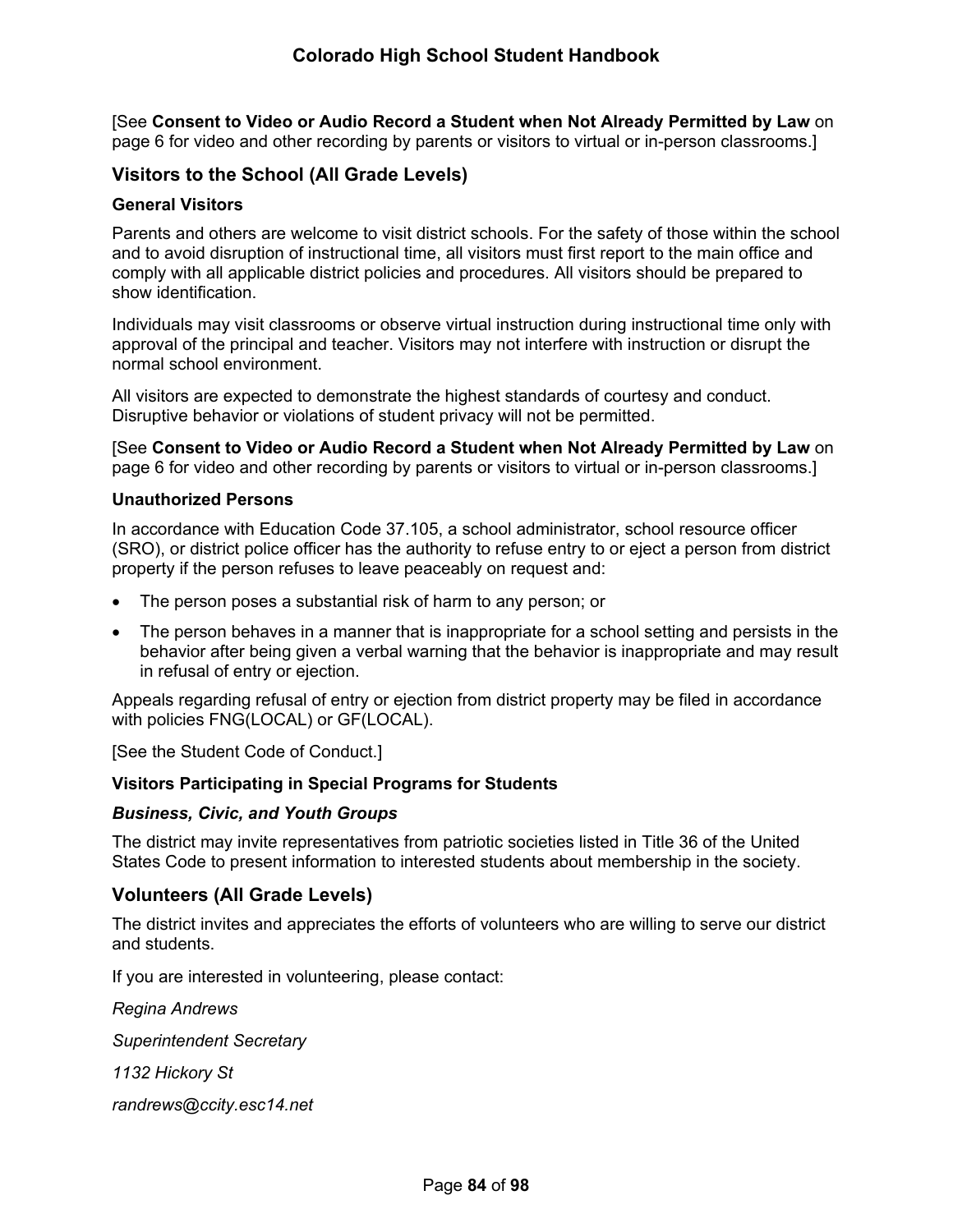#### *325-728-5312*

Subject to exceptions in accordance with state law and district procedures, the district requires a state criminal history background check for each volunteer, including parents, guardians, or grandparents of a child enrolled in the district. The volunteer must pay all costs for the background check.

# **Voter Registration (Secondary Grade Levels Only)**

A student who is eligible to vote in any local, state, or federal election may obtain a voter registration application at the main campus office.

# **Withdrawing from School (All Grade Levels)**

To withdraw a student under age 18 from school, the parent or guardian must submit a written request to the principal specifying the reasons for withdrawal and the final day the student will be in attendance. Withdrawal forms are available from the principal's office.

A student who is age 18 or older, who is married, or who has been declared by a court to be an emancipated minor may withdraw without parental signature.

Please provide the school at least three days' notice of withdrawal so that records and documents may be prepared.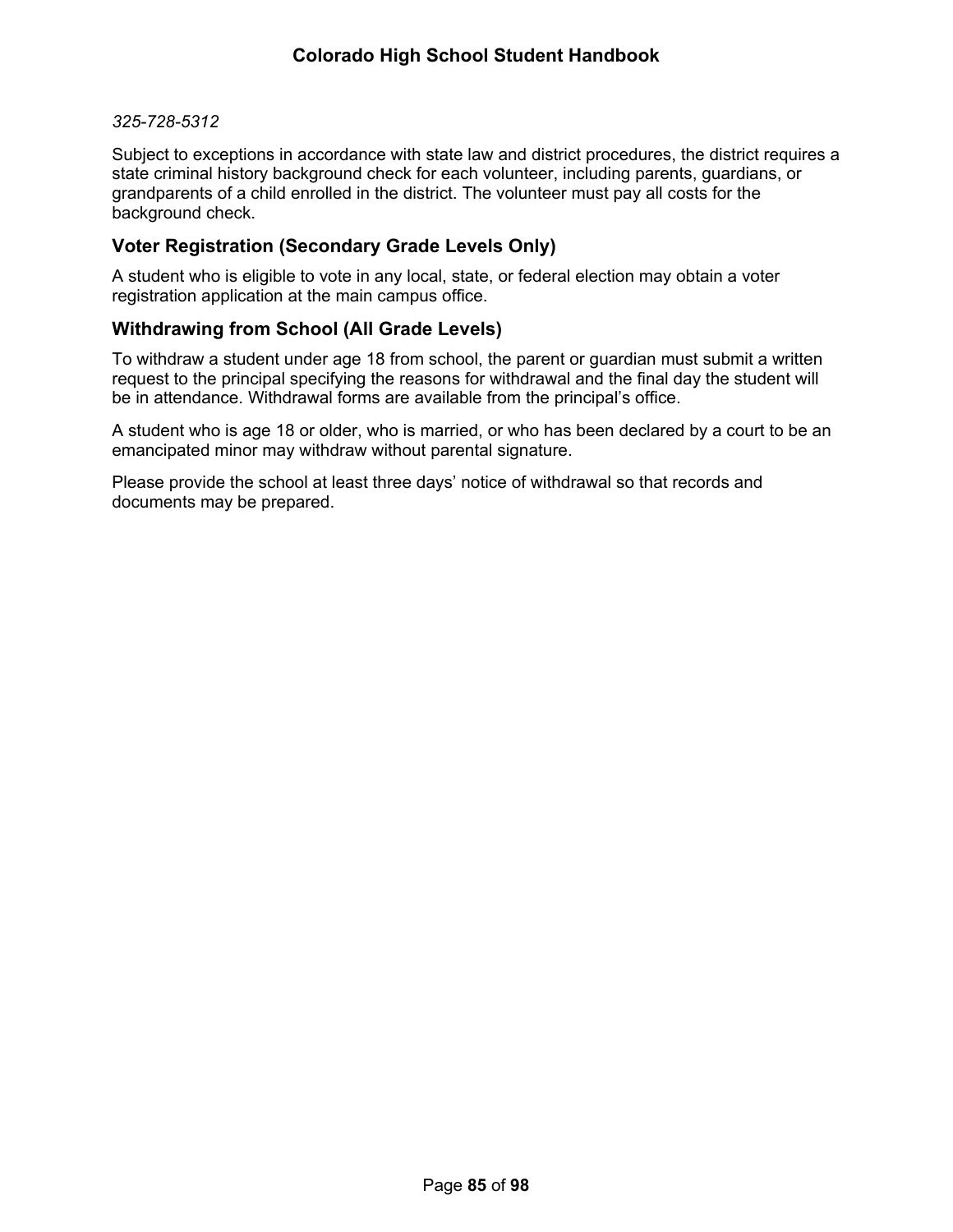# **Glossary**

**Accelerated instruction,** also referred to as **supplemental instruction,** is an intensive supplemental program designed to help an individual student acquire the knowledge and skills required at his or her grade level. It is required when a student does not meet the passing standard on a state-mandated assessment.

**ACT,** or the American College Test, is one of the two most frequently used college or university admissions examinations. The test may be required for admission to certain colleges or universities.

**ACT-Aspire** is designed as a preparatory and readiness assessment for the ACT. This is usually taken by students in grade 10.

**ARD** stands for admission, review, and dismissal. The ARD committee convenes for each student who is identified as needing a full and individual evaluation for special education services. The eligible student and his or her parents are members of the committee.

**Attendance review committee** is responsible for reviewing a student's absences when the student's attendance drops below 90 percent, or in some cases 75 percent, of the days the class is offered. Under guidelines adopted by the board, the committee will determine whether there were extenuating circumstances for the absences and whether the student needs to complete certain conditions to master the course and regain credit or a final grade lost because of absences.

**CPS** stands for Child Protective Services.

**DAEP** stands for disciplinary alternative education program, a placement for students who have violated certain provisions of the Student Code of Conduct.

**DFPS** stands for the Texas Department of Family and Protective Services.

**DPS** stands for the Texas Department of Public Safety.

**DSHS** stands for the Texas Department of State Health Services.

**ED** stands for the U.S. Department of Education.

**EOC (end-of-course) assessments** are state-mandated and are part of the STAAR program. Successful performance on EOC assessments are required for graduation. These examinations will be given in English I, English II, Algebra I, Biology, and U.S. History.

**ESSA** is the federal Every Student Succeeds Act.

**FERPA** refers to the federal Family Educational Rights and Privacy Act, which grants specific privacy protections to student records. The law contains certain exceptions, such as for directory information, unless a student's parent or a student 18 years of age or older directs the school not to release directory information.

**IEP** stands for individualized education program and is the written record prepared by the ARD committee for a student with disabilities who is eligible for special education services.

**IGC** is the individual graduation committee, formed in accordance with state law, to determine a student's eligibility to graduate when the student has failed to demonstrate satisfactory performance on no more than two of the required state assessments.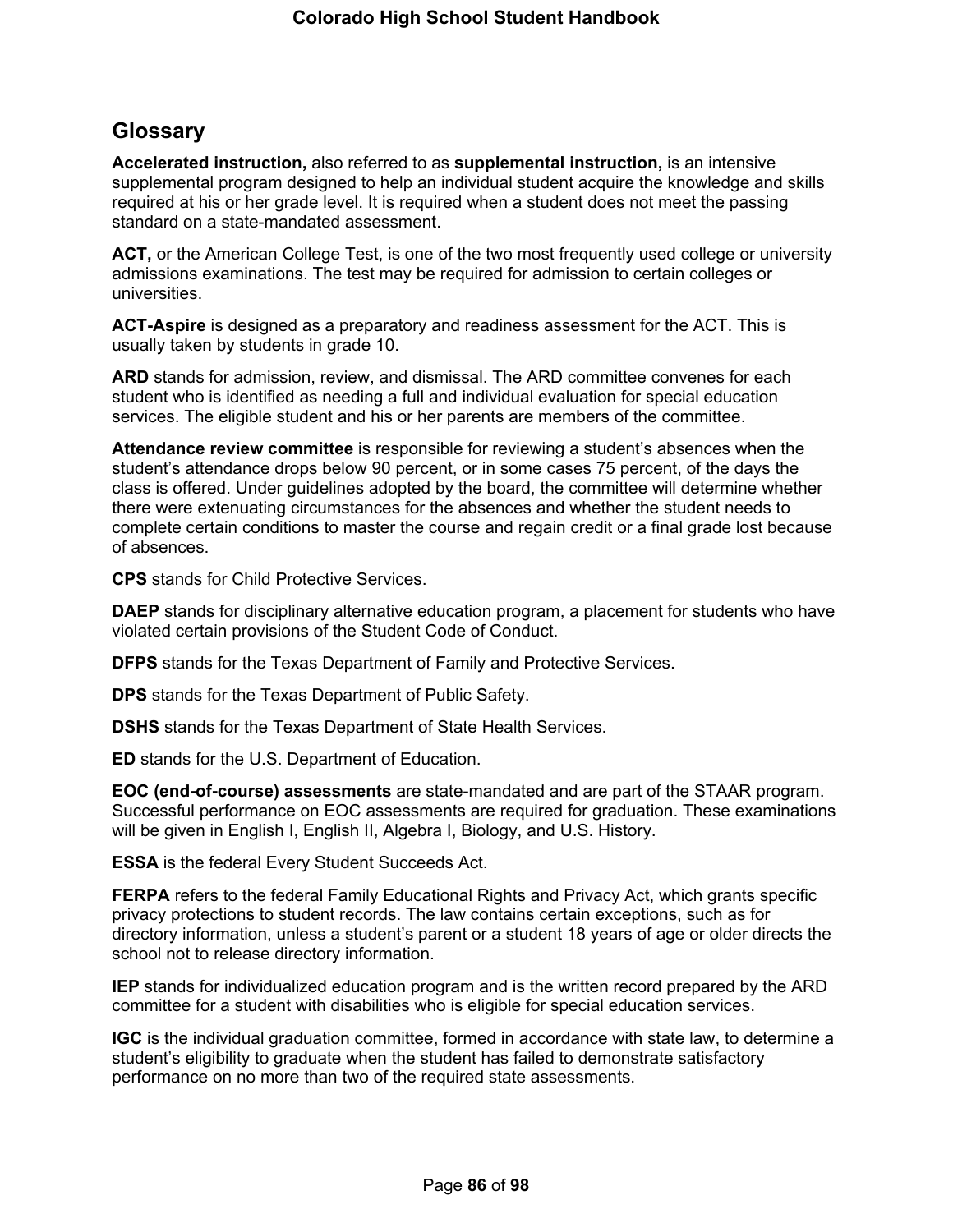**ISS** refers to in-school suspension, a disciplinary technique for misconduct found in the Student Code of Conduct. Although different from out-of-school suspension and placement in a DAEP, ISS removes the student from the regular classroom.

**PGP** stands for personal graduation plan, which is required for high school students and for any student in middle school who fails a section on a state-mandated test or is identified by the district as not likely to earn a high school diploma before the fifth school year after he or she begins grade 9.

**PSAT** is the preparatory and readiness assessment for the SAT. It also serves as the basis for the awarding of National Merit Scholarships.

**SAT** refers to the Scholastic Aptitude Test, one of the two most frequently used college or university admissions examinations. The test may be required for admissions to certain colleges or universities.

**SHAC** stands for School Health Advisory Council, a group of at least five members, a majority of whom must be parents, appointed by the school board to help ensure that local community values and health issues are reflected in the district's health education instruction, as well as assist with other student and employee wellness issues.

**Section 504** is the federal law that prohibits discrimination against a student with a disability, requiring schools to provide opportunities for equal services, programs, and participation in activities. Unless the student is determined to be eligible for special education services under the Individuals with Disabilities Education Act (IDEA), general education with appropriate instructional accommodations will be provided.

**STAAR** is the State of Texas Assessments of Academic Readiness, the state's system of standardized academic achievement assessments.

**STAAR Alternate 2** is an alternative state-mandated assessment designed for students with severe cognitive disabilities receiving special education services who meet the participation requirements, as determined by the student's ARD committee.

**STAAR Spanish** is an alternative state-mandated assessment administered to eligible students for whom a Spanish version of STAAR is the most appropriate measure of their academic progress.

**State-mandated assessments** are required of students at certain grade levels and in specified subjects. Except under limited circumstances, students must pass the STAAR EOC assessments to graduate. Students have multiple opportunities to take the tests, if necessary, for graduation.

**Student Code of Conduct** is developed with the advice of the district-level committee and adopted by the board and identifies the circumstances, consistent with law, when a student may be removed from a classroom, campus, or district vehicle; sets out the conditions that authorize or require the principal or another administrator to place the student in a DAEP; and outlines conditions for out-of-school suspension and for expulsion. The Student Code of Conduct also addresses notice to the parent regarding a student's violation of one of its provisions.

**TAC** stands for the Texas Administrative Code.

**TEA** stands for the Texas Education Agency, which oversees primary and secondary public education in Texas.

**TEC** stands for the Texas Education Code.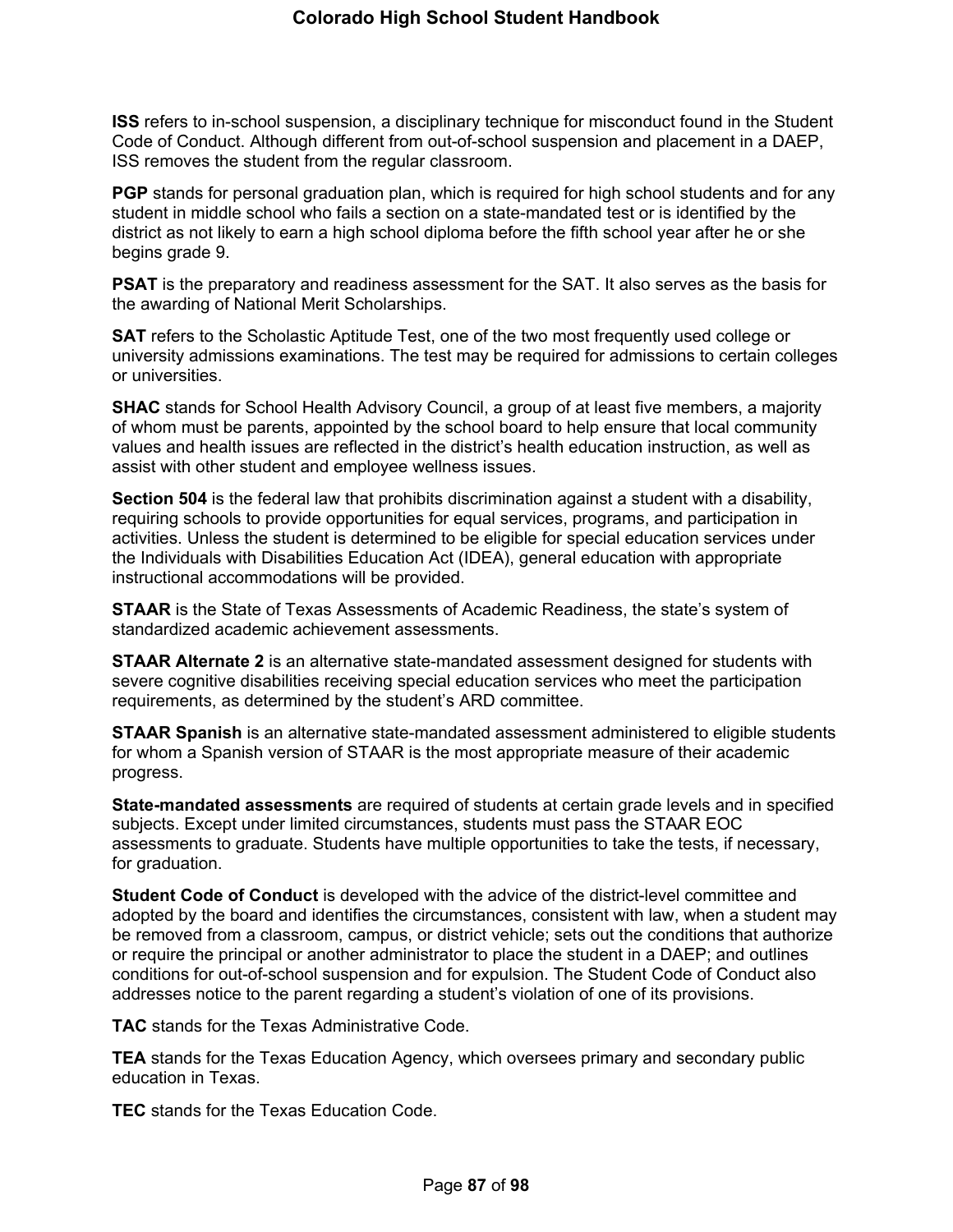**TELPAS** stands for the Texas English Language Proficiency Assessment System, which assesses the progress that English learners make in learning the English language and is administered for those who meet the participation requirements in kindergarten–grade 12.

**TSI** stands for the Texas Success Initiative, an assessment designed to measure the reading, mathematics, and writing skills that entering college-level freshmen students should have if they are to be successful in undergraduate programs in Texas public colleges and universities.

**TXVSN** stands for the Texas Virtual School Network, which provides online courses for Texas students to supplement the instructional programs of public school districts. Courses are taught by qualified instructors and are equivalent in rigor and scope to a course taught in a traditional classroom setting.

**UIL** refers to the University Interscholastic League, the statewide, voluntary nonprofit organization that oversees educational extracurricular academic, athletic, and music contests.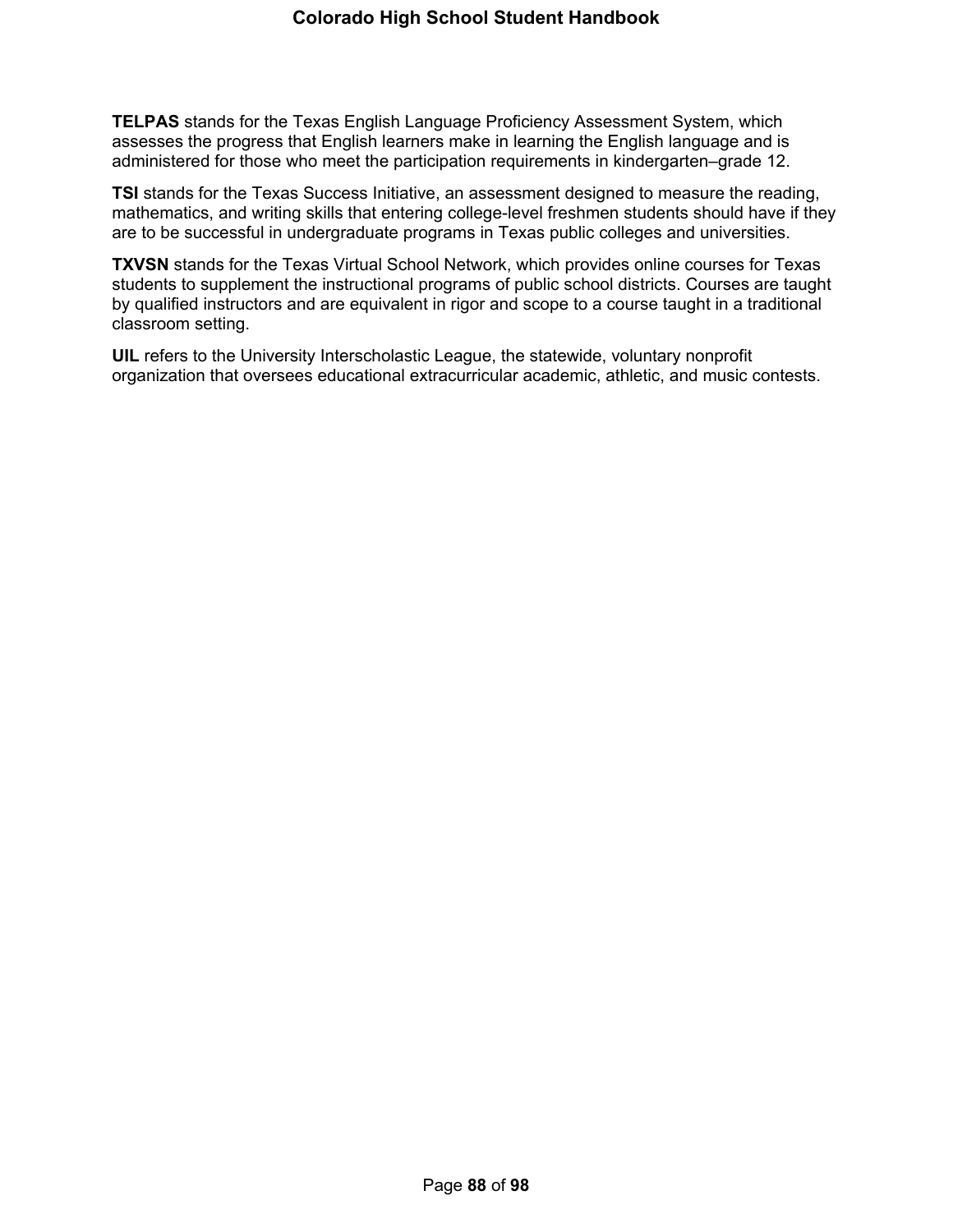# **Freedom from Bullying Policy**

**Note:** School board policies may be revised at any time. For legal context and the most current copy of the local policy, visit *www.ccity.esc14.net*. Below is the text of Colorado ISD's policy FFI(LOCAL) as of the date this handbook was finalized for this school year.

# **Student Welfare: Freedom from Bullying**

Policy FFI(LOCAL) adopted on10/08/2017

### **Table of Contents**

*Note:* This policy addresses bullying of District students. For purposes of this policy, the term bullying includes cyberbullying.

■ For provisions regarding discrimination and harassment involving District students, see FFH. Note that FFI shall be used in conjunction with FFH for certain prohibited conduct. For reporting requirements related to child abuse and neglect, see FFG.

#### **Bullying Prohibited**

1. The District prohibits bullying, including cyberbullying, as defined by state law. Retaliation against anyone involved in the complaint process is a violation of District policy and is prohibited.

#### **Examples**

2. Bullying of a student could occur by physical contact or through electronic means and may include hazing, threats, taunting, teasing, confinement, assault, demands for money, destruction of property, theft of valued possessions, name calling, rumor spreading, or ostracism.

#### **Retaliation**

3. The District prohibits retaliation by a student or District employee against any person who in good faith makes a report of bullying, serves as a witness, or participates in an investigation.

#### **Examples**

4. Examples of retaliation may include threats, rumor spreading, ostracism, assault, destruction of property, unjustified punishments, or unwarranted grade reductions. Unlawful retaliation does not include petty slights or annoyances.

#### **False Claim**

5. A student who intentionally makes a false claim, offers false statements, or refuses to cooperate with a District investigation regarding bullying shall be subject to appropriate disciplinary action.

#### **Timely Reporting**

6. Reports of bullying shall be made as soon as possible after the alleged act or knowledge of the alleged act. A failure to immediately report may impair the District's ability to investigate and address the prohibited conduct.

#### **Reporting Procedures**

Student Report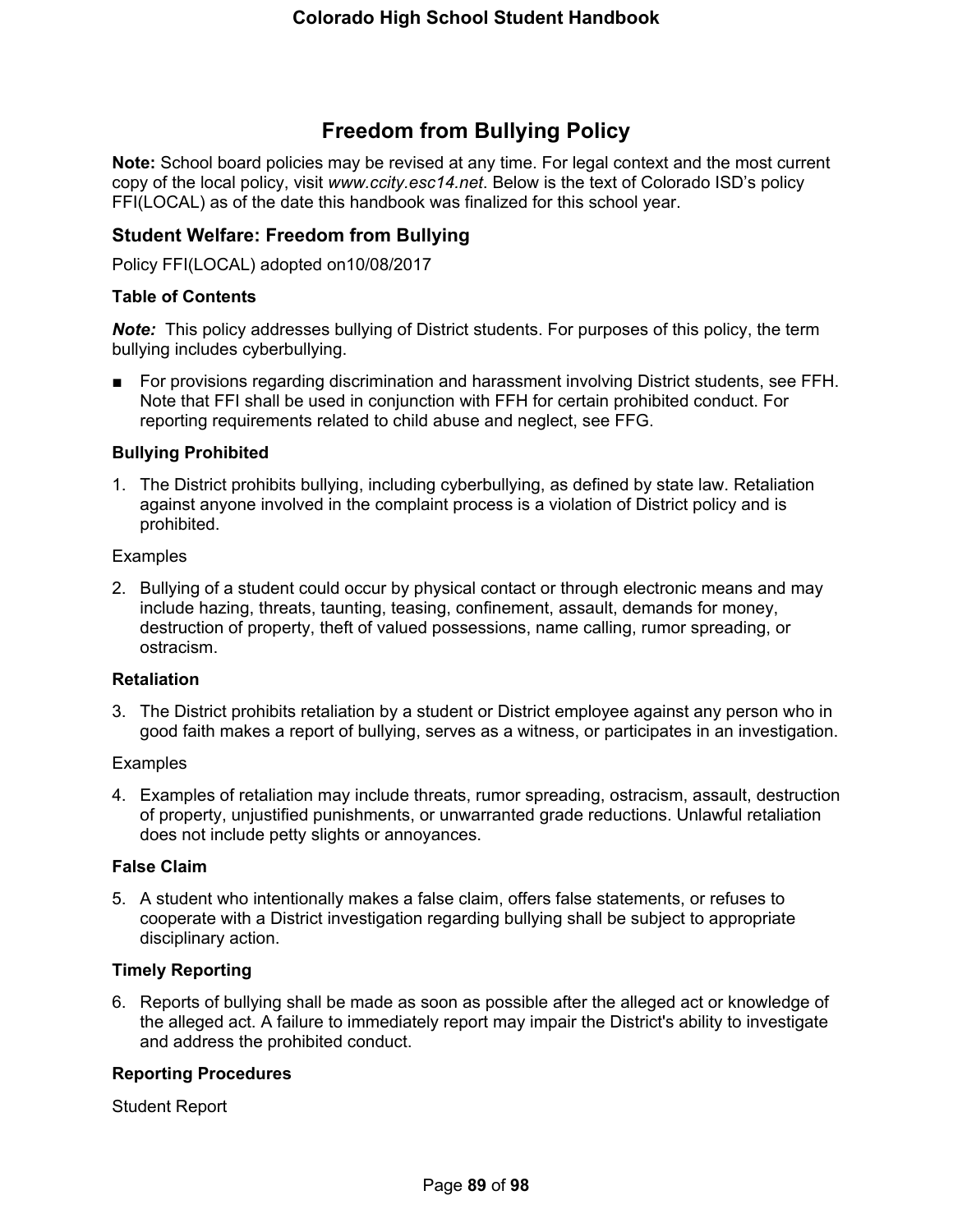7. To obtain assistance and intervention, any student who believes that he or she has experienced bullying or believes that another student has experienced bullying should immediately report the alleged acts to a teacher, school counselor, principal, or other District employee. The Superintendent shall develop procedures allowing a student to anonymously report an alleged incident of bullying.

#### Employee Report

8. Any District employee who suspects or receives notice that a student or group of students has or may have experienced bullying shall immediately notify the principal or designee.

#### Report Format

9. A report may be made orally or in writing. The principal or designee shall reduce any oral reports to written form.

#### **Notice of Report**

10. When an allegation of bullying is reported, the principal or designee shall notify a parent of the alleged victim on or before the third business day after the incident is reported. The principal or designee shall also notify a parent of the student alleged to have engaged in the conduct within a reasonable amount of time after the incident is reported.

#### **Prohibited Conduct**

11. The principal or designee shall determine whether the allegations in the report, if proven, would constitute prohibited conduct as defined by policy FFH, including dating violence and harassment or discrimination on the basis of race, color, religion, sex, gender, national origin, or disability. If so, the District shall proceed under policy FFH. If the allegations could constitute both prohibited conduct and bullying, the investigation under FFH shall include a determination on each type of conduct.

#### **Investigation of Report**

12. The principal or designee shall conduct an appropriate investigation based on the allegations in the report. The principal or designee shall promptly take interim action calculated to prevent bullying during the course of an investigation, if appropriate.

# **Concluding the Investigation**

- 13. Absent extenuating circumstances, the investigation should be completed within ten District business days from the date of the initial report alleging bullying; however, the principal or designee shall take additional time if necessary to complete a thorough investigation.
- 14. The principal or designee shall prepare a final, written report of the investigation. The report shall include a determination of whether bullying occurred, and if so, whether the victim used reasonable self-defense. A copy of the report shall be sent to the Superintendent or designee.

#### **Notice to Parents**

15. If an incident of bullying is confirmed, the principal or designee shall promptly notify the parents of the victim and of the student who engaged in bullying.

# **District Action**

Bullying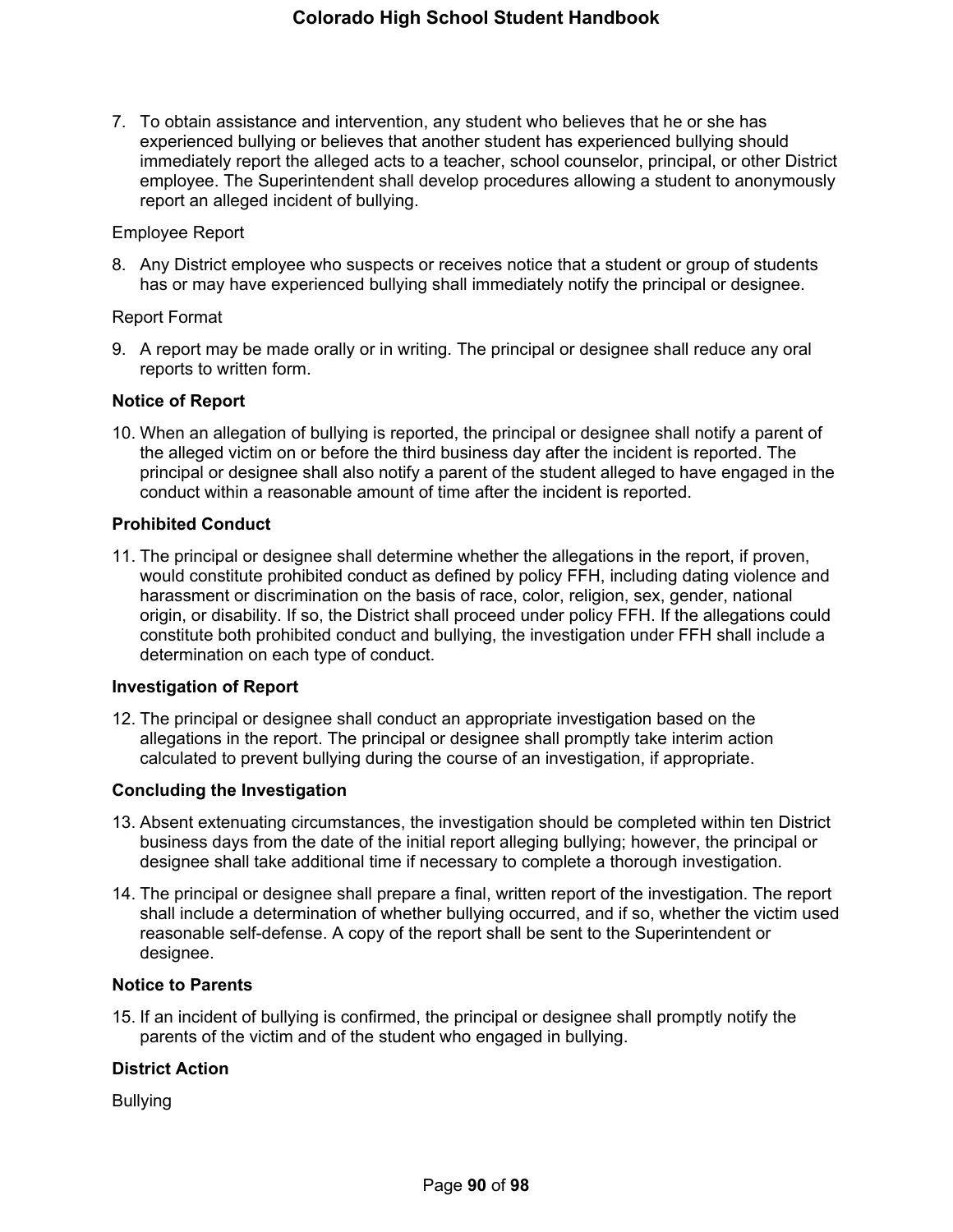16. If the results of an investigation indicate that bullying occurred, the District shall promptly respond by taking appropriate disciplinary action in accordance with the District's Student Code of Conduct and may take corrective action reasonably calculated to address the conduct. The District may notify law enforcement in certain circumstances.

#### *Discipline*

- 17. A student who is a victim of bullying and who used reasonable self-defense in response to the bullying shall not be subject to disciplinary action.
- 18. The discipline of a student with a disability is subject to applicable state and federal law in addition to the Student Code of Conduct.

#### *Corrective Action*

19. Examples of corrective action may include a training program for the individuals involved in the complaint, a comprehensive education program for the school community, follow-up inquiries to determine whether any new incidents or any instances of retaliation have occurred, involving parents and students in efforts to identify problems and improve the school climate, increasing staff monitoring of areas where bullying has occurred, and reaffirming the District's policy against bullying.

#### *Transfers*

20. The principal or designee shall refer to FDB for transfer provisions.

#### *Counseling*

21. The principal or designee shall notify the victim, the student who engaged in bullying, and any students who witnessed the bullying of available counseling options.

# Improper Conduct

22. If the investigation reveals improper conduct that did not rise to the level of prohibited conduct or bullying, the District may take action in accordance with the Student Code of Conduct or any other appropriate corrective action.

#### **Confidentiality**

23. To the greatest extent possible, the District shall respect the privacy of the complainant, persons against whom a report is filed, and witnesses. Limited disclosures may be necessary in order to conduct a thorough investigation.

#### **Appeal**

24. A student who is dissatisfied with the outcome of the investigation may appeal through FNG(LOCAL), beginning at the appropriate level.

#### **Records Retention**

25. Retention of records shall be in accordance with CPC(LOCAL).

#### **Access to Policy and Procedures**

26. This policy and any accompanying procedures shall be distributed annually in the employee and student handbooks. Copies of the policy and procedures shall be posted on the District's website, to the extent practicable, and shall be readily available at each campus and the District's administrative offices.